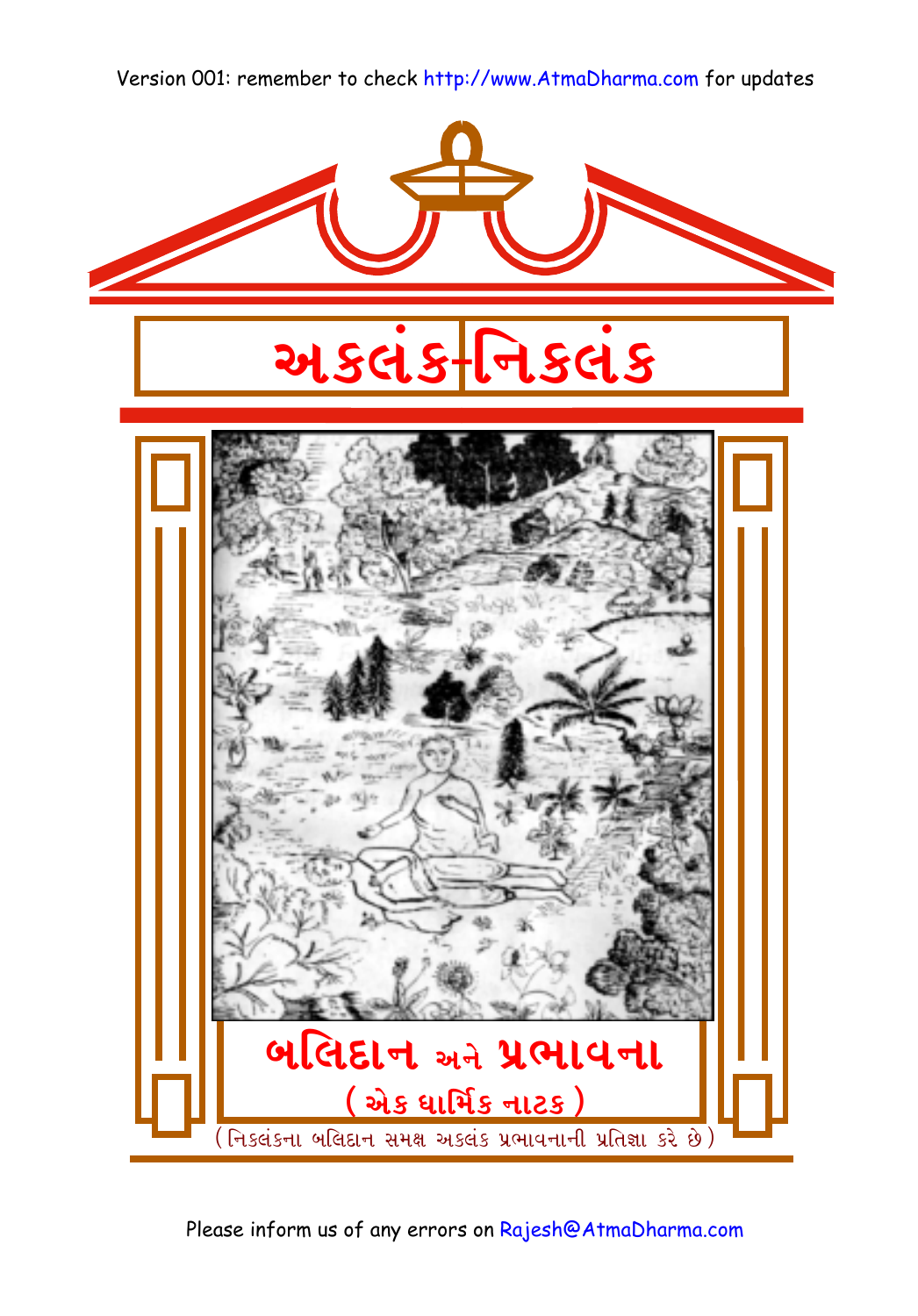### **Thanks & Our Request**

This shastra has been kindly donated by Meena S. Shah, London, UK who has paid for it to be "electronised" and made available on the internet.

Our request to you:

1) We have taken great care to ensure this electronic version of Aklank-Niklank is a faithful copy of the paper version. However if you find any errors please inform us on Rajesh@AtmaDharma.com so that we can make this beautiful work even more accurate.

2) Keep checking the version number of the on-line shastra so that if corrections have been made you can replace your copy with the corrected one.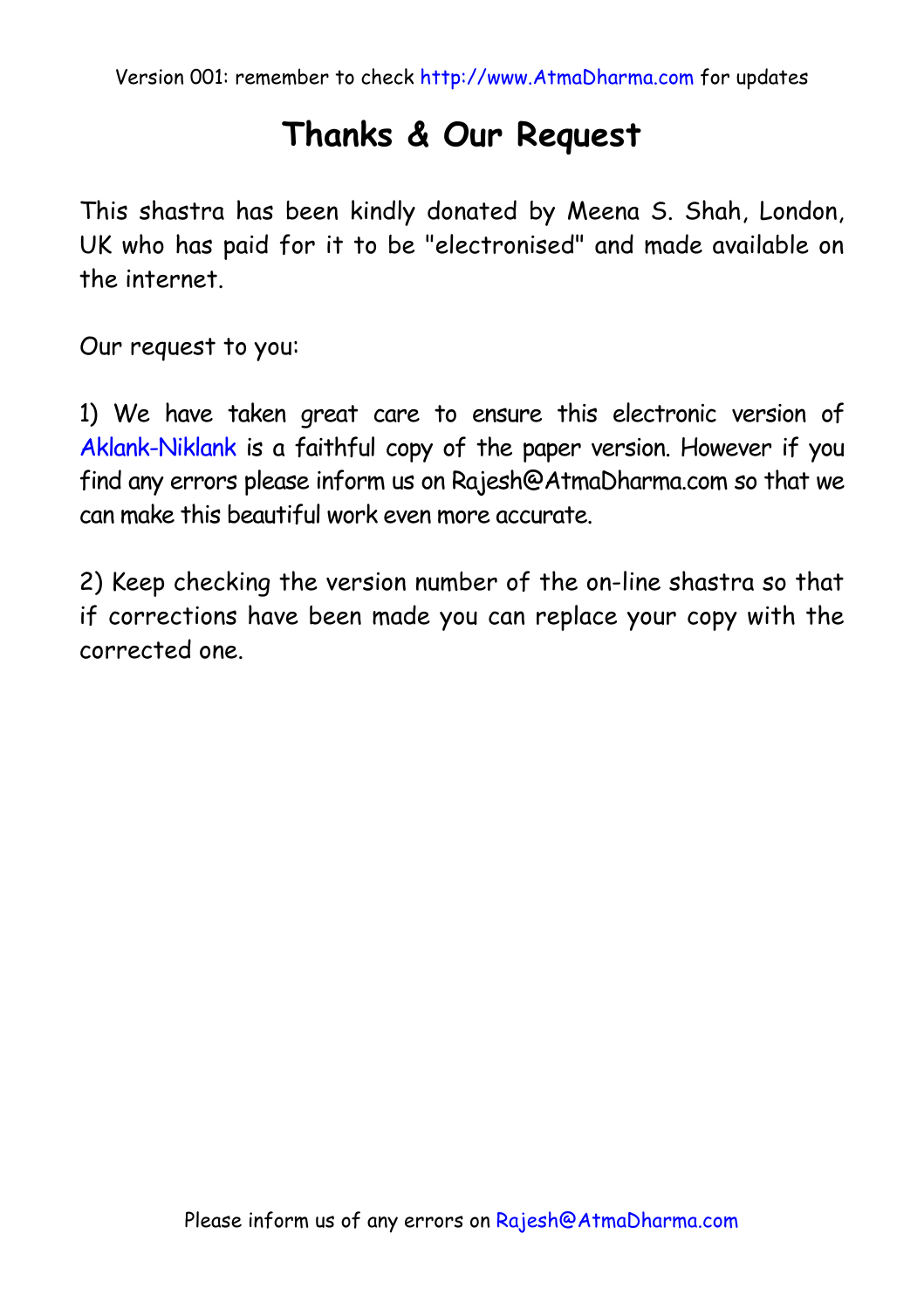| <b>Version History</b> |             |                           |  |  |  |  |
|------------------------|-------------|---------------------------|--|--|--|--|
| Version                | Date        | Changes                   |  |  |  |  |
| Number                 |             |                           |  |  |  |  |
|                        | 04 Nov 2002 | First electronic version. |  |  |  |  |

## **Version History**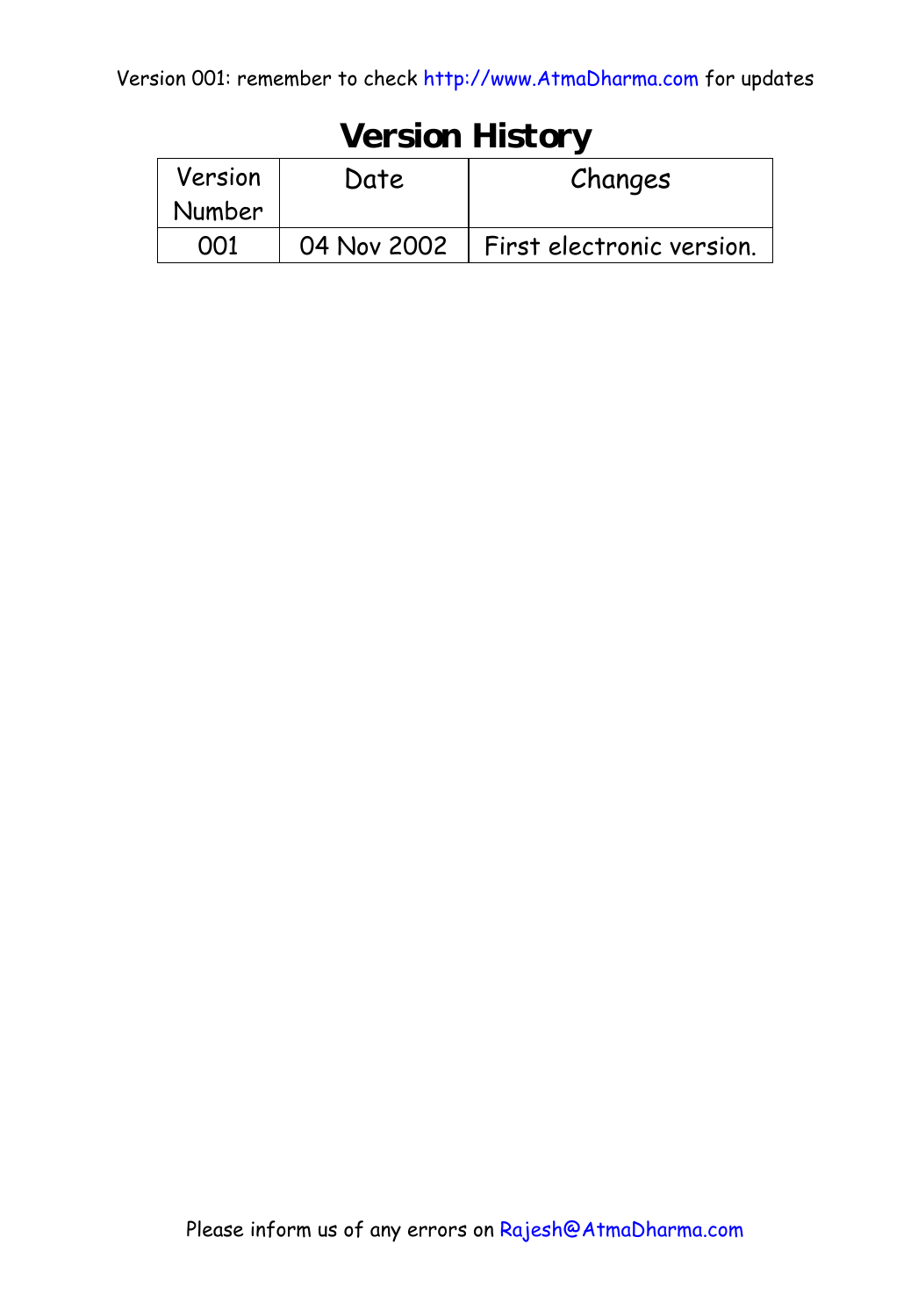# મ<mark>હાવીર પ્રભુનાં સૌ સન્તાન</mark>

| મહાવીર પ્રભુનાં સૌ સન્તાન             |  | છે તૈયાર છે તૈયાર. |
|---------------------------------------|--|--------------------|
| જિનશાસનની સેવા કરવા                   |  | છે તૈયાર છે તૈયાર. |
| સિદ્ધ પદનું સ્વરાજ લેવા               |  | છે તૈયાર છે તૈયાર. |
| અરિકંત પ્રભુની સેવા કરવા,             |  | છે તૈયાર છે તૈયાર. |
| જ્ઞાની ગુરુની સેવા કરવા,              |  | છે તૈયાર છે તૈયાર. |
| તીર્થધામની યાત્રા કરવા                |  | છે તૈયાર છે તૈયાર. |
| જૈનધરમનાં શાસ્ત્રો ભણવા               |  | છે તૈયાર છે તૈયાર. |
| શાસન માટે જીવન દેવા                   |  | છે તૈયાર છે તૈયાર. |
| સમ્યગ્દર્શન પ્રાપ્ત કરવા              |  | છે તૈયાર છે તૈયાર. |
| સમ્યગ્જ્ઞાનની જ્યોત જગાવા             |  | છે તૈયાર છે તૈયાર. |
| સાધુદશાનું સેવન કરવા                  |  | છે તૈયાર છે તૈયાર. |
| મોહશત્રુને જીતી લેવા                  |  | છે તૈયાર છે તૈયાર. |
| વીતરાગી નિર્મોહી થાવા                 |  | છે તૈયાર છે તૈયાર. |
| આત્મધ્યાનથી ધૂન મચાવા                 |  | છે તૈયાર છે તૈયાર. |
| જ્ઞાયકનો પુરુષાર્થ કરવા               |  | છે તૈયાર છે તૈયાર. |
| વીરના માર્ગે દોડી જાવા                |  | છે તૈયાર છે તૈયાર. |
| મોક્ષના દરવાજા ખોલવા                  |  | છે તૈયાર છે તૈયાર. |
| સંસારસાગર પાર ઉતરવા                   |  | છે તૈયાર છે તૈયાર. |
| સિદ્ધપ્રભુની સાથે <mark>ર</mark> હેવા |  | છે તૈયાર છે તૈયાર. |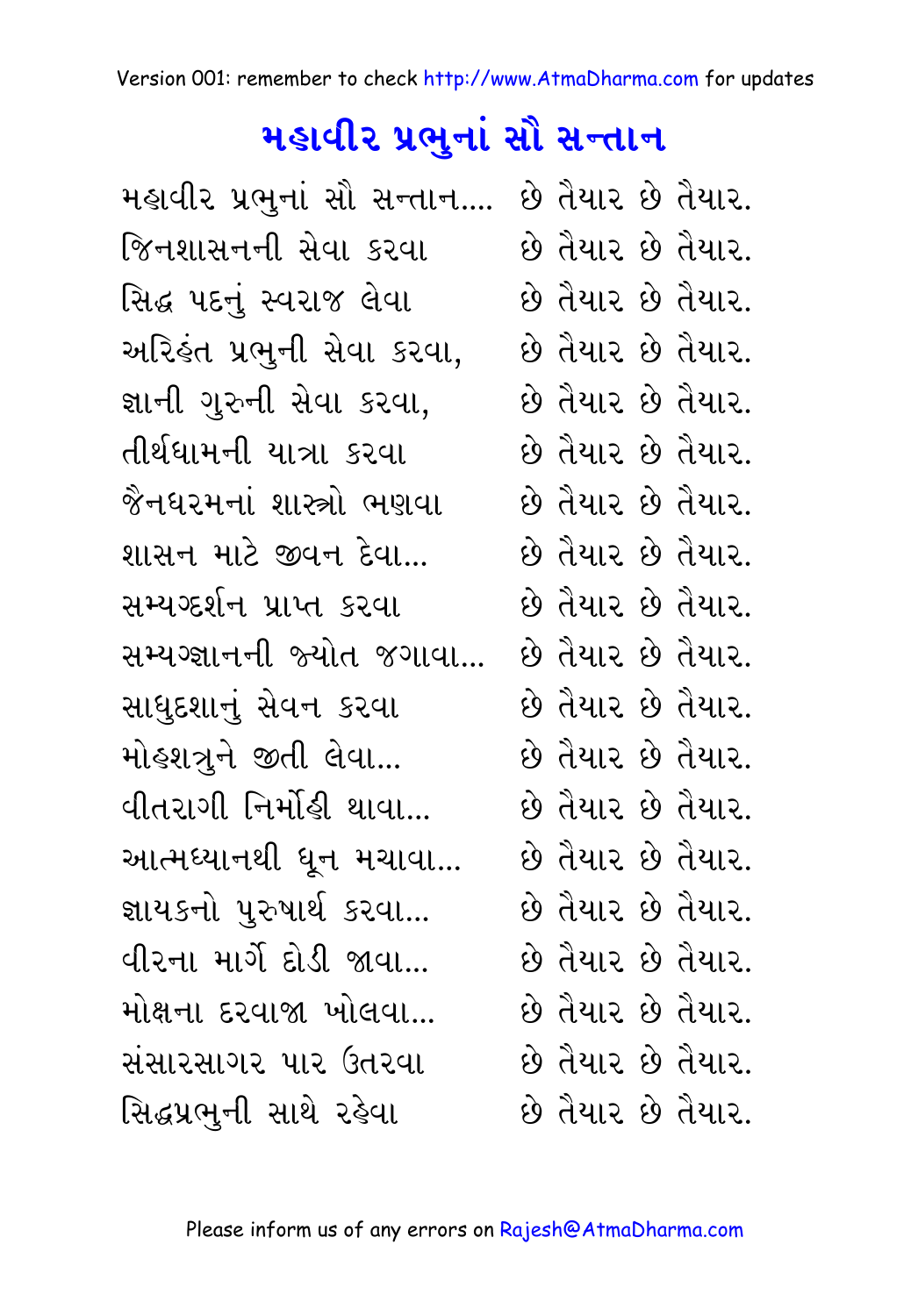

# <u>|</u> બલિદાન અને પ્રભાવના |

## <u>શિક ધાર્મિક નાટક]</u>



[અકલંક-નિકલંકના અંતિમ મિલનનું દશ્ય]

વીર સં. ૨૪૯૭ ] આવૃતિ બીજી [ ઈ. સ. 1971

લેખક બ્ર હરિલાલ જૈન સોનગઢ



મુદ્રક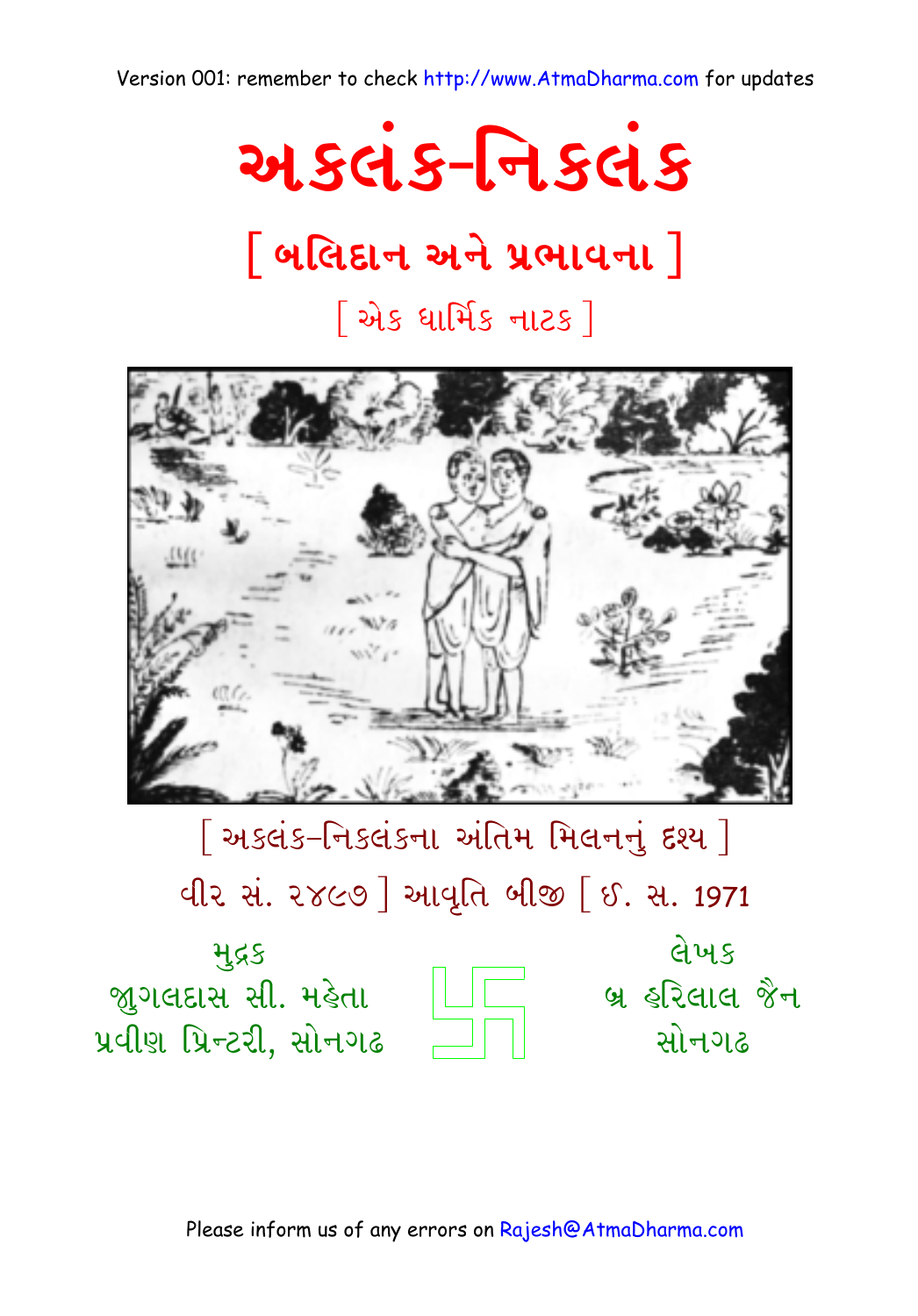## $*$  <u>जिये</u> हन  $*$

અકલંક અને નિકલંક... બે ભાઈ... તેમાંથી નિકલંક કુમારે જૈનધર્મની સેવા માટે પ્રાણનું બલિદાન આપ્યું, ને અકલંક કુમારે જૈનધર્મની મહાન પ્રભાવના કરી; બલિદાન અને પ્રભાવનાના તે પ્રસંગોને રજાૂ કરતું આ એક ધાર્મિક નાટક છે. અકલંક નિકલંકનું આદર્શ જીવન દેખીને જીવોને જૈનધર્મ પ્રત્યે ભક્તિ જાગે અને તત્ત્વજ્ઞાનના ઉત્તમ સંસ્કાર મળે તે આ નાટકનો મુખ્ય ઉદેશ છે.

આ નાટકનાં મુખ્ય બે પાત્રો : અકલંક અને નિકલંક. વીર સં. ૨૪૮૪ માં જ્યારે સોનગઢમાં આ નાટક પહેલીવાર ભજવાયું ત્યારે તેમાં અકલંકનું પાત્ર ભજવનાર ભાઈ ધીરેન્દ્રકુમાર, અને નિકલંકનું પાત્ર ભજવનાર ભાઈ વિનોદકુમાર, –તે બન્ને ઉત્સાહી યુવાનો આજે તો સ્વર્ગવાસ પામી ગયા છે. પરંતુ ગુરુપ્રતાપે આજે હજારો યુવાન બંધુઓ તૈયાર થયા છે, અને આવા નાટકો દ્વારા તથા સાહિત્યદ્વારા, અકલંક-નિકલંક જેવા થવાની ઉત્તમ પ્રેરણા મેળવી રહ્યા છે.

બાળકોમાં ધર્મના ઉત્તમ સંસ્કારો રેડવા માટે આજે આવા સાહિત્યની ખૂબ જ જરૂર છે. સમાજ તે તરફ જેટલું ધ્યાન આપશે તેટલી વધુ ઉન્નતિ થશે.

**jEnH jytu xasnmŸ** ‐b/. hirlal jEn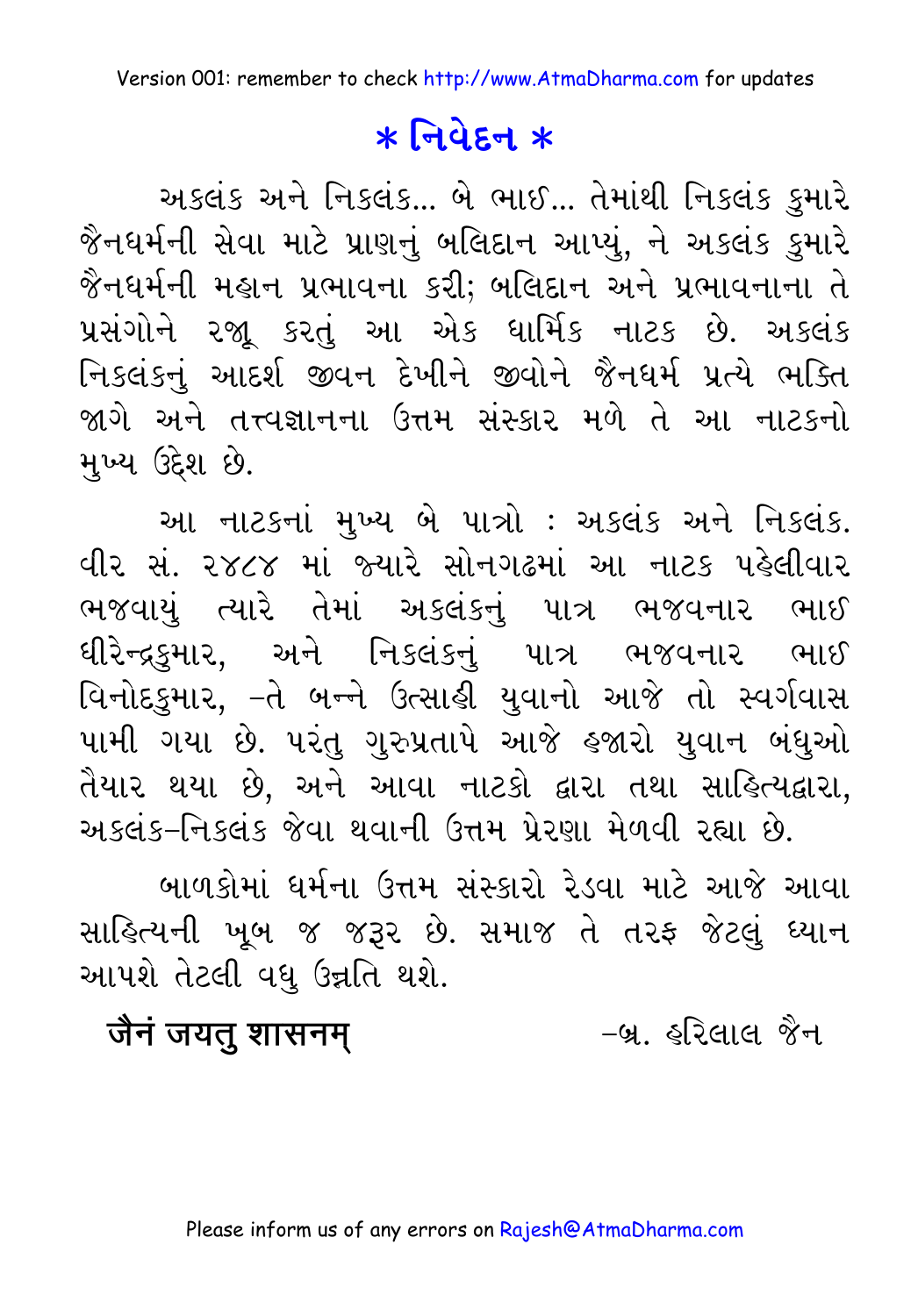

જેમની મંગલ છાયામાં આ પુસ્તક તૈયાર થયું છે, મુમુક્ષુ–હૃદયમાં જેઓ સદાય જ્ઞાનવૈરાગ્યનું સીંચન કરે છે, જેમનો સત્સંગ જીવને આત્મહિતની ઉત્તમ પ્રેરણાઓ આપે છે, અને જેમણે આ બાળકને મંગલ–આશીષ આપ્યા છે–એવા મંગલકારી ગુરુદેવને નમસ્કાર હો

-ઠત્રિ

卐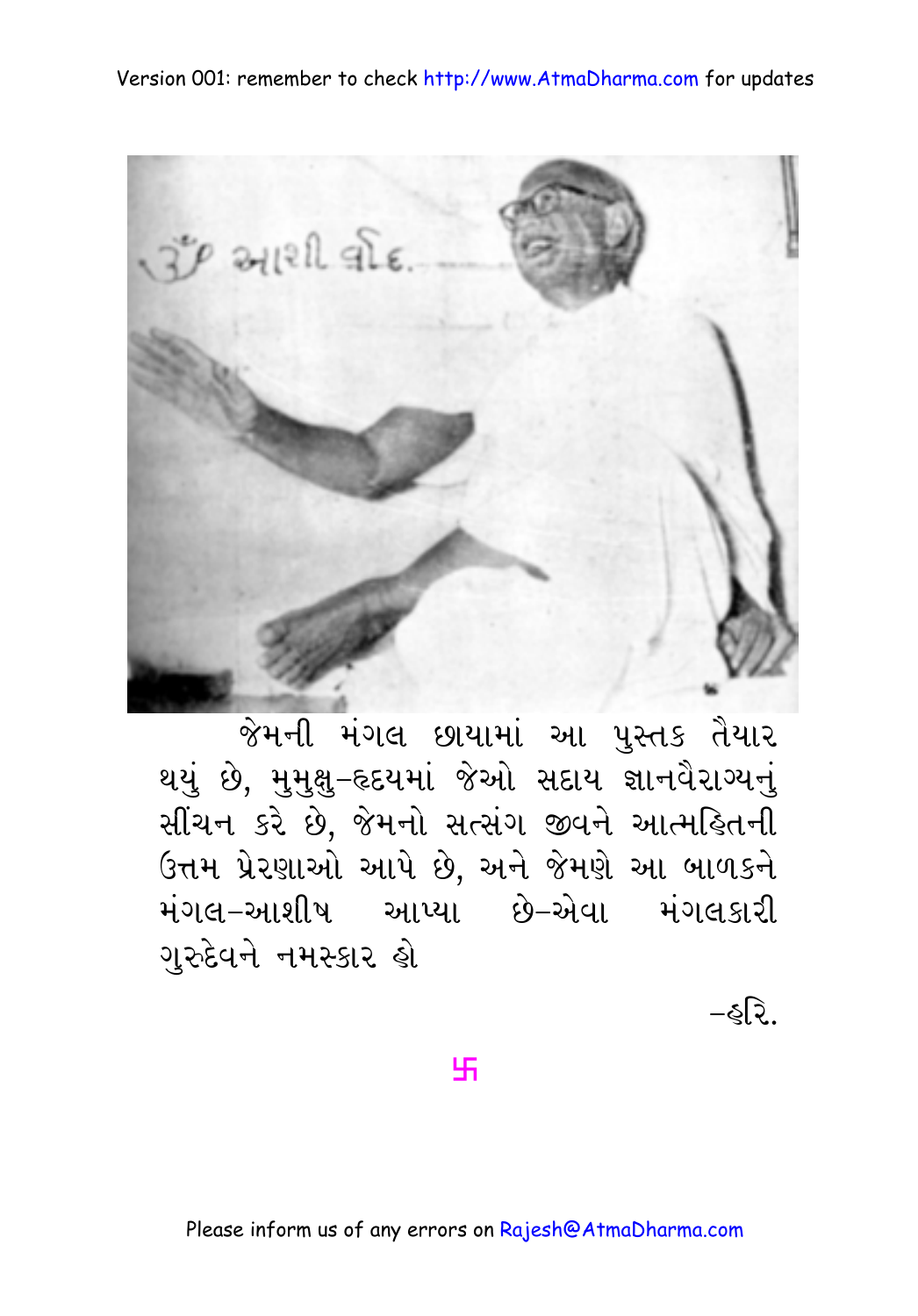### અ... મૃ... ત

क्षणिकमिदमिहेक : कल्पयित्वात्मतत्त्वं निजमनसि विधत्ते कर्तृ भोक्त्रोविभेदम्। अपहरति विमोहं तस्य नित्यामृतौ घै: स्वयमयमभिषिंचन चित्चमत्कार एव।।

આ જગતમાં કોઈ એક (ક્ષણિકવાદી) તો આ આત્મતત્ત્વને ક્ષણિક કલ્પીને પોતાના મનમાં કર્તા અને ભોક્તાનો ભેદ કરે છે: પરંત આ ચૈતન્યચમત્કાર પોતે જ નિત્યતારૂપ અમૃતના ઓઘ વડે અભિસિંચન કરતો થકો તેના વિમોહને દૂર કરે છે.

( અમતચંદ્રસરિ )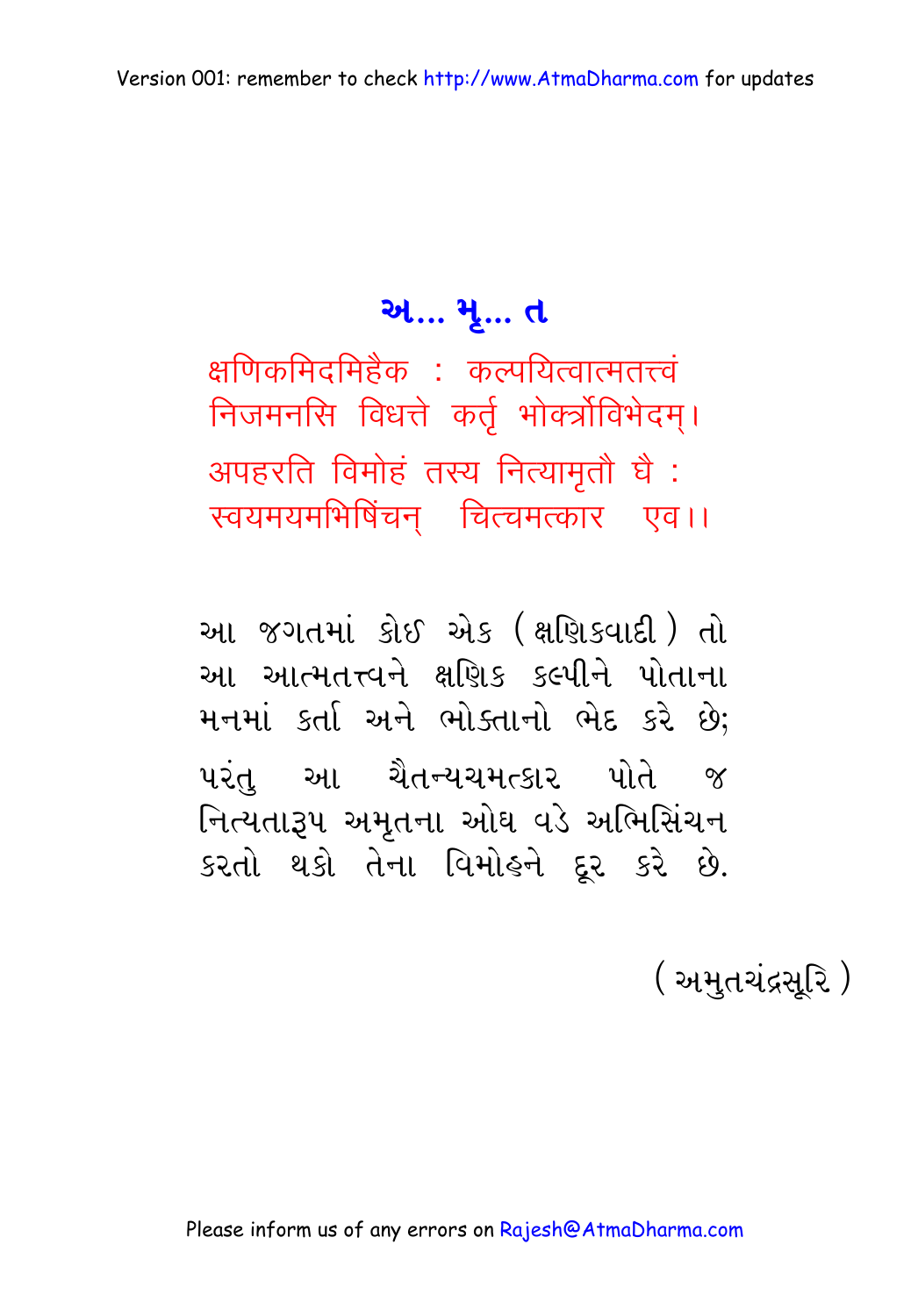## ५ मंगल-प्रार्थना ५

![](_page_8_Figure_2.jpeg)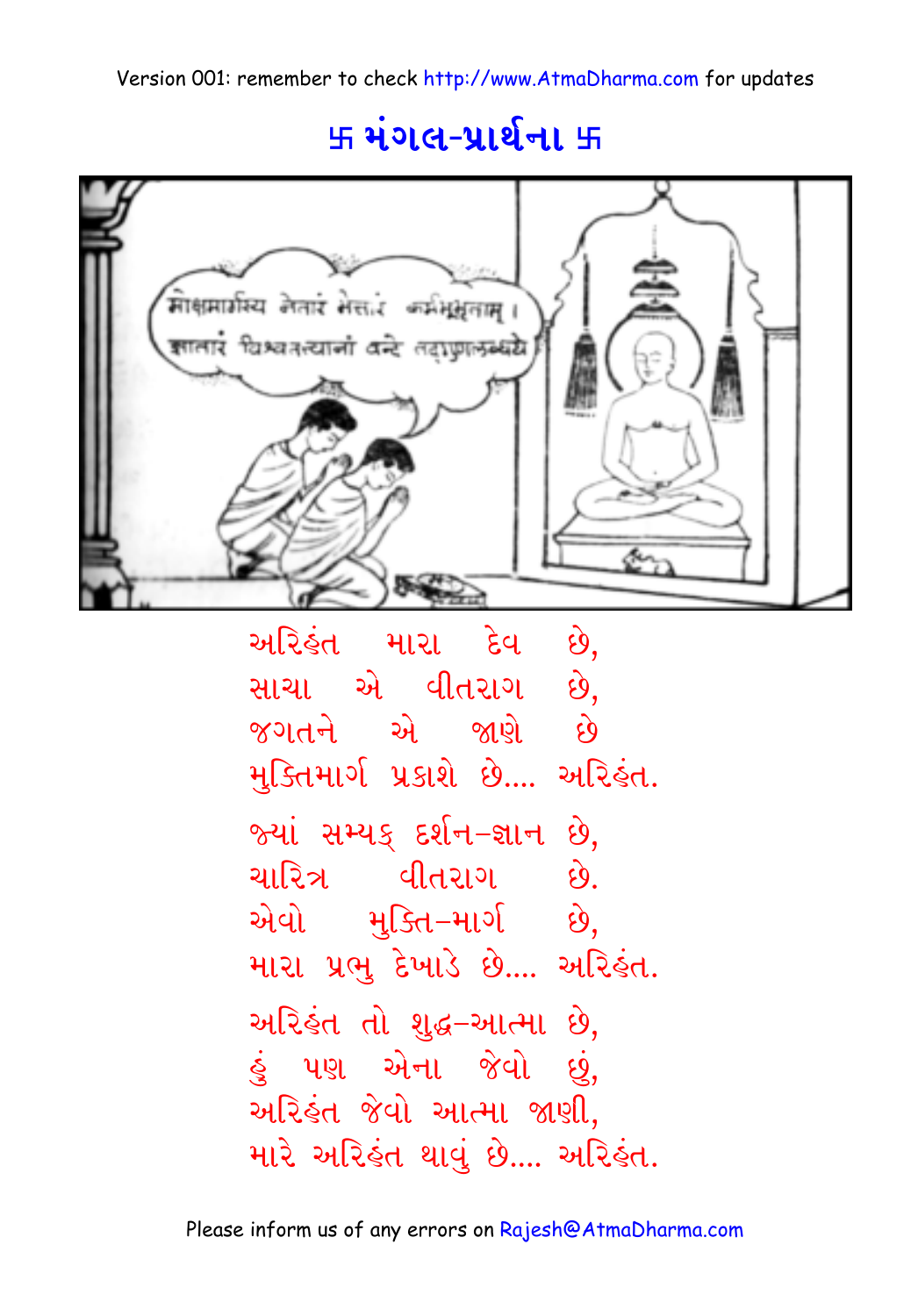# ઉપોદ્ઘાત

[ મંગલ પ્રાર્થના બાદ સૂત્રધારે બોલવું ] આદરણીય સાધર્મી ભાઈઓ તથા બહેનો !

જૈનશાસનના પ્રતાપે આજે અમે નાનાં બાળકો આપની સમક્ષ એક ધાર્મિક નાટક રજૂ કરી રહ્યાં છીએ. આ નાટક અકલંક-નિકલંકના જીવનનું છે. અકલંક સ્વામી જૈનધર્મના મહાન ધૂરંધર આચાર્ય હતા, અને નિકલંક તેમના નાના ભાઈ હતા. તેઓ બન્ને જૈનધર્મના પરમ ભક્ત હતા. તેમના સમયમાં જૈનઘર્મનો વિકાસ રૂંઘાઈ ગયો હતો ને બૌદ્ધર્મનું વિશેષ જોર <u> હતું...</u> તેથી જૈનધર્મનો ખૂબ જ વિકાસ કરીને તેની મહાન પ્રભાવના કરવાની તે બન્ને ભાઈઓને ઘણી ઉત્કંઠા હતી. પિતાજીની સાથે જ બંને ભાઈઓએ બ્રહ્મચર્યપ્રતિજ્ઞા લીધી અને પોતાનું જીવન જૈનધર્મની સેવામાં અર્પી દીધું. પછી જૈનધર્મની પ્રભાવના ખાતર બન્ને ભાઈઓએ શું-શું કર્યું? તે આપ આ સંવાદમાં જોશો.

આમાં કોઈ અતિહાસિક ક્ષતિ હોય તો લક્ષમાં ન લેતાં, માત્ર જૈનઘર્મપ્રત્યેની ભક્તિનો જ ઉદ્દેશ લક્ષમાં લેવા વિનંતિ છે.

### <u> જય જિનેન્દ</u>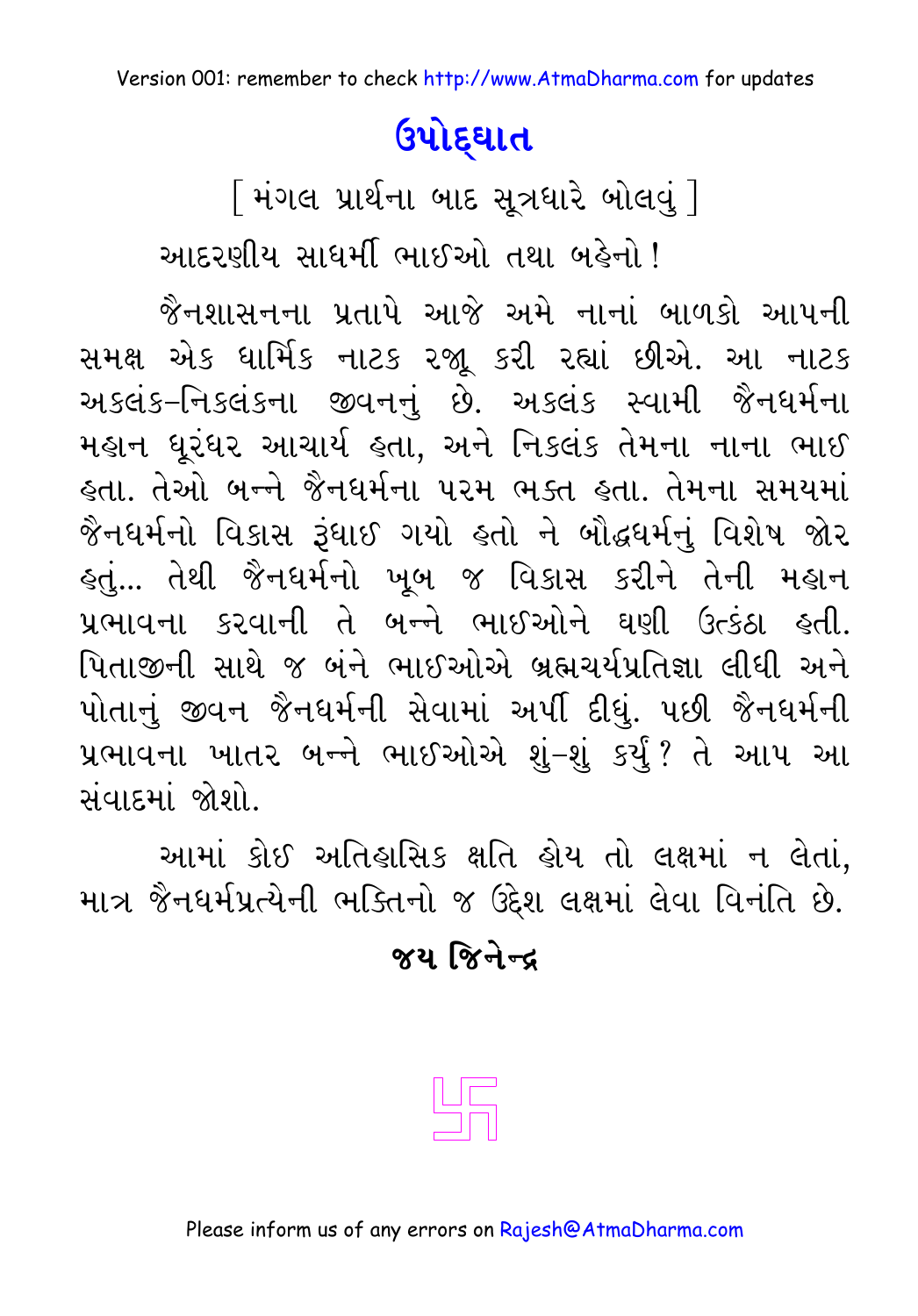# ( ૧ ) તત્ત્વચર્ચા અને મુનિદર્શન

∫ જંગલમાં મુનિરાજ બેઠા છે−તે બતાવવા ચિત્ર અગર ફોટો રાખવો; ત્યાં બાળકો રમવા માટે આવે છે. અકલંક-નિકલંકના બાળપણના નામ અકુ અને નિકુ છે. |

અફ : નિકુ ! આજે આપણે કઈ ૨મત ૨મીશું ?

નિકુ : ભાઈ આજે તો હવે દસલક્ષણી પર્વ શરૂ થયાં, માટે આપણે આ ધર્મના દિવસોમાં રમતગમત બંધ કરીને ધર્મની આરાધના કરીએ, તો કેવું સારૃં?

જ્યોતિ : હ્રા. ભાઈ નિક્! તારી વાત તો બહુ મજાની છે.

- આશિષ : તો ચાલો, આપણે બધા અત્યારે જ ધર્મની ચર્ચા မသျှေ
- હસમુખ : હા, ભાઈ આશિષ! ચાલો... તત્ત્વચર્ચામાં સૌને આનંદ આવશે.
- પારસ : અહ્રા, દેવલોકના દેવો પણ હજારો–લાખો વર્ષો સુધી ઘર્મચર્ચા કરે છે; આત્મસ્વરૂપની ચર્ચા સાંભળવાનો મને પણ ઘણો રસ છે.

ચંદ્ર : હા, તમે બન્ને ભાઈઓ નાનપણની જ બહુ રસીલા છો.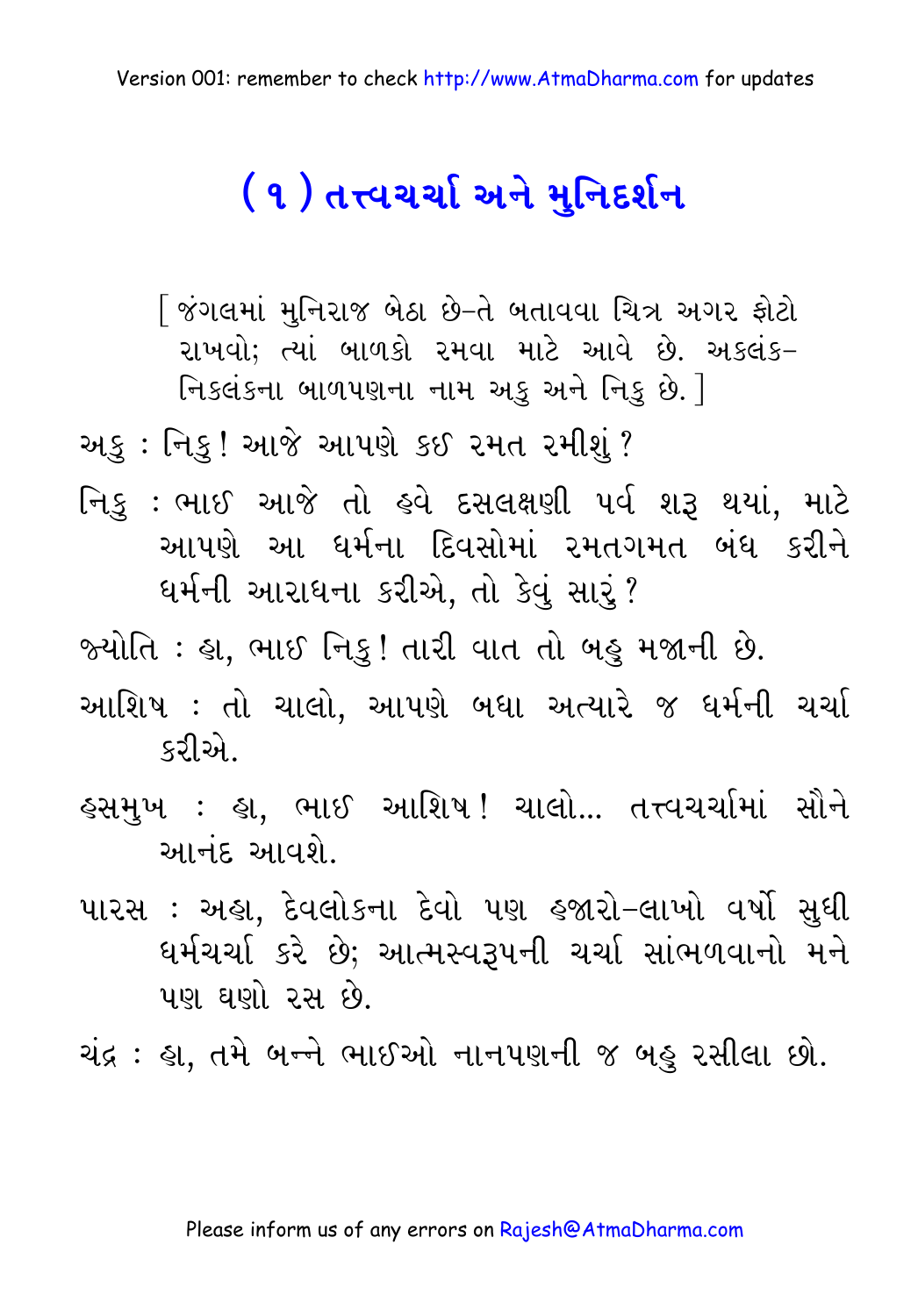૬ : અકલંક–નિકલંક

- ભરત : ચાલો આપણે અકુ–નિકુને પ્રશ્ન પૂછીએ, અને તેઓ આપણને સમજાવશે.
- અકલંક : બહુ સારું, ખુશીથી પૂછો ! તત્ત્વચર્ચાથી અમને પણ આનંદ થશે.
- જ્યોતિ : ભાઈ, અનંતકાળે આપણને આ મનુષ્ય અવતાર મળ્યો; તો હવે આ જીવનમાં શું કરવા જેવું છે?
- અકલંક : મનષ્યજીવનમાં સમ્યગ્દર્શન–જ્ઞાન–ચારિત્રની આરાધના  $$34$   $$4$   $$5$
- આશિષ : સમ્યગ્દર્શન–જ્ઞાન–ચારિત્રરૂપ રત્નત્રયની આરાધના કેવી રીતે થાય ?
- નિકલંક : એ રત્નત્રયના મુખ્ય આરાધક તો મુનિવરો છે; તેઓ ચૈતન્યસ્વરૂપમાં લીનતા વડે રત્નત્રયને આરાધે છે.
- હસમુખ : રત્નત્રયના 'મુખ્ય ' આરાધક મુનિવરો છે, તો શું ગૃહસ્થોને પણ રત્નત્રયની આરાધના હોઈ શકે?
- અકલંક : હા; એક અંશરૂપે રત્નત્રયની આરાધના ગૃહસ્થોને પણ ફોઈ શકે છે.
- પારસ : આપણા જેવા નાના બાળક પણ શું રત્નત્રયની આરાધના કરી શકે?
- નિકલંક : હા, જરૂર કરી શકે; પણ તે રત્નત્રયનું મૂળ બીજ સમ્યગ્દર્શન છે; પહેલાં તેની આરાધના કરવી જોઈએ.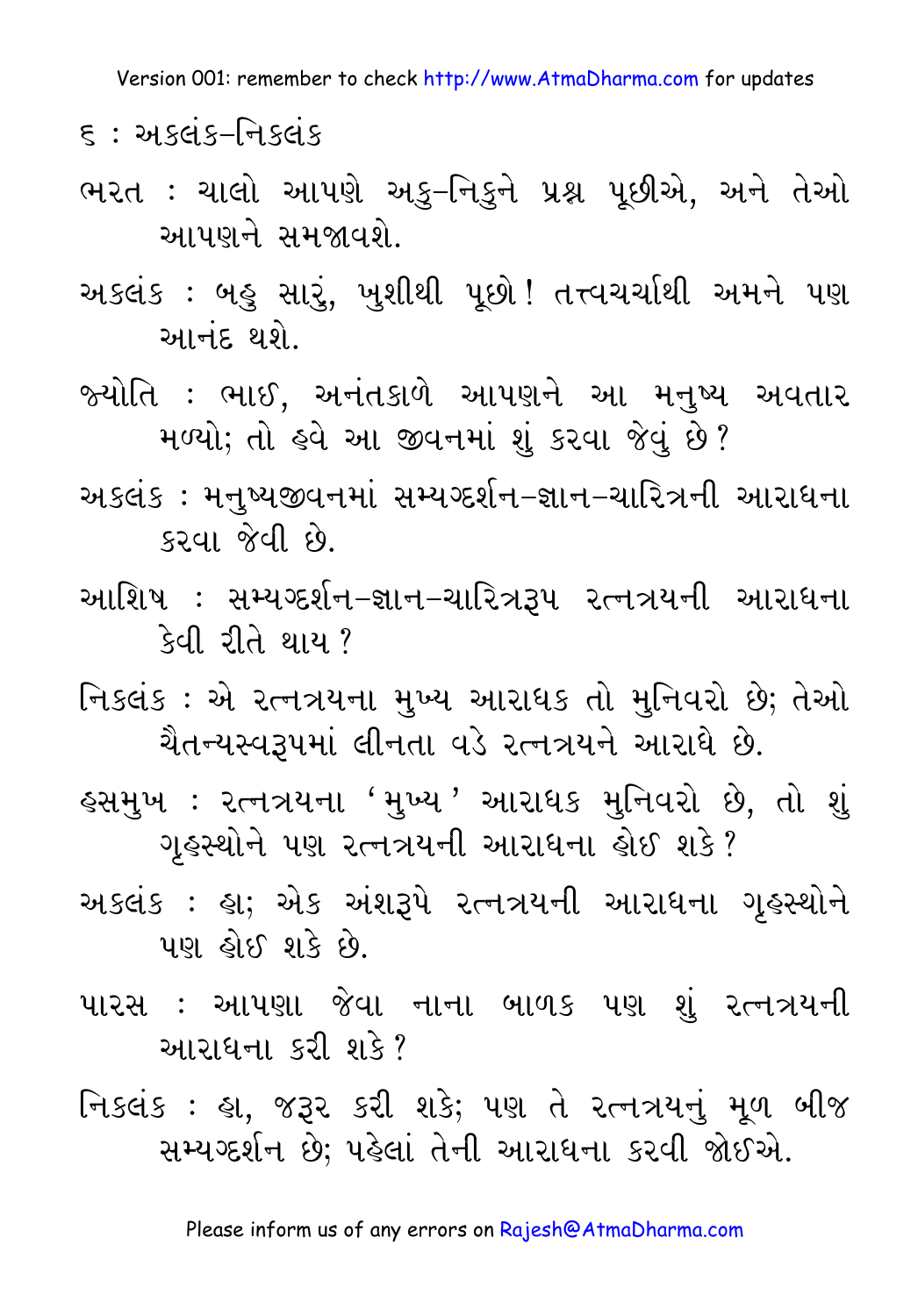તત્ત્વચર્ચા અને મુનિદર્શન : ૭

ચંદ્ર : અહા !સમ્યુગ્દર્શનનો તો અપાર મહિમા સાંભળ્યો છે. ભાઈ. તે સમ્યગ્દર્શનની આરાધના કેવી રીતે થાય ?

અકલંક : આત્માની ખરેખરી લગનીપૂર્વક, જ્ઞાની–સંતો પાસેથી તેની સમજણ કરવી જોઈએ. અને પછી અંતર્મુખ થઈને તેનો અનુભવ કરવાથી સમ્યગ્દર્શન થાય છે.

ભરત : આવું સમ્યગ્દર્શન થતાં આત્માનો કેવો અનુભવ થાય ? નિકલંક : અહ્ય, એનું શું વર્ણન કરવું! સિદ્ધ ભગવાન જેવો વચનાતીત આનંદ ત્યાં અનુભવાય છે.

(इवे અडલंક पूछे छे ने બाળકો જવાબ આપે છે) અકલંક : જુઓ, મોક્ષશાસ્ત્રમાં કહ્યું છે કે 'तत्त्वार्थ श्रद्धान सम्यग्दर्शनम्' ते व्यवशरश्रद्धा छे डे निश्चय ?

જ્યોતિ : તે નિશ્ચયશ્રદ્ધા છે; કેમકે ત્યાં મોક્ષમાર્ગ બતાવવો છે; અને ખરો મોક્ષમાર્ગ તો નિશ્ચય રત્નત્રય જ છે.

निश्लंध: तत्त्वो देटलां छे?

આશિષ : તત્ત્વો સાત છે; તેની શ્રદ્ધા તે સમ્યગ્દર્શન છે.

અકલંક : તે સાત તત્ત્વોનાં નામ કહો જોઈએ !

હસમુખ : જીવ, અજીવ, આસ્રવ, બંધ, સંવર, નિર્જરા અને મોક્ષ-એ સાત તત્ત્વો છે.

સુરેશ : સમયસારમાં તો નવ તત્ત્વ કહ્યાં છે, તો અહીં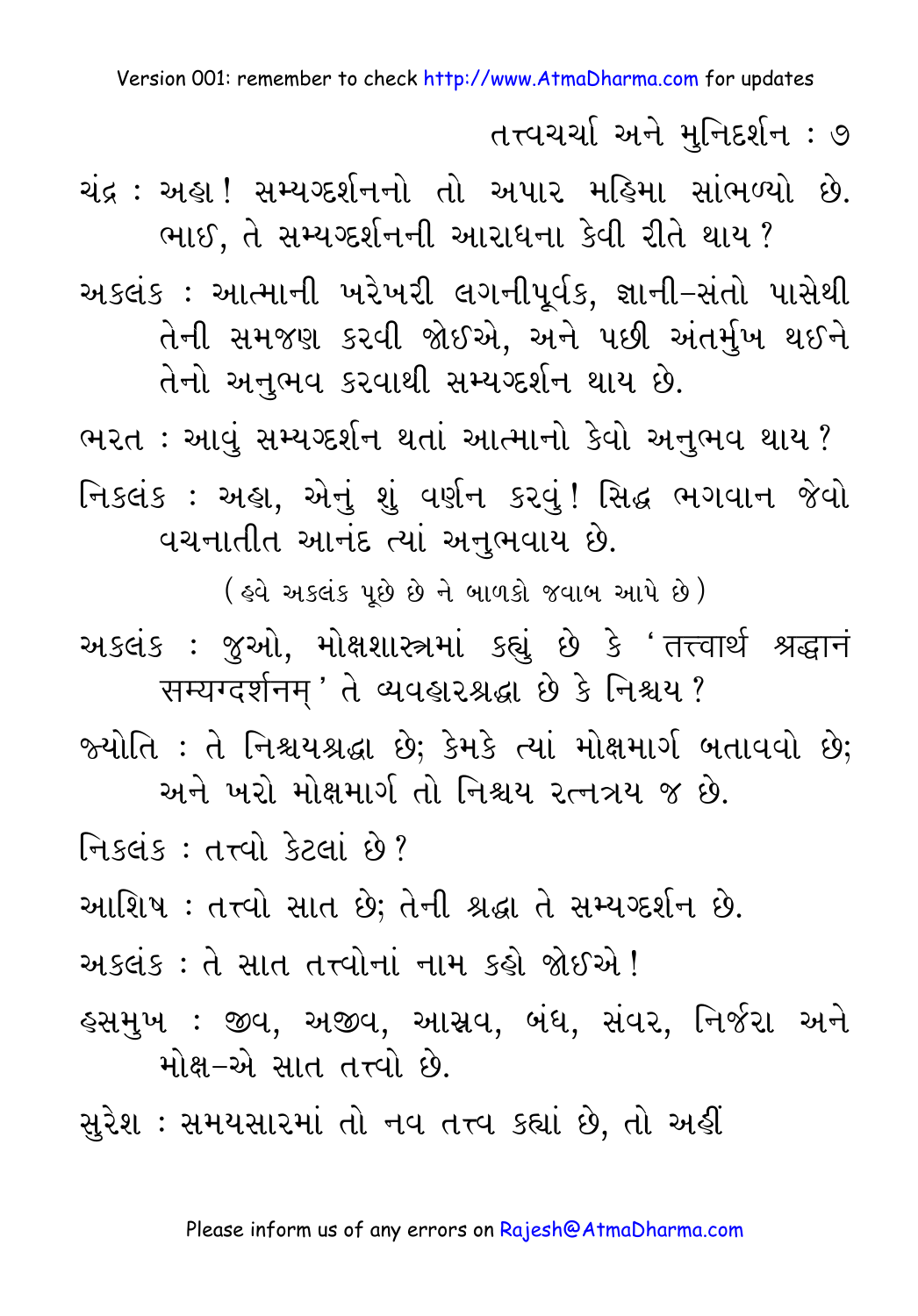૮ : અકલંક–નિકલંક

પણ પુણ્ય-પાપ સહિત નવ તત્ત્વ કેમ ન કહ્યાં?

નિકલંક : પુણ્ય–પાપનો સમાવેશ આસ્રવ અને બંધ તત્ત્વમાં થઈ જાય છે, તેથી તેને જાુદાં ન કહ્યાં.

અકલંક: આ તત્ત્વોમાં ઉપાદેય તત્ત્વો કયા કયા છે?

પારસ : શુદ્ધ જીવતત્ત્વ ઉપાદેય છે; તથા સંવર-નિર્જરા એક અંશે ઉપાદેય છે, ને મોક્ષતત્ત્વ ઉપાદેય છે.

નિકલંક : બાકી કયા–કયા તત્ત્વો રહ્યાં ?

- ચંદ્ર : બાકી અજીવ, પુણ્ય–પાપસહિત આસ્રવ ને બંધ, એ તત્ત્વો રહ્યાં: તે ફ્રેય છે.
- ભરત : વાહ! આજે સમ્યગ્દર્શનની અને હેય-ઉપાદેય તત્ત્વની ઘણી સરસ ચર્ચા થઈ; આના ઉપર ઊંડો વિચાર કરીને આપણે સૌએ સમ્યગ્દર્શનનો પ્રયત્ન કરવા જેવું છે.
- અકલંક : હ્રા. ભાઈઓ ! સૌએ એ જ કરવા જેવં છે. ઘરે જઈને સૌ એ જ પ્રયત્ન કરજો; એનાથી જ જીવનની સફળતા છે.

[ એક બાજ઼ા પડદો ઊંચો થતાં મુનિરાજ દેખાય છે. ] છોકરાઓ : અહ્રા ! જ્ઞુઓ, જ્ઞુઓ ! ત્યાં કોઈ મુનિરાજ બેઠા હોય તેવું દેખાય છે.

અકુ–નિકુ : વાઙ્! ધન્ય ઘડી... ધન્ય ભાગ્ય! ચાલો, આપણે ત્યાં જઈને તેમનાં દર્શન કરીએ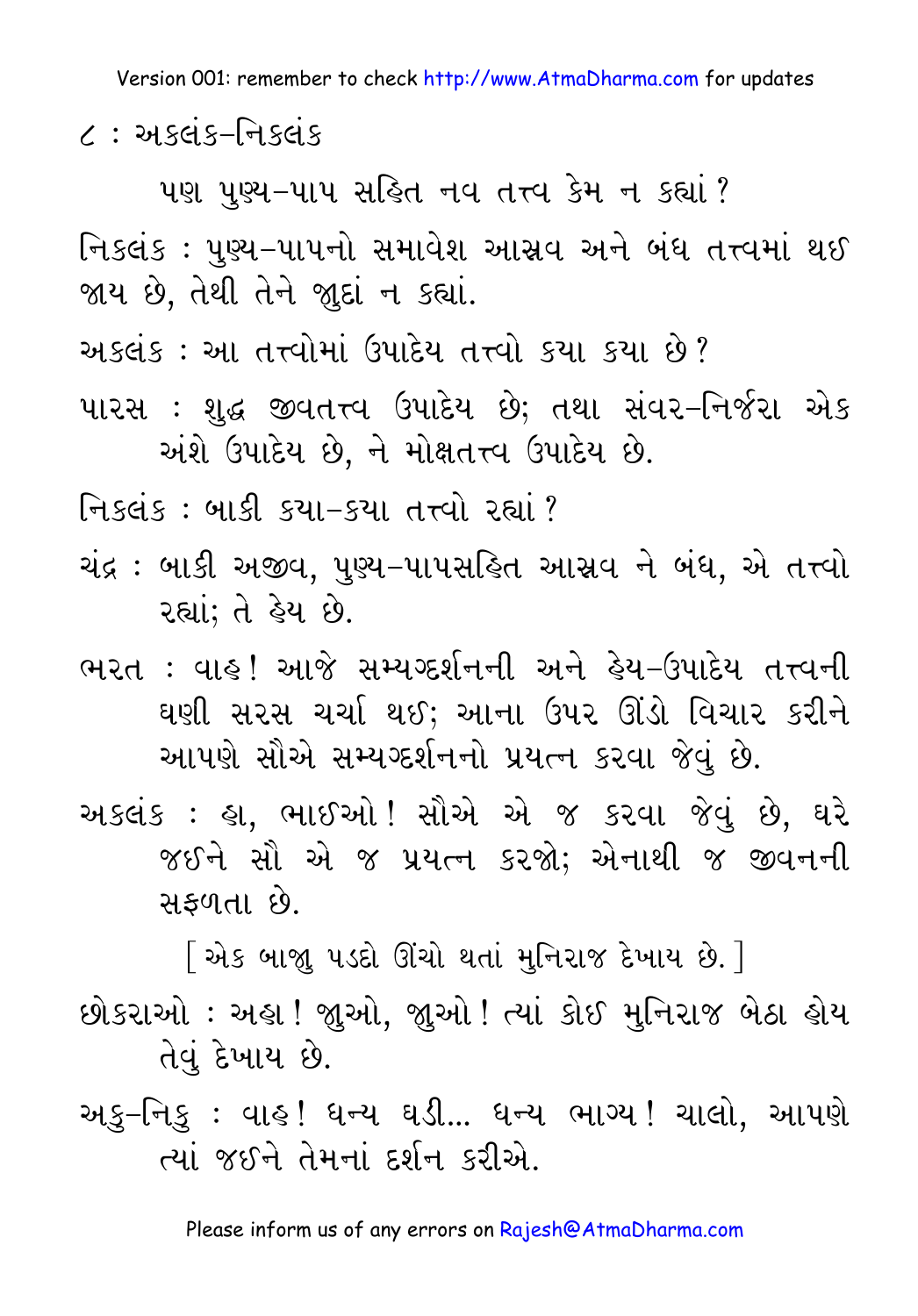તત્ત્વચર્ચાઝને મુનિદર્શન $: \in$ 

![](_page_14_Picture_2.jpeg)

(બધાં બાળકો મુનિરાજની નજીક જઈને નમસ્કાર કરે છે અને સ્તુતિ બોલે છે.) ધન્ય મુનીશ્વર આતમહિતમેં છોડ દિયા પરિવાર... કિ તમને છોડા સબ ઘરબાર... ધન છોડા વૈભવ સબ છોડા... સમજા જગત અસાર... કિ ાતમને છોડા સબ સંસાર... હોય દિગંબર વનમેં વિચરતે. નિશ્ચલ હોય ઘ્યાન જબ ઘરતે, નિજ પદકે આનંદમેં ઝૂલતે, ઉપશમરસકી ઘાર બરસતે... આત્મ સ્વરૂપમેં ઝૂલતે કરતે નિજ આતમ ઉદ્ઘાર...કિ તમને છોડા સબ સંસાર... ધન્ય મુનીશ્વર આતમ હિતમેં છોડ દિયા પરિવાર...કિ તુમને છોડા સબ ઘરબાર. નિકલંક: ભાઈ, ચાલો આપણે ગામમાં જઇને સંઘમાં મુનિરાજના સમાચાર જલદી જલદી પહોંચાડીએ. અલવંદ $:$  હા ચાલો. બધા સાથે : બોલિયે વીતરાગી મુનિ ભગવાનકી જય.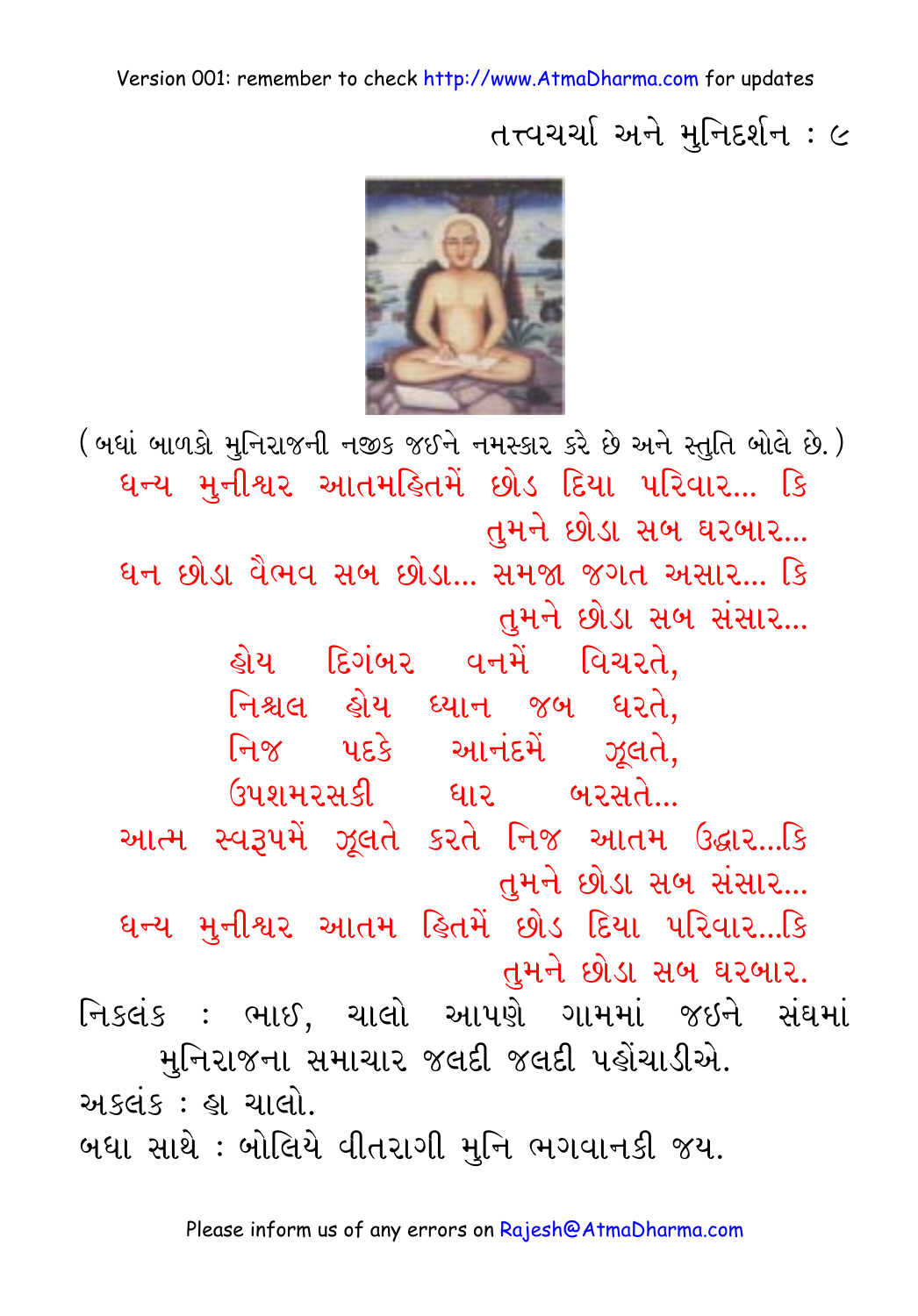# િર**ી બ્રહ્મચર્ય-પ્રતિજ્ઞા**

િશાસ્ત્રસભા ચાલે છે, તેમાં અકલંક–નિકલંકના પિતાજી પુરૃષોત્તમ શેઠ નિયમસાર ગાથા ૯૦ વાંચે છે; આઠદસ શ્રોતાજનો સાંભળે છે. 1

પુરૃષોત્તમ શેઠ :

મિથ્યાત્વ-આદિક ભાવને ચિરકાળ ભાવ્યા છે જીવે. સમ્યક્ત્વ-આદિક ભાવ રે! ભાવ્યા નથી પૂર્વે જીવે.

અહા આચાર્ય ભગવાન કહે કે આત્મસ્વરૂપની સન્મુખ થઈને શુદ્ધ રત્નત્રયની ભાવના જીવે પૂર્વે કદી ભાવી નથી; અનંતકાળથી મિથ્યાત્વાદિ ભાવોને જ જીવે ભાવ્યા છે; તેથી જ તે સંસાર-પરિભ્રમજ્ઞ કરી રહ્યો છે. આ જગતમાં તે મુનિવરો જ પરમસુખી છે કે જેઓ ચૈતન્યસ્વરૂપમાં મગ્ન થઈને રત્નત્રયને ભાવી રહ્યા છે. અહા! એવા મુનિવરોનાં દર્શન થાય તે જીવન પણ ધન્ય  $\hat{\mathcal{O}}$ 

(અકુ–નિકુ હર્ષપૂર્વક આવીને કહે છે.)

અકુ–નિકુ : પિતાજી, પિતાજી! આપણી નગરીના ઉદ્યાનમાં ચિત્રગુપ્ત મુનિરાજ પધાર્યા છે; તેમનાં દર્શનથી અમને ઘણો આનંદ થયો છે.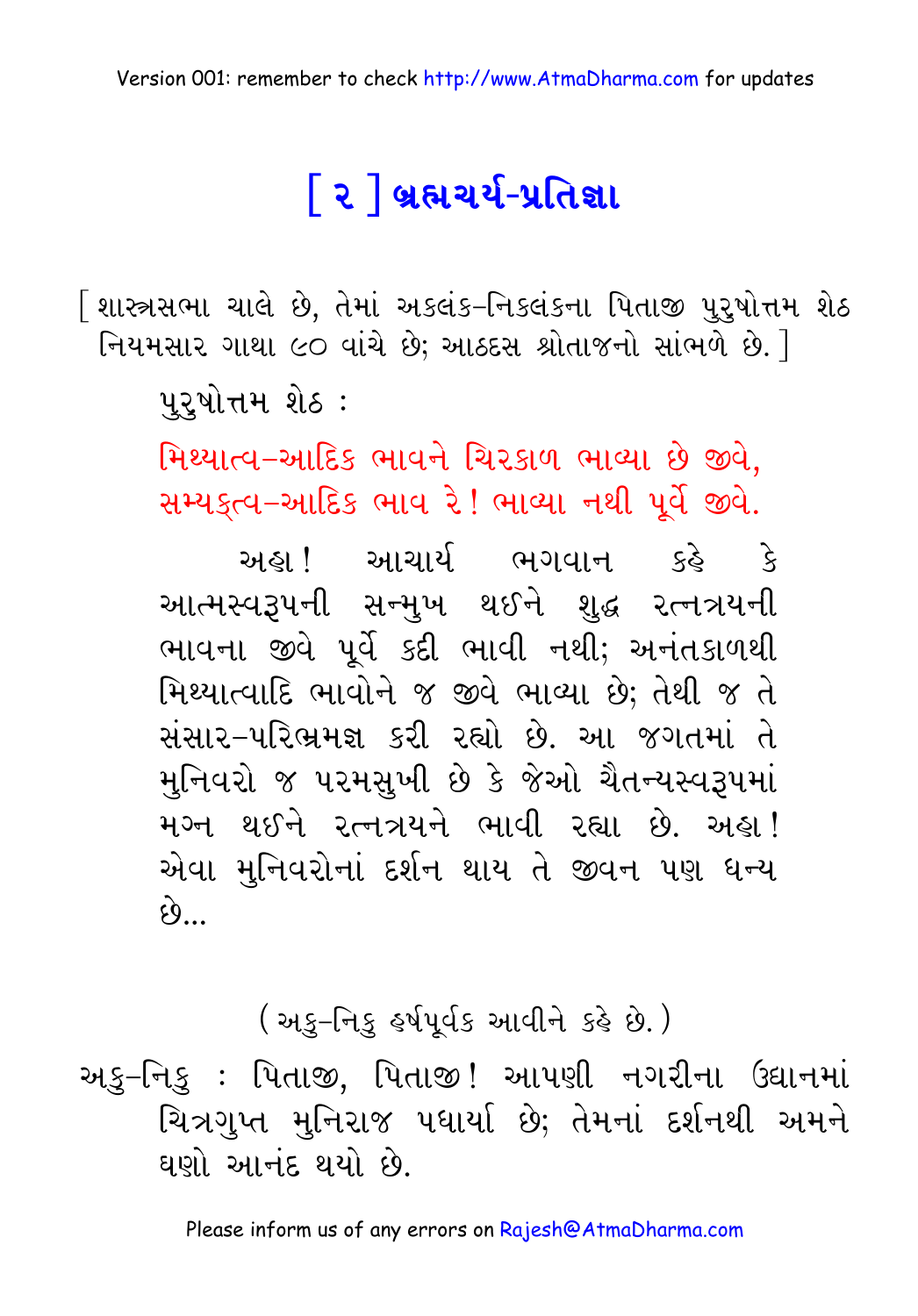<u>બ્રહ્મચર્ય પ્રતિજ્ઞા : ૧૧</u>

પિતાજી : વાઙ! ઉત્તમ સમાચાર! ચાલો, આપણે પણ મુનિરાજનાં દર્શન તથા પૂજન કરવા જઈએ.

> (બધા જાય છે... ૫ડદો ઊંચો થતાં મુનિરાજ દેખાય છે; બધા અર્ધ્યની રકાબી લઈને આવે છે... ને નમસ્કાર કરીને નીચે મુજબ સ્તુતિ બોલે છે-)

ચહું ગતિ દુઃખસાગર વિષે, તારનતરન જિહાજ; २त्नत्रयनिधि नञ्न तन. धन्य मड़ा मनिरा४.

( ફરિગીત )

હે મોક્ષસાધક મુનિવરા નિજ સ્વરૂપમાં ઝૂલી રહ્યા; ભવ-ભોગથી વૈરાગ્ય ધારી, સિદ્ધપદ સાધી રહ્યા; રત્નત્રયધારક પ્રભુજી! ધન્ય તારું જીવન છે, તુજ ચરણના પૂજન વડે જીવન સફળ અમ આજ છે. મુનિરાજ ચિત્રગુપ્તસ્વામી ચરણકમળપૂજનાર્થે અર્ઘં નિર્વપામીતિ સ્વાહા…

નગરશેઠ : અહો ! અમારાં ધન્ય ભાગ્ય છે કે આ દસલક્ષણઘર્મના મહાન પર્વમાં મુનિરાજનાં દર્શન થયાં. હે પ્રભુ! વીતરાગી જૈનધર્મનો અને રત્નત્રયની ઉત્કૃષ્ટ આરાધનાનો કૃપા કરીને અમને ઉપદેશ આપો.

શ્રી મુનિરાજ ઉપદેશ આપે છે–

(સત્રધારે ૫ડદા પાછળથી બોલવાનં.)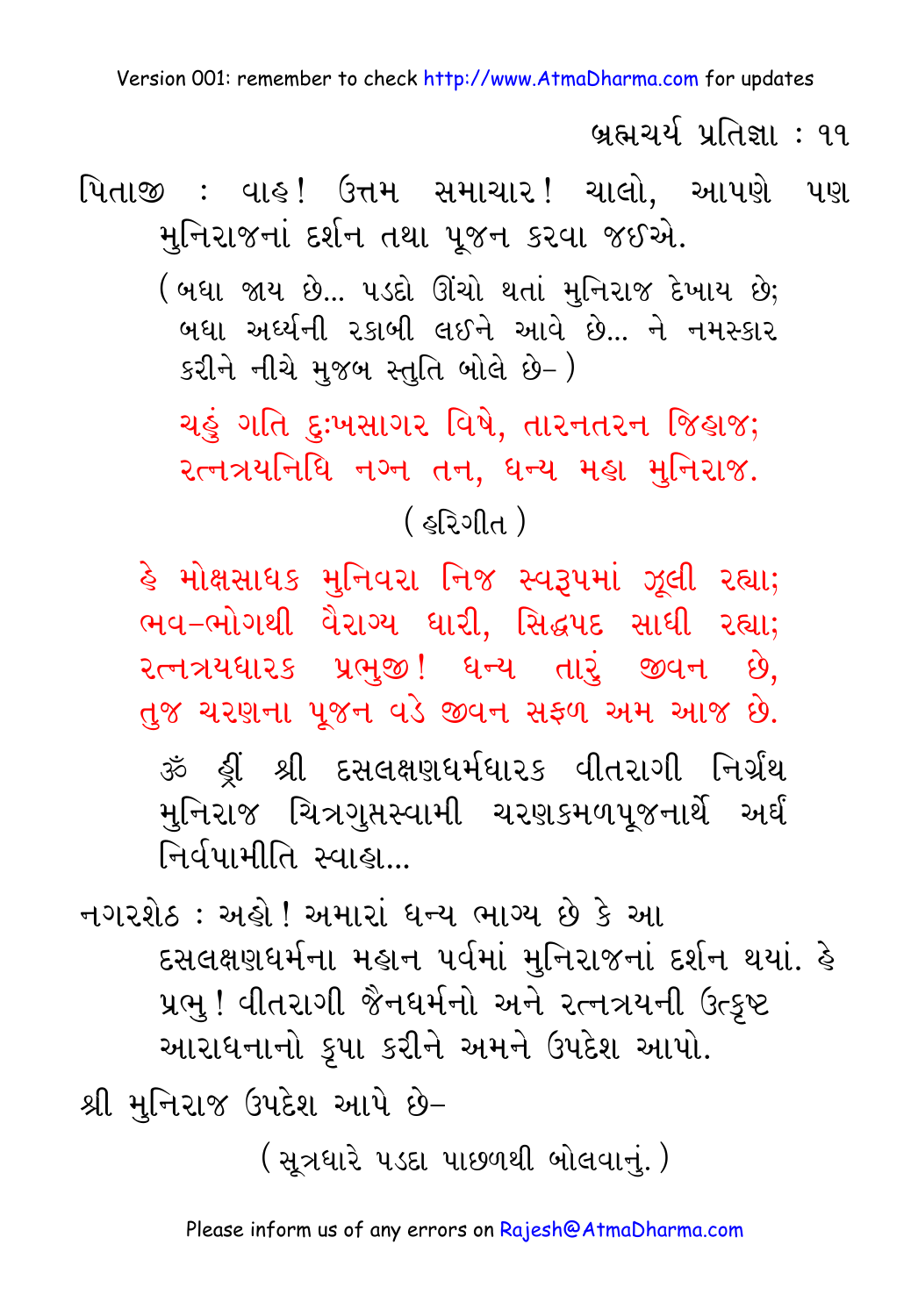૧૨ $:$  અકલંક–નિકલંક

આજે દસલક્ષણીધર્મનો ઉત્તમ દિવસ છે. આત્માનો પૂર્ણાનંદ સ્વભાવ પ્રગટ કરીને જેઓ સર્વજ્ઞ પરમાત્મા થયા, એવા અરિહંત ભગવાનનો ઉપદેશ છે કે હે જીવો! તમારા આત્મામાં પૂર્ણ જ્ઞાનઆનંદ સ્વભાવ ભર્યો છે; તે સ્વભાવની શ્રદ્ધા કરો, તેનું જ્ઞાન કરો ને તેમાં લીનતા કરો. સ્વરૂપમાં લીનતા વડે ચૈતન્યનું પ્રતપન થવું એટલે કે ઉગ્રપણે ખીલી નીકળવું તે તપ છે. શ્રદ્ધા-જ્ઞાન-ચારિત્ર અને તપ એવી ચતર્વિધ આરાધના વડે ચાર ગતિનો અંત કરીને સિદ્ધપદ પમાય છે

અહો જીવો ! આ સંસાર ઘોર દુઃખથી ભરેલો છે... તેનાથી આત્માને બચાવવા માટે અત્યંત ભક્તિપૂર્વક ચતુર્વિધ આરાધના કરો. ચાર આરાધનામાં પણ સૌથી પ્રથમ સમ્યક્ત્વની આરાધના છે; અતિશય ભક્તિપૂર્વક તે સમ્યકત્વની આરાધના કરો. અને પછી વિશેષ શક્તિ હોય તો ચારિત્રધર્મ અંગીકાર કરીને જીવન સકળ બનાવો.

પુરૂષોત્તમ શેઠ (ઊભા થઇને કર્લ્ડ છે) : હે પ્રભો !આપનો કલ્યાણકારી ઉપદેશ સાંભળીને અમને ઘણી પ્રસન્નતા થાય છે. પ્રભો ! ચારિત્રદશા અંગીકાર કરવાની તો મારી શક્તિ નથી, પરંતુ આ સંસારના ક્ષણભંગુર ભોગોથી મારું ચિત્ત ઉદાસ થયું છે. તેથી આપની પાસે કું આજીવન-બ્રહ્મચર્યવ્રત અંગીકાર કરૂં છું.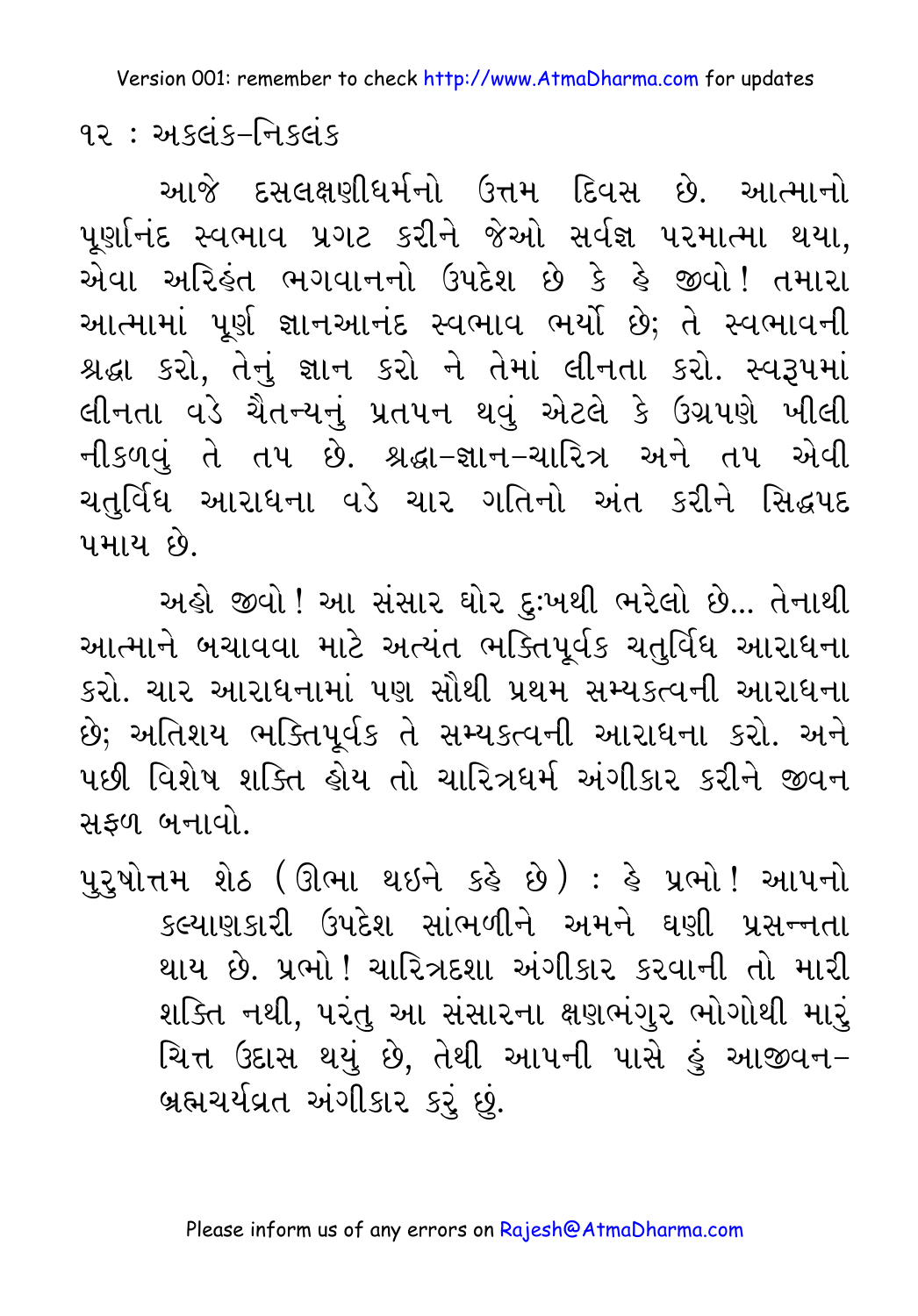બ્રહ્મચર્ય પ્રતિજ્ઞા : ૧૩

![](_page_18_Picture_2.jpeg)

( અકુ–નિકુ ઊભા થાય છે. )

નિકુ : બાપુજી, બાપુજી ! આપ આ શું કરો છો ?

પિતાજી: બેટા ! હું વ્રત લઉં છું.

અકુ–નિકુ ( હ્રાથ જોડીને ) : અમને પણ વ્રત અપાવો.

- પિતાજી ( હાસ્યપૂર્વક) : બહુ ખુશીથી ! પુત્રો ! તમે પણ વ્રત લ્યો
- અકુ–નિકુ : પ્રભો ! અમારા પિતાજીએ જે વ્રત લીધું તે વ્રત અમે પણ અંગીકાર કરીએ છીએ; અને અમારૂં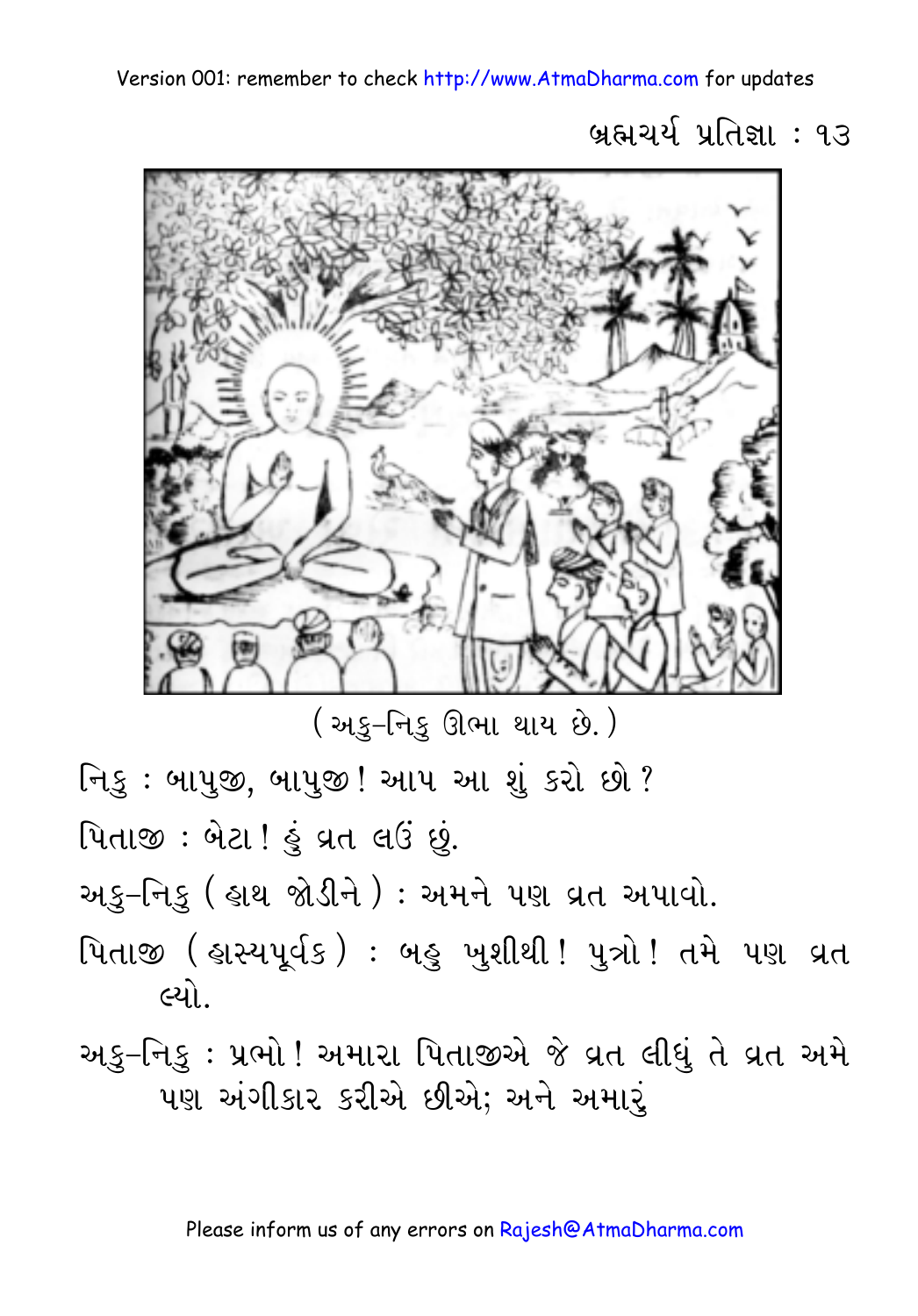૧ $\times$  : અકલંક–નિકલંક

આ જીવન જૈનધર્મની સેવામાં વીતે એવી અમારી ભાવના છે.

નગરશેઠ : ચાલો, હવે આપણે દસલક્ષણી-પૂજન કરવા માટે જક્દરને

( બધા નમસ્કાર કરીને નગરીમાં જાય છે.)

#### $-$ બાર વર્ષ બાદ-

# િ૩ | જૈનશાસનની સેવા ખાતર-

િ ઉપરોક્ત પ્રસંગને બાર વર્ષ વીતી ગયાં; અકલંક–નિકલંક મોટા થયા, તેમના લગ્નનના તૈયારી માટે પિતાજી વસ્ત્રાભૂષણ એકઠાં કરે છે, ત્યાં અકલંક નિકલંક પ્રવેશે છે. શરૂ આતનાં બે દશ્યોમાં અકલંક-નિકલંકના જે પાત્રો હતાં તે બાળપણમાં નાના અકલંક-નિકલંક હતા; અને હવે જે અકલંક-નિકલંકનાં પાત્રો આવે છે તે મોટા અકલંક-નિકલંક છે. અહીંથી શરૂ થતું મોટા અકલંકનું પાત્ર સ્વ. ધીરેન્દ્રકુમારે, અને નિકલંકનું પાત્ર સ્વ. વિનુભાઈએ ભજવ્યું હતું. 1

નિકલંક : પિતાજી ! આ બધી શી ધમાલ છે?

પિતાજી : પુત્રો ! હવે તમે ઉમરલાયક થયા તેથી તમારા લગ્નની તૈયારી ચાલે છે.

પુત્રો : નહિ, નહિ, પિતાજી ! અમે તો બાર વર્ષ પહેલાં ચિત્રગુપ્ત મુનિરાજ પાસે આપની સાથે જ બ્રહ્મચર્યવ્રત અંગીકાર કર્ય છે.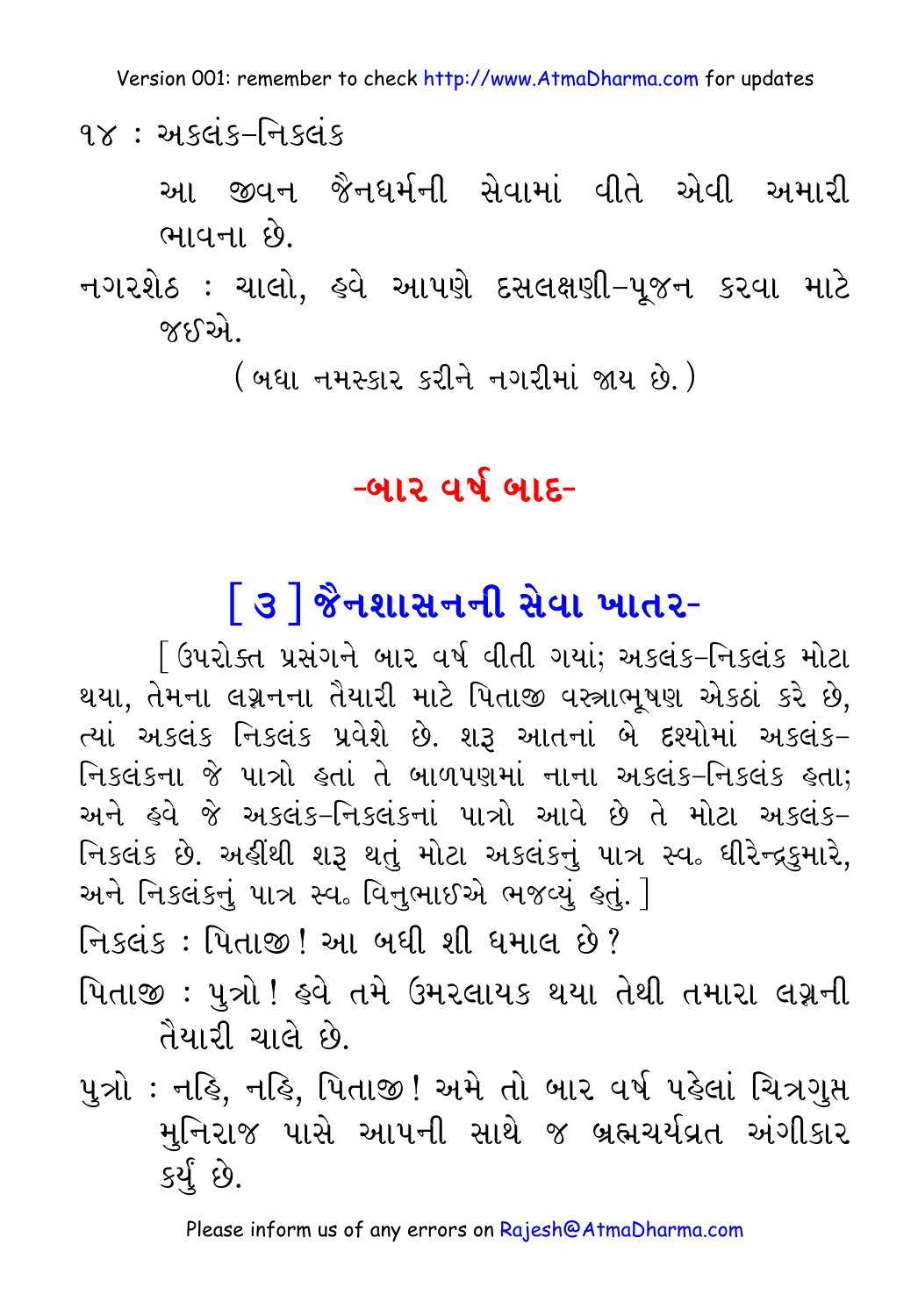જૈનશાસનની સેવા ખાતર : ૧૫

પિતાજી : બેટા ! એ તો તમારી બાલપણની રમત હતી.

- અકલંક: નહિ પિતાજી! અમે એ પ્રતિજ્ઞા રમત તરીકે નહિ પણ સાચા ભાવથી લીધી હતી.
- પિતાજી : પુત્રો ! ભલે તમે સાચા ભાવથી પ્રતિજ્ઞા લીધી હોય તોપણ તે ફક્ત તે વખતના દસલક્ષણીપર્વ પૂરતી જ હતી; તે પ્રતિજ્ઞા તો હવે પૂરી થઈ, માટે હવે લગ્ન કરવામાં  $q$
- નિકલંક: પિતાજી! આપ કદાચ તે વખતે દસદિવસ પૂરતી જ અમારી પ્રતિજ્ઞા સમજ્યા હશો. પરંતુ અમે તો અમારા મનથી આખી જિંદગીની પ્રતિજ્ઞા લીધી હતી; અને અમારી એ પ્રતિજ્ઞામાં અમે દઢ છીએ. માટે કૂપા કરીને અમારા લગ્નની વાત કરશો નહિ.
- પિતાજી: પુત્રો ! જો તમે લગ્ન નહિ કરો તો આખી જિંદગી તમે શું કરવા માંગો છો?
- અકલંક : પિતાજી! આપણા જૈનધર્મની સેવા ખાતર અમારં આખું જીવન વિતાવવાનો અમે નિશ્ચય કર્યો છે.
- નિકલંક : વર્તમાનમાં આપણો જૈનધર્મ અન્ય ધર્મોના પ્રભાવથી ખબ જ દબાઈ ગયો છે. અને તેના ઉદ્ઘારની અત્યારે ખાસ જરૂર છે.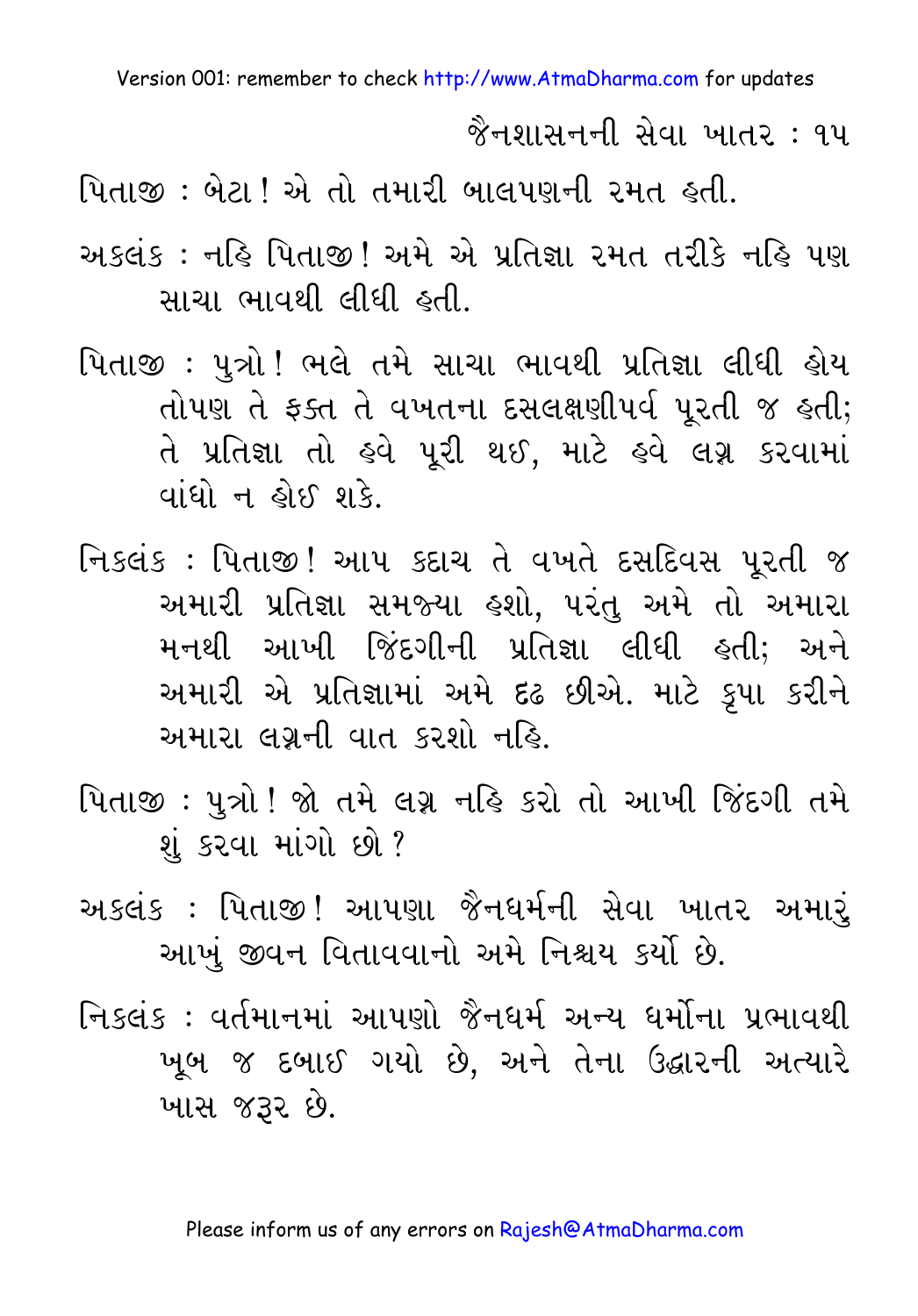<u>૧૬ : અકલંક–નિકલંક</u>

અકલંક : પિતાજી! જ્યારે જૈનશાસન અમને સાદ પાડીને પોકારી રહ્યું છે ત્યારે લગ્ન કરીને અમે સંસારના બંધનમાં બંધાઈ જઈએ–એ શું યોગ્ય છે? –નહિ, નહિ.

નિકલંક: અમને વિશ્વાસ છે કે જૈનધર્મના એક પરમ ભક્ત તરીકે આપ અમારી વાત સાંભળીને ખુશી થશો, અને જૈનધર્મની સેવામાં અમારું જીવન વીતે એ માટે આપ અમને હર્ષપૂર્વક આજ્ઞા આપશો. એટલું જ નહિ, જૈનઘર્મને ખાતર અમારા પ્રાણનું બલિદાન **દેવાનો** પ્રસંગ આવે તોપણ **કસતાં કસતાં અમારા પ્રા**ણનું <u>બલિદાન લઇને પણ જૈનધર્મનો વિજયઝંડો જગતમાં</u> ફરકાવશું.

( સભામાં તાલીના ગડગડાટ )

પિતાજી : શાબાશ બેટા. શાબાશ! જૈનધર્મ પ્રત્યે તમારી આવી મહાન ભક્તિ દેખીને હવે તમને મારાથી કેમ રોકાય? તમારી આ ઉત્તમ ભાવનામાં અમારું પણ અનુમોદન છે.

અકલંક : પિતાજી! આશીર્વાદ આપો કે અમારૂં આ જીવન આત્માના હિત માટે વીતે; અમે અમારૂં આત્મહિત સાધીએ અને જૈનધર્મની સેવા માટે અમારું જીવન અર્પીએ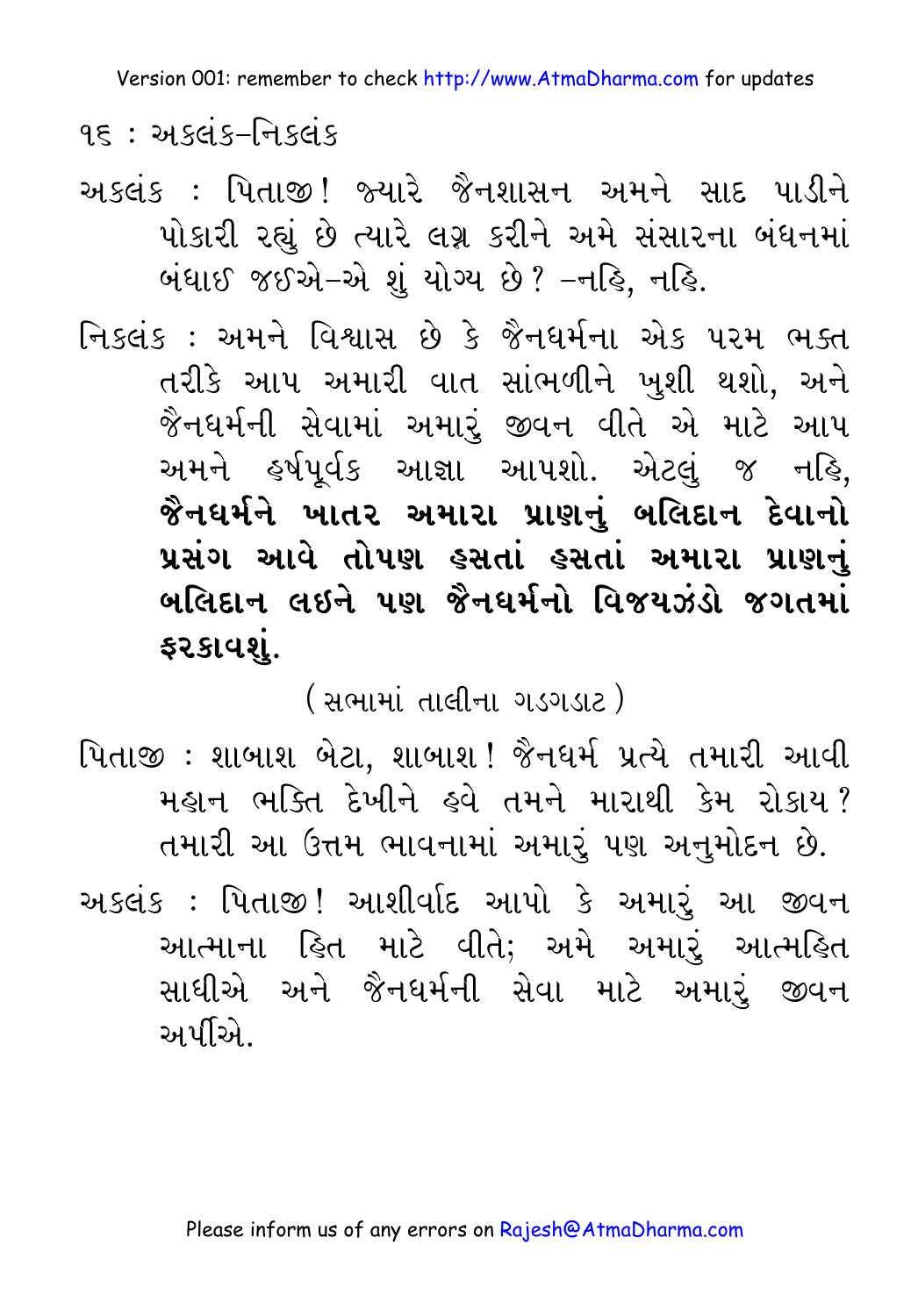જૈનશાસનની સેવા ખાતર : ૧૭

પિતાજી : ખુશીથી ! જાઓ પુત્રો જાઓ... આત્માનું કલ્યાણ સાધો અને જૈનધર્મની મહાન પ્રભાવના કરીને શાસનને શોભાવો..

( નમસ્કાર કરીને બન્ને પુત્રો જાય છે. દશ્ય બદલાય છે. ) (અકલંક શાસ્ત્રસ્વાઘ્યાય કરી રહ્યા છે, ત્યાં નિકલંક આવીને નમસ્કાર કરે છે.) નિકલંક: નમસ્તે મોટાભાઈ! આપ શેની સ્વાધ્યાય કરો છો? અકલંક : બંધુ ! હું પરમાત્મપ્રકાશની સ્વાધ્યાય કરું છું. નિકલંક : વાહ્ ! પરમાત્માનં સ્વરૂપ સમજવા માટે અને ભેદજ્ઞાનની ભાવના માટે આ બહુ જ સુંદર શાસ્ત્ર છે. ભાઈ ! મને પણ એમાંથી કાંઈક સંભળાવો.

અકલંક : સાંભળ ! આ શાસ્ત્રમાં છેલ્લે આખા શાસ્ત્રના સારરૂપ આવી ભાવના કરવાનું કહ્યું છે-

> " सहज शुद्ध ज्ञानानंदैकस्वभावोऽहं, निर्विकल्पोऽहं, उदासीनोऽहं, निजनिरजन शुद्धात्मसम्यक्श्रद्धान-ज्ञान-अनुष्ठानरुप निश्चयरत्नत्रयात्मक निर्विकल्पसमाधिस जात वीतरागसहजानंदरुप सुखानुभुतिमात्रलक्षणेन स्वसंवेदन ज्ञानेन स्वसंवेद्यो गम्य। प्राप्यो भरितावस्योऽहं ,....सर्वविभावपरिणामरहित शून्योऽहं , जगत्*त्रये कालत्रये*ऽपि मनोवचन कायै : कृतकारितानुमतैश्रशुद्धनिश्चयनयेन। तथा सर्वेऽपि जीवा : , इति निरंतर भावना कर्तव्येति ।।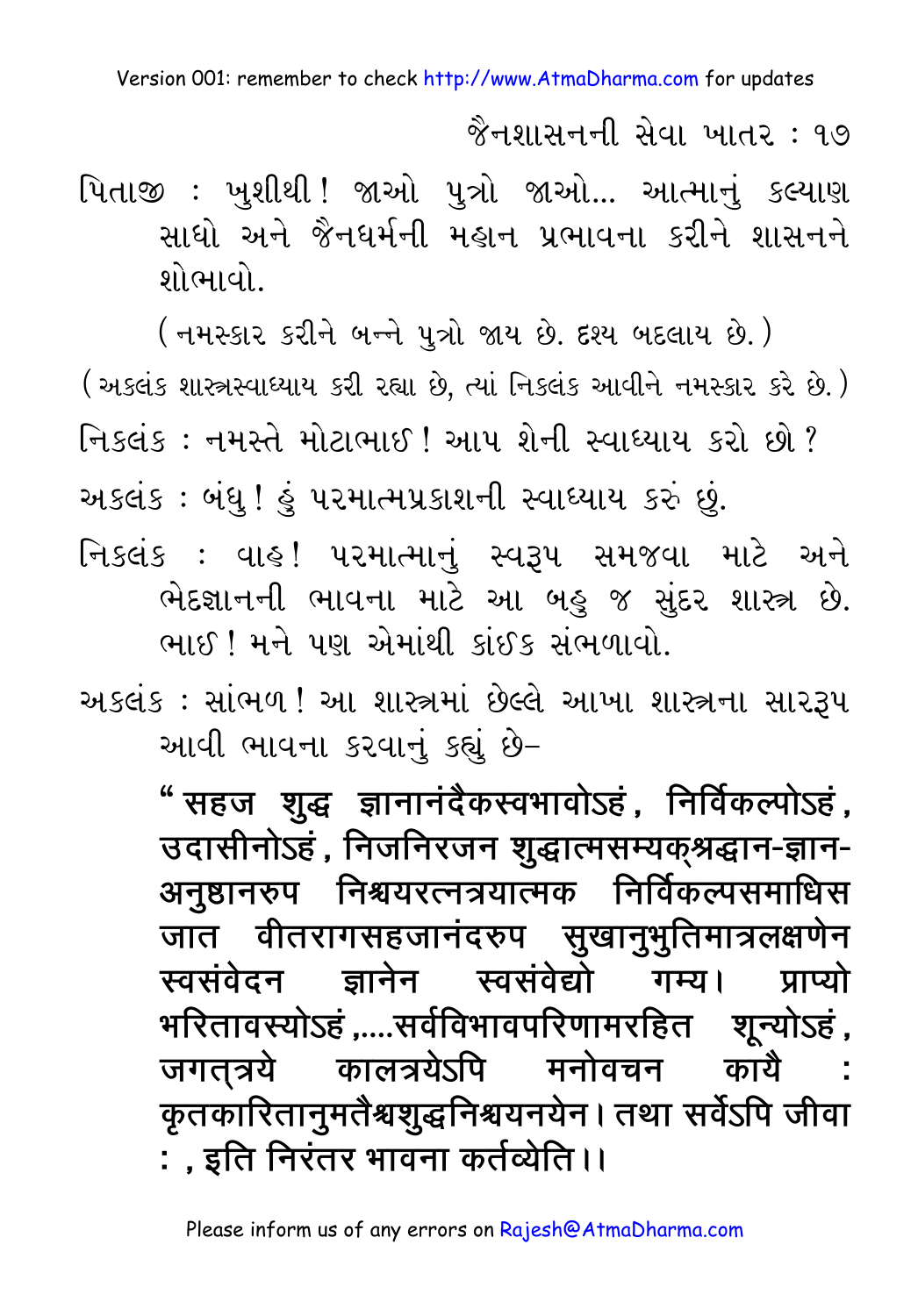૧૮ $:$  અકલંક–નિકલંક

હું સહજ શુદ્ધ જ્ઞાનાનંદ એક સ્વભાવ છું, હું નિર્વિકલ્પ છું, હું ઉદાસીન છું; નિજનિરંજનશુદ્ધાત્માના સમ્યક્શ્રદ્ધાન્– જ્ઞાન–અનુષ્ઠાનરૂપ નિશ્ચયરત્નત્રયાત્મક એવી જે નિર્વિકલ્પ સમાધિ, તેનાથી ઉત્પન્ન વીતરાગ સહજઆનંદરૂપ જે સુખ, તેની અનુભૂતિમાત્ર જેનું લક્ષણ છે એવા સ્વસંવેદનજ્ઞાનથી સ્વસંવેદ્ય–ગમ્ય–પ્રાપ્ય– ભરિતાવસ્થ હું છું...હું સર્વ વિભાવપરિણામથી રહિત-શૂન્ય છું; ત્રણ લોકમાં તેમ જ ત્રણે કાળમાં, મનથી– વચનથી–કાયાથી, કૃત–કારિત–અનુમોદનાથી શુદ્ધનિશ્ચયનયે હું આવો જ છું, તથા સર્વે જીવો પણ એવા જ છે. – એમનિરંતર ભાવના કર્તવ્ય છે

નિકલંક : અહો, આવી પરમાત્મભાવનામાં લીન સંતોને કેટલો आनंह આવતો હશે !

અકલંક : અહ્ય! એની શી વાત! જ્યાં સમ્યક્દર્શનનો આનંદ પણ સિદ્ધભગવાન જેવો અપૂર્વ છે, –જેને આત્મા સિવાય બીજા કોઈની ઉપમા લાગુ પડી શકતી નથી, તો મુનિદશાના આનંદની શી વાત !

નિકલંક : ભાઈ ! બલિહારી છે આપણા જૈનઘર્મની–કે જેના સેવનથી આવા અપૂર્વ આનંદની પ્રાપ્તિ થાય છે.

અકલંક : બંધુ ! વાત તો એમ જ છે. ખરેખર જૈનશાસન એક જ આ જગતના જીવોને શરણભૂત છે, ૫... ણ...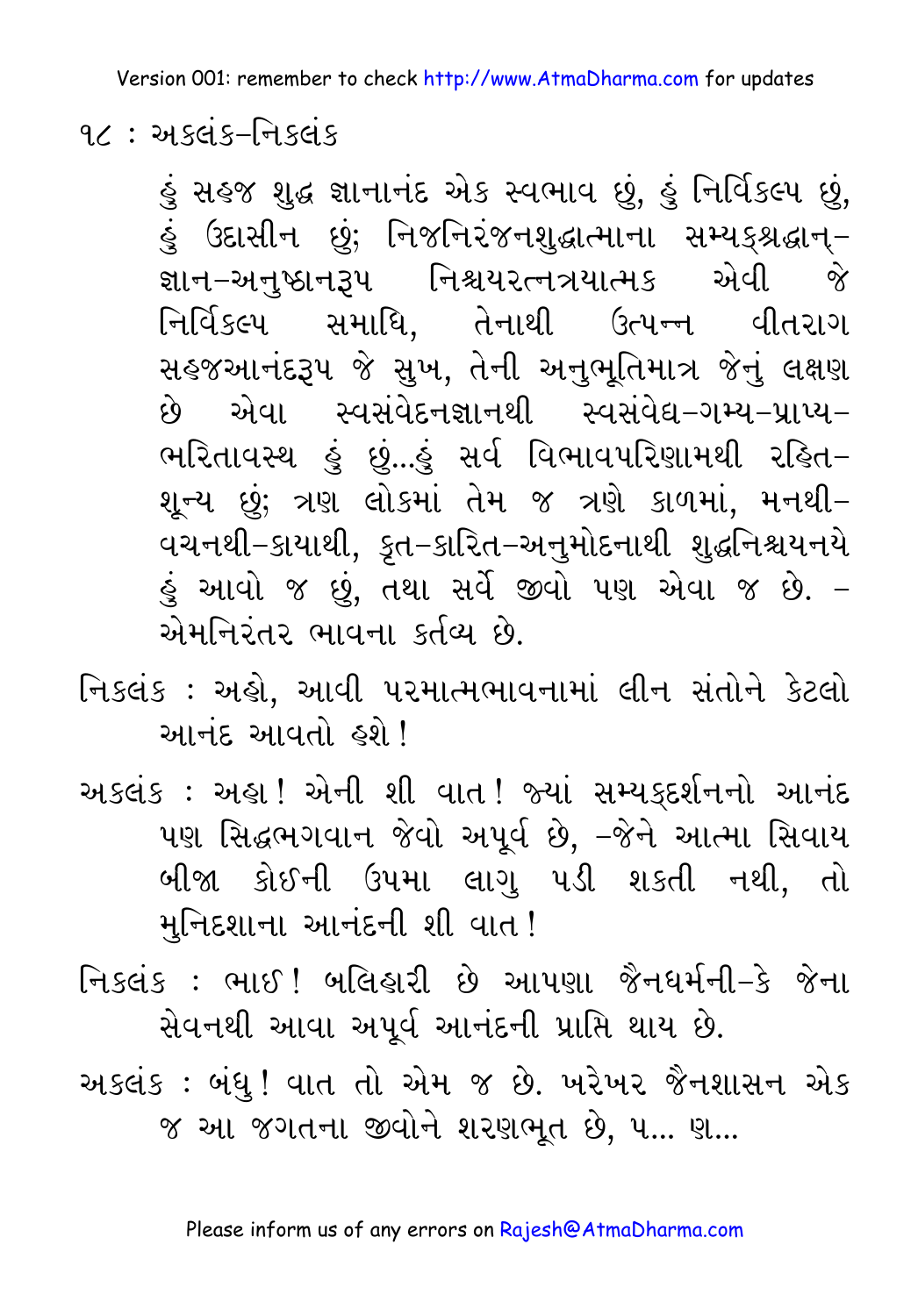જૈનશાસનની સેવા ખાતર : ૧૯

- નિકલંક: કહોને ભાઈ, તમે બોલતાં બોલતાં કેમ અટકી ગયા? - ने शानी ચિંતામાં પડી ગયા ?
- અકલંક : બંધુ ! શું કહું ? ચિંતા તો આપણને બીજી શી હોય ? જીવનમાં માત્ર એક જ ચિંતા છે કે જૈનશાસનનો ઉદ્ઘાર કેવી રીતે થાય ? જગતકલ્યાણકારી જૈનશાસનની વર્તમાન હાલત મારાથી જોઈ શકાતી નથી. અત્યારે ભારતમાં ઠેર ઠેર અન્ય ધર્મનું જોર ચાલી રહ્યું છે, જૈનધર્મ તો ભાગ્યે જ કયાંક દેખાય છે; તેથી અત્યારે તો જૈનધર્મના ઉદ્ઘારની જ ખાસ ચિંતા છે.
- નિકલંક : હા ભાઈ ! મને પણ જૈનધર્મના ઉઘ્ધારની બહુ જ ભાવના થાય છે; તો આપ કોઈ એવો ઉપાય વિચારો કે જેથી ભારતભરમાં જૈનધર્મનો મહાન પ્રભાવ કેલાય.
- અકલંક : બંધુ ! મને એક યુક્તિ સૂઝી છે, અને વળી પિતાજીએ જૈનશાસનને ખાતર જીવનનું બલિદાન કરવાની રજા આપી છે. તેથી આપણો માર્ગ ઘણો સુગમ થશે.

નિકલંક : કહ્યે, કહ્યે, ભાઈ ! કઈ યુક્તિ છે ?

અકલંક : સાંભળ ભાઈ ! અત્યારે ભારતભરમાં બૌદ્ધર્મનું ઘણું જોર છે, એટલે આપણે પ્રથમ તો બૌદ્ધ ધર્મના શાસ્ત્રોનો ખૂબ જ અભ્યાસ કરવો પડશે.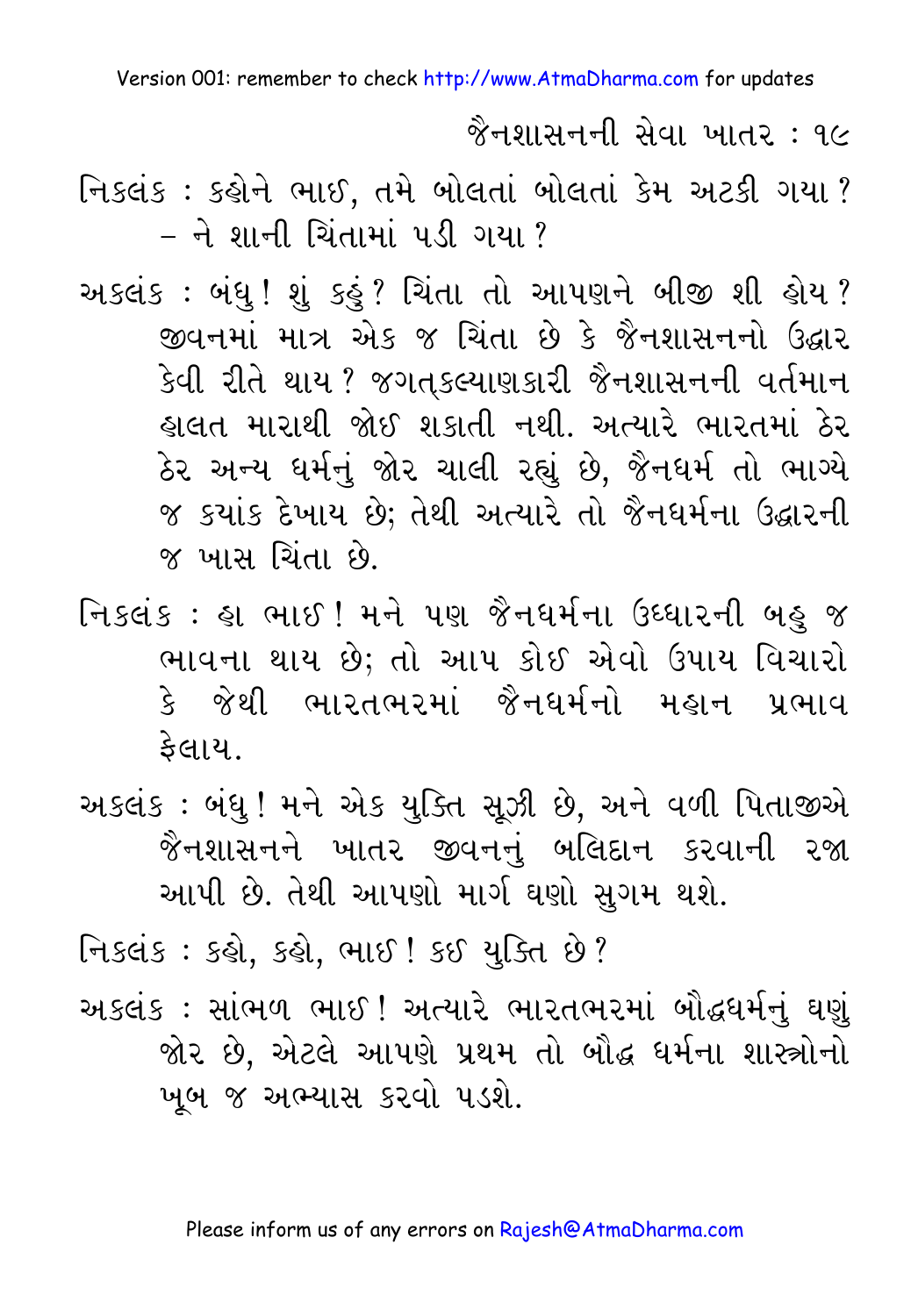२० $:$  અકલંક-નિકલંક

પછી આપણે તેની ભૂલ શોધીને સત્ય જૈનધર્મનો પ્રચાર કરી શકીશં.

નિકલંક: પણ ભાઈ! એ બૌદ્ધલોકો આપણને-જૈનોને કાંઈ અભ્યાસ નહિ કરાવે.

- અકલંક : એનો પણ ઉપાય મેં વિચાર્યો છે. સાંભળ! ( કાનમાં  $(\hat{g}_3 \hat{g}_3)$
- નિકલંક : વાહ, બહુ જ સરસ ઉપાય! ધન્ય છે મોટા ભાઈ, તમારી બદ્ધિને.
- અકલંક : ઙુવે આપણા કાર્યની સિદ્ધિ માટે જલદી અહીંથી પ્રસ્થાન કરવં જોઈએ.
- નિકલંક : હા, પરંતુ જતાં પહેલાં આપણે આ વાત પિતાજીને જણાવી દેવી જોઈએ; નહિતર તેઓ આપણી શોધખોળ કરશે
- અકલંક : તારી વાત સાચી છે. ચાલો આપણે પિતાજીની આજ્ઞા લેવા જઈએ.

( પિતાજી પ્રવેશ કરે છે.)

નિકલંક : લ્યો, આ પિતાજી આવી પહોંચ્યા...

( બન્ને ભાઈઓ હાથ જોડીને વંદન કરે છે.)

અકલંક : પિતાજી! જૈનશાસનની સેવા ખાતર અમે દેશાંતર જઈએ છીએ. આપ અમારી કાંઈ ચિંતા કરશો નહિ. અમારી સર્વ બુદ્ધિ, શક્તિ, જ્ઞાન, વૈરાગ્ય, તન–મન–ધન– વચન વગેરે સર્વસ્વથી અમે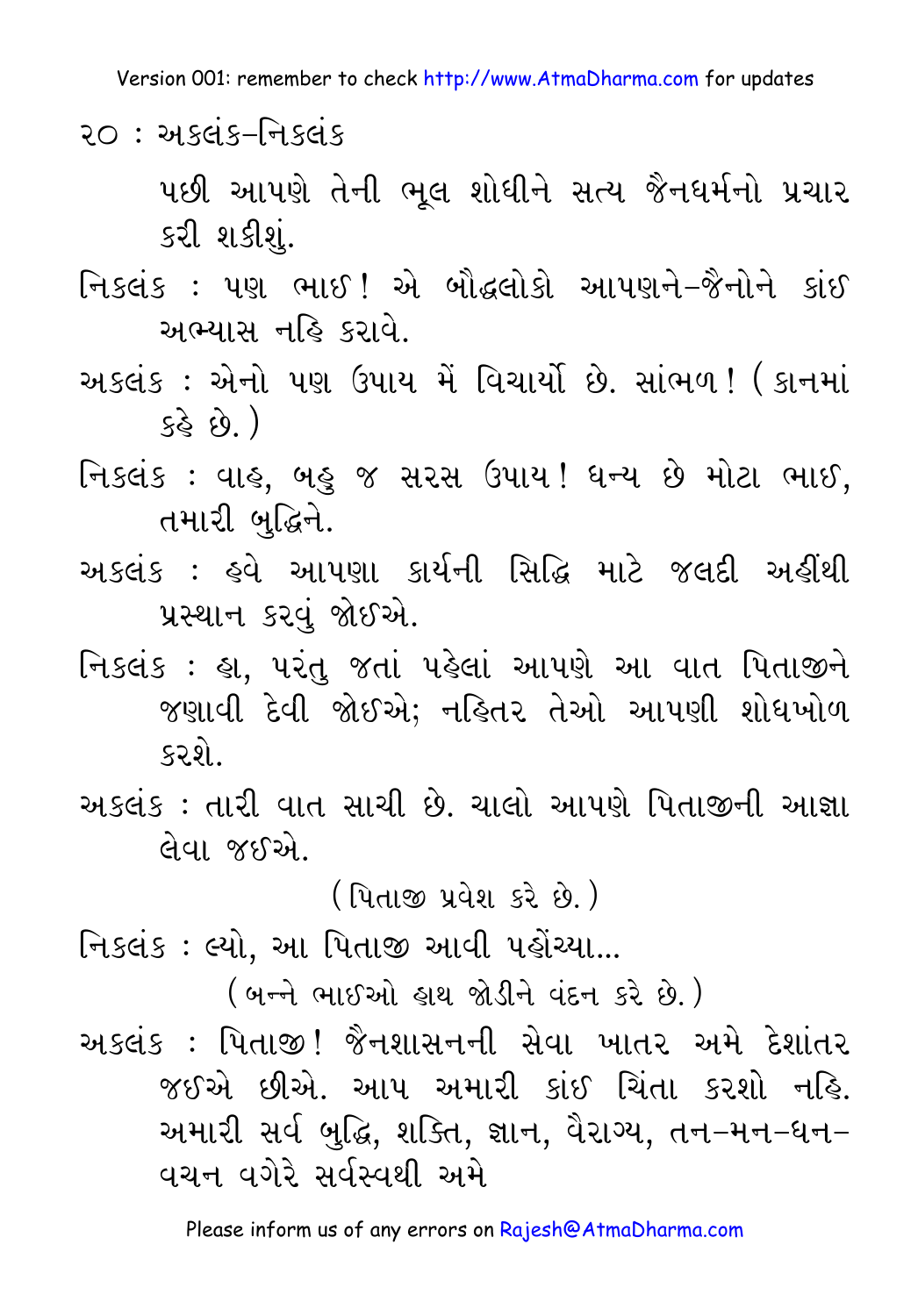જૈનશાસનની સેવા ખાતર : ૨૧

જૈનશાસનની સેવા કરશં. અને જૈનધર્મના ઝંડાને વિશ્વના ગગનમાં ફરકાવશું. જિનેન્દ્રભગવાન અમારા જીવનમાં સાથીદાર છે.

પિતાજી : ધન્ય છે પુત્રા... તમારી ભાવનાને. જાઓ, ખુશીથી જાઓ, તમારી યોજનામાં તમે સફળ થાઓ અને જૈનધર્મનો જયજયકાર વર્તાવો–એવા મારા આશીર્વાદ છે. તમારી શક્તિ ઉપર મને વિશ્વાસ છે અને જરૂર તમે તમારા કાર્યમાં સફળ થશો. જિનેન્દ્રભગવાન તમારં કલ્યાણ કરો !

( બન્ને પુત્રો નમસ્કાર કરીને જાય છે. જતાં જતાં કહે છે : )

#### <u> બોલિયે જૈનઘર્મકી જય</u>

## <u>| ૪ ] નાલંદાની બૌદ્ધ-વિદ્યાપીઠમાં</u>

િનાલંદા–બૌદ્ધવિદ્યાપીઠનો દેખાવ છે; ઘંટ વાગતાં આઠ–દસ બાળકો પોથી લઈ ને આવે છે. થોડી વારમાં બૌદ્ધગુરુ આવે છે. બાળકો ઊભા થઈને વિનય કરે છે. બધા બાળકો એક સાથે બોલે છે : 1

## बुद्धं शरणं गच्छामि । धम्मं शरणं गच्छामि । संघं शरणं गच्छामि । <u>(ત્રણ વખત બોલે છે.)</u>

બૌદ્ધગુરુ : શિષ્યો ! આપણો બૌદ્ધર્મ શ્રેષ્ઠ છે, તેની ઉપાસનાથી જીવો મોક્ષ પામે છે. આ જગતમાં બધું અનિત્ય છે. બધું સર્વથા અનિત્ય હોવા છતાં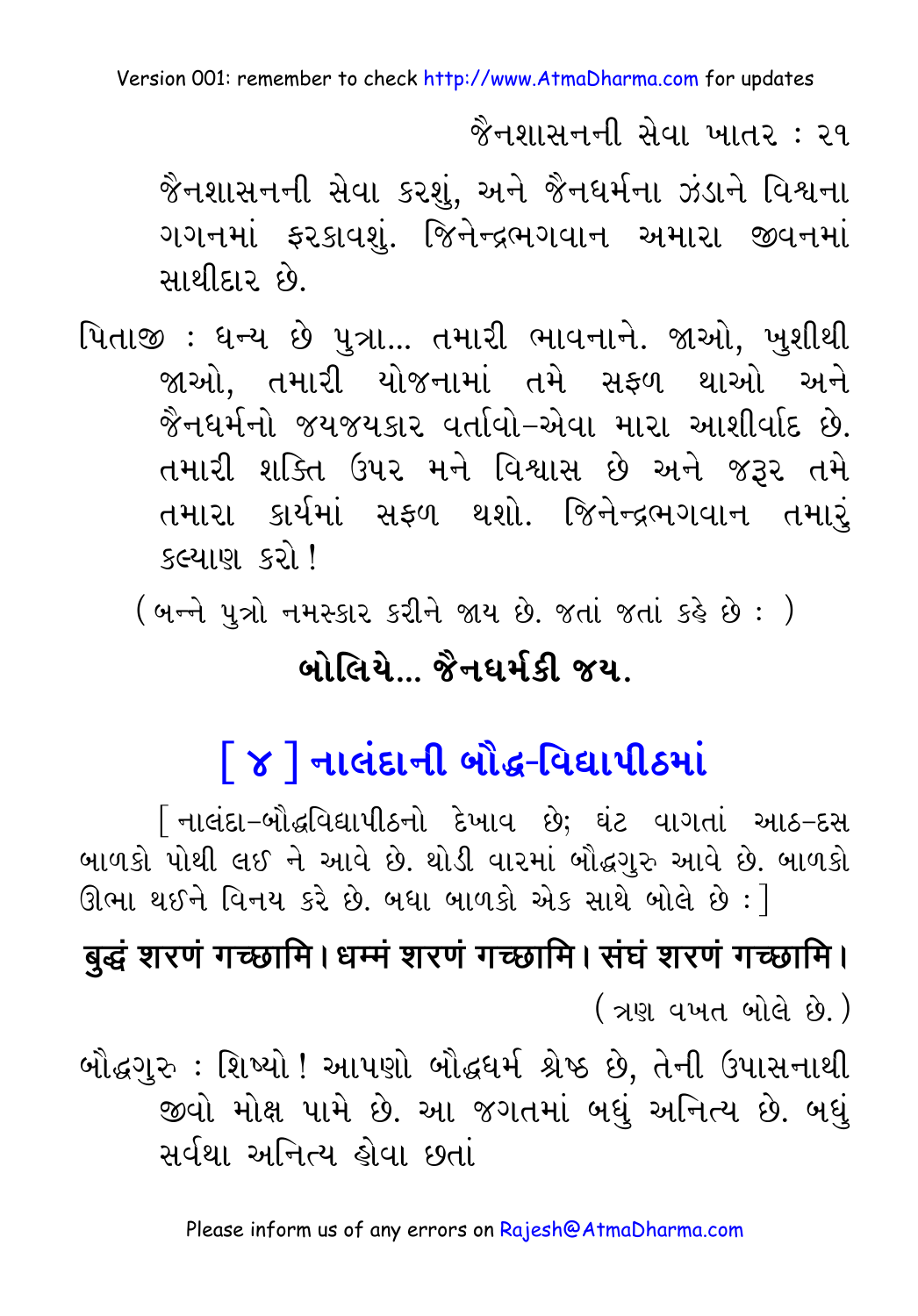રર: અકલંક–નિકલંક

કેટલાક લોકો ભ્રમથી વસ્તને નિત્ય માને છે. પરંત આપણો બૌદ્ધધર્મ એકાંત ક્ષણિકવાદી છે. બધું જ ક્ષણિક છે એમ સમજી તેનાથી વિરક્ત થવું એવો આપણા ધર્મનો ઉપદેશ દવે

(અકલંક-નિકલંક બૌદ્ધશિષ્યોના વેષમાં આવે છે; આવીને બૌદ્ધગરુને નમસ્કાર કરે છે.)

ગરુ : આવો બાળકો ! કયાંથી આવો છો ?

અકલંક : મહારાજ ! અમે સૌરાષ્ટ્ર દેશથી આવીએ છીએ.

ગુરુ : બાળકો ! આટલે દૂરથી શા હેતુથી આવો છો ?

નિકલંક : સ્વામીજી! આપની આ નાલંદા–વિદ્યાપીઠની અમે ખૂબ પ્રશંસા સાંભળી છે, તેથી આ વિદ્યાલયમાં રહીને આપની પાસે બૌદ્ધધર્મનો અભ્યાસ કરવા આવ્યા છીએ. માટે અમને આપના વિદ્યાલયમાં દાખલ કરો ને બૌદ્ધર્મનો અભ્યાસ કરાવો.

- ગુરુ : બાળકો ! તમે જૈનઘર્મી તો નથી ને ? –કેમકે જૈનોને અમે આ વિદ્યાલયમાં ભણાવતા નથી.
- અકલંક : નહિ મહારાજ! અમે તો બૌદ્ધર્મનો અભ્યાસ કરવા આવ્યા છીએ.
- ગુરુ : ભલે, બહુ સારું. પરંતુ બૌદ્ધર્મના સૂક્ષ્મ સિદ્ધાંતો તમે સમજી શકશો?
- નિકલંક : જરૂર મહારાજ! આ મારા મોટાભાઈ તો મહા બુદ્ધિમાન અને એકપાઠી છે, –માત્ર એક વખત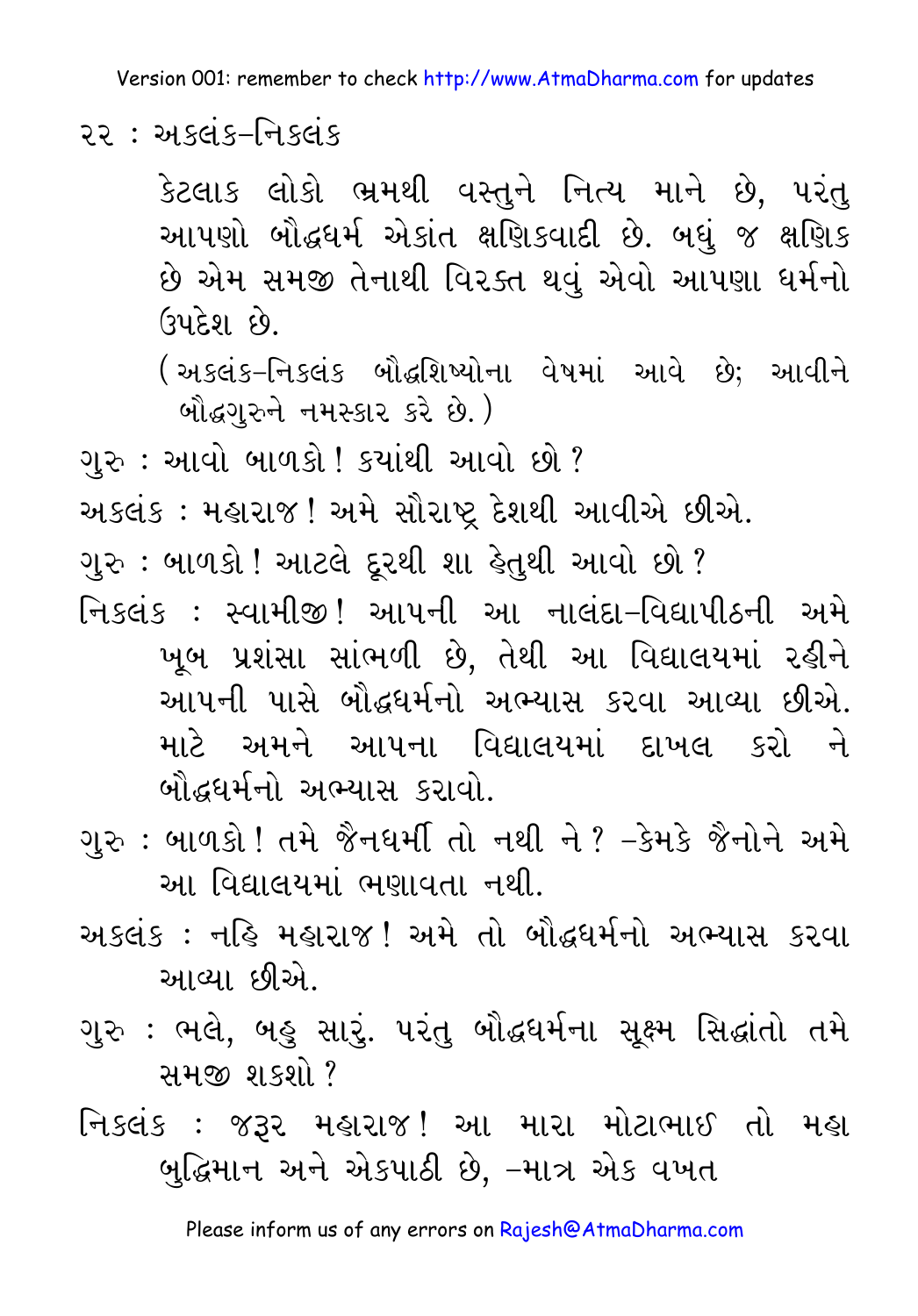નાલંદાની બૌદ્ધ-વિદ્યાપીઠમાં: ૨૩

સાંભળવાથી તેને બધું યાદ રહી જાય છે.

અકલંક : અને આ મારા નાનાભાઈ પણ બહુ બુદ્ધિમાન છે. માત્ર બે વખત સાંભળવાથી તેને બધું યાદ રહી જાય છે.

ગુરુ : ભલે, ખુશીથી અહીં રહીને ભણો, પરંતુ યાદ રાખજો કે કદી પણ જૈનધર્મનો પક્ષ કરશો તો કડક શિક્ષા કરવામાં આવશે-એવો આ વિદ્યાલયનો નિયમ છે.

અકલંક : ભલે ગુરુજી ! અમે આપના નિયમનું પાલન કરશું. ગુરુ : જાઓ. વર્ગમાં બેસો.

( વર્ગમાં જઈને બેસે છે ને બધાની સાથે બોલે છે. )

#### बुद्धं शरणं गच्छामि। धम्मं शरणं गच्छामि। संघं शरणं गच्छामि।

ગુરુ : સાંભળો, વિદ્યાર્થીઓ ! આજે હું તમને જૈનધર્મનું પ્રકરણ સમજાવું, અને તેમાં શું ભૂલ છે તે બતાવું. આપણા બૌદ્ધર્મના હિસાબે આ જગતમાં બધું સર્વથા ક્ષણભંગુર અનિત્ય જ છે; પરંતુ જૈનો તો વસ્તુને નિત્ય માને છે અને તેને જ વળી અનિત્ય માને છે. જુઓ, તેમના આ शास्त्रमां લખે છે કે जीव: अस्ति, जीव: नास्ति, એટલે કે જીવ છે. જીવ નથી.

(૧) વિદ્યાર્થી : આમ કહેવાનું શું કારણ ?

ગુરુ : કારણ બીજાું શું હોય ? -અજ્ઞાન !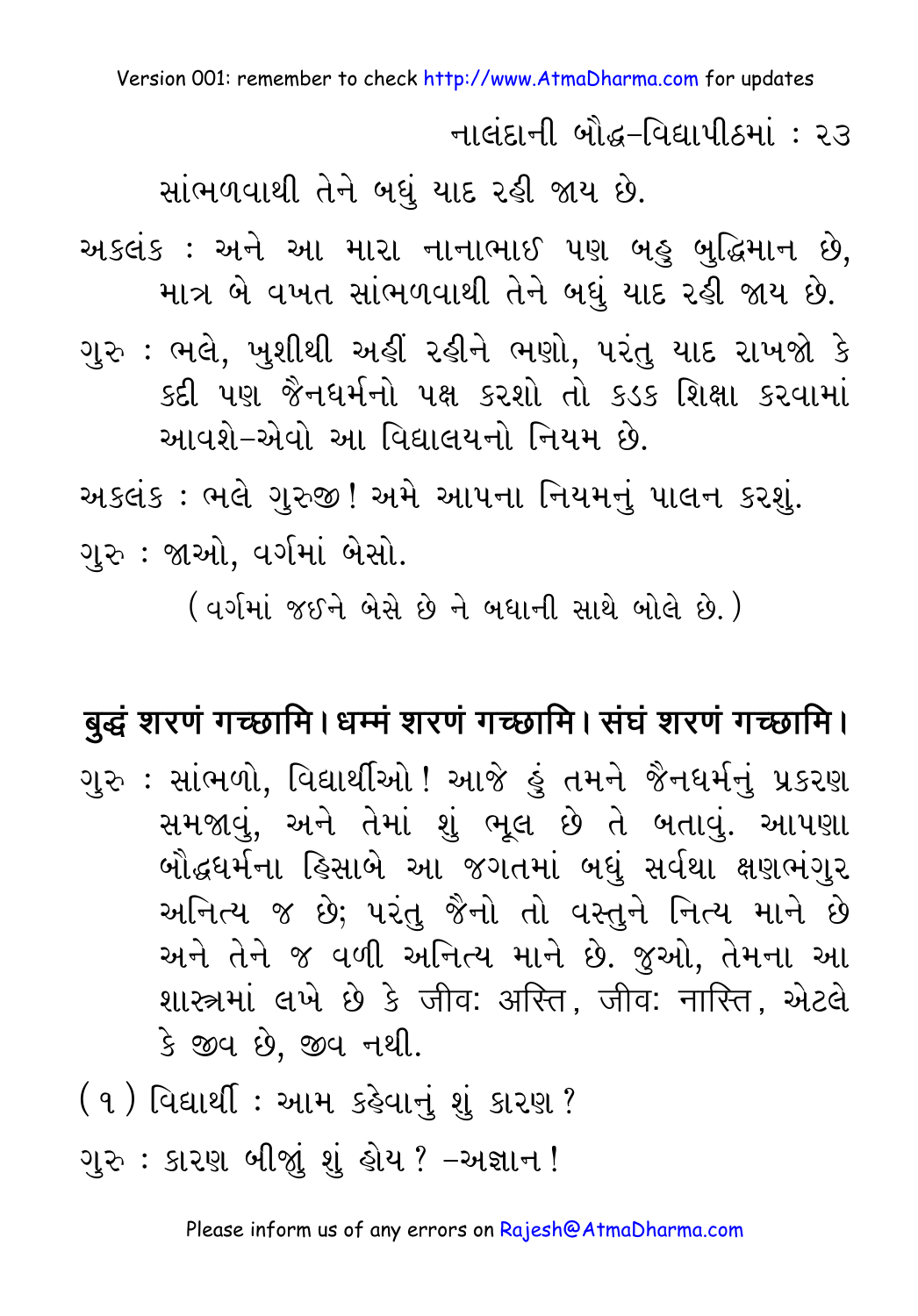२ $\times$ : અકલંક–નિકલંક

- (૨) વિદ્યાર્થી : ૫ણ ગુરુજી! 'જીવ છે' એમ કહે છે અને વળી સાથે જ 'જીવ નથી ' એમ પણ કહે છે, – આવી સીધેસીધી મોટી ભૂલ જૈનો કેમ કરે? જૈનો તો બુદ્ધિવાળા ગણાય છે. તો जीव: अस्ति, जीव: नास्ति, એમ કહેવામાં તેમનું કાંઈ રહસ્ય તો નહિ હોય ને ? કે પછી આપણને ભ્રમમાં નાખવા માટે તો એમ નહિ કહ્યું હોય ને ?
- ( ૩ ) વિદ્યાર્થી : મહારાજ ! " जीव: अस्ति, जीव: नास्ति, " નો અર્થશં?
- ગુરુ (ગુસ્સે થઈ ને): जीव: अस्ति એટલે જીવ છે, અને जीव: नास्ति એટલે જીવ નથી.
- ( ૪ ) વિદ્યાર્થી : જીવ છે અને જીવ નથી-એટલે શું ?
- ગુરુ ( ખિજાઈ ને ) : માથાકૂટ મૂકો ! અત્યારે મારું માથું દુઃખે છે. કાલે સમજાવીશ.

(ગુરુ લમણે હાથ દઈને વર્ગમાંથી ચાલ્યા જાય છે. વિદ્યાર્થીઓ પણ એક પછી એક જાય છે. છેલ્લે માત્ર અકલંક અને નિકલંક રહે છે, ને ધીમેથી વાત કરે છે)

અકલંક : ભાઈ ! ગુરુ શા માટે ભાગી ગયા એની તને ખબર  $U \setminus \{ \}$  ?

નિકલંક : હા, તેમનું માથું દુઃખતું હતું. અકલંક : નહિ, નહિ; માથું દુઃખવાનું તો બહાનું હતું; ખરેખર તો જૈન-સિદ્ધાંતનો અર્થ પોતે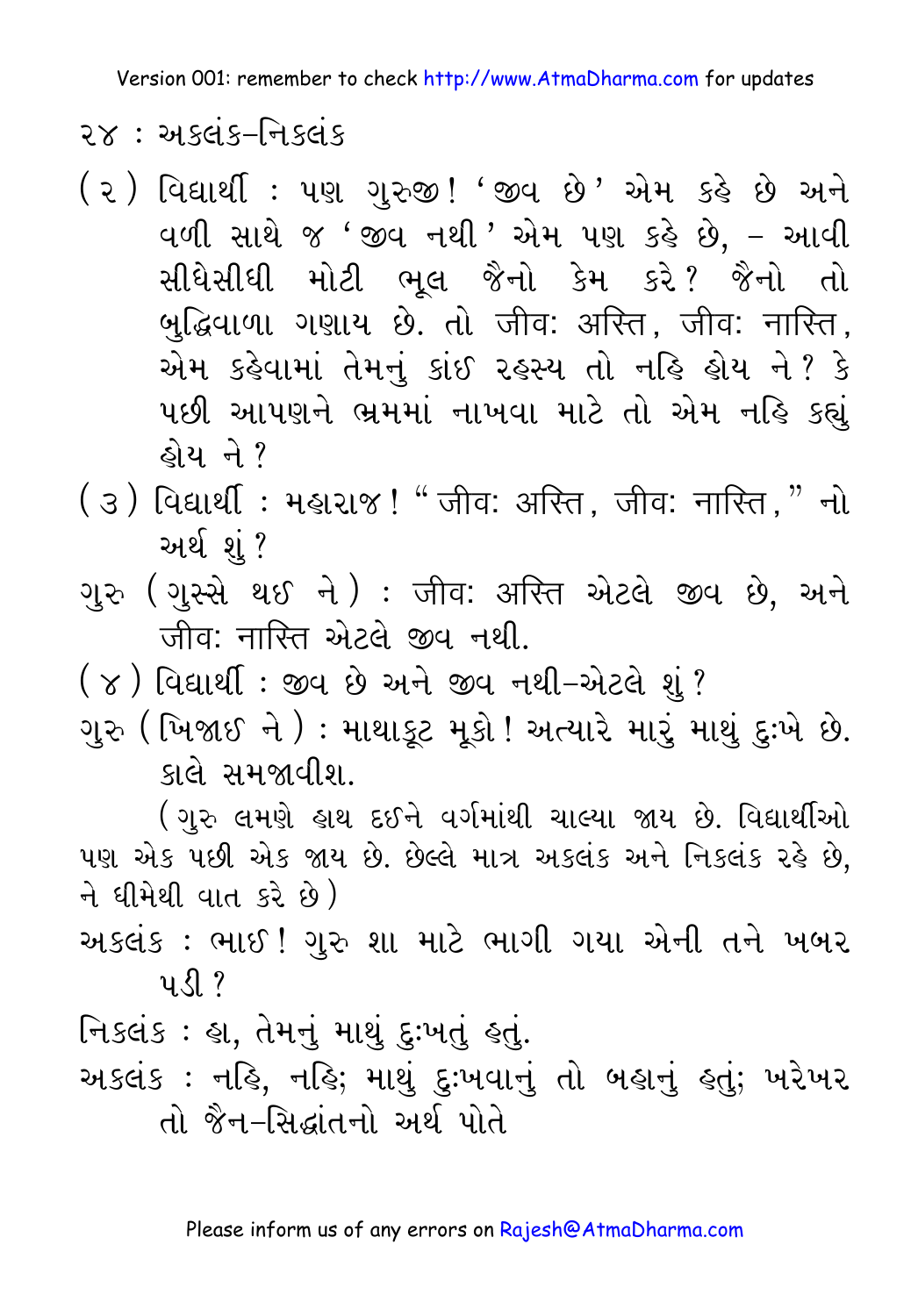નાલંદાની બૌદ્ધ-વિદ્યાપીઠમાં : ૨૫

સમજી શકતા ન હતા તેથી મંઝાઈને તેઓ ચાલ્યા ગયા છે. આમ આવ, તને એની ભૂલ સમજાવું.

( બન્ને ગુરુના ટેબલ પાસે જઈને પુસ્તક જાૂએ છે. )

અકલંક : જો વાંચ. આ શંલખ્યં છે?

निऽवंड: जीव: अस्ति, जीव: नास्ति।। लाछ! आमां 'स्यात्' शर्क्ट तो २ड़ी गयो छे।

અકલંક : શાબાશ ! અહીં ' स्यात् ' શબ્દ નહિ હોવાને કારણે જ ગુરુ મુંઝાતા હતા અને તેથી જ માથું દુઃખવાનું બહાનું કાઢીને તેઓ ચાલ્યા ગયા છે.

નિકલંક: તો ભાઈ! ચાલો આપણે અહીં स्यात् શબ્દ ઉમેરીને તેમનું માથું મટાડી દઈએ.

અકલંક : હ્રા, ચાલો તેમ કરીએ. પરંતુ આ વાત ખુબ જ ગુપ્ત રાખજે. જો આપણે પકડાશું તો જાનનું જોખમ છે.

( પુસ્તકમાં શબ્દ લખીને ગુપચુપ ચાલ્યા જાય છે. થોડી વાર પછી પાઠશાળાનો ઘંટ વાગે છે, વિદ્યાર્થીઓ આવે છે. પાછળથી ગુરુ આવે છે. વિદ્યાર્થીઓ માન આપે છે. પછી બધા ભેગા થઈને બુદ્ધ શરણં ગચ્છામિ વગેરે ગોખે છે– )

ગુરુ : ચાલો શિષ્યો ! તમને હવે કાલનું જૈનધર્મનું બાકીનું પ્રકરણ શીખવં.

અકલંક : ગુરુજી ! આજે આપનું માથું તો નથી દુઃખતું ને ? ગુરુ: ના, આજે તો ઠીક છે.

( ગુરુ પુસ્તક ઉઘાડીને વાંચે છે : ) जीव: अरित, जीव: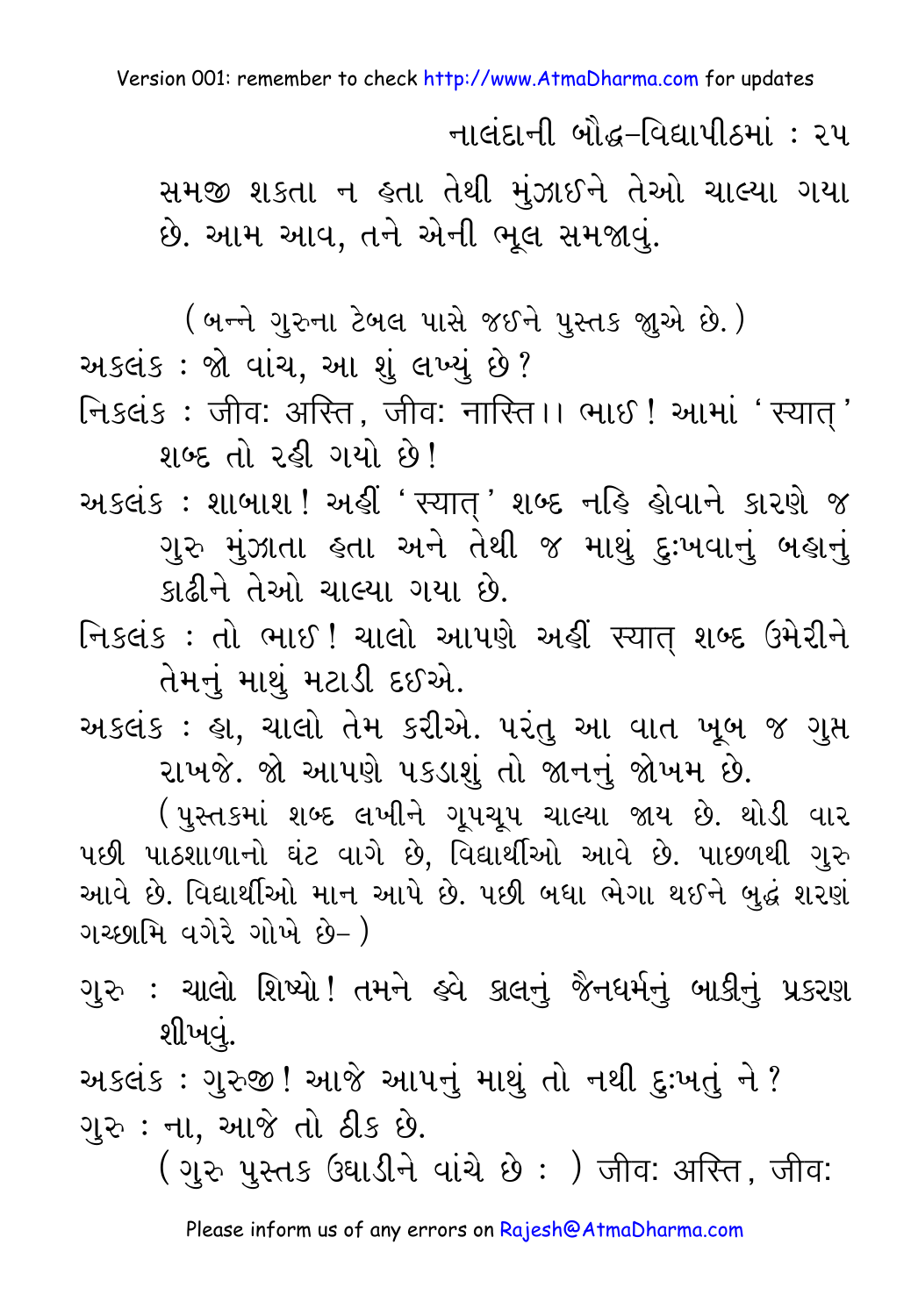२ $\epsilon$  : અકલંક–નિકલંક

नास्ति। ( પછી ચમકીને ફરીથી વાંચે છે– ) અરે ! આમાં ' स्यात् ' श़्क्ष क्षभेक्षो छे. जीव: स्यात् अस्ति, जीव: स्यात नास्ति।।

- (૧) શિષ્ય : स्यात् એટલે શું ગુરુજી?
- ગુરુ : जीव: स्यात अस्ति એટલે કે જીવ કોઈ પ્રકારે અસ્તિરૂપ છે અને जीव: स्यात् नास्ति એટલે કે જીવ કોઈ પ્રકારે નાસ્તિરૂપ છે.

( ૨ ) શિષ્ય : વાહ, આજ તો ચોખ્ખો અર્થ સમજાઈ ગયો.

- ગુરુ : સાચી વાત છે; કાલે સ્यात् શબ્દ રહી જતો હતો તેથી અર્થમાં ગડબડ થતી હતી, પરંતુ હવે તો સ્ચાત શબ્દ આવી જવાથી અર્થ બરાબર સમજાઈ જાય છે. જૈનો કહે છે કે જીવ સ્યાત્ નિત્ય છે અને સ્યાત્ અનિત્ય છે. આ रीते એક જ વસ્તુને તેઓ નિત્ય તેમ જ અનિત્ય કરે છે. સમજ્યા ને બધા?
- શિષ્યો ( ડોકું ધુણાવી ) : જી હ્ય... જી હ્ય...

( ઘંટ વાગે છે; બધા શિષ્યો જાય છે; ગુરુ મહારાજ એકલા વિચારમગ્ર બેઠા છે.)

ગુરુ : અરે! ગજબ થઈ ગયો! આ પુસ્તકમાં સ્ચાત શબ્દ આવ્યો કયાંથી ? પુસ્તક ઉપર હાથ પછાડીને–જરૂર કોઈ જૈનનું જ આ કામ છે. હું પણ જે શબ્દ ન સમજી શકયો અને જેનો મેળ મેળવવા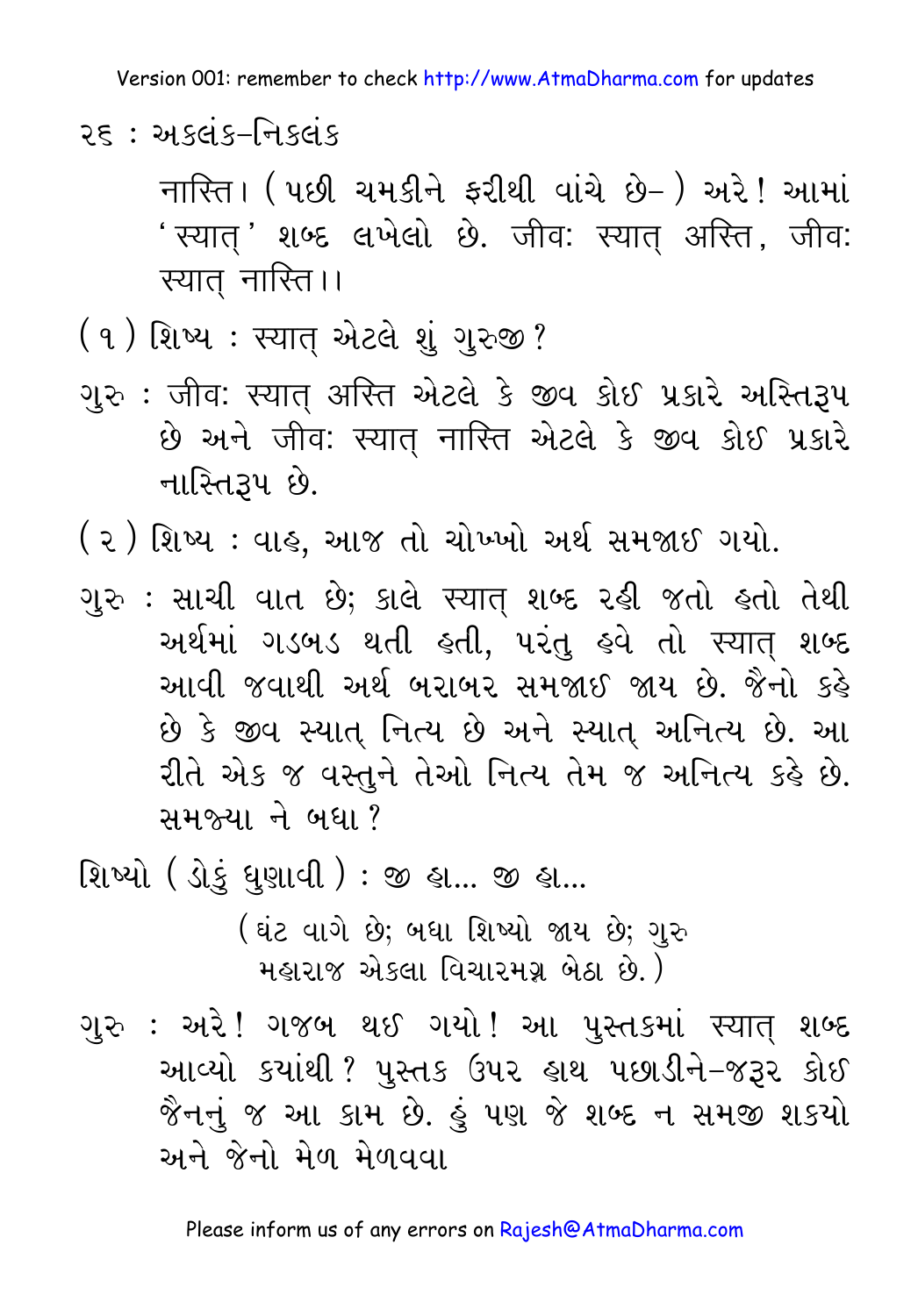નાલંદાની બૌદ્ધ-વિદ્યાપીઠમાં : ૨૭

માટે મહેનત કરતાં મારું માથું દુઃખી ગયું તોપણ હું જેની સંધિ ન મેળવી શકયો, તે સંધિ માત્ર એક स्यात् શબ્દ ઉમેરીને કોઈ જૈન વિદ્યાર્થીએ મેળવી દીધી છે. જરૂર એ કોઈ ભારે બુદ્ધિમાન છે; એના સિવાય બીજાનું આ કામ લેઈ જ ન શકે. જરૂર આ વિદ્યાલયમાં કપટથી બૌદ્ધનો વેષ ધારણ કરીને કોઈ જૈન ઘૂસી ગયેલ છે. પરંતુ... વાંધો નહિ... હું કોઈ પણ ઉપાયે તેને પકડીને ફાંસીને માંચડે ચડાવીશ

<u>જમાદાર...</u> ઓ.... જમાદાર!

જમાદાર : જી સાહેબ !

ગુરુ : જાઓ, અત્યારે ને અત્યારે ઇન્સ્પેક્ટરને બોલાવી લાવો.

( જમાદાર જાય છે. થોડી વારમાં ઇન્સ્પેક્ટર આવે છે. ) ઇન્સ્પેક્ટર : નમસ્તે મહારાજ! ફરમાવો, આ સેવકને શી આજ્ઞા  $\mathfrak{c}_0$  ?

ગુરુ : જુઓ, આપણા વિદ્યાલયમાં ચોરીછુપીથી કોઈ જૈન ઘુસી ગયેલ છે, તેને કોઈ પણ ઉપાયે આપણે પકડવાનો છે.

ઇન્સ્પેક્ટર : પણ સ્વામીજી ! આપણે તેને કઈ રીતે ઓળખીશું ? ગુરુ : તેને માટે મેં એક-બે યુક્તિઓ વિચારી રાખી છે; અને તમે પણ તેને પકડવાની તજવીજમાં રહેજો. ઇન્સ્પેક્ટર :

જેવી આજ્ઞા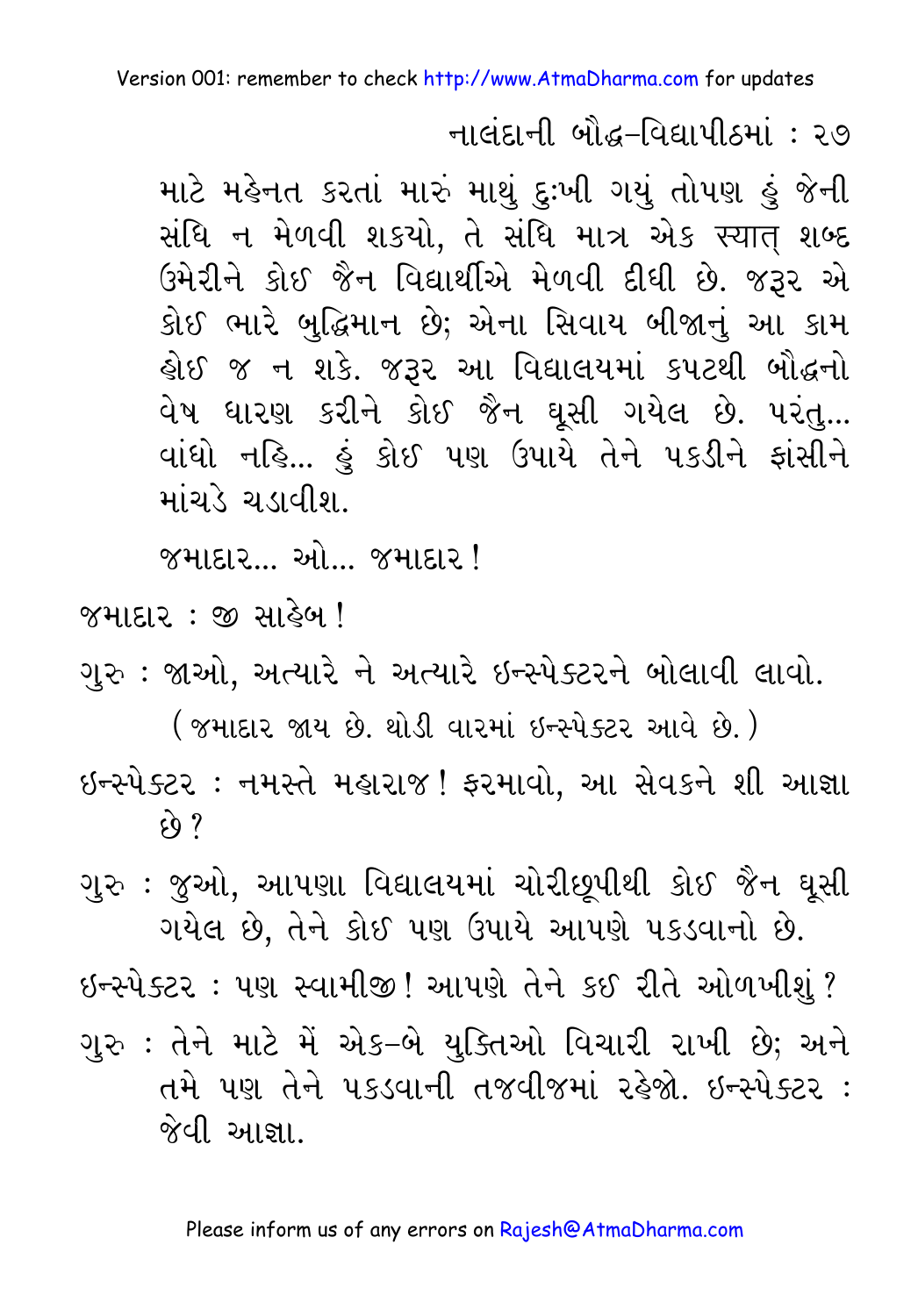ર $\epsilon$  : અકલંક–નિકલંક

( ઇન્સ્પેક્ટર જાય છે...દશ્ય બદલાય છે... વિદ્યાર્થીઓ વર્ગમાં બેઠા <u>બેઠા ગોખી રહ્યા છે- )</u>

ગુરુજી (વેગપૂર્વક આવીને ગુસ્સાથી કહે છે) : ચૂપ કરો. સાંભળો ! કાલે આ પુસ્તકમાં જૈનધર્મના પ્રકરણમાં સ્વાત્ શબ્દ ન હતો અને પાછળથી કોઈ કે લખ્યો છે. બોલી જાઓ એ શબ્દ કોણે લખ્યો છે?

( બધા વિદ્યાર્થીઓ ભયથી ગુપચુપ બની જાય છે.)

ગરુ ( ઉગ્રતાથી ) : બોલો. કેમ કોઈ બોલતં નથી ?

બધા વિદ્યાર્થીઓ એક સાથે : ગુરુજી, અમે કાંઈ જાણતા નથી.

ગુરુ : એ શબ્દ તમારામાંથી જ કોઈકે લખ્યો છે. જેણે લખ્યો હોય તે સીધી રીતે માની જાવ... નહિતર હું કડક શિક્ષા કરીશ.

( કંઈ બોલતું નથી; થોડી વારે પહેલા વિદ્યાર્થી તરફ જોઈને ગુરુ  $\mu$   $\hat{g}$   $\hat{g}$   $\hat{g}$   $\hat{g}$   $\hat{g}$ 

ગુરુ : બોલ, તેં આ લખ્યું છે?

- વિદ્યાર્થી: જી...ના; મેં નથી લખ્યું, અને કોણે લખ્યું છે તે પણ કું જાણતો નથી.
- ગુરુ (બીજા વિદ્યાર્થી પ્રત્યે ) : બોલ, તેં લખ્યુ છે? વિદ્યાર્થી : <u>જી... ના...મને કાંઈ ખબર નથી.</u>

(એ પ્રમાણે બાકીના બધા વિદ્યાર્થીને પૂછે છે; બધા વિદ્યાર્થી 'જી... ના ' એમ કહે છે. છેવટે અકલંકને પૂછે છે)

ગુરુ : બોલ, અકલંક ! તેં આ લખ્યું છે ?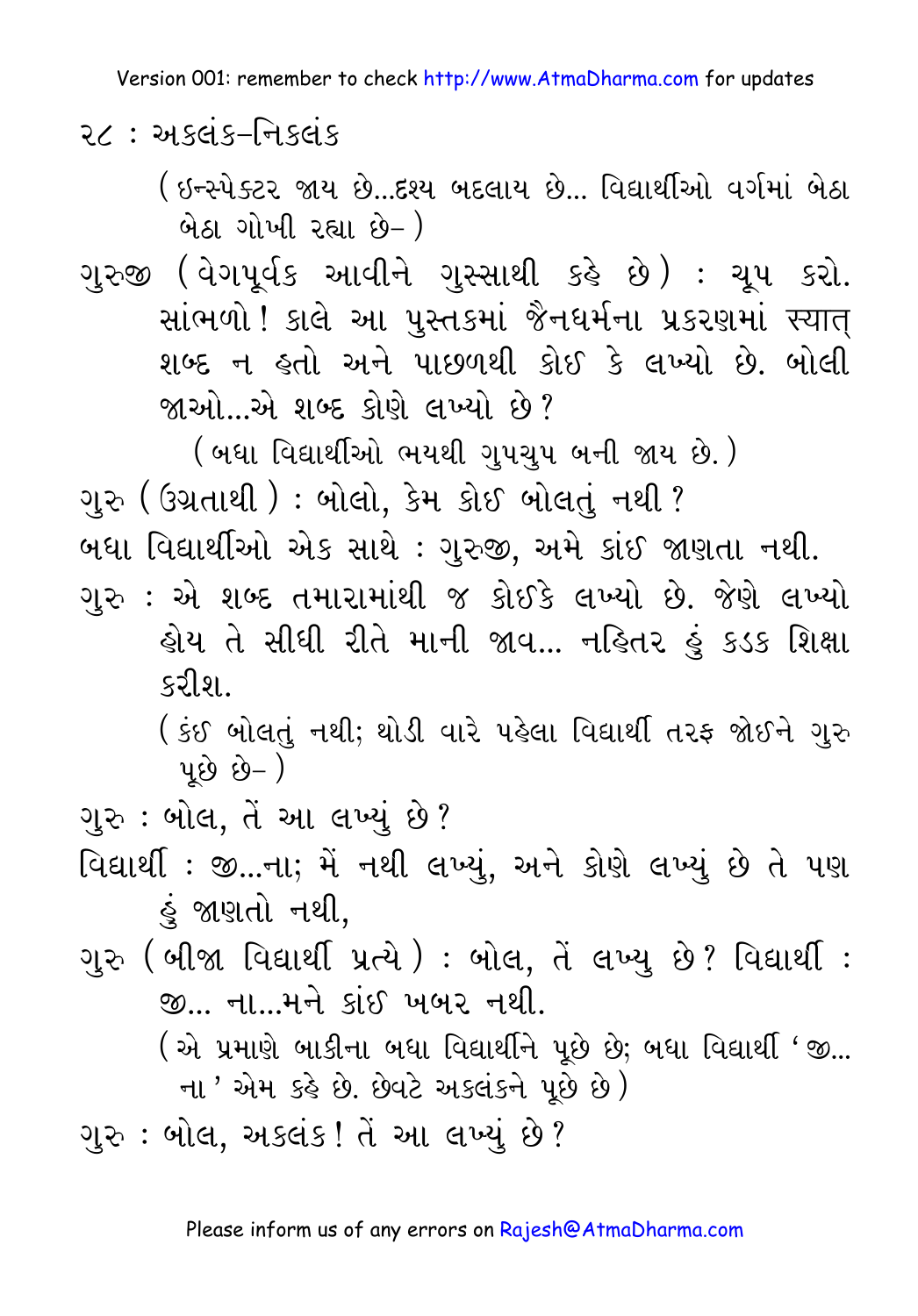નાલંદાની બૌદ્ધ–વિદ્યાપીઠમાં : ૨૯

- અકલંક : જી...ના; મેં નથી લખ્યું, અને કોણે લખ્યું છે તે પણ કું જાણતો નથી.
- ગુરુ (ગુસ્સે થઈ ને ) : હું જાણું છું કે કોઈક જૈન વિદ્યાર્થી અહીં ગુપ્તપણે ઘૂસી ગયેલ છે... પણ હું તેને પકડીને જ જંપીશ. મંત્રીજી! અહીં આવો.
- મંત્રી: જી મહારાજ!
- ગરુ : જાઓ. અંદરના ભાગમાં રસ્તા વચ્ચે એક જૈન મર્તિ ગોઠવો. અને આ બધા વિદ્યાર્થીઓને એક પછી એક તે મૂર્તિને ઓળંગીને ચાલવાનું કહો. જે વિદ્યાર્થી તે મૂર્તિનું ઉલ્લંઘન ન કરે તેને પકડીને મારી પાસે હાજર કરો. જે ખરો જૈન હશે તે પોતાના દેવની મૂર્તિનું ઉલ્લંઘન નહિ કરે..
- મંત્રી : જેવી આજ્ઞા

( મંત્રી અંદર જઈ થોડી વારે પાછો આવે છે. )

- મંત્રી : મહારાજ ! આપની આજ્ઞા અનુસાર મૂર્તિ ગોઠવી દીધી છે. હવે એક પછી એક વિદ્યાર્થીને મોકલો અને આપ પણ જોવા પધારો.
- ગુરુ : હા... ચાલો; વિદ્યાર્થીઓ ! તમે પણ એકપછી એક અંદર આવો અને જૈનમૂર્તિને ઉલ્લંઘન કરીને ચાલો. (ગુરુ અંદર જાય છે; પાછળથી એકપછી એક શિષ્ય જાય છે; છેવટે અકલંક અને નિકલંક બે જ બાકી રહે છે.)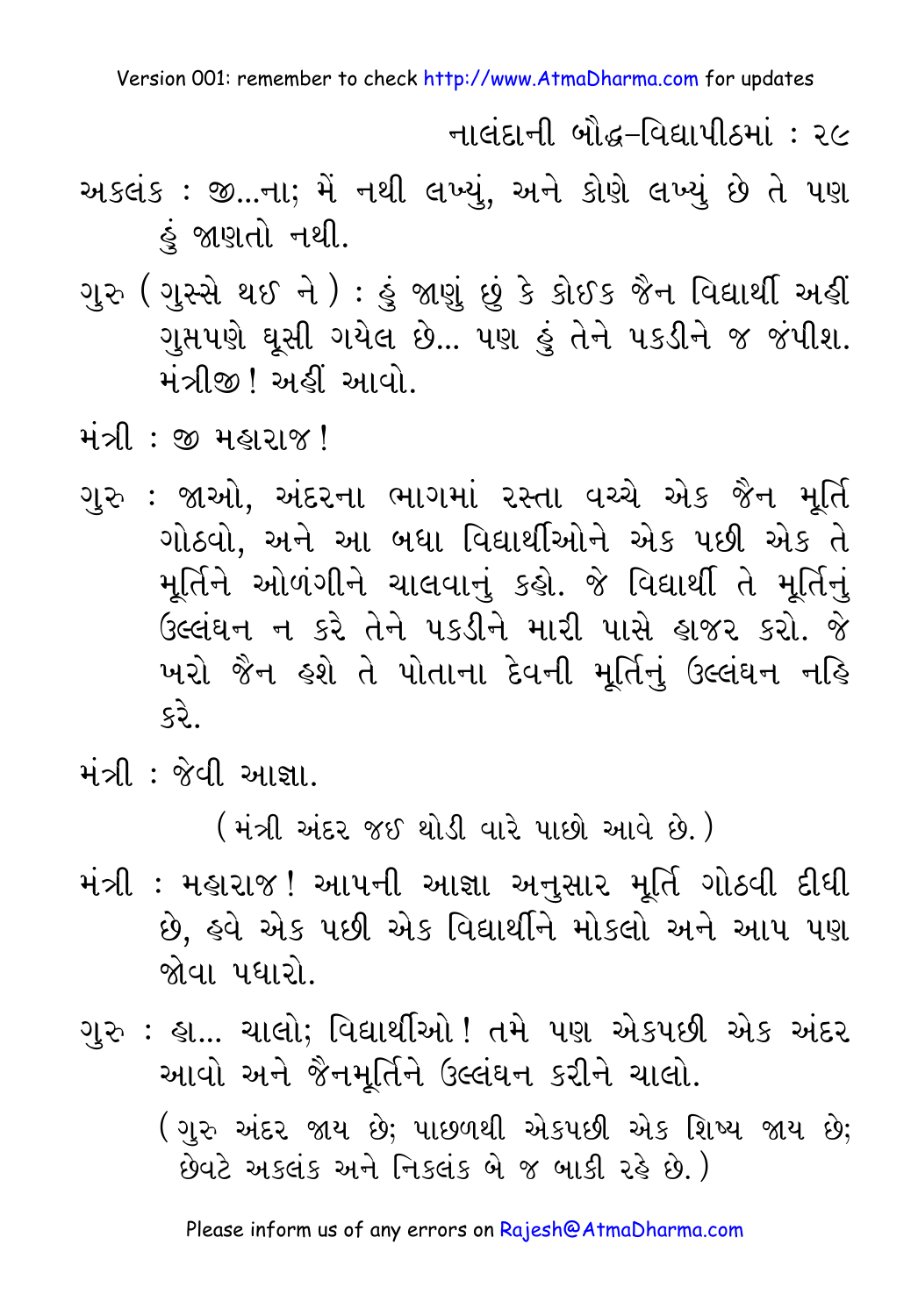<u> ૩૦ : અકલંક-નિકલંક</u>

- નિકલંક (ગદ્દગદ્ થઈ ને) : ભાઈ! આપણા માથે મોટું ઘર્મસંકટ આવી ૫ડયું. હવે આપણે શું કરશું? જિનેન્દ્ર ભગવાન આપણા ઇષ્ટદેવ, –તેમની પ્રતિમાનું ઉલ્લંઘન આપણાથી કેમ થઈ શકે? પ્રાણ જાય તોપણ એમ ન જ બની શકે. અને જો તેમ નથી કરતાં તો હમણાં જ આપણે બૌદ્ધગુરુના હાથે ૫કડાઈ ને મૃત્યુ પામવાના, અને જૈનશાસનની સેવા માટેની આપણી ભાવના અધુરી જ રહેવાની. વળી અત્યારે વિશેષ વિચાર કરવાનો પણ ટાઇમ નથી, કેમકે હમણાં જ મૂર્તિને ઉલ્લંઘન કરવાનો આપણો વારો આવશે.
- અકલંક (નિકલંકના વાંસા ઉપર હાથ મૂકીને) : બંધુ ! પ્રાણ જાય તોપણ આપણા ઇષ્ટદેવ જિનેન્દ્ર ભગવાનનો અવિનય ન કરવાની તારી ભાવના જોઈને મને ઘણો આનંદ થાય છે. તારી એ ભાવનામાં અડગ રહેજે. જિનેન્દ્ર ભગવાન આપણા જીવનના સાથીદાર છે.
- નિકલંક : પણ ભાઈ, મને ચિંતા થાય છે કે હવે આપણું શું થશે ! તમે ઉત્પાદિક બુધ્ધિવાળા છો, તો અત્યારે કાંઈક યુક્તિ શોધી કાઢો.
- અકલંક ( જરા વાર વિચાર કરી ) : ભાઈ ! તું નિશ્ચિંત રહે. મને ઉપાય સૂઝી ગયો છે. લે આ દોરો! જ્યારે આપણો વારો આવે ત્યારે એ મૂર્તિપર આ દોરો નાંખીને તેને પરિગ્રહવાળી કલ્પી લેજે, એટલે એ મૂર્તિ જૈનમૂર્તિ મટી જશે. ને પરિગ્રહવાળી બની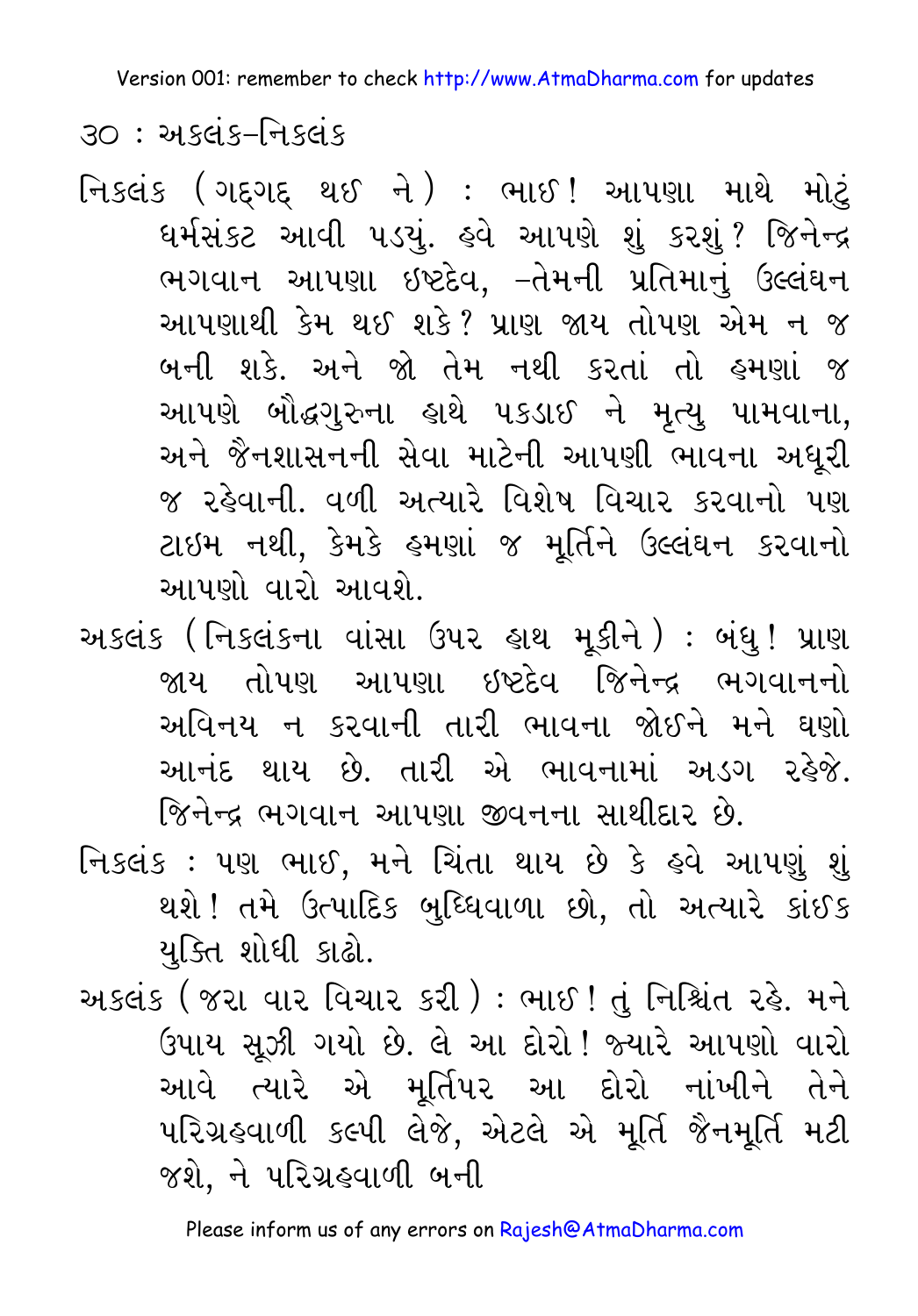નાલંદાની બૌદ્ધ-વિદ્યાપીઠમાં : ૩૧

જશે; પછી આપણે તેને ઓળંગીને ચાલ્યા જશું.

નિકલંક : બહુ સારું. ભાઈ ! ધન્ય છે આપની બુદ્ધિને.

(અંદરથી સાદ પડે છે : અકુ–નિકુ! ઓ અકુ–નિકુ... )

અકલંક : ચાલો ભાઈ, આપણો વારો આવ્યો.

(બન્ને અંદર જાય છે. થોડી વારે અંદરનો પડદો ઊઘડે છે, ત્યાં એક મૂર્તિ અગર ચિત્ર પર દોરા પડેલા દેખાય છે. તરત પડદો પડે છે... થોડી વારે પડદો ઊઘડે છે ને બૌદ્ધગુરુ તથા મંત્રી ચિંતામગ્ન બેઠેલા દેખાય છે.)

- મંત્રી : મહારાજ ! દરેકે દરેક વિદ્યાર્થી મૂર્તિને ઓળંગીને ચાલ્યા ગયા, માટે આમાં તો કોઈ જૈન હોય એમ લાગતું નથી.
- ગુરુ : નહિ, મંત્રીજી ! સંભવ છે કે આમાં ૫કડાઈ જવાની બીકે પણ તે જૈનવિદ્યાર્થી મૂર્તિને ઓળંગી ગયો હોય. તેથી આજ રાત્રે હું એક નવી પરીક્ષા કરવા માગું છું. અને તેમાં જે જૈન હશે તે જરૂર પકડાઈ જશે.
- મંત્રી: એવી કઈ યુક્તિ છે, ગુરુજી!
- ગુરુ : સાંભળો મંત્રીજી ! માણસ જ્યારે ભર ઊંઘમાંથી ઝબકીને જાગે છે ત્યારે તેના મુખમાંથી કુદરતી રીતે પોતાના ઇષ્ટદેવનું જ નામ નીકળે છે; તેથી મેં એવી યોજના કરી છે કે, આજ રાતે દરેક વિદ્યાર્થીની પથારી પાસે ગુપ્તપણે એક એક ચોકીદાર ગોઠવવો અને બધા વિદ્યાર્થીઓ જ્યારે ભરઊંઘમાં હોય ત્યારે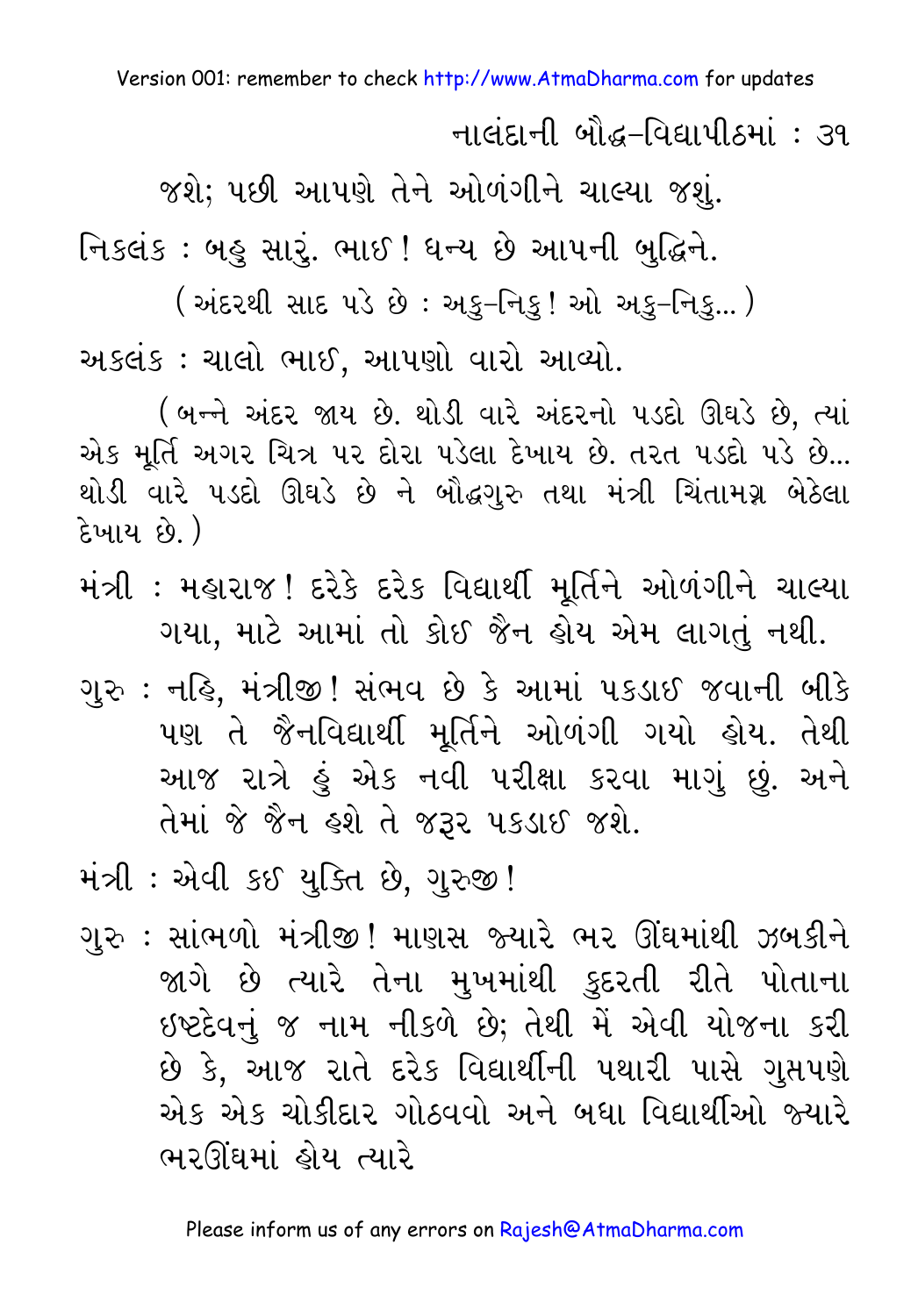32 : અકલંક-નિકલંક

એકાએક ભયંકર કોલાહલ કરવો. એમ થતાં બધા વિદ્યાર્થીઓ ઝબકીને જાગી ઊઠશે અને સૌ ઇષ્ટદેવનં નામ બોલવા લાગશે. તેમાં બૌદ્ધ વિદ્યાર્થીઓ તો બુદ્ધભગવાનનું નામ બોલશે, પરંતુ જે વિદ્યાર્થી જૈન હશે તે બુદ્ધ ભગવાનનું નામ નહિ બોલે પણ તેના ઇષ્ટદેવ અરિહંતનું નામ બોલશે. એટલે તે પકડાઈ જશે. માટે આ સંબંધી બઘી વ્યવસ્થા તમે ગુપ્તપણે કરી લેજો.

મંત્રી: જેવી આજ્ઞા... મહારાજ!

( મંત્રી જાય છે. ૫ડદો પડે છે. )

## **[ ૫ ] આફત.. અને.. બલિદાન**

( રાત્રિનું દશ્ય. બે ખાટલા પાથરેલા છે. અકલંક–નિકલંક બેઠા છે ने वातथीत ६२े छे )

નિકલંક : ભાઈ ! આપણી યુક્તિ તો બરાબર પાર પડી, પરંતુ હવે આપણે ખુબ જ સાવચેતીથી રહેવ<mark>ં</mark> પડશે. કેમકે બૌદ્ધગુરુને જૈનોની ગંધ આવી ગઈ છે. એટલે તેને પકડવા તે આકાશ-પાતાળ એક કરશે.

અકલંક : બંધુ ! જૈનશાસનના પુણ્ય હજી તપે છે. જિનેશ્વદેવના પ્રતાપે કાંઈ જ વાંધો નહિ આવે. ચાલો, હવે આપણે મનમાં–મનમાં શ્રી જિનેન્દ્ર ભગવાનની સ્તુતિ કરીને પછી સઈ જઈએ.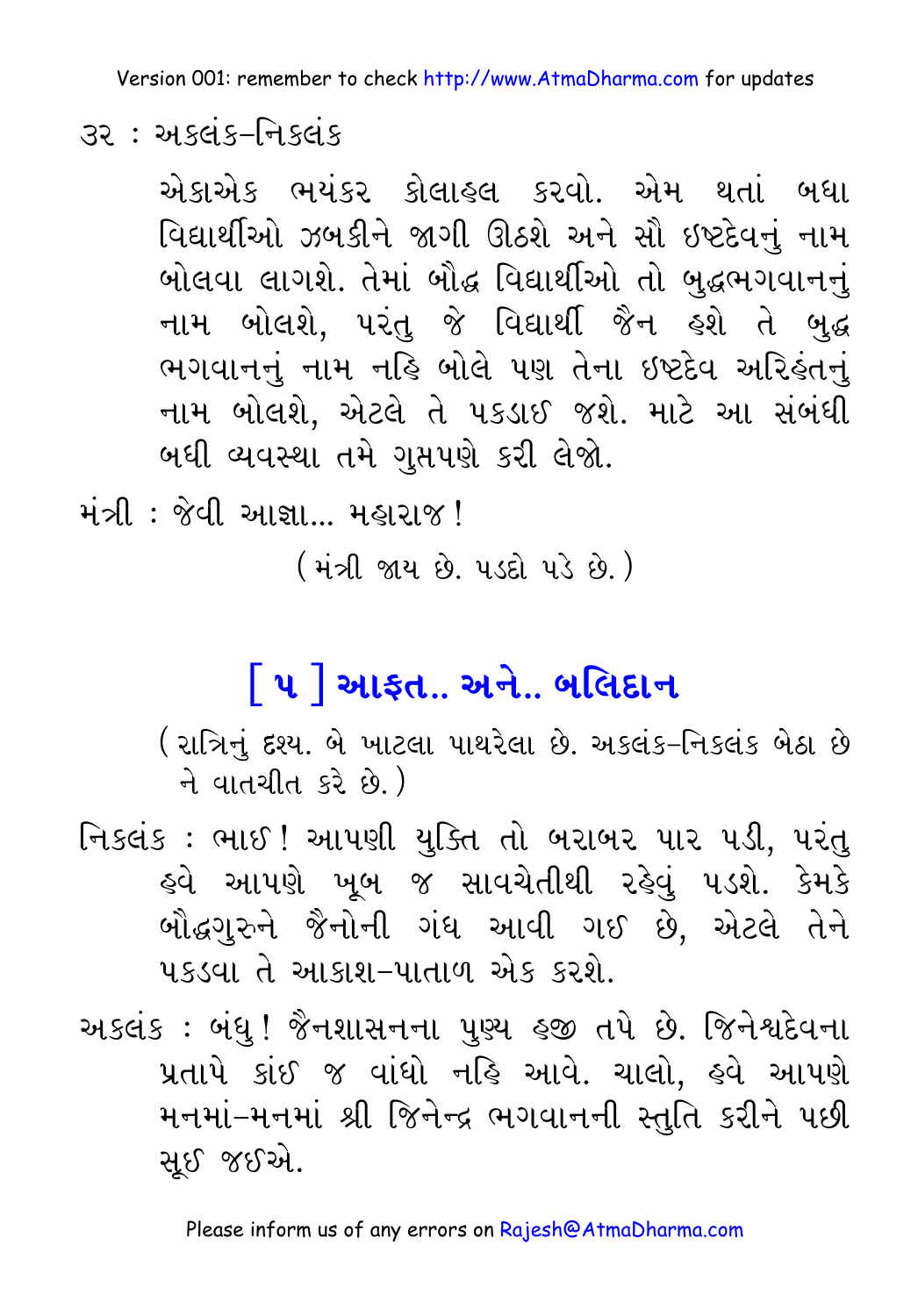આફત.. અને.. બલિદાન : ૩૩

(બન્ને હાથ જોડીને થોડી વાર સ્તુતિ કરે છે. પછી સૂઈ જાય છે. અંધારૂં થાય છે... નસકોરાં બોલે છે... કાળા વેશે એક ગુપ્તચર આવીને ગુપચુપ તેમની પથારી પાસે બેસી જાય છે. થોડી વારમાં અચાનક ધડાકા-ભડાકા ને જોરદાર કોલાહલ થાય છે. પડદામાંથી વિદ્યાર્થીઓનો દેકારો સંભળાય છે. અકલંક-નિકલંક પણ ઝબકીને જાગે છે... ને " અરિકંત.. અરિકંત "... એમ બોલવા લાગે છે. ) નિકલંક : શું થયું, ભાઈ ! એકાએક આ શું થયું ? ગુપ્તચર : દુષ્ટો ! તમે અરિહંતનું નામ બોલ્યા તેથી હું સમજી ગયો છું કે તમે જૈન જ છો. ચાલો. બૌદ્ધ ગુરુ પાસે... એટલે એ તમારી ખબર લેશે.

(બન્નેને પકડીને લઈ જાય છે.)

(બૌદ્ધગુરુ બેઠા છે, ત્યાં ગુપ્તચર અકલંક-નિકલંકને લઈને આવે ે છે )

- ગુપ્તચર : મહારાજ! જ્યારે કોલાહલ થયો ત્યારે આ બન્ને વિદ્યાર્થીઓ અરિલંતનું નામ લેતા હતા; તેથી હું તેમને આપની પાસે લાવ્યો છં.
- ગુરુ ( હસીને ) : વાહ, અકલંક-નિકલંક ! તમે ભણવામાં તો બહુ ચાલાક હતા; સાચું બોલી જાઓ–તમે કોણ છો? તમે જૈન છો?
- અકલંક : મહારાજ! આપની વાત સાચી છે; હવે જ્યારે ભેદ ખૂલી ગયો છે ત્યારે અમારે પણ કાંઈ છુપાવવાનું નથી; અમે જૈન જ છીએ, અને અરિલંત દેવના ૫૨મ ભક્ત <u>દળીએ ક</u>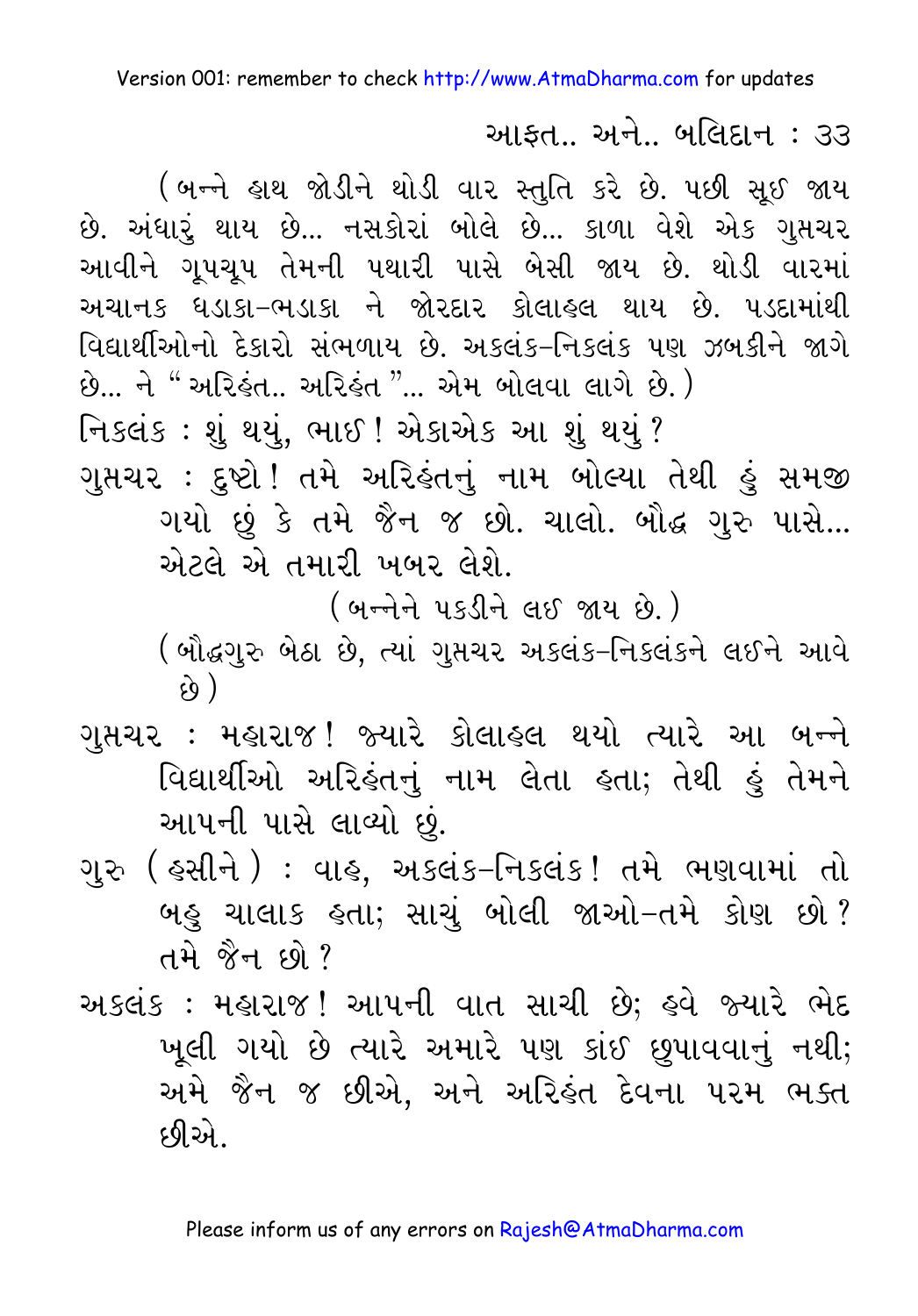3x : અકલંક-નિકલંક

- ગુરુ : જાુઓ બાળકો, જે થઈ ગયું તે થઈ ગયું, હજી પણ તમને બચવાની એક તક આપું છું. જો તમે જૈનધર્મ છોડીને બૌદ્ધર્મ અંગીકાર કરવા તૈયાર હો તો હું તમને છોડી મૂકું. નહિતર તમને દેહાંતદંડની શિક્ષા થશે.
- નિકલંક : દેહ જાય તો ભલે જાય, પરંતુ અમે અમારા વહાલા જૈનધર્મને કદી પણ છોડશું નહીં. જૈનધર્મ અમને પ્રાણથી પણ પ્યારો છે-

શિર જાવે તો જાવે... પણ જૈનઘરમ નહીં જાવે...

વિશ્વના કોઈ પણ ભયથી ડરીને અમે અમારા પ્યારા જૈનધર્મને છોડવાના નથી. જૈનધર્મને ખાતર આ પ્રાણ જાય કે રહે-તેની અમને દરકાર નથી.

- ગુરુ : ઠીક છે, જાવ ગુપ્તચર... અત્યારે તો આ બન્નેને જેલમાં પૂરી દો. અને આખી રાત ત્યાં સખત ચોકી પહેરો રાખજો. સવાર પડતાં જ રાજાની આજ્ઞા લઈને તેમને ફાંસીએ લટકાવી દેશું.
	- (ગુપ્તચર બન્નેને લઈ જાય છે ને જેલમાં પરે છે. જેલમાં અંધારામાં બન્ને ભાઈઓ વાતચીત કરે છે, બહાર પહેરેગીરો બેઠા છે.)
- નિકલંક : મોટાભાઈ ! આપણે બહુ આકરી કસોટીમાં મુકાઈ ગયા, હવે આમાંથી છૂટવું બહુ મુશ્કેલ છે.
- અકલંક : ધૈર્ય રાખ... બંધુ! ધૈર્ય રાખ... જિનેન્દ્રભગવાન જીવનમાં આપણા સાથીદાર છે. જૈનશાસનનો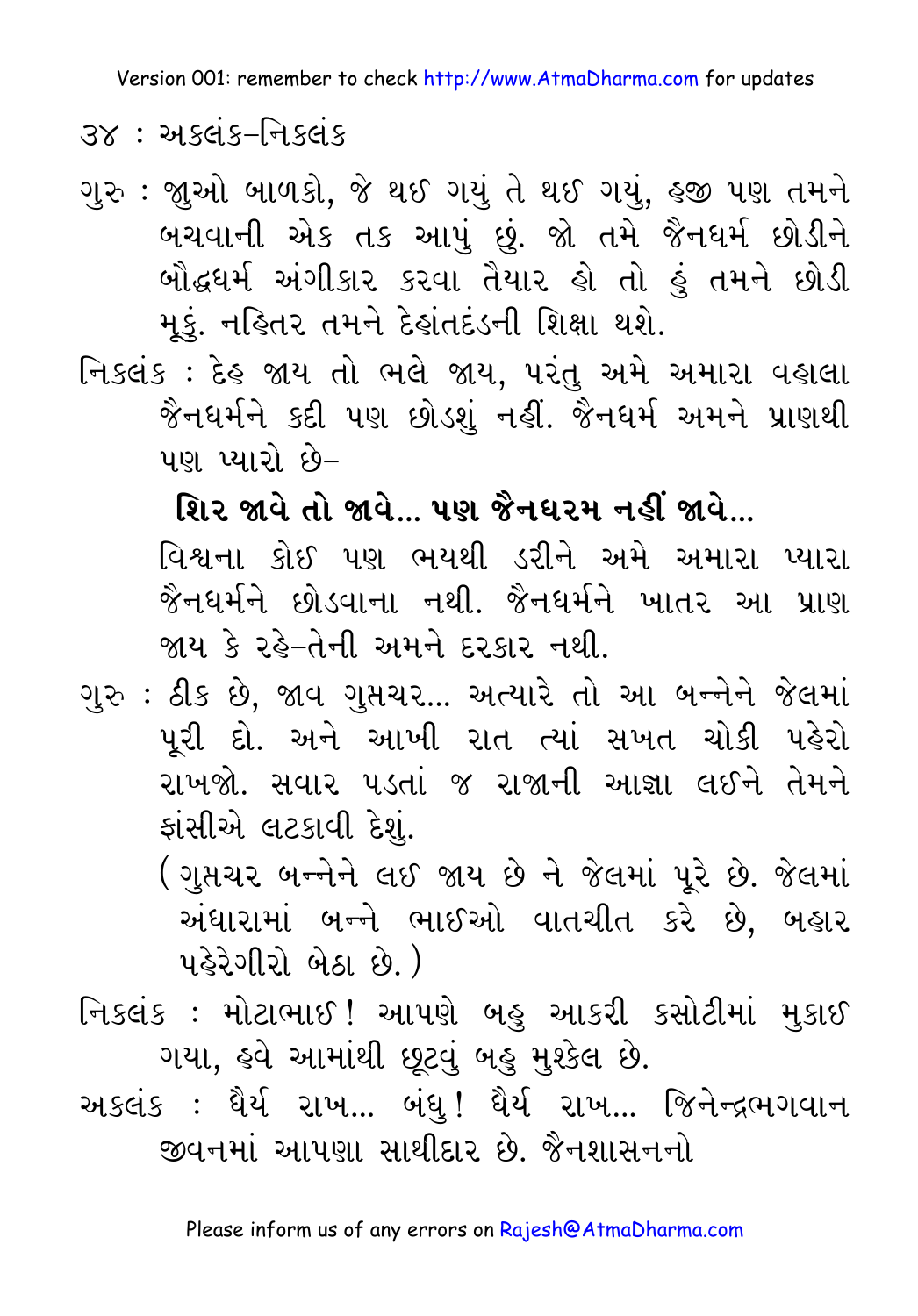આકત… અને… બલિદાન : ૩૫

પ્રભાવ હજી તપી રહ્યો છે, તેથી જરૂર કુદરત આપણને મદદ કરશે.

- નિકલંક : અહો, મોટાભાઈ ! આવા કટોકટીના પ્રસંગમાં પણ આપ આવું મહાન ઘૈર્ય રાખી શકો છો–એ ખરેખર આશ્ચર્યની વાત છે.
- અકલંક : બંધુ, જૈનશાસનનો એવો જ કોઈ અચિંત્ય મહિમા છે કે સુખમાં કે દુઃખમાં–સર્વ પ્રસંગમાં તે જીવને શરણભૂત છે.
- નિકલંક : અહ્ય! જૈનશાસનની ખાતર આપણે આપણું જીવન સમર્પણ કર્યું, જૈનશાસનને ખાતર ઘરબાર છોડીને અહીં આવ્યા. જૈનશાસનને ખાતર જાનનું જોખમ ખેડીને ગુપ્તપણે અહીં અભ્યાસ કર્યો... ને હવે... જૈનશાસનની સેવાની આપણા જીવનની ભાવના શું અધૂરી રહેશે ?

અકલંક : બંધુ! હવે એ ખેદ ભૂલી જાઓ... હવે તો બસ, અંતરની આરાધનાને યાદ કરો... અને એવી સમાધિની ભાવના ભાવો કે, જો કદાચિત આ ઉપદ્રવના પ્રસંગમાં જ આપણું મૃત્યુ થઈ જાય તો આપણે અન્નપાણીનો ત્યાગ છે... અને જો આ સંકટમાંથી આપણે છૂટીએ તો આપણું સમસ્ત જીવન જૈનઘર્મની સેવામાં અર્પણ છે.

નિકલંક : હ્રા બંધુ! આપની વાત ઉત્તમ છે,,. હું પણ એ જ પ્રતિજ્ઞા કરું છું કે જ્યાં સુધી આ સંકટ–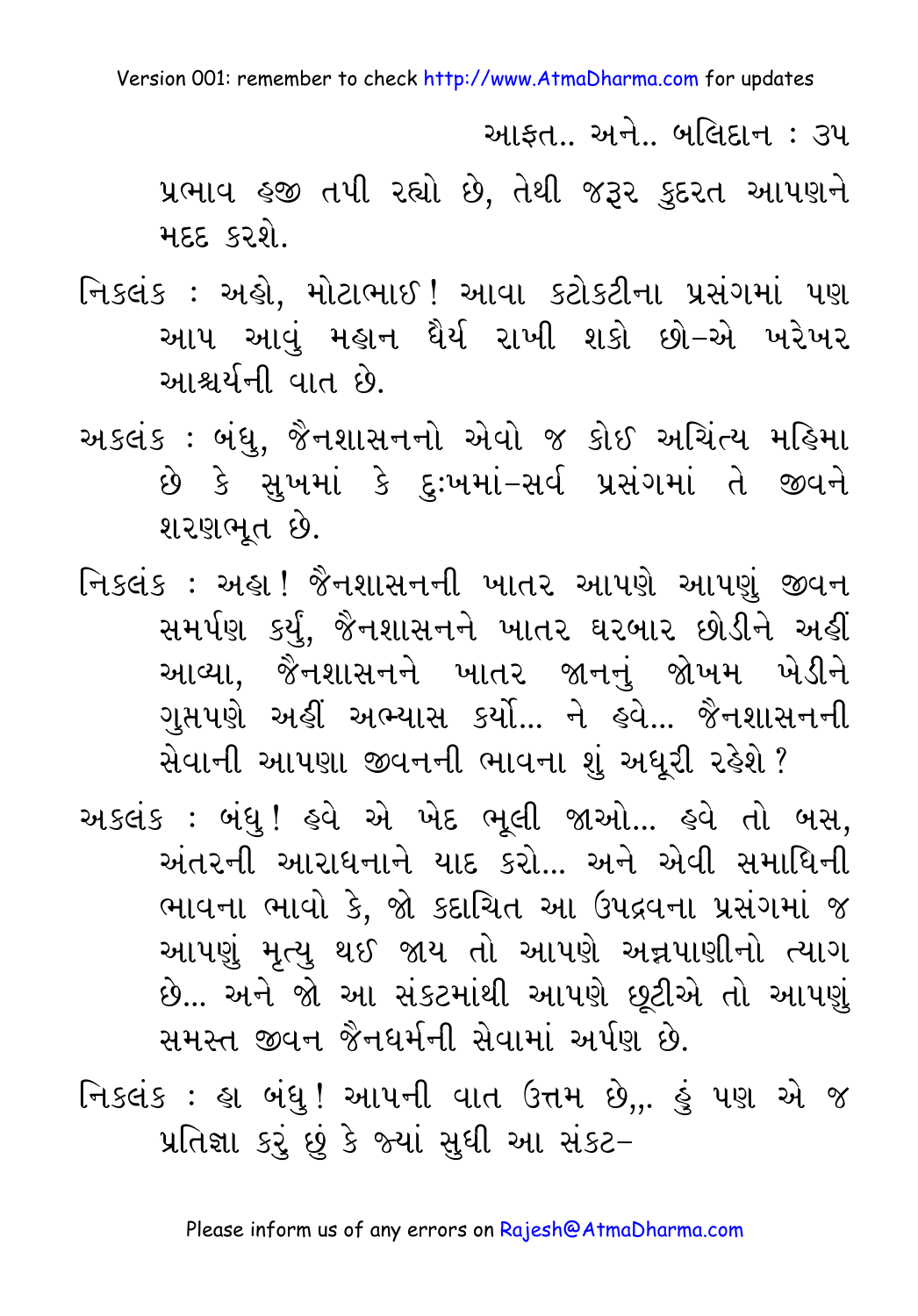35 : અકલંક-નિકલંક

માંથી પાર ન ઊતરીએ ત્યાં સુધી આહારપાણીનો ત્યાગ છે. અને જો આમાંથી છુટીએ તો બાકીનું જીવન જૈનઘર્મની સેવામાં સમર્પણ છે.

(૧) પહેરેગીર : અરે! આ કલૈયાકુંવર જેવા ધર્મના પ્રેમી બે બાળકો કેવા હેતાળ છે! આવા નિર્દોષ કુમારના સવારમાં પ્રાણ હણાઈ જશે... અરેરે! કુદરત કેવી છે!

( ૨ ) પહેરેગીર : ભૈયા, હમેં ભી બહુત દુઃખ હોતા હૈ... લેકિન હમ ઈસમેં કચા કર સકે?

નિકલંક : ભાઈ, મને એક સ્તુતિ બોલવાનું મન થાય છે. અકલંક : બોલ ભાઈ, ખુશીથી બોલ! હું પણ તેમાં સાથ પુરાવીશ.

(બહુ જ વૈરાગ્યથી સ્તુતિ બોલે છે)

મારા ધર્મસેવાનાં કોડ... પ્રભજી! પરા કરજો આજ... મારા ભવનાં બંધન છોડ... આશા પૂરી કરજો નાથ...

> શાસન સેવાની પ્રીતડી જાગી. ભવઉદ્ઘારક વીણા વાગી: કરકે જૈન–ધરમનો ધ્વજ અવસર એવો દેજો નાથ… કે… મારા<sub>૦</sub> અવર મિથ્યાત્વી ધર્મ તજ્યા મેં. અનેકાન્તના પાઠ ભણ્યા મેં: ગાજે જૈન–ઘરમના નાદ આશા પૂરી કરજો નાથ... કે મારા<sub>૦</sub>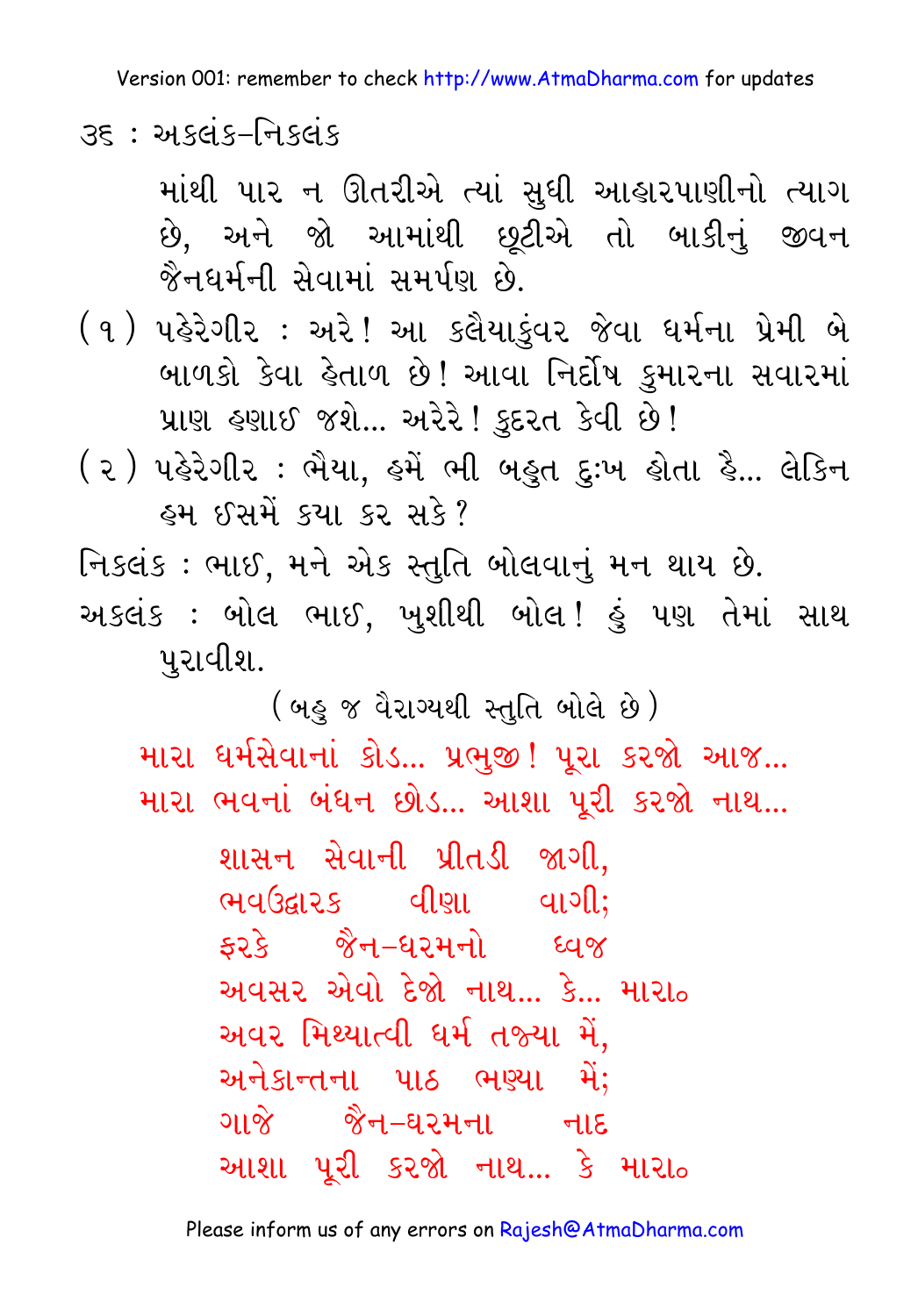આફત.. અને.. બલિદાન : ૩૭



અકલંક : ભાઈ, ધર્મસેવાની તારી ભાવના સાંભળીને મને આનંદ થયો... મને પણ એક ભાવના સ્ફરી છે; એ ભાવના દિનરાત નિરંતર ભાવવા જેવી છે. સાંભળ-

દિનરાત મેરે સ્વામી... મેં ભાવના યે ભાવું; દેહ-અંત કે સમયમેં... તુમકો ન ભૂલ જાઉં... દિનરાત<sub>૦</sub> શત્રુ અગર કો હોવે સંતુષ્ટ ઉનકો કરદું, સમતાકા ભાવ ધરકે સબસે ક્ષમા કરાઉં… દિનરાત<sub>ુ</sub> ત્યાગું અહાર–પાની ઔષધ વિચાર અવસર, તૂટે નિયમ ન કોઈ દઢતા હૃદયમેં ધારૂં... દિનરાત<sub>૦</sub>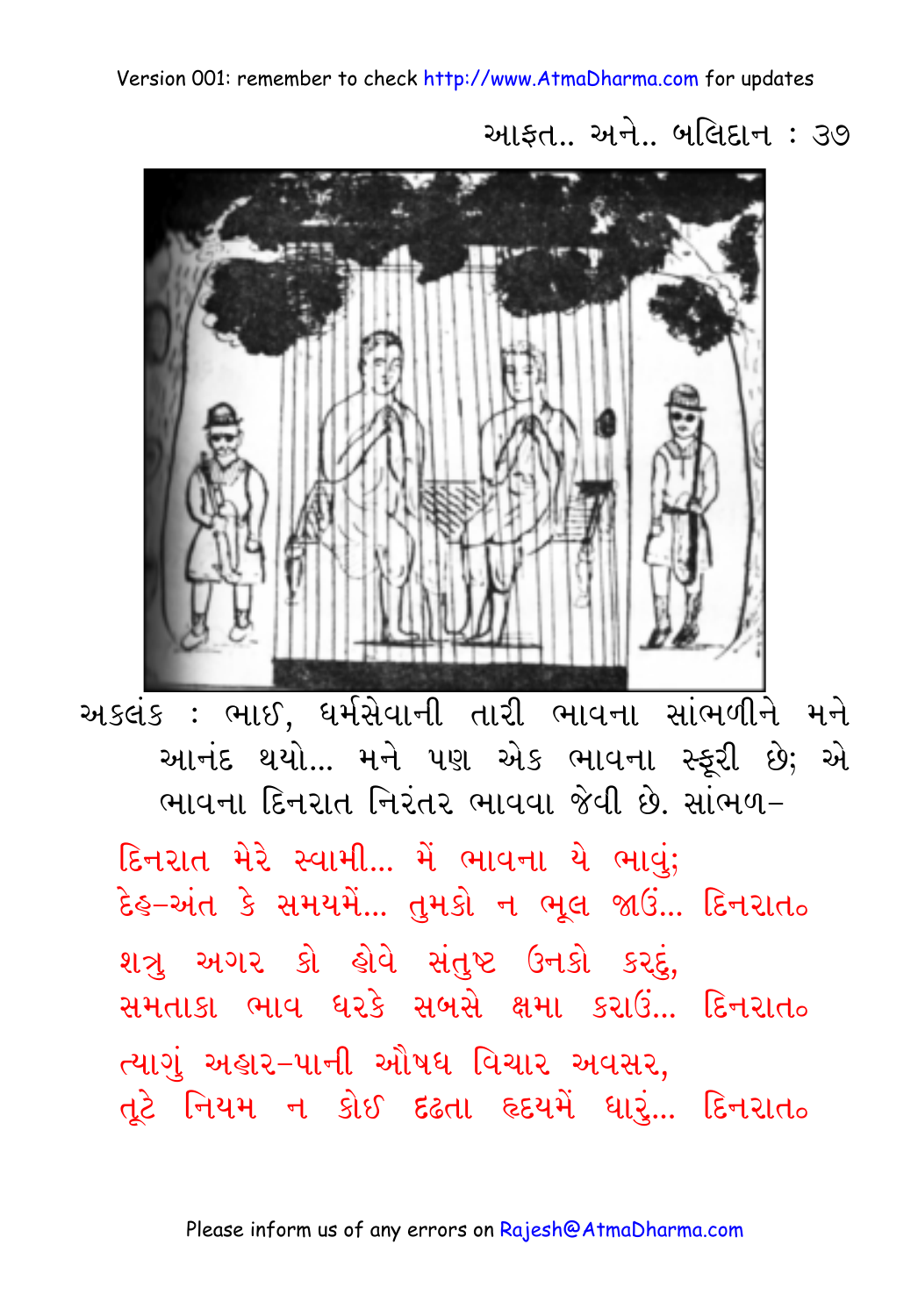Version 001: remember to check http://www.AtmaDharma.com for updates  $3$ ૮ : અકલંક–નિકલંક

જાગે નહિ કષાયેં નહિ વેદના સતાવે; તુમસે હી લો લગી હો, દુધ્યાનિકો હટાઉં... દિનરાત<sub>૦</sub> આત્મસ્વરૂપકા ચિંતન આરાધના વિચારું; અરહંત–સિદ્ધ–સાધુ ૨ટના યહીં લગાઉં... દિનરાત<sub>૦</sub> ધર્માતમા નિકટ હો ચરચા ધરમ સુનાવે, વો સાવધાન રક્ષ ગાફ્લ ન હોને દેવે... દિનરાત<sub>૦</sub> જીનેકી હો ન વાંછા, મરનેકી હો ન ખ્વાહિશ,  $\mu$ રિવાર મિત્રજનસે મેં મોહકો ભગાઉં... દિનરાત $_{\circ}$ ભોગ્યા જો ભોગ પહલે ઉનકા ન હોવે સુમરન, મેં રાજસંપદા યા ૫દ ઇન્દ્રકા ન ચાહું... દિનરાત<sub>૦</sub> સમ્યકત્વ કા હો પાલન હો અંતમેં સમાધિ, શિવરામ પ્રાર્થના યહ જીવન સફ્લ બનાઉ... દિનરાત<sub>૦</sub> ( ગાયન, સાંભળતા-સાંભળતાં, પહેરગીરો, ડોલે, છે... ને, પછી ઘસઘસાટ ઊંઘી જાય છે... નસકોરાં બોલે છે.) નિકલંક : ભાઈ, ચાલો... દઃખમાં પરમ શરણભત અને આનંદના નિધાન એવા ચૈતન્યસ્વરૂપનં ચિંતન કરીએ. અકલંક : હ્રા ચાલો; ઘણું જ ઉત્તમ ! જીવનમાં એ જ ખરું કરવા જેવું છે. (બન્ને ભાઈઓ આત્મસ્વરૂપનું ચિંતન કરે છે.)

( નિરવ શાંતિ... પહેરેગીરોના ઊંઘવાનો અવાજ. ) અકલંક ( નિકલંકનો હાથપકડીને ) : નિકુ... નિકુ ! ચાલ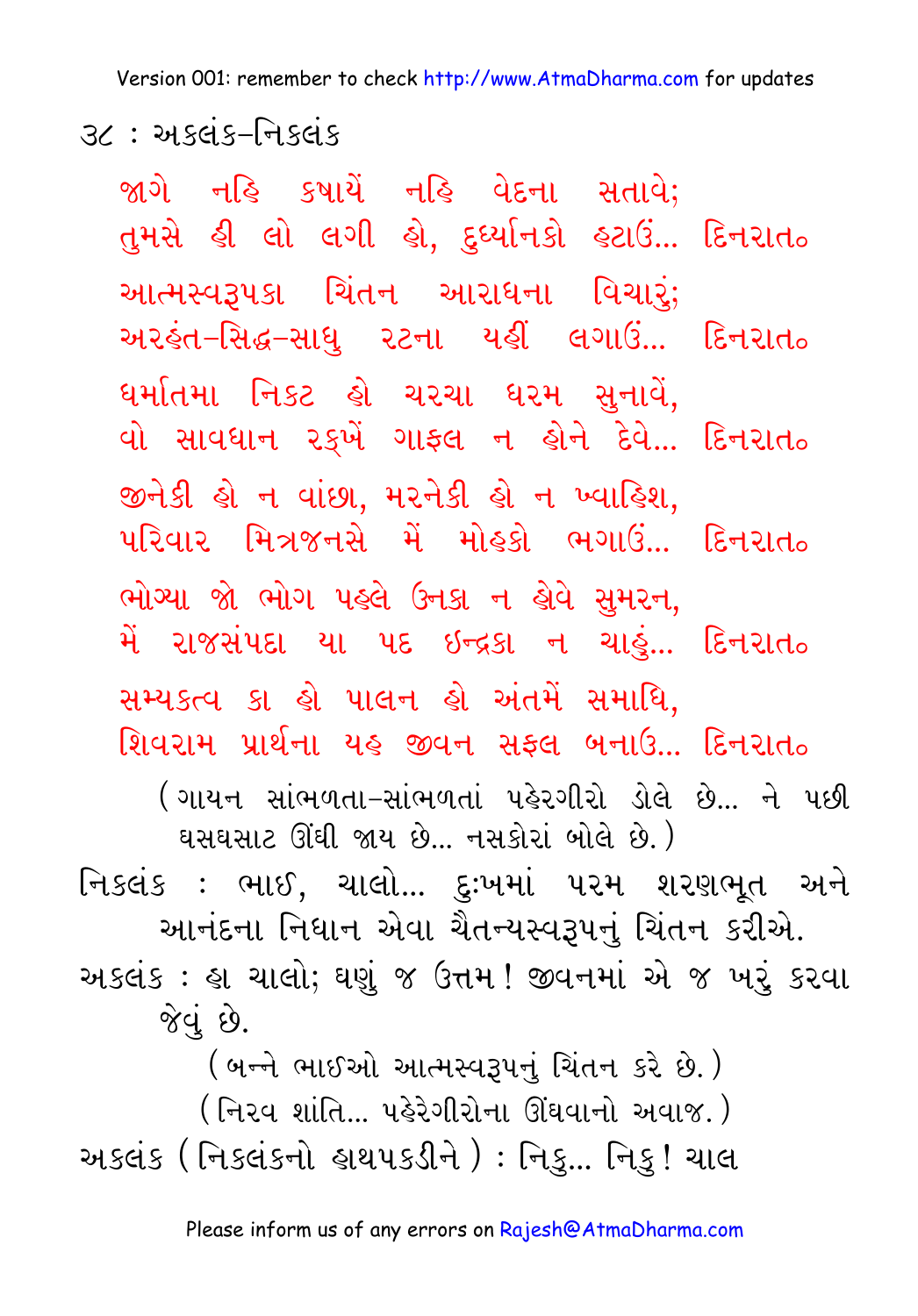આકત… અને… બલિદાન : ૩૯

ઊઠ! જલદી કર... જો આ પહેરેગીરો ભરઊંઘમાં પડયા છે... આપણે આ જેલ ટપીને ઝડપથી નાસી જઈએ. (બન્ને જેલ ઠેકીને નાસી જાય છે : પહેલા અકલંક જેલ કુદી જાય છે ને પછી નિકલંકને હાથનો ટેકો આપીને બહાર કાઢે

છે... એકબીજા સાથે હાથ મિલાવીને બન્ને ભાઈઓ દોડતા ભાગે છે. પડદો પડે છે... દશ્ય બદલાય છે.)



બૌદ્ધગુરુ : પહેરેગીરો ! જાઓ... અકલંક-નિકલંકને જેલમાંથી અહીં લઈ આવો.

<u> પહેરેગીરો : જેવી આજ્ઞા!</u>

(પહેરેગીરો જાય છે... ને હાંફળાં-ફાંફળા પાછા આવીને કહે  $\hat{y}$  : )

મહારાજ ! મહારાજ ! એ તો બન્ને જેલમાંથી છટકીને નાસી છૂટયા છે...

બૌદ્ધગુરુ : હૈ ! શું કહો છો ! શું એ નાસી છૂટયા ? ગજબ થઈ ! સિપાઈઓ જાવ, એ બન્નેને જલદી પકડી પાડો. જો એ નહિ ૫કડાય તો બૌદ્ધર્મને મોટું નુકશાન પહોંચાડશે. હું જાણું છું કે, એકલા અકલંકમાં જ એવી તાકાત છે કે મોટા મોટા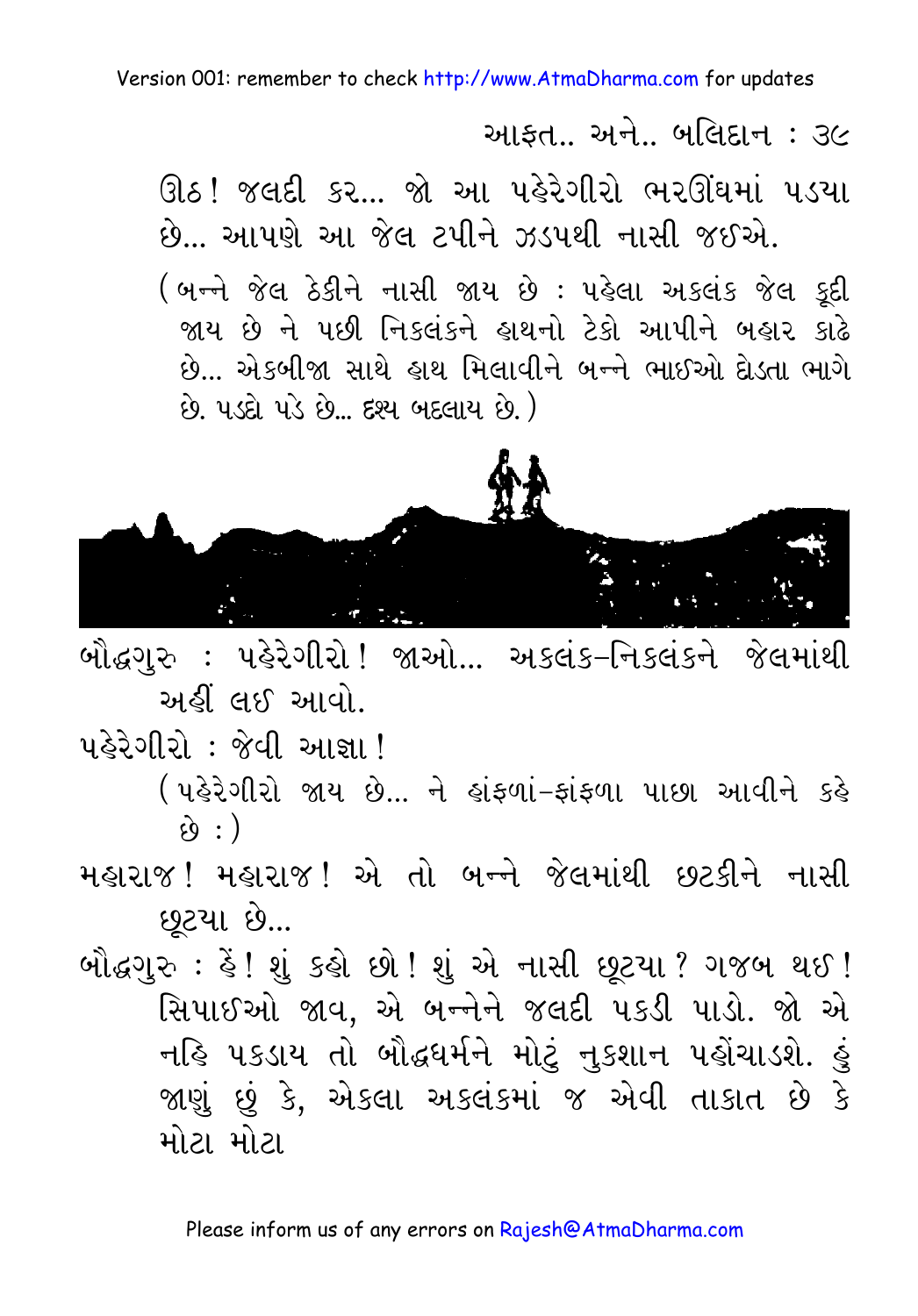$XO:$  અકલંક-નિકલંક

સેંકડો વિદ્ધાનોને તે હરાવી શકે તેમ છે. માટે ચારે તરફ સૈનિકોને દોડાવો અને ગમે તેમ કરીને એને ૫કડી...૫ાડો... જો જીવતા ન ૫કડાય તો ઠાર કરી નાખજો... જાઓ.. જલદી જાઓ...

(અનેક સૈનિકો ધમાધમ કરતા જાય છે. ૫ડદો પડે છે. દશ્ય બદલાય છે...  $)$ 

<u>( અકલંક-નિકલંક દોડતા ભાગી રહ્યા છે...)</u>

- અકલંક : ચાલ નિકલંક, જલદી ચાલ! જેમ બને તેમ વધારે દૂર ની કળી જઈ એ
- નિકલંક: ભાઈ, જૈનધર્મનો પ્રભાવ છે કે આપણે જીવતા રહ્યા. ( પડદામાંથી ધમાધમનો અવાજ આવે છે. )
- અકલંક : ભાઈ, જો... દૂર દૂર બૌદ્ધના સૈનિકો આપણને પકડવા માટે આવી રહ્યા છે... તેઓ ખુબ ઉશ્કેરાયેલા હશે... અને ઝનૂનમાં આવી ગયા હશે, એટલે આપણને છોડશે નહીં... આ વખતે બચવું મુશ્કેલ છે.
- નિકલંક : ભાઈ, એમ કરો... આપ જલદી નાસવા માંડો, અને હું અહીં ઊભો ઊભો તેમને રોકી રાખીશ.
- અકલંક : અરે બંધુ! શું આવા સંકટમાં તને છોડીને હું એકલો ચાલ્યો જાઉં?
- નકલંક : ભાઈ, મારા કરતાં તમે ઘણા હોશિયાર છો... જૈનશાસનની સેવા મારા કરતાં તમે વધારે કરી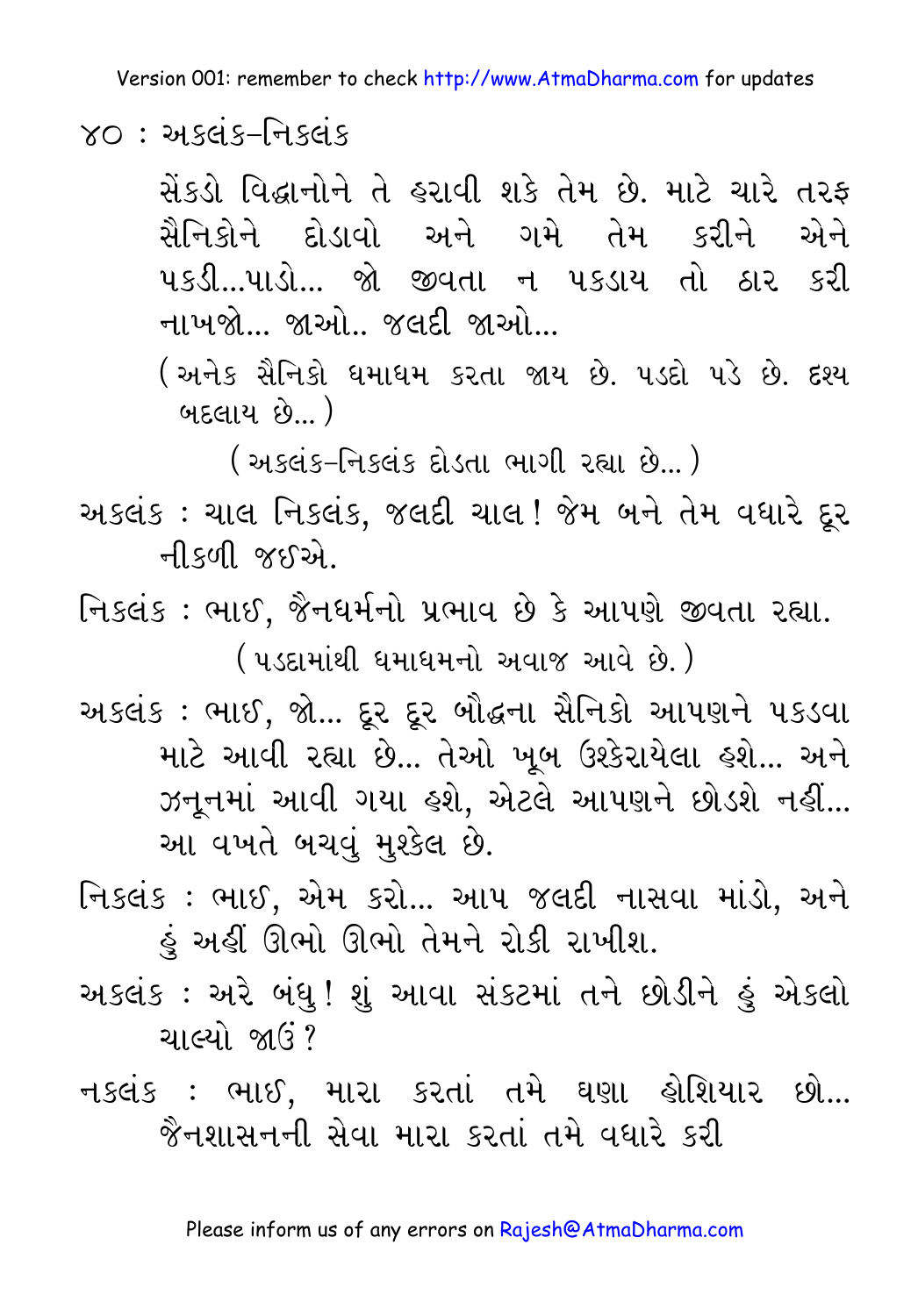આકત… અને… બલિદાન : ૪૧

શકશો... એટલે, તમારા જીવનની ખાતર નહિ પરંતુ જૈનશાસનની સેવાની ખાતર પણ તમે જલદી ભાગો. મારી ચિંતા છોડો. અત્યારે એક એક સેકન્ડ કિંમતી છે.

<u>( ધમાધમ… અને પકડો પકડો… ના અવાજ આવે છે. )</u>

અકલંક : પણ બંધુ ! તું મારો નાનો ભાઈ ! તને મૃત્યુના મુખમાં એકલો મૂકીને જતાં મારા પગ કેમ ઊપડશે ?

નિકલંક : બંધુ ! તમને પગે પડીને ફરીથી વિનવું છું કે અત્યારે મારા જીવનનો નહિ, –પરંતુ જૈનશાસનની રક્ષાનો વિચાર કરો... જૈનશાસનની રક્ષા ખાતર કદાચ મારા જીવનનું 'બલિદાન ' દેવાશે તો હું મારા જીવનને સફળ માનીશ... ભાઈ! મારું અને તમારું બન્નેનું જીવન જૈનશાસનને માટે જ અર્પાયેલું છે... માટે એક પળનો પણ વિલંબ કર્યા વગર જિનેન્દ્ર ભગવાનનું નામ લઈને ઝડપથી નાસી જાઓ... જાુઓ... દૂર પેલું સરોવર દેખાય છે ત્યાં જઈને કમળના પાન નીતે છૂપાઈ જાઓ... અને જીવનમાં જૈનશાસનની વિજયધજા ફરકાવજો... જાઓ... ભાઈ... જલદી જાઓ

અકલંક (ગદ્દગદ્દ થઈ ને): બંધુ... એના કરતાં તું નાસી જા... અને હું અહીં ઊભો રહીને સૈનિકોને રોકી રાખીશ.

નિકલંક: (ગળગળો થઈ ને): ભાઈ, -ભાઈ! હવે એક શબ્દ ૫ણ બોલ્યા વગર જલદી નાસવા માંડો...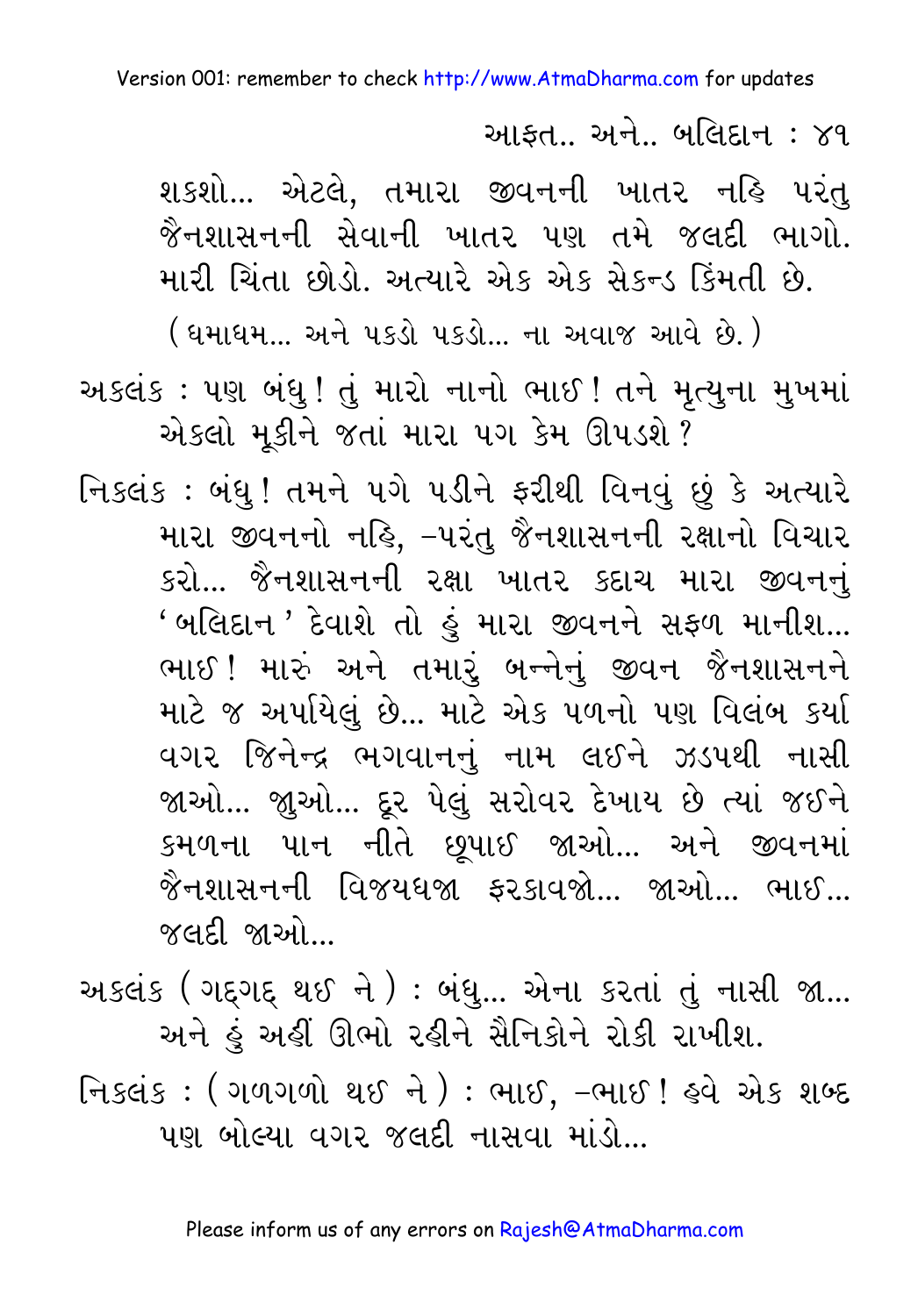#### $82:$  અકલંક–નિકલંક

જૈનશાસનની ખાતર, હવે એક ૫ળ પણ ગુમાવ્યા વગર તમે જલદી ભાગો.. અત્યારે મારા કે તમારા જીવનનો સવાલ નથી, અત્યારે તો જૈનશાસનની રક્ષાનો સવાલ છે... વિલંબ કરશો તો આપણે બન્ને સપડાઈ જશું... માટે તમે જલદી જાઓ... જૈનશાસનની પ્રભાવના જેટલી આપ કરી શકશો તેટલી હું નહિ કરી શકું... માટે જૈનશાસનની સેવા ખાતર આપ આપનું જીવન બચાવો... જાઓ... ભાઈ જલદી જાઓ

( પડદામાંથી પોલીસનો અવાજ : એ... જાય.. પકડો... પકડો ) અકલંક (ખૂબ જ ગળગળા અવાજે) : બંધુ... બંધુ! તું જૈનઘર્મનો પરમભક્ત છે નિરુપાયે અત્યારે જૈનઘર્મને ખાતર તને એકલો મૂકીને મારે જવું પડે છે. ભાઈ,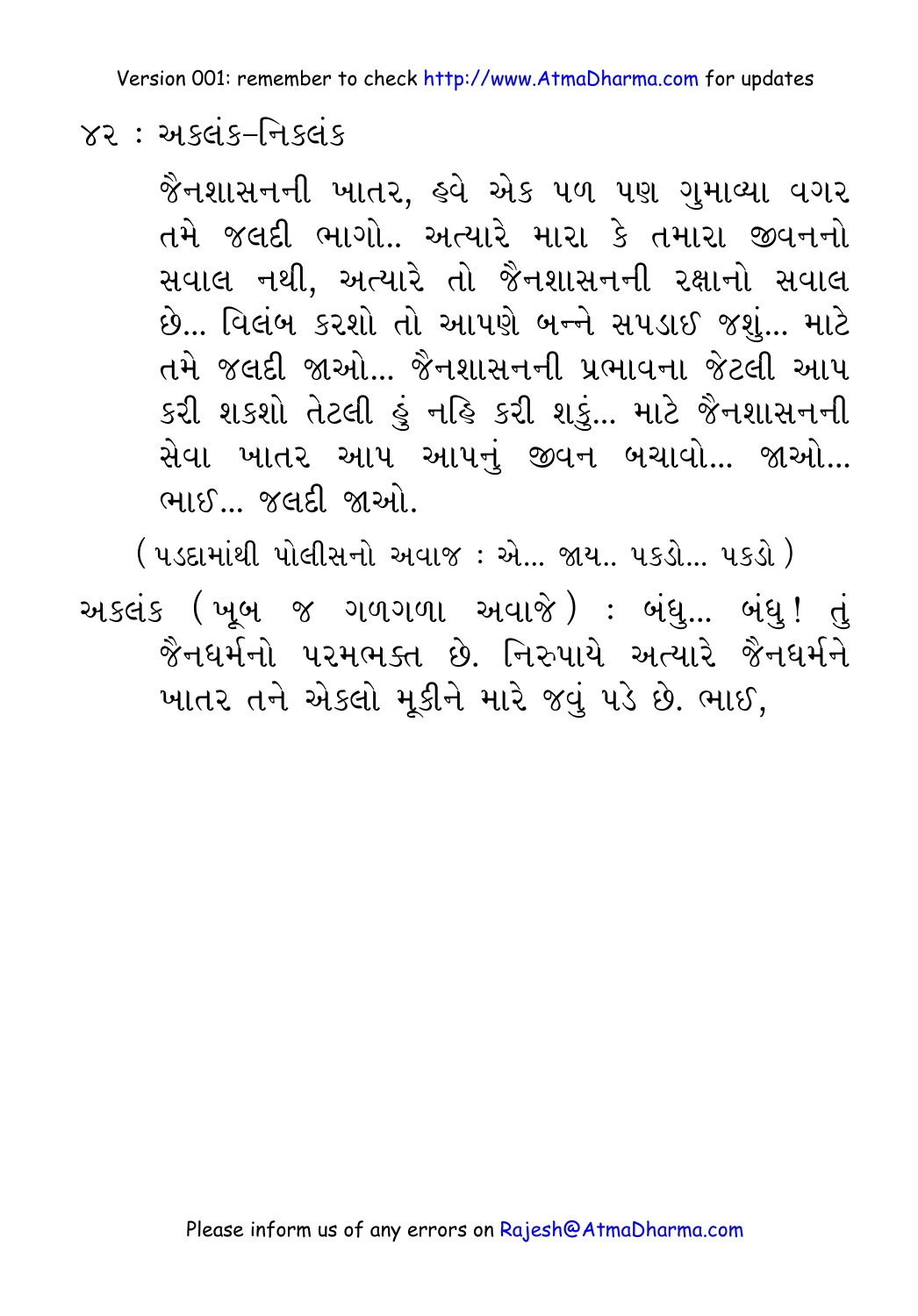આકત… અને… બલિદાન : ૪૩

જિનેન્દ્ર ભગવાન તારું કલ્યાણ કરો... (બન્ને ભાઈઓ ખૂબ જ લાગણીપૂર્વક એકબીજાને ભેટે છે.)

સિપાઈઓ : ૫કડો ... બન્નેને ૫કડી લ્યો ... ન ૫કડાય તો ઠાર  $52$ 

નિકલંક: જાઓ ભાઈ... જલદી કરો...

( અકલંક નાસવા માંડે છે... સરોવરમાં સંતાઈ જાય છે. )

- ( નિકલંકની પાછળ સૈનિકો ધમાધમ કરતા દોડી રહ્યા છે. બધાય અંદર જાય છે. નિકલંક નાસતો નાસતો ફરીને રંગભુમિ ઉપર આવે છે… ત્યાં સામેથી એક ધોબી આવે છે.)
- ધોબી : અરે, બાબા ! કયું ભાગતે હો ?
- નિકલંક ( હાંફતાં ) : અરે... પીછે લશ્કર મારનેકું આ રહા હૈ.

<u>ધોબી : હૈં! ચલો… ભાગો… ભાગો.</u>

(સૈનિકો મારો... મારો... કરતા આવે છે.)

- ધોબી : અરે ભૈયા ? મુઝે ભી સાથ મેં લે ચલ... યે લશ્કર મુઝે मार डालेगा !
- નિકલંક : ડરો મત ! ચલો મેરી સાથ ! મેં આપકો એક મંત્ર દેતા હું... અગર સિપાહી આપકો માર ડાલે તો "અરિહંત− અરિઙુંત " એસા નામ જપા કરના... મરતે મરતે ભી યહ નામ નહીં છોડના...
- ધોબી : અચ્છા... બહુત અચ્છા !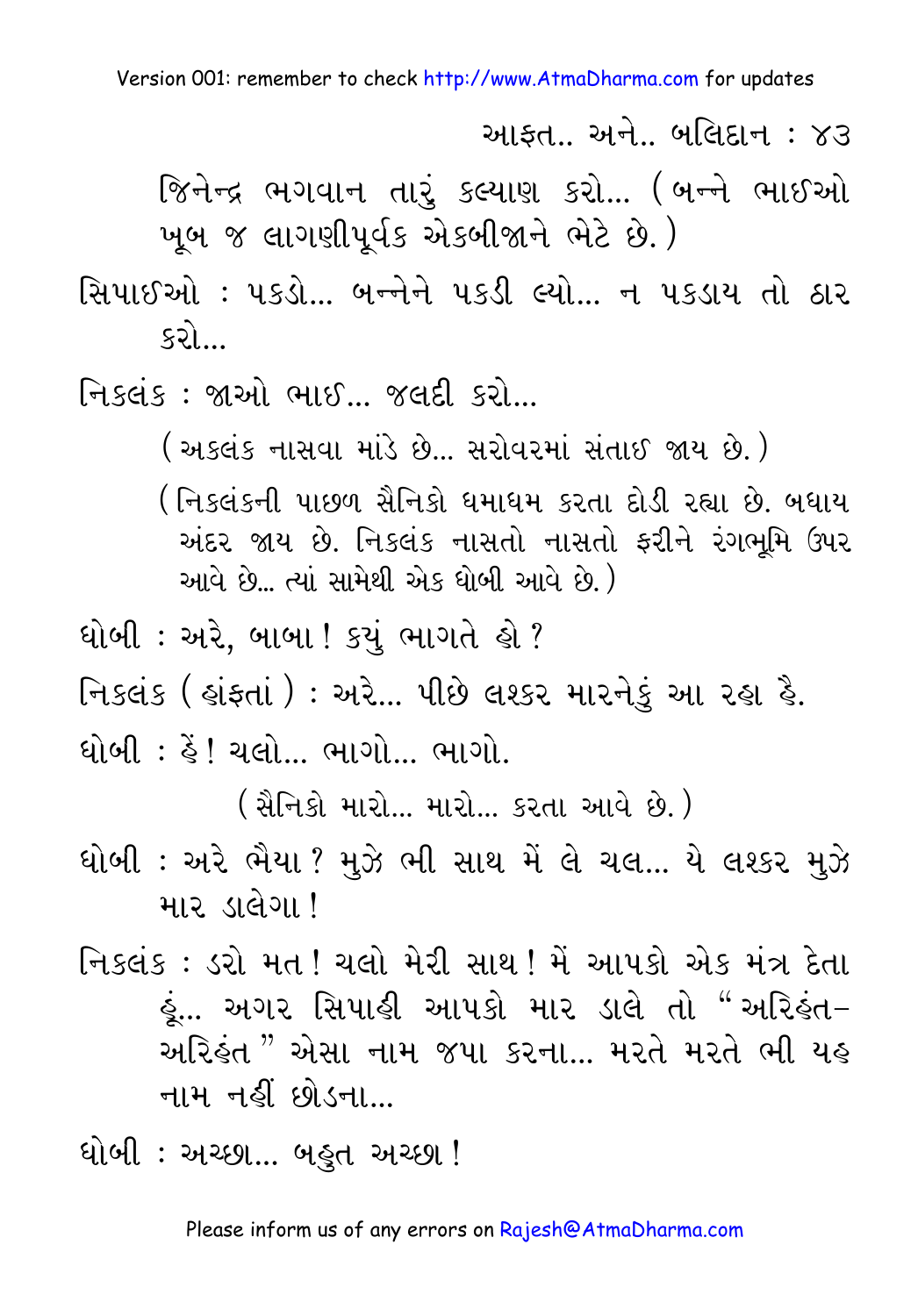$\times\times$ : અકલંક–નિકલંક

( ધોબી ભાગતો જાય છે ને અરહંત અરહંત કરતો જાય છે. )  $9...$   $9...$   $9!$   $9...$   $9!$   $9!$ 

- <u>્ ( સૈનિકો નજીક આવીને બન્નેને ઠાર કરે છે. )</u>
- <u>નિકલંક: હા...! અરહંત... અરહંત... અ... ર...</u>

#### <u>( પ્રાણત્યાગ… બલિદાન )</u>

- સૈનિકો : ચાલો... આપણું કામ પૂરું થયું... આ બન્ને જીવતા ૫કડાય તેમ ન હતા... તેથી અહીં જ તેમને ઠાર કર્યા... પહોંચાડીએ.
	- િસૈનિકો જાય છે... નીરવ કરૃણ શાંતિ છવાઈ જાય છે... નિકલંકનો મૃતદેહ ત્યાં ૫ડયો છે... થોડી વારે અકલંક ધીરે ધીરે શિથિલ પગલે આવે છે. અચાનક નિકલંકના દેહ ઉપર દૃષ્ટિ પડતાં જ-"હા! નિકલંક… નિકલંક! ભાઈ… મારો ભાઈ!" એવા પોકારપૂર્વક તેને ભેટી પડે છે... થોડી વાર ગંભીરતાથી તેની સામે જોઈ રહે છે. ૫છી ઘંટણભર થઈને કહે છે: ઘણા જ વૈરાગ્ય અને કરણ ભાવે બોલે છે... ]

" અહા ! જૈનધર્મની ખાતર મારા ભાઈએ હસતાં-હસતાં પોતાના પ્રાણનું 'બલિદાન ' કર્યું... પોતાના પ્રાણ કાઢીને એણે જૈનશાસનમાં નવા પ્રાણ પૂર્યા... બંધુ ! જૈનશાસનની ખાતર આપેલું તારું બલિદાન નિષ્ફળ નહિ જાય... અહા, પ્રાણ કરતાં પણ જૈનધર્મને તેં પ્યારો ગણ્યો… આવો તારો જૈનધર્મ પ્રત્યેનો પ્રેમ... એ પરભવમાંય તારું કલ્યાણ કરશે. અને તને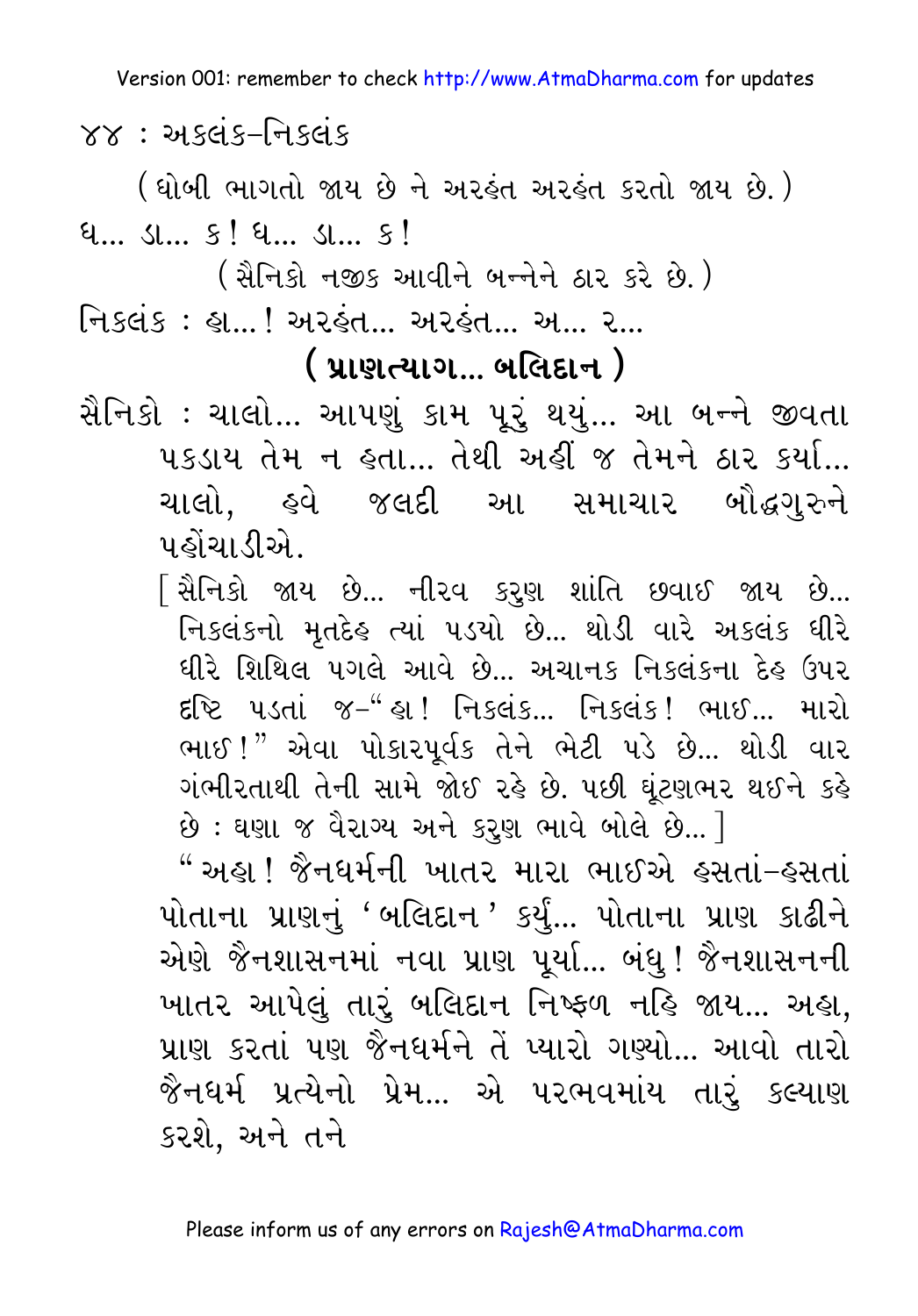આફત $\ldots$  અને $\ldots$  બલિદાન $\ldots$   $\gamma$ પ



**બલિદાન અને પ્રભાવના** (નિકલંકના મૃતદેહ સમીપ અકલંક પ્રતિજ્ઞા કરે છે...)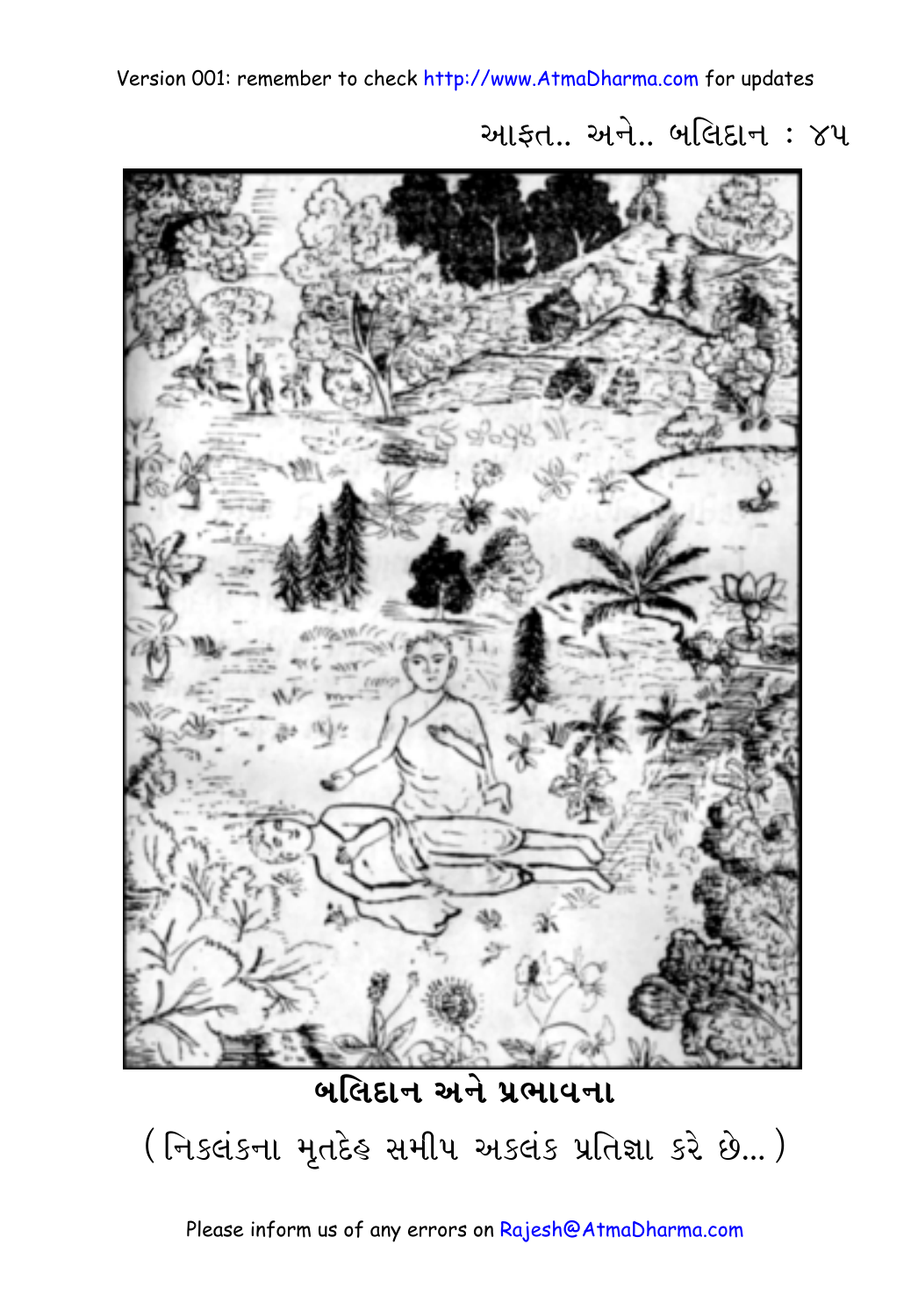#### $Y\xi$ : અ $s$ લંક–નિકલંક

આ સંસારસાગરથી પાર ઉતારશે. બંધુ! તેં તારા પ્રાણનું બલિદાન આપીને પણ મને બચાવ્યો... તો હવે જૈનધર્મના ઉદ્ઘારનું આપણું કાર્ય હું જરૂર પાર પાડીશ... આ તારા બલિદાન પાસે હું પ્રતિજ્ઞા કરું છું કે : જેણે તારા પ્રાણનું બલિદાન લીધું એવા બૌદ્ધર્મને હરાવીને આખા ભારતભરમાં જૈનધર્મનો વિજયઘ્વજ કરકાવીશ... જ્યારે આખા ભારતમાં, ગામે... ગામ અને ઘરેઘર જૈનધર્મનો ધ્વજ ફરકતો હું જોઈશ ત્યારે જ મારા આત્માને શાંતિ ଥ $\hat{p}$  "

[ અકલંકના આ ઉદ્દગારોને પ્રેક્ષકસભાએ તાલીઓના ગડગડાટથી  $q$ દ્યા $\omega$ ... સાથે સાથે 'બલિદાન' ના દશ્યની અનેક શ્રોતાઓની આંખમાં કરણરસનાં ઝળઝળિયાં પણ આવી ગયાં... ૫ડદો ધીમે ધીમે બંધ થવા લાગ્યો... ને આ રીતે, " Muscis-નિકલંક" નાટકમાં 'બલિદાન' નામનો પહેલો અંક પરો થયો. $\overline{\phantom{a}}$ 

**E**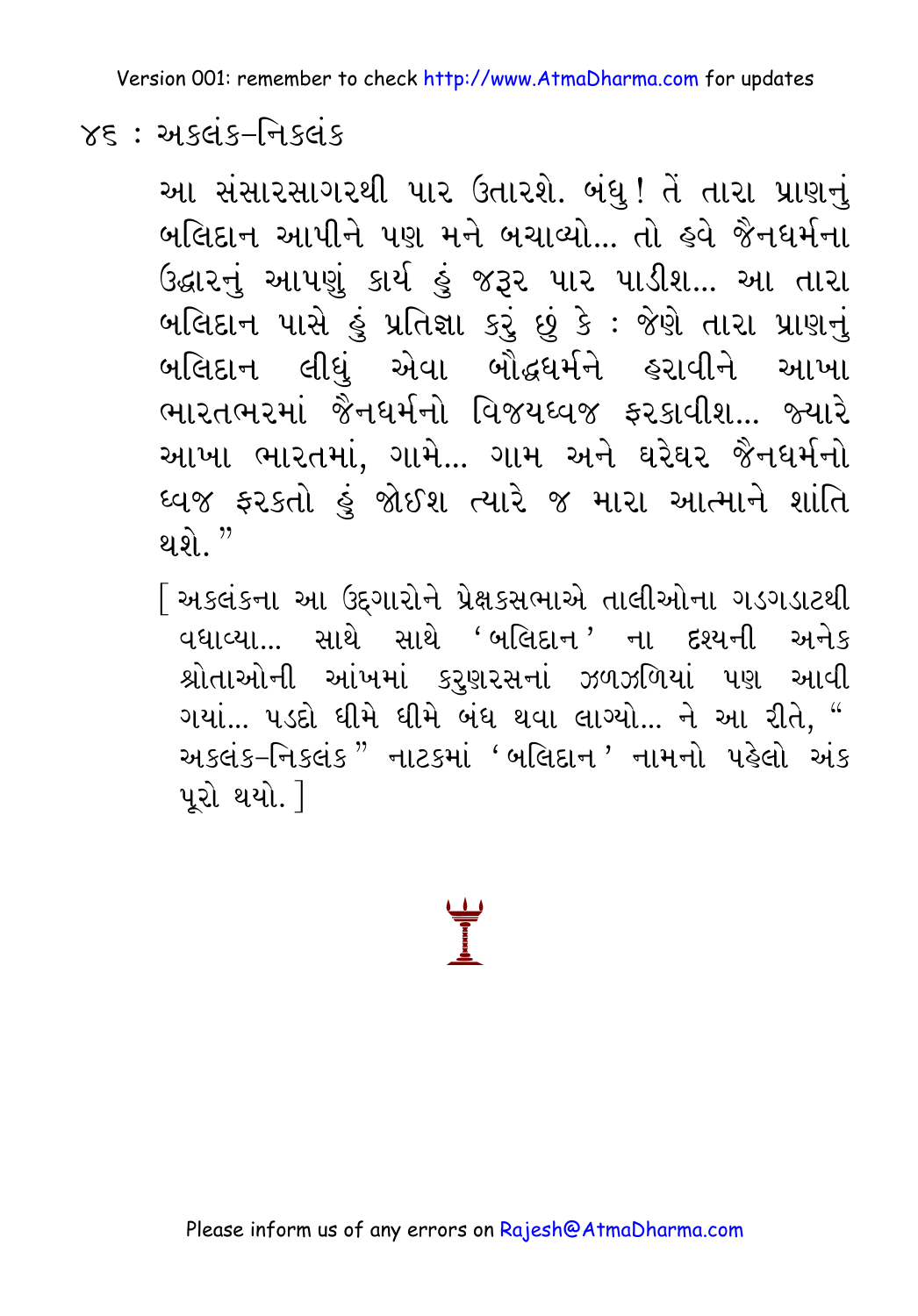# અકલંક-નિકલંક

## [અંક બીજો]

#### પ્ર... ભા... વ... ના

#### મંગલ વંદના

| વંદન | અમારાં                    | પ્રભુજી તમને          |  |
|------|---------------------------|-----------------------|--|
| વંદન | અમારાં                    | ગુરુજી તમને વંદન.     |  |
| વંદન | અમારાં                    | સિદ્ધ પ્રભુને         |  |
| વંદન | અમારાં                    | અરિકંતદેવને વંદન.     |  |
| વંદન | અમારાં                    | સૌમુનિરાજને           |  |
| વંદન | અમારાં                    | ધર્મ–શાસ્ત્રોને વંદન. |  |
| વંદન | અમારાં                    | બધા જ્ઞાનીને          |  |
| વંદન | અમારાં                    | ચૈતન્યદેવને વંદન.     |  |
| વંદન |                           | અમારાં આત્મસ્વભાને    |  |
| વંદન | અમારાં આત્મ–ભગવાનને વંદન. |                       |  |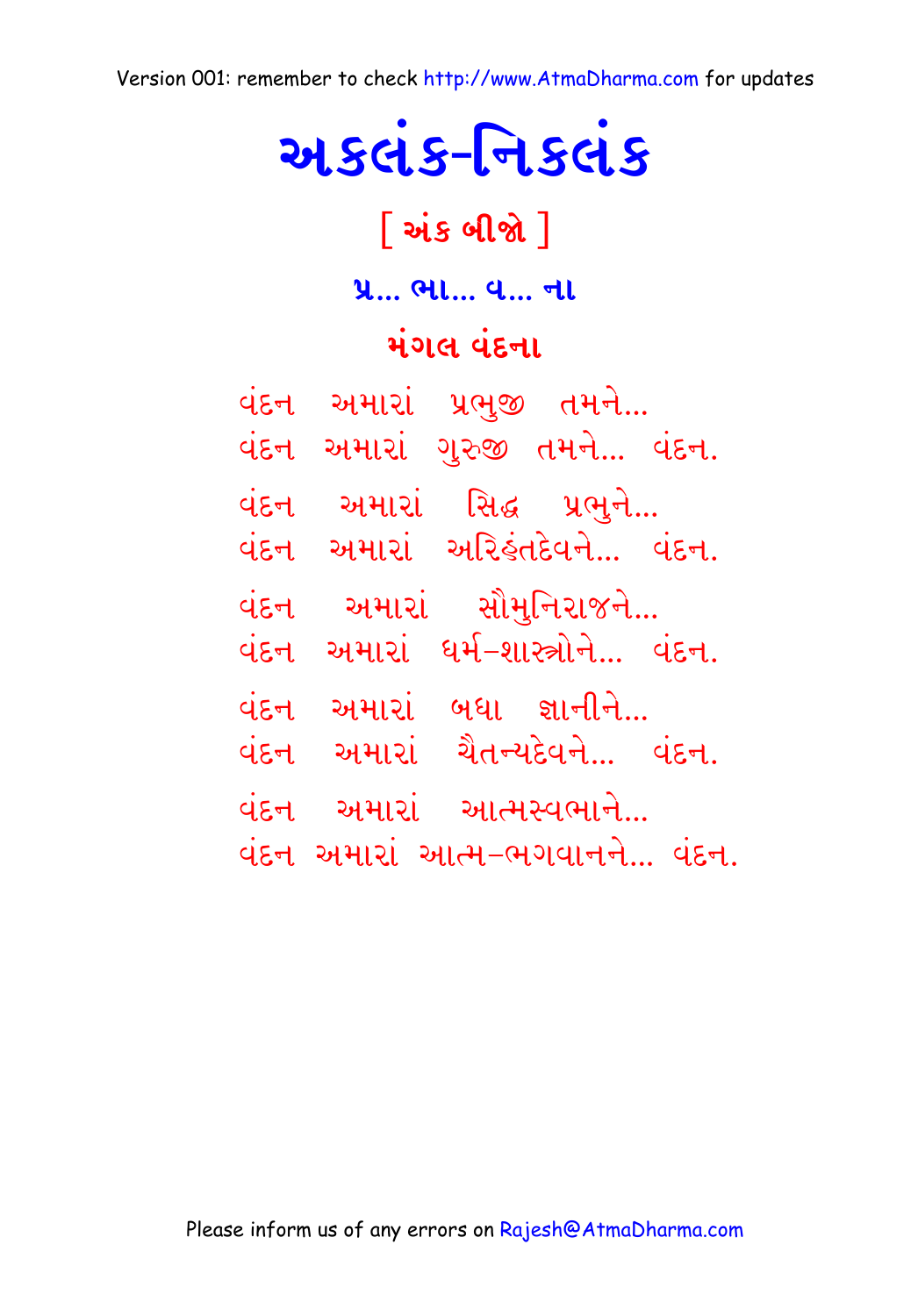### ઉં... પો... **દ્...** ઘા... ત

આ સંવાદના પહેલા અંકમાં અકલંક–નિકલંકની બાલ્યાવસ્થા, બ્રહ્મચર્ય-પ્રતિજ્ઞા, જૈનશાસનની સેવાની ધગશ, નાલંદાના બૌદ્ધવિદ્યાલયમાં અભ્યાસ, स्यात् શબ્દ સુધારતાં ૫કડાઈ ગયા, ૫છી જેલમાંથી નાસી છૂટયા... ને નાસતાં–નાસતાં અંતે પ્રભાવના ખાતર નિકલંકનં બલિદાન દેવાયું... એ દશ્યો રજા થયા.

૬વે બીજા ભાગનું નામ છે−"પ્રભાવના "

નિકલંકના બલિદાન પાસે અકલંકે, બૌદ્ધને હરાવીને ભારતભરમાં જૈનધર્મનો વિજયઝંડો કરકાવવાની જે પ્રતિજ્ઞા કરી હતી તે કઈ રીતે પૂરી થાય છે અને જૈનધર્મની કેવી મહાન પ્રભાવના થાય છે, તે આપ હવે બીજા અંકમાં જોશો

શરૂઆતમાં ઉજ્જૈન નગરીના રાજદરબારનું દશ્ય છે. ઉજ્જૈનના મહારાજાને બે રાણીઓ, તેમાંથી એક જૈનઘર્મની ભક્ત, ને બીજી બૌદ્ધર્મની ભક્ત; સંવાદમાં આ રાણીઓનાં પાત્ર દર્શાવવાનું મુશ્કેલ હોવાથી, આપણા સંવાદમાં બન્ને રાણીનાં પ્રતિનિધિ તરીકે તેમનાં પુત્રો-જિનકુમાર અને બુદ્ધકુમાર-નાં પાત્રો રાખવામાં આવ્યાં છે.

 $* * * *$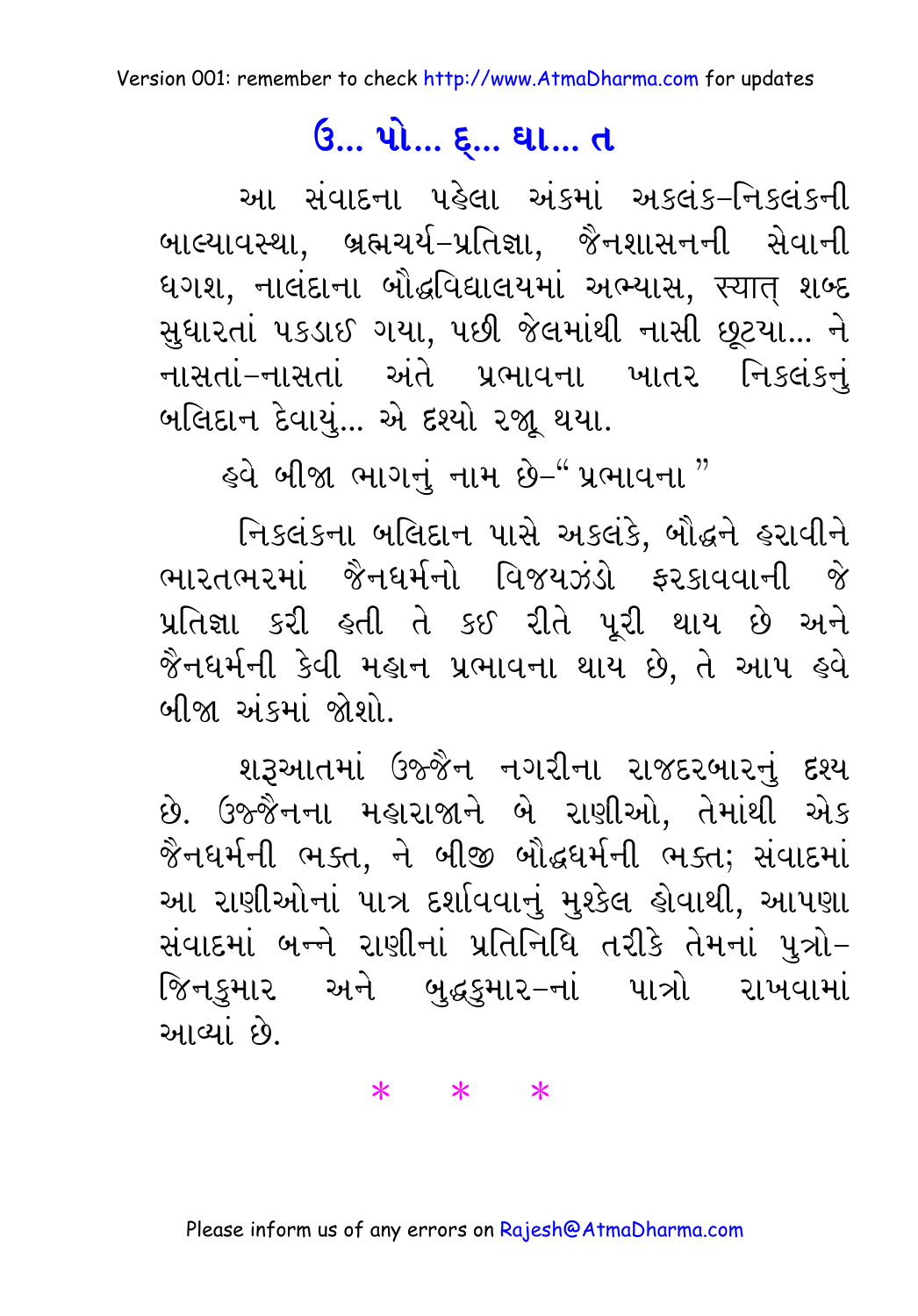# <u>િ૧ | જૈન-૨થયાત્રામાં રૂકાવટ</u>

[ ઉજ્જૈનનગરીની રાજસભા ભરાણી છે, ચાર દરબારી બેઠા છે. ] છડીદાર : સોનેકી છડી… ચાંદીકી છડી… મોતીયનકી માલા… નેકનામદાર ઉજ્જૈન–અધિપતિ મહારાજા પધારે છે...

િરાજા પ્રવેશ કરે છે, દરબારીઓ ઊભા થઈને માન આપે છે, રાજા સિંહાસન પર બેસે છે. 1

- રાજા : કેમ મંત્રીજી ! શા સમાચાર છે ?
- મંત્રી : મહારાજ ! હુમણાં તો જૈનધર્મની અષ્ટાહ્નિકાના દિવસો ચાલે છે, તેથી રાજ્યભરમાં ધર્મનો ધમધોકાર ચાલી છે. હિલ
- રાજા : હા, જિનકુમાર દરરોજ જિનેન્દ્રભગવાનના અભિષેકનું ગંધોદક લાવે છે ને હું તેને માથે ચડાવું છું. હવે આજે તો છેલ્લો દિવસ છે; રાજકુમાર ગંધોદક લઈ ને હમણાં આવવા જોઈએ…
- છડીદાર : જૈનધર્મના પરમ ભક્ત જિનમતી મહારાણીના પુત્ર જિનકુમાર પધારી રહ્યા છે...

[ રાજકુમાર આવે છે. હાથમાં ગંધોદકનો કટોરો છે. ]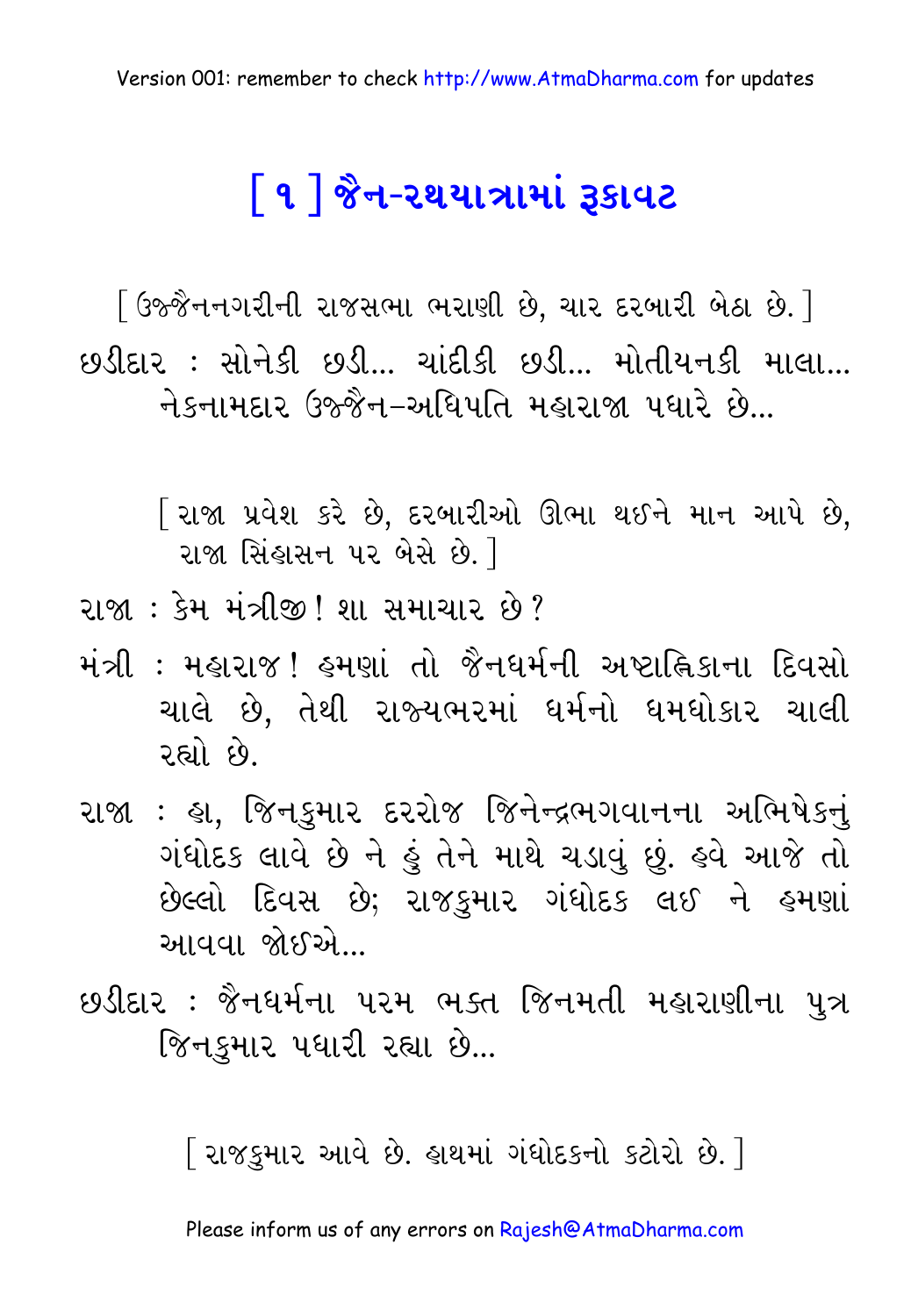$40:$  અકલંક-નિકલંક

જિનકમાર : નમસ્તે... પિતાજી! લીજિયે. આ જિનેન્દ્ર ભગવાનનં ગંધોદક.

> [રાજા ઊભો થઈ, બે હાથે ગંધોદક લઈ મસ્તકે તથા આંખે લગાડે છે. 1

- જિનકુમાર : પિતાજી ! આજે અષ્ટાહ્નિકાનો ઉત્સવ પૂરો થાય છે; અને દર વર્ષે આ ઉત્સવની પૂર્ણતાના હર્ષમાં મારા જિનમતી–માતાજી જિનેશ્વરભગવાનની મહાન રથયાત્રા કઢાવે છે... તે પ્રમાણે આ વર્ષે પણ એવી જ ભવ્ય રથયાત્રા કાઢવા માટે મારા માતાજી આપની આજ્ઞા માગે છે.
- રાજા : પુત્ર ! ભગવાનની રથયાત્રા કાઢવામાં મારી આજ્ઞા શી હોય ! હું તો ભગવાનનો સેવક છું. ખુશીથી રથયાત્રા કાઢો; અને સારી ઉજ્જૈનનગરીમાં આનંદથી ફેરવીને ઘર્મની પ્રભાવના કરો.
- મંત્રીજી ! આ પ્રસંગે આખી ઉજ્જૈનનગરીને શણગારવાનો પ્રબંધ કરજો

મંત્રી: જેવી આજ્ઞા મહારાજ!

- નગરશેઠ : અહ્રા, મહારાજ! દર વર્ષે જૈનમતી–મહારાણી આ રથયાત્રા કાઢે છે તે ઉજ્જૈનનગરીને માટે એક ઘણો જ ભવ્ય અને આનંદનો પ્રસંગ છે.
- સેનાપતિ : અરે, આ રથયાત્રા જોવા તો દેશોદેશથી લાખો જીવો આ ઉજ્જૈનનગરીમાં ઊભરાય છે.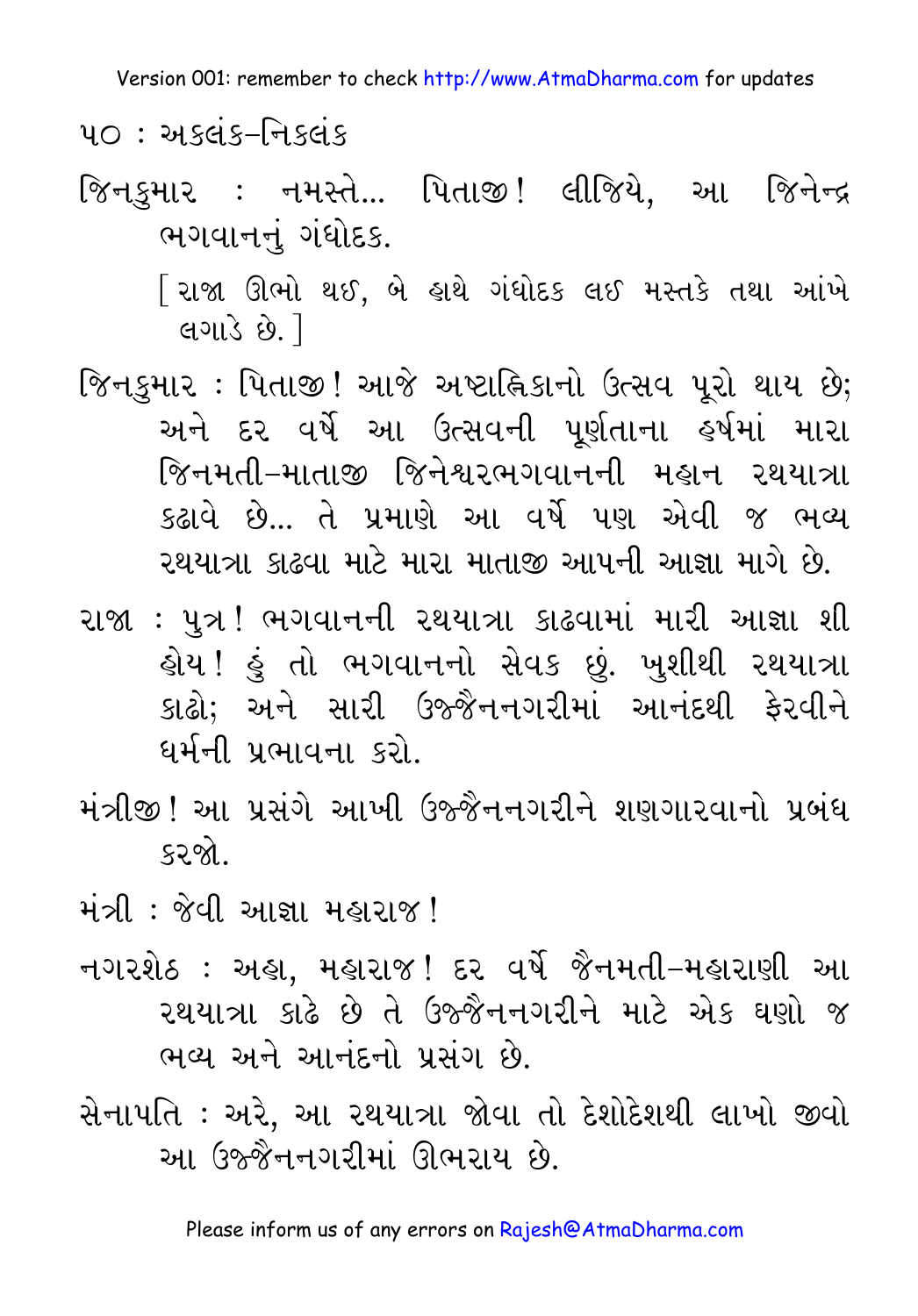જૈન–રથયાત્રામાં રૂકાવટ : ૫૧

- ખજાનચી : અને એ પ્રસંગે તો આપણા રાજભંડારમાંથી કરોડો સોનામહોરો વપરાય છે ને રત્નજડિત સુવર્ણરથમાં બિરાજમાન જિનેન્દ્ર ભગવાનનો અદ્દભુત વૈભવ દેખીને નગરીના અનેક જીવો સમ્યગ્દર્શન પામી જાય છે. અનેક જીવો જૈનધર્મ અંગીકાર કરે છે.
- રાજા : ખરેખર, આવી રથયાત્રા એ તો ઉજ્જૈનનગરીની શોભા છે.
- છડીદાર : બુદ્ધમતી મહારાણીના પુત્ર બુદ્ધકુમાર પધારે છે...

[ બુદ્ધકુમાર ઝડપથી, હાંફતો હાંફતો પ્રવેશ કરે છે. ]

- બુદ્ધકુમાર : નમસ્તે પિતાજી! મારા માતાજી બુદ્ધમતિ વિનતિ કરે છે કે અમારા બૌદ્ધઘર્મના મહાન આચાર્ય-સંઘશ્રી ઉજ્જૈનનગરીમાં પધાર્યા છે તેથી તેની ખુશાલીમાં અમારા બદ્ધભગવાનની એક મહાન રથયાત્રા કાઢવાની અમારી ભાવના છે, તો તે માટે આપ આજ્ઞા આપો.
- રાજા : બહુ સારું, પુત્ર ! ખુશીથી કાઢજો.
- બુદ્ધકુમાર : પરંતુ, પિતાજી! મારી માતાએ સાથે સાથે એમ પણ કહેવડાવ્યું છે કે જૈનોની રથયાત્રા તો દરવર્ષે નીકળે જ છે. માટે આ વખતે અમારો-બૌદ્ધોનો રથ પહેલો નીકળે. ને જૈનોનો રથ પછી નીકળે-એવી આપ આજ્ઞા કરો.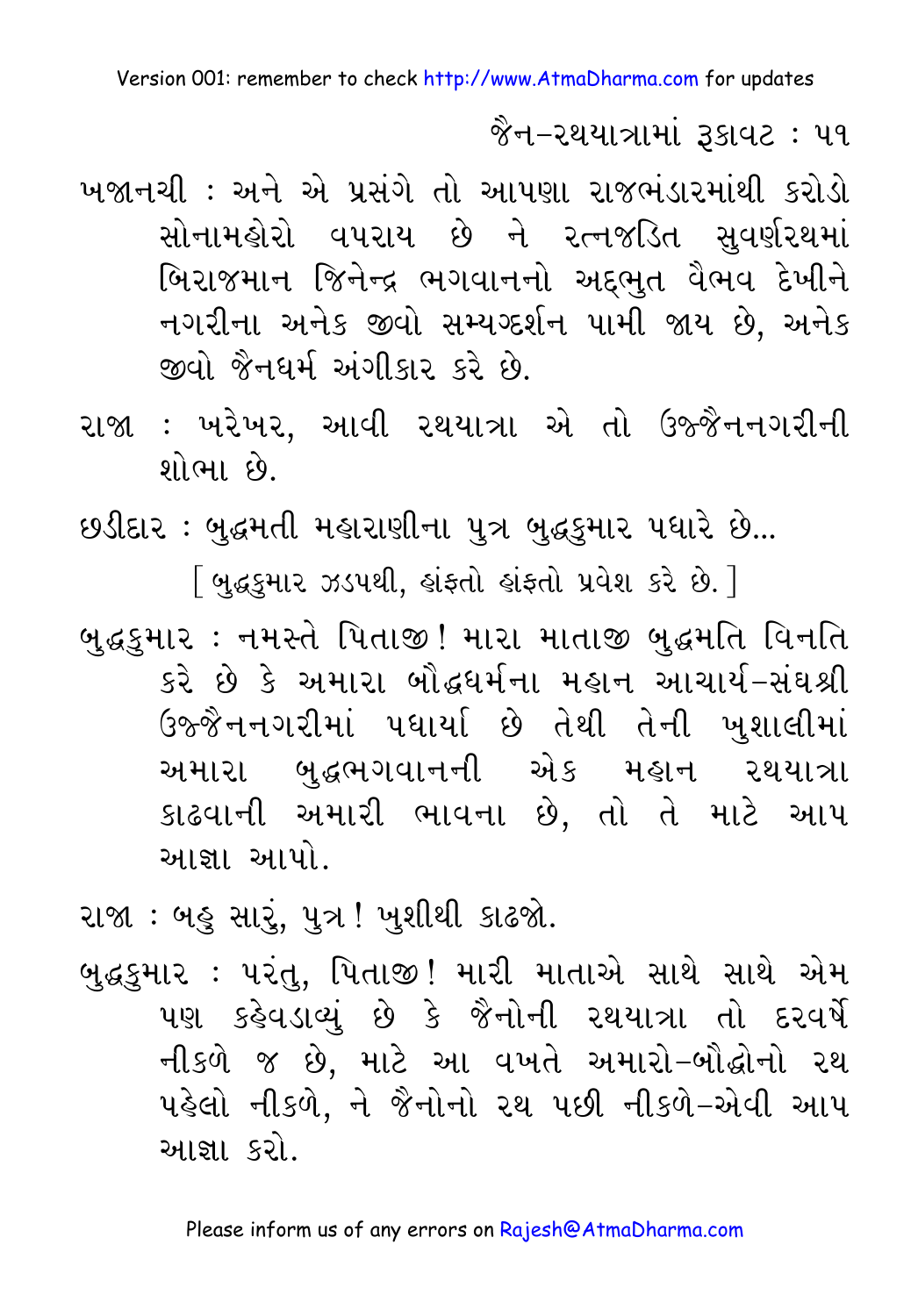<u>પર: અલ્લંક–નિક્લંક</u>

નગરશેઠ વગેરે ( આશ્ચર્યથી ) : હૈં ! શું આવી માગણી કરી છે ?

- જૈનકુમાર (ગળગળો થઈને ) : પિતાજી, પિતાજી! એમાં તો જૈનધર્મનં અપમાન થાય! આપ એવી આજ્ઞા ન આપશો... મારી માતા જૈનધર્મનું અપમાન સહન નહિ કરી શકે.
- બુદ્ધકુમાર ( કટાક્ષથી ) : હા ! અને મારી માતા પણ બૌદ્ધર્મનું અપમાન સહન નહિ કરી શકે.
- રાજા (લમણે હાથ મકીને ) : આ તો ભારે થઈ! એક રાણી જૈનધર્મનો પક્ષ ખેંચે છે ને બીજી રાણી બૌદ્ધધર્મનો પક્ષ ખેંચે છે. મારે તો બન્ને રાણીઓ સરખી. હવે આનો નીવડો કઈ રીતે લાવવો ? મંત્રીજી ! આમાંથી કાંઈક રસ્તો કાઢો..
- મંત્રી (થોડી વાર વિચારીને ) : મહારાજ! આનો એક ઉપાય મને સઝે છે.
- રાજા : શંઉપાય છે-કહો, કહો !
- મંત્રી : જુઓ, જૈનધર્મ અને બૌદ્ધર્મ-એ બન્નેના વિદ્વાનો આ રાજસભામાં ૫ધારે, અને વાદવિવાદ કરે... વાદવિવાદમાં જે જીતે તેનો રથ પહેલો નીકળે.
- રાજા : વાહ, ઘણું જ ઉત્તમ! બોલો, રાજકુમારો! તમારે આ કબલ છે?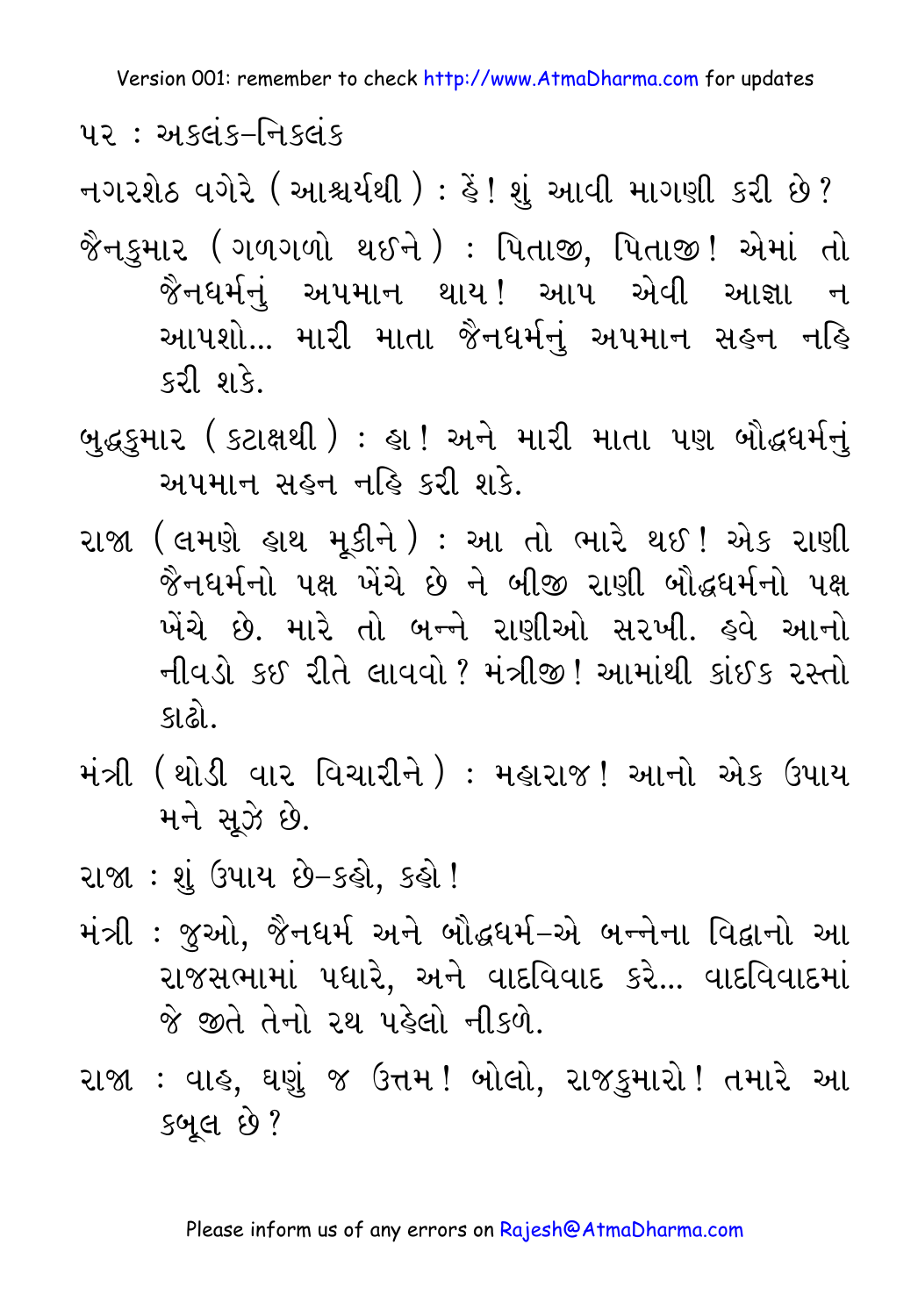જૈન–રથયાત્રામાં રૂકાવટ : ૫૩

- જૈનકુમાર : જી હ્રા, મહારાજ! અમારે જૈનો તરફથી આ વાત કબલ છે.
- રાજા : બોલો બુદ્ધકુમાર ! તમારે ?
- બુદ્ધકુમાર : મહારાજ ! હું મારી માતાને પૂછી આવું.

( કુંવર જાય છે... થોડીવારે પાછો આવે છે.)

- બુદ્ધકુમાર : મહારાજ! મારા માતાજીને પણ એ વાત કબૂલ છે. અને અમારા બૌદ્ધધર્મ તરફથી આચાર્ય સંઘશ્રી પોતે જ વાદવિવાદ કરશે.
- રાજા : સારં; અને જૈનકમાર! તમે પણ તમારા તરફથી વાદવિવાદમાં કોણ ઊભું રહેશે. તે તમારી માતાને પછીને જણાવજો.

જૈનકમાર : જેવી આજ્ઞા.

- રાજા : મંત્રીજી ! તમે આખી ઉજ્જૈનનગરીમાં ઢંઢેરા પીટાવી દેજો કે આવતી કાલે રાજસભામાં જૈનો અને બૌદ્ધો વચ્ચે વાદવિવાદ થવાનો છે, તે સાંભળવા માટે સમસ્ત પ્રજાજનોને રાજદરબારમાં આવવાની છૂટ છે.
- મંત્રી : જેવી આજ્ઞા
- રાજા : બસ, ત્યારે આજની સભા બરખાસ્ત થાય છે.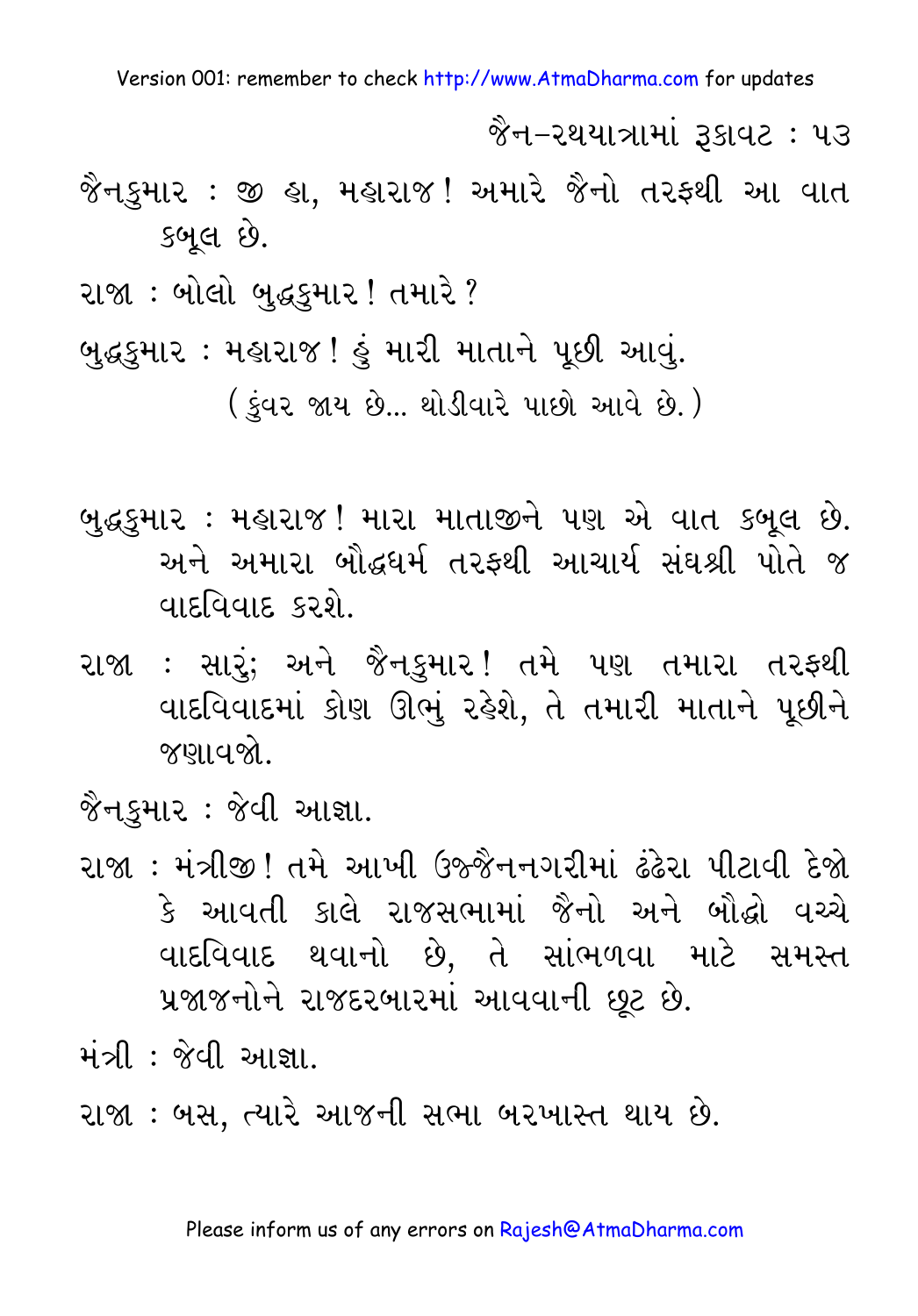# <u>િર |ે સંઘની મું</u>ઝવણ અને અકલંકનું આગમન

િશાસ્ત્રસભા ચાલી રહી છે; સંઘપતિ વગેરે બેઠા છે; એક પછી એક શ્રાવકો શાસ્ત્રપોથી લઈને આવે છે... તત્ત્વાર્થસૂત્ર વંચાય  $\dot{\mathbf{\vartheta}}$ . શરૂઆતમાં બધા એક સાથે મંગલાચરણ બોલે છે:  $\rceil$ 

મંગલં ભગવાન્ વીરો, મંગલં ગૌતમો ગણી; મંગલં કુંદકુંદાર્યો, જૈનધર્મોસ્તુ મંગલં. મોક્ષમાર્ગસ્ય નેતારં, ભેત્તારં કર્મભુભૂતામ્; જ્ઞાતારં વિશ્વતત્ત્વાનાં, વન્દે તદ્દગુણલબ્ધયે.

સંઘપતિજી શાસ્ત્ર વાંચે છે :

सम्यग्दर्शनज्ञानचारित्राणि मोक्षमार्ग : ।। १।। तत्त्वार्थश्रद्धानं सम्यग्दर्शनम।। २।।

અહો! ચૈતન્યમૂર્તિ આત્મતત્ત્વનું સમ્યક્ શ્રદ્ધાન તે એક જ આ ભવસાગરથી તારનારું જહાજ છે. જેઓ દુઃખમય સંસારસમુદ્રમાં ડૂબવા ન માંગતા ક્રોય... ને તેને તરીને મોક્ષપુરીમાં અનંત સિદ્ધભગવંતોના ધામમાં જવા ચાહતા હોય, તેઓ નિરંતર... દિવસે અને રાત્રે, ક્ષણે અને પળે, આ સમ્યગ્દર્શનનો પુરૂષાર્થ કરો.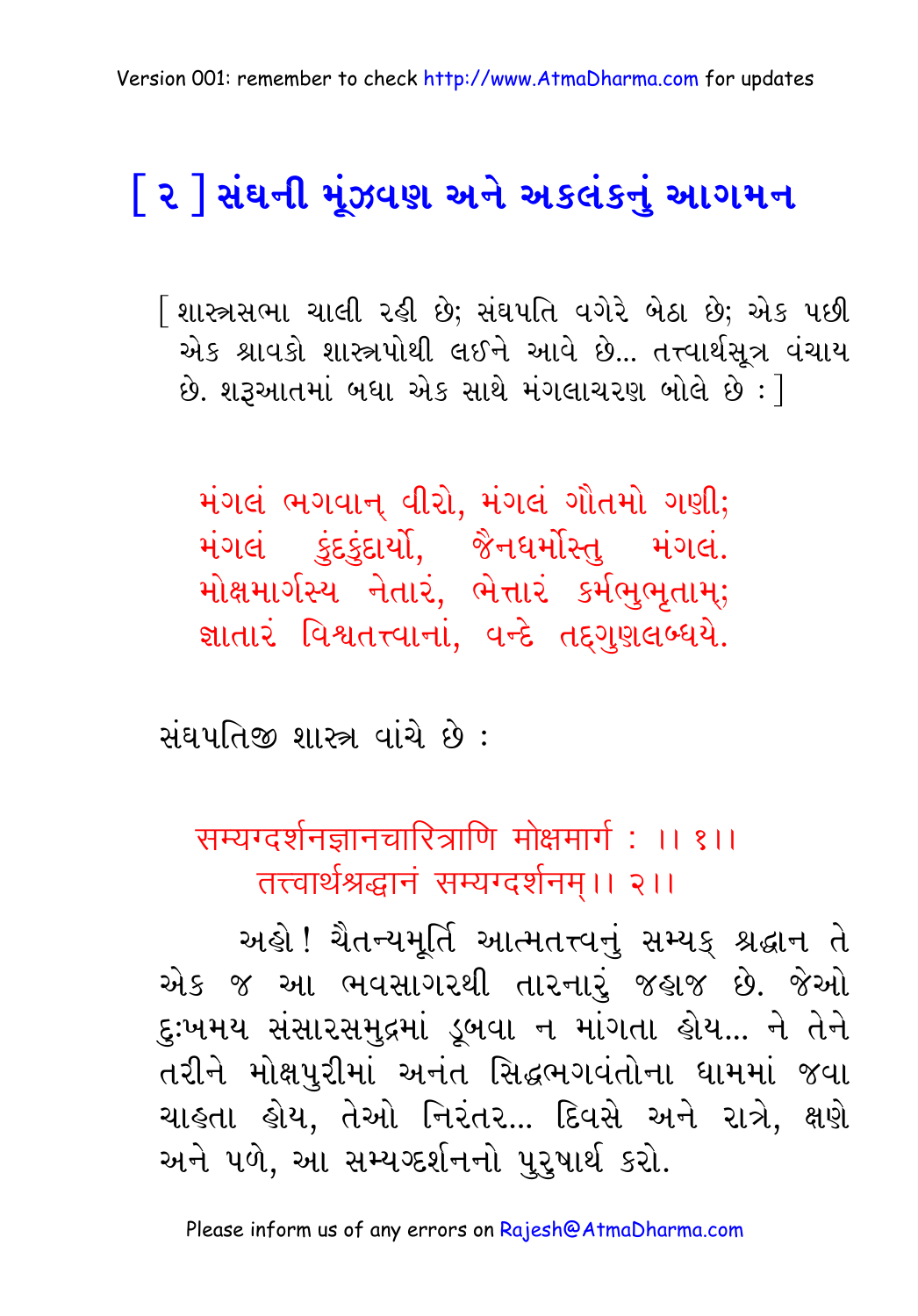અકલંકનું આગમન : ૫૫

સમ્યગ્દષ્ટિને જૈનધર્મની પ્રભાવનાનો પરમ ઉત્સાહ હોય છે. ભગવાનની રથયાત્રા વગેરે મહોત્સવ વડે તે જૈનધર્મની પ્રભાવના કરે છે. જાુઓને, આપણા મહારાણી સાહેબ જિનમતિ દરવર્ષે કેવી ભવ્ય રથયાત્રા કાઢે છે! કાલે પણ એવી જ ભવ્ય રથયાત્રા નીકળશે... તેમાં સૌ ઉત્સાહથી ભાગ લેજો.

( જિનકમાર હાંફતો હાંફતો આવે છે... )

- સંઘપતિ : પધારો ! ડુંવરજી પધારો ! કેમ આમ અચાનક પધારવું થયું ?
- કુંવર : સંઘપતિજી! મારા માતાજીએ અગત્યનો સંદેશ કહેવા માટે મને મોકલ્યો છે.

સંઘપતિજી : કહો, માતાજીની શી આજ્ઞા છે?

કંવર : આપ સૌ જાણો છો કે દરવર્ષે આપણે જિનેન્દ્ર ભગવાનની રથયાત્રા કાઢીએ છીએ... પરંતુ આ વખતે બૌદ્ધમૃતિ-માતાએ વચ્ચે પડીને ૬ઠ લીધી છે કે જૈનોનો રથ પહેલાં ન નીકળે. પણ બૌદ્ધનો રથ પહેલો નીકળે.

બઘા સાથે (ચોંકીને ) : અરે, પછી શું થયું ?

કુંવર : ૫છી તો મહારાજા સાહેબે એમ નક્કી કર્યું છે કે જૈનો અને બૌદ્ધોનો રાજસભામાં વાદવિવાદ થાય; તેમાં જે જીતે તેનો રથ પહેલો નીકળે. આપણે આ ચેલેન્જનો સ્વીકાર કર્યો છે. એટલે હવે આવતી કાલે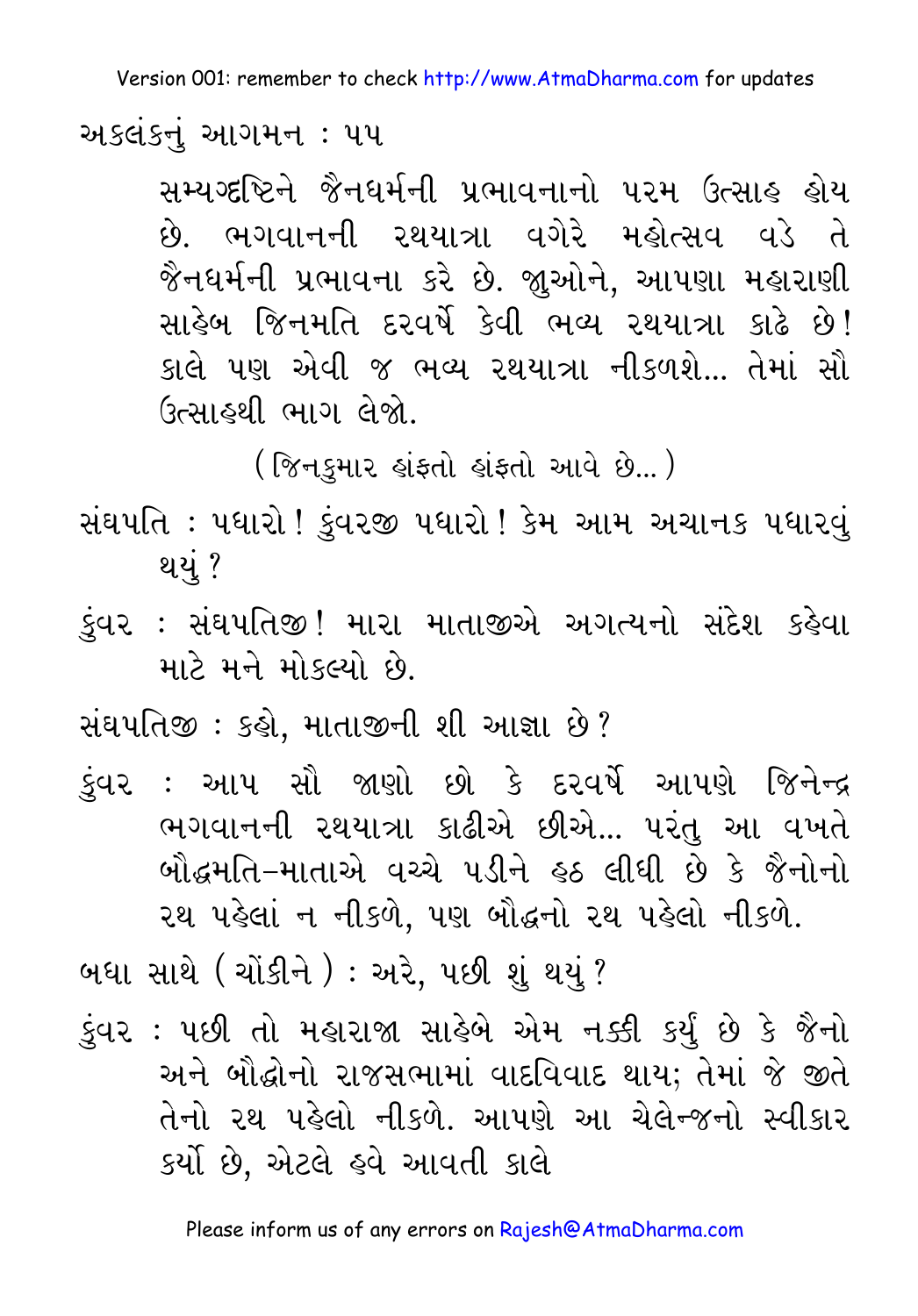<u> ५६ : અક્લંક–નિક્લંક</u>

બૌદ્ધના આચાર્ય-સંઘશ્રી સાથે વાદવિવાદ કરી શકે એવા કોઈ સમર્થ વિદ્વાનને આપણા તરફથી તૈયાર કરવાના છે... અને એ માટે જ મારા માતાજીએ મને આપની પાસે મોકલ્યો છે.

સંઘપતિ : અરે, આ તો જૈનશાસનની પ્રતિષ્ઠાનો સવાલ છે'

- કુંવર : જી હ્રા! એટલે જ મારા માતાજીએ પ્રતિજ્ઞા કરી છે કે જ્યાં સુધી બૌદ્ધગુરુને હરાવીને જૈનનો રથ પહેલો ચલાવે એવા કોઈ વિદ્વાન ન આવે ત્યાં સુધી તેમને આહાર– પાણીનો ત્યાગ છે... અને હાલ, તેઓ જિનમંદિરમાં પ્રભુજી-સન્મુખ ધ્યાનમાં બેઠા છે.'
- બધા સાથે : અરે; અરે! મહારાણીએ આવી આકરી પ્રતિજ્ઞા  $53$
- સંઘપતિ (મુંઝવણથી) : અરે, બૌદ્ધના સંઘશ્રી-આચાર્ય મહા વિદ્વાન છે ને તેની સામે ટકીને તેને હરાવી શકે એવા કોઈ વિદ્વાન અત્યારે આપણી ઉજ્જૈનનગરીમાં નથી. અરેરે ! જૈનધર્મ ઉપર મહા સંકટ આવ્યું... હવે શું થશે? મહારાણીએ તો આકરી પ્રતિજ્ઞા લઈને અન્નપાણી પણ છોડયાં. આપણે સૌ પણ પ્રતિજ્ઞા કરીએ છીએ કે જ્યાં સુધી મહારાણી અન્નપાણી ગ્રહણ ન કરે ત્યાં સુધી અમારે પણ અન્નપાણીનો ત્યાગ છે.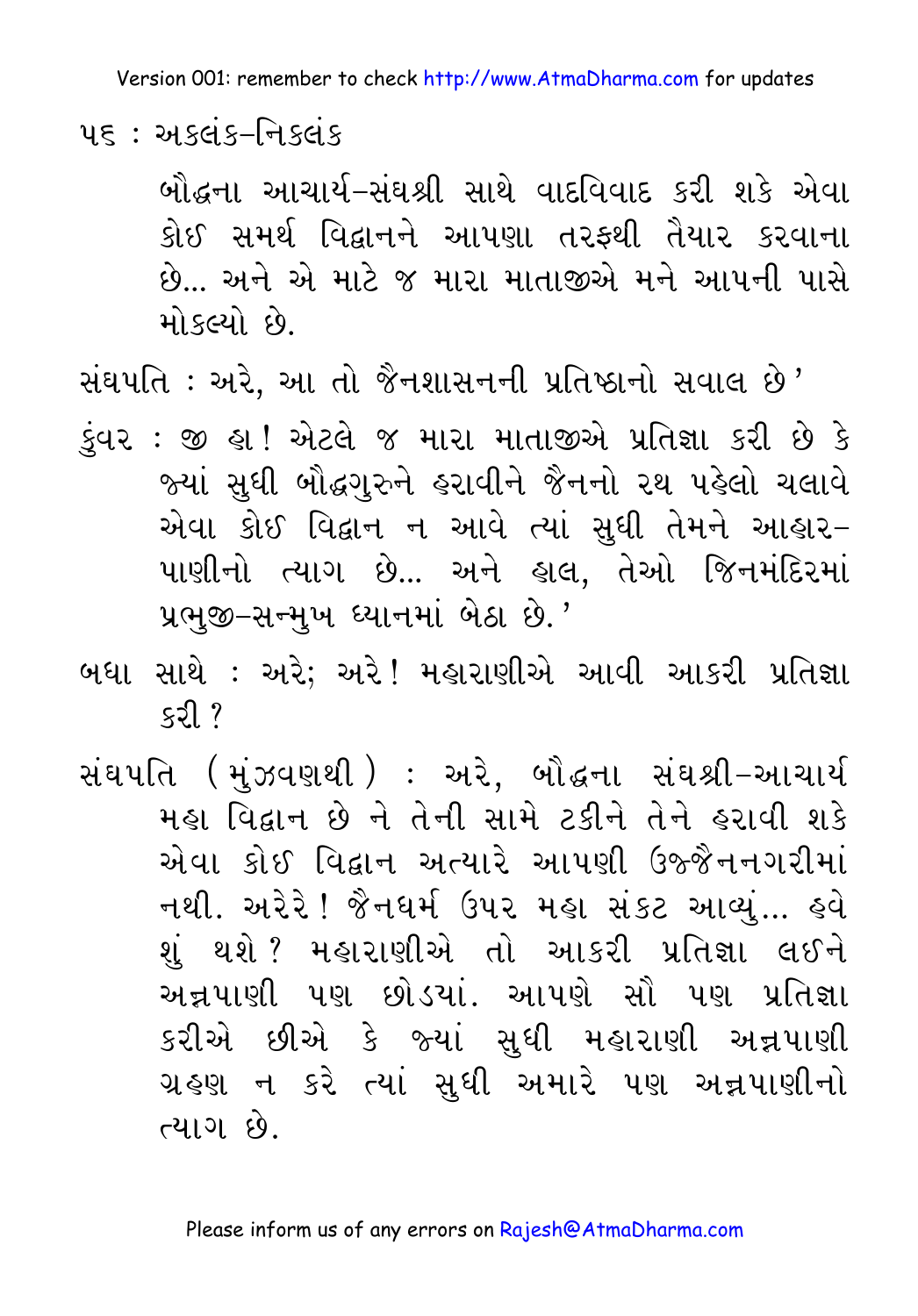અકલંકનું આગમન : ૫૭

[ બધા વિચારમગ્ન બેસી જાય છે...એકદમ શાંતિ છવાઈ જાય છે... થોડિ વારમાં આકાશમાંથી નીચે મુજબ ગેબી અવાજ થાય છે- <u>]</u>

"ઘર્મ બંધુઓ! ચિંતા ન કરો.... જૈનધર્મની મહાન પ્રભાવના કરે એવા એક સમર્થ વિદ્વાન હુમણાં જ તમારી નગરીમાં આવી પહોંચશે.'

( આકાશવાણી સાંભળીને બધા ઙર્ષ કરે છે. )

સંઘપતિ : અહ્ય! જાઓ. જાઓ! ગગનમાંથી દેવો પણ જૈનઘર્મના વિજયની આગાહી આપે છે... માટે આપણે <u>ઢવે ચિંતા છોડો અને મહારાણીજીને આ વધામણી જલદી</u> પહોંચાડો, ને એ પ્રભાવશાળી વિદ્વાનના મહાન સ્વાગતની તૈયારી કરો.

શ્રોતાઓ : હા ચાલો.

(બધા અંદર પડદામાં જાય છે... બેન્ડવાજાં સંભળાય છે. વાજાંસહિત અકલંકનું સ્વાગત કરીને સ્ટેજ ઉપર લાવે છે. અકલંક અને સંઘપતિ ઉચ્ચાસને બેસે છે.)

સંઘપતિ: પધારો, વિદ્વાન પધારો! આપના જેવા પ્રભાવશાળી સાધર્મીને દેખીને અમને ઘણો જ આનંદ થાય છે. આપનો પરિચય આપવા કૃપા કરશો.

અકલંક : મારૂં નામ અકલંક; અર્કંતદેવનો હું ૫૨મ ભક્ત; માન્યખેટ નગરીના રાજમંત્રીનો હું પુત્ર. મારો નાનો ભાઈ નિકલંક. અમે બન્ને ભાઈઓએ અમારું જીવન જૈનશાસનની સેવામાં સમર્પણ કર્યું ઙ્તું. મારા ભાઈ નિકલંકે તો જૈનધર્મની સેવા ખાતર બલિદાન દીધું,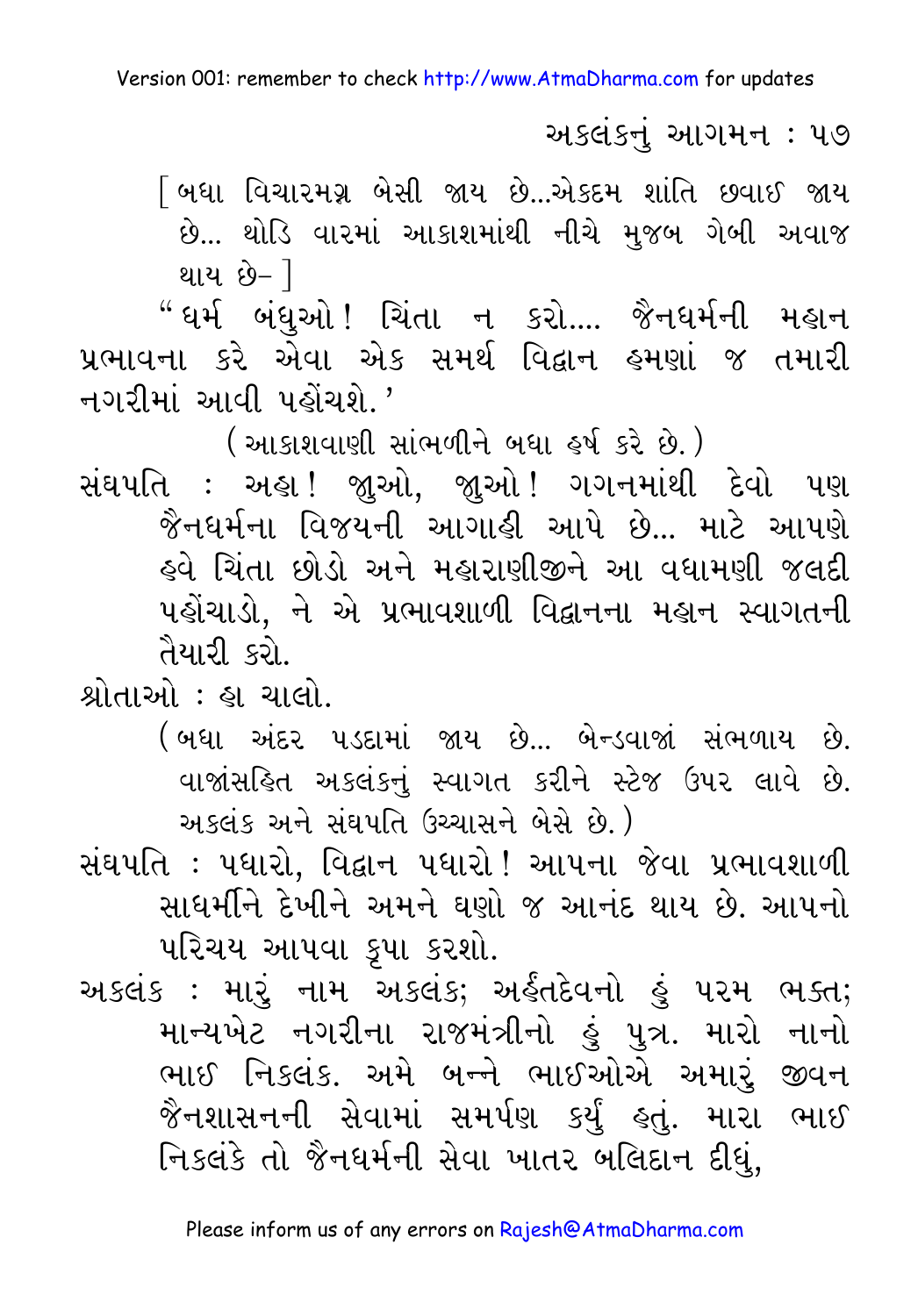૫૮: અકલંક–નિકલંક

અને હવે જૈનશાસનની સેવાનું બાકી રહેલું કામ પૂર્ કરવા માટે કું દેશોદેશમાં ફરું છું. આપ સૌ સાધર્મીબંધુઓને દેખીને મને ઘણો જ આનંદ થાય છે. અહીંનો સંઘ સર્વ પ્રકારે કુશળ છે ને ?

સંઘપતિ : બંધુ ! શી વાત કરું ! અત્યારસુધી તો અમારો સંઘ મોટી ચિંતામાં ક્રતો, પરંતુ ક્રવે આપના પધારવાથી અમારી સર્વ ચિંતા દૂર થઈ છે.

અકલંક: એવી તે કઈ મોટી ચિંતા હતી?

સંઘપતિ : સાંભળો બંધુ, અહીં આવતી કાલે જૈનધર્મની મહાન રથયાત્રા નીકળવાની હતી, પરંતુ અહીંની બોદ્ધરાણીએ ફ્રુઠ લીધી છે કે પહેલાં બૌદ્ધનો રથ ચાલે ને પછી જૈનનો. એટલે મહારાજાએ એમ નક્કી કર્યું છે કે જૈનો અને બૌદ્ધો વચ્ચે સૈદ્ધાંતિક ચર્ચા થાય, અને તેમાં જે જીતે તેનો રથ પહેલો નીકળે. હવે જો બૌદ્ધ–આચાર્યને આપણે વાદવિવાદમાં જીતી શકીએ તો જ આપણી રથયાત્રા પહેલી નીકળી શકે. પરંતુ અમારી ઉજ્જૈન નગરીમાં તો એવો કોઈ સમર્થ વિદ્વાન ન ક્લો કે જે બૌદ્ધગુરુને હરાવી. શકે. તેથી અમે મહાન ચિંતામાં ૫ડયા હતા; અને મહારાણી સહિત અમે સૌએ અન્નપાણીનો ત્યાગ કર્યો <u>હતો. ત્યાં તો ગગનમાં ગેબી અવાજ કરીને જૈનધર્મની</u> ભક્ત પદ્માવતીદેવીએ આપના શુભ આગમની આગાહી આપી. હવે આપના જેવા સમર્થ વિદ્વાન પધારતાં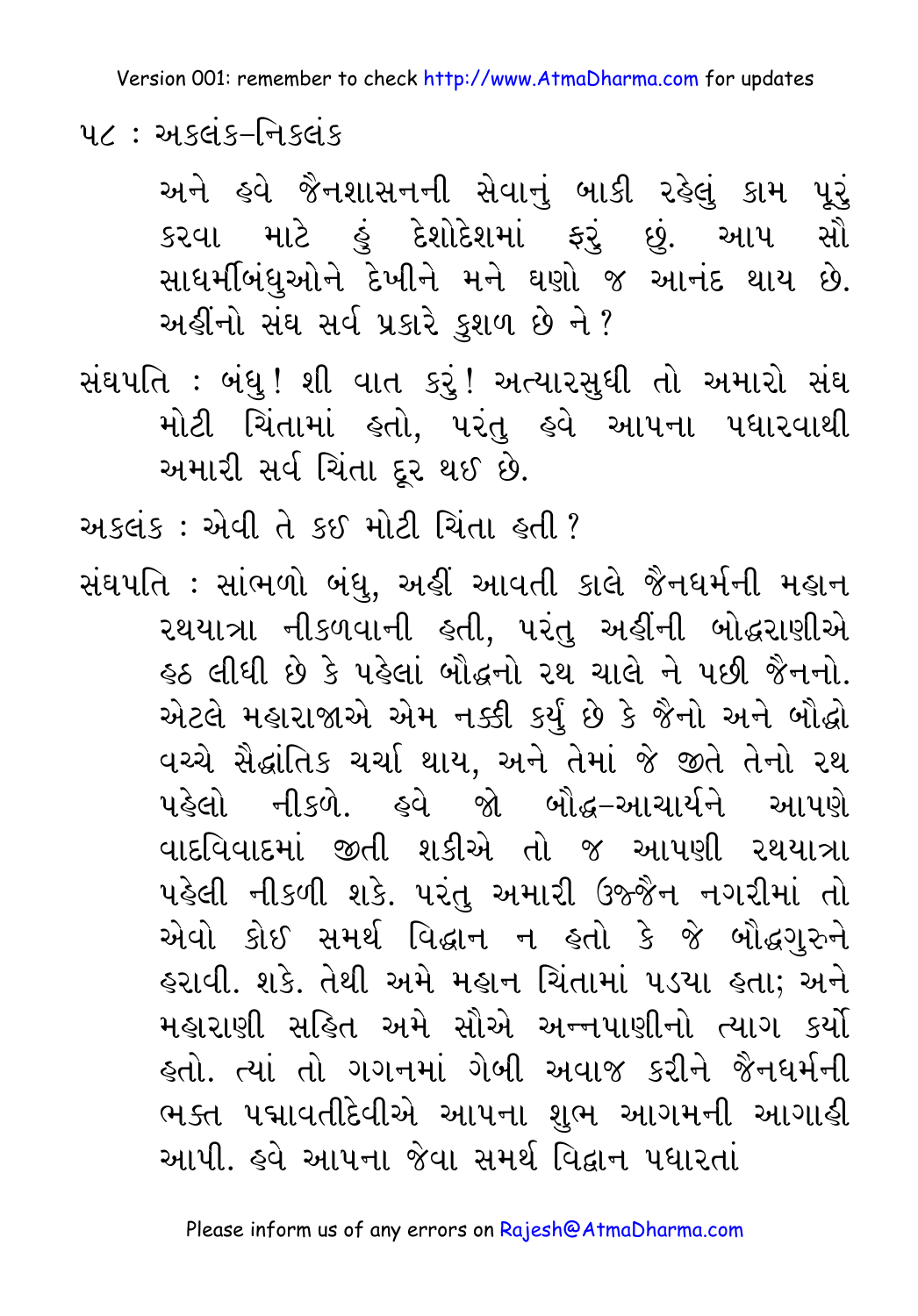અકલંકનું આગમન : ૫૯

અમારી બધી ચિંતા દૂર થઈ છે. અમને ખાતરી છે કે બૌદ્ધઆચાર્યને આપ વાદવિવાદમાં જરૂર જીતી લેશો, ને જૈનઘર્મનો વિજયડંકો વગાડશો.

અકલંક ( હોંશથી; છાતી ઠોકીને ) : વાહ, વાહ! એતો મારું જ કામ ! હું આવા જ પ્રસંગની રાહ જોતો હતો. બૌદ્ધના સંઘશ્રી આચાર્ય તો શું, –પરંતુ એના સાક્ષાત્ બુદ્ધભગવાન આવે તોપણ ઘર્મના વાદવિવાદમાં મારી સામે કોઈ ટકી શકે એમ નથી.

( બધા બ્પિર્વક એક સાથે બોલી ઊઠે છે ) : વાઙ ! વાઙ !

#### <u>બોલિયે...</u> જૈનધર્મકી જય.

સંઘપતિ : ઠીક ત્યારે, હવે આપણા તરફથી આ અકલંકકુમાર વાદવિવાદ કરશે, એ સમાચાર આપણે બૌદ્ધગુરુને મોકલી આપીએ

અકલંક : ઘણી ખુશીથી. મારા નાનાભાઈના બલિદાનનો યોગ્ય બદલો લેવાનો અને જૈનધર્મની મહાન પ્રભાવના કરવાનો આ પ્રસંગ આવ્યો છે. લાવો કું જ તેને સંદેશો લખી આપું. ( ચિક્રી લખીને આપે છે. )

સંઘપતિ : ધન્યકુમાર ! જાઓ, આ પત્ર બૌદ્ધઆચાર્યને આપી આવો. (તે જઈને થોડીવારે પાછો આવે છે.)

સંઘપતિ : કેમ, ધન્યકુમાર ! ૫ત્ર આપી આવ્યા ?

ધન્યકુમાર : જી હા; આવો મહાન વિદ્વત્તાભરેલો ૫ત્ર વાંચતાં જ એ બૌદ્ધગુરુ તો ચકચુર થઈ ગયા !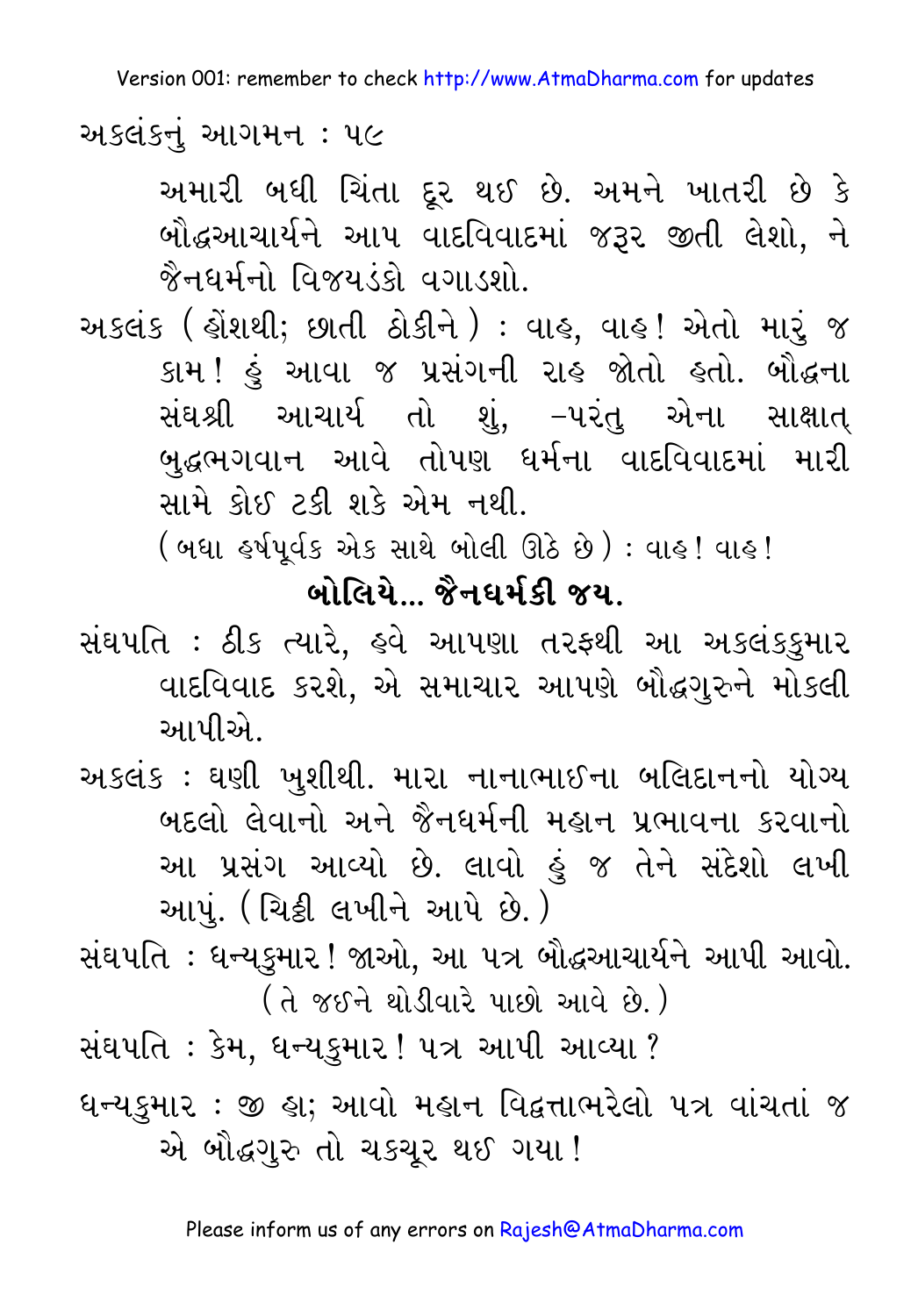$50 : 315 - 955$ 

અકલંક: બસ... ત્યારે...! એની વિદ્વત્તાનું માપ આવી ગયું. સંઘપતિજી, આપ સૌ નિશ્ચિંત રહેજો.... વિજય આપણો  $63 \times$ 

સંઘપતિજી : બોલિયે… જૈનધર્મ… કી… જય.

## િ૩ |ે વાદવિવાદ... અને બૌદ્ધગુરુની મૂંઝવણ

- (રાજસભામાં રાજા વગેરે બેઠા છે.... એકતરકથી 'બોલિયે જૈનધર્મકી જય 'એવા જયકારપર્વક અકલંકકમાર તેમની મંડળી સહિત પ્રવેશ કરે છે; બીજી તરફથી સંઘશ્રી નામના બૌદ્ધઆચાર્ય પોતાની મંડળી સહિત બૌદ્ધધર્મના જયકારપૂર્વક પ્રવેશ કરે છે. પ્રજાજનો એક પછી એક આવ્યા કરે છે... ખબ ભીડ થાય છે. )
- રાજા : સાંભળો, સભાજનો અને પ્રજાજનો ! આજે આ સભામાં બૌદ્ધો અને જૈનોના વિદ્વાનો વચ્ચે વાદવિવાદ થાય છે; તેમાં બૌદ્ધપક્ષ તરફથી આચાર્ય સંઘશ્રી બોલશે. અને જનપક્ષ તરફથી માન્યખેટ નગરના રાજમંત્રીના વિદ્વાન પુત્ર અકલંકકુમાર બોલશે. આ વાદવિવાદ કરતાં કરતાં જે યોગ્ય જવાબ નહિ આપી શકે, અગર મૌન થઈ જશે, તે હાર્યા ગણાશે. જે પક્ષ જીતશે તેની રથયાત્રા પહેલી નીકળશે. બસ, હવે ચર્ચા શરૂ થાય છે. સૌ શાંતિથી સાંભળો
- સંઘશ્રી : બોલો, મહાનુભાવ ! તમારા જૈનધર્મનો મૂળ સિદ્ધાંત શં છે ?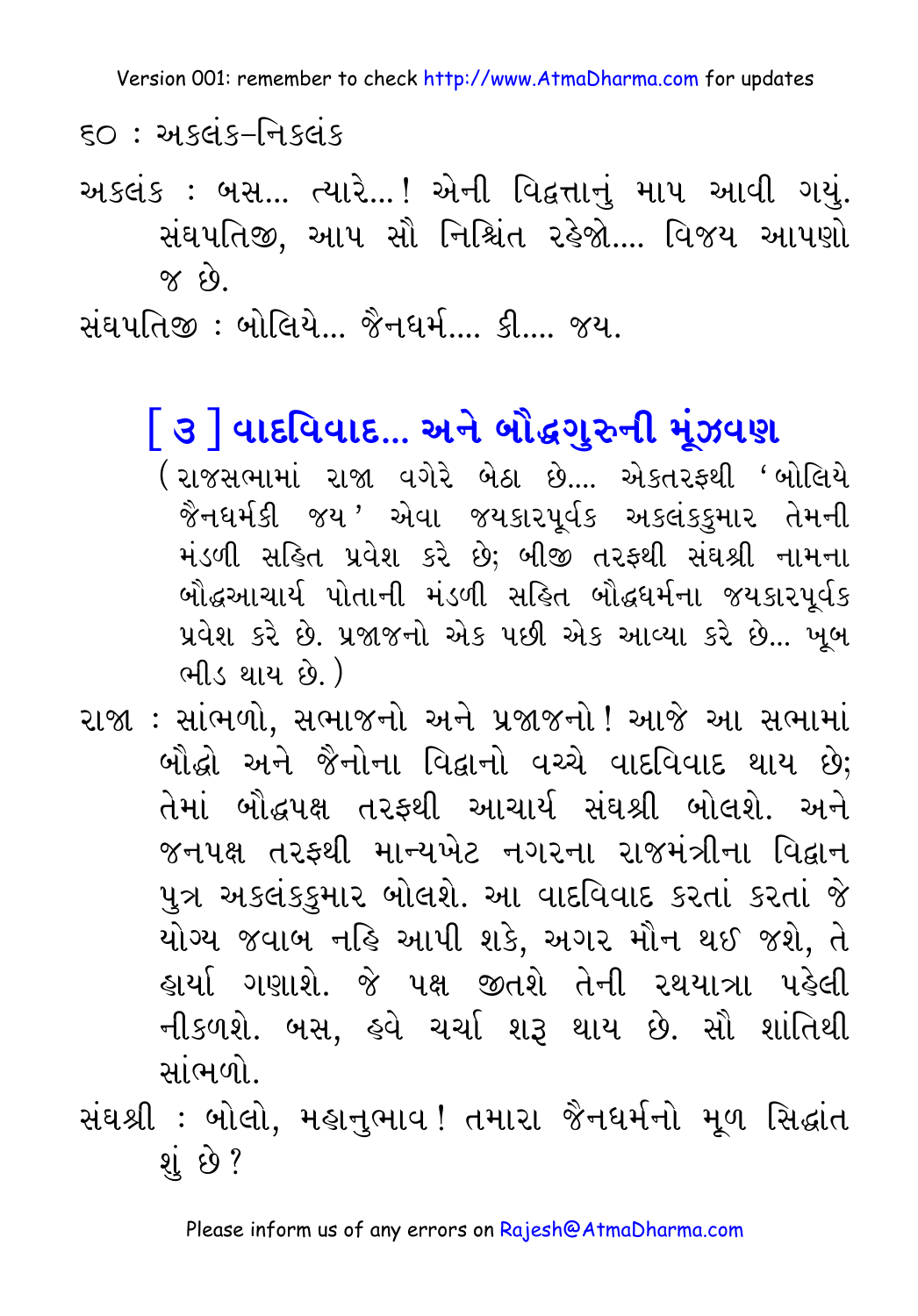વાદવિવાદ $\ldots$  : ૬૧

અક્લંક : અમારા જૈનધર્મનો મળ સિદ્ધાંત "અનેકાન્ત " છે.

સંઘશ્રી: અનેકાન્ત એટલે શં?

- અકલંક : દરેક વસ્તુમાં અનેક ધર્મો રહેલા છે તે અનેકાન્ત છે. ૫૨સ્પર સાપેક્ષ એવા અનેક્ઘર્મો વડે જ વસ્તુની સિદ્ધિ થઈ શકે છે. સર્વથા એકાન્ત વડે વસ્તુની સિદ્ધિ થઈ શકતી નથી
- સંઘશ્રી : એક જ વસ્તુમાં પરસ્પર વિરુદ્ધ બે ધર્મો કેમ હોઈ શકે ?
- અકલંક : એકબીજાથી સર્વથા વિરૃદ્ધ બે ધર્મો એક વસ્તુમાં ન રહી શકે, પરંતુ કથંચિત વિરૂદ્ધ બે ધર્મો એક વસ્તુમાં રહેલા છે.

સંઘશ્રી : ' સર્વથા વિરુદ્ધ ' અને ' કથંચિત્ વિરુદ્ધ ' એટલે શું ? અકલંક : જેમકે ચેતનપણું અને અચેતનપણું, અથવા મુર્તપણું અને અમૂર્તપણું–એ એકબીજાથી સર્વથા વિરૃદ્ધ છે; તે બન્ને ધર્મો એક વસ્તુમાં ન રહી શકે. જે ચેતન હોય તે અચેતન ન હોય, જે મૂર્ત હોય તે અમૂર્ત ન હોય, પરંતુ નિત્યપણું અને અનિત્ય–પણું એ બન્નેને કથંચિત્ વિરુદ્ધપણું હોવા છતાં તે બન્ને ધર્મો એક જ વસ્તુમાં એક સાથે રહી શકે છે.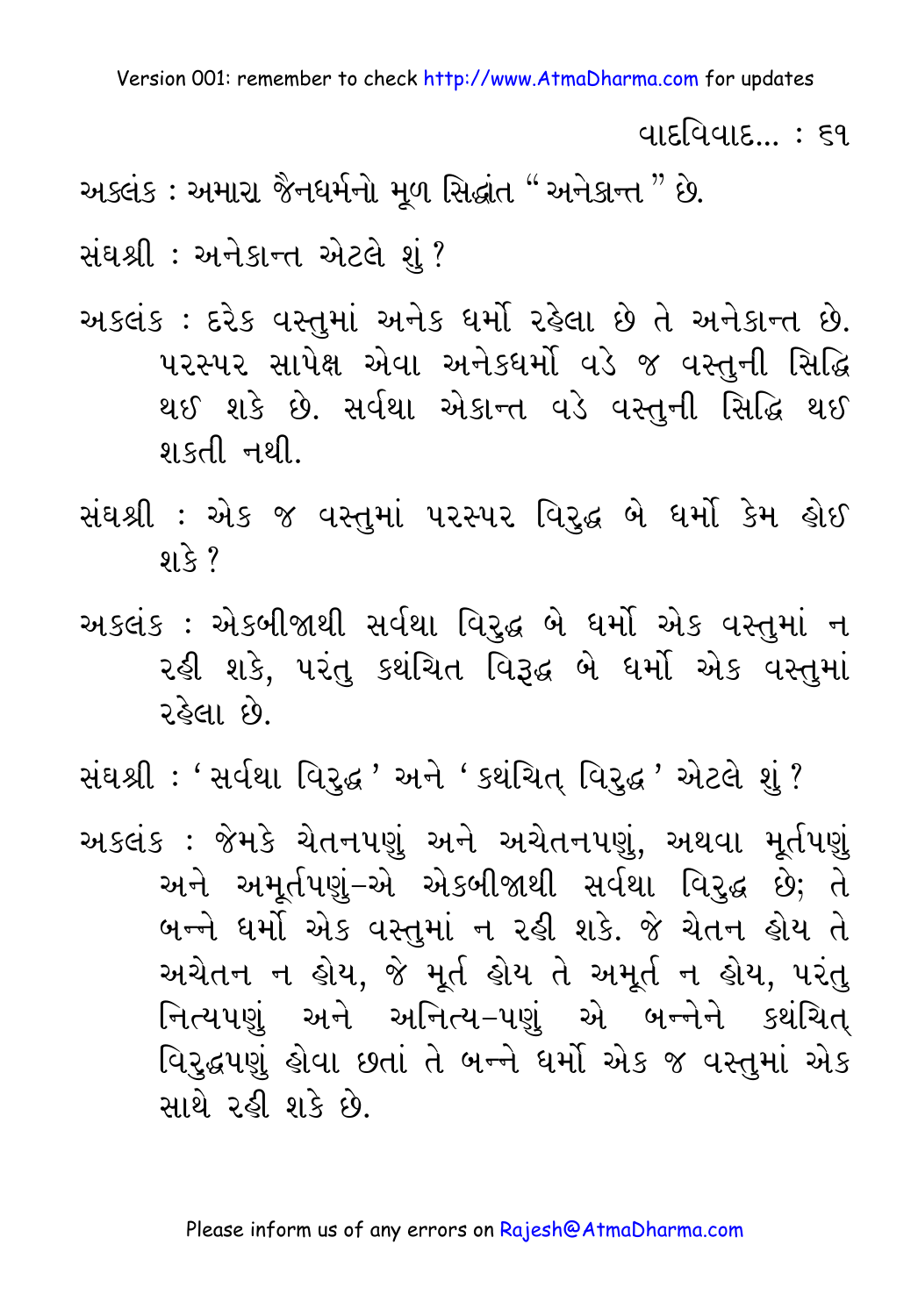- $52:$  અકલંક–નિકલંક
- સંઘશ્રી : શું નિત્યપણું અને અનિત્યપણું બન્ને ધર્મો એક સાથે એક જ વસ્તુમાં રહેલા છે?

અકલંક : જી હા!

સંઘશ્રી : નહિ નહિ, એ બની શકે નહિ. એક વસ્તુને નિત્ય કહેવી ને તેને જ વળી અનિત્ય કહેવી એ તો વદતો વ્યાઘાત જેવું છે.



અકલંક : જેઓ એક આંખ બંધ કરીને જુએ છે તેમને જ એ વદતોવ્યાઘાત જેવું લાગે છે; પરંતુ જેઓ બન્ને આંખો ઊઘાડીને જાુએ છે તેમને તો એક જ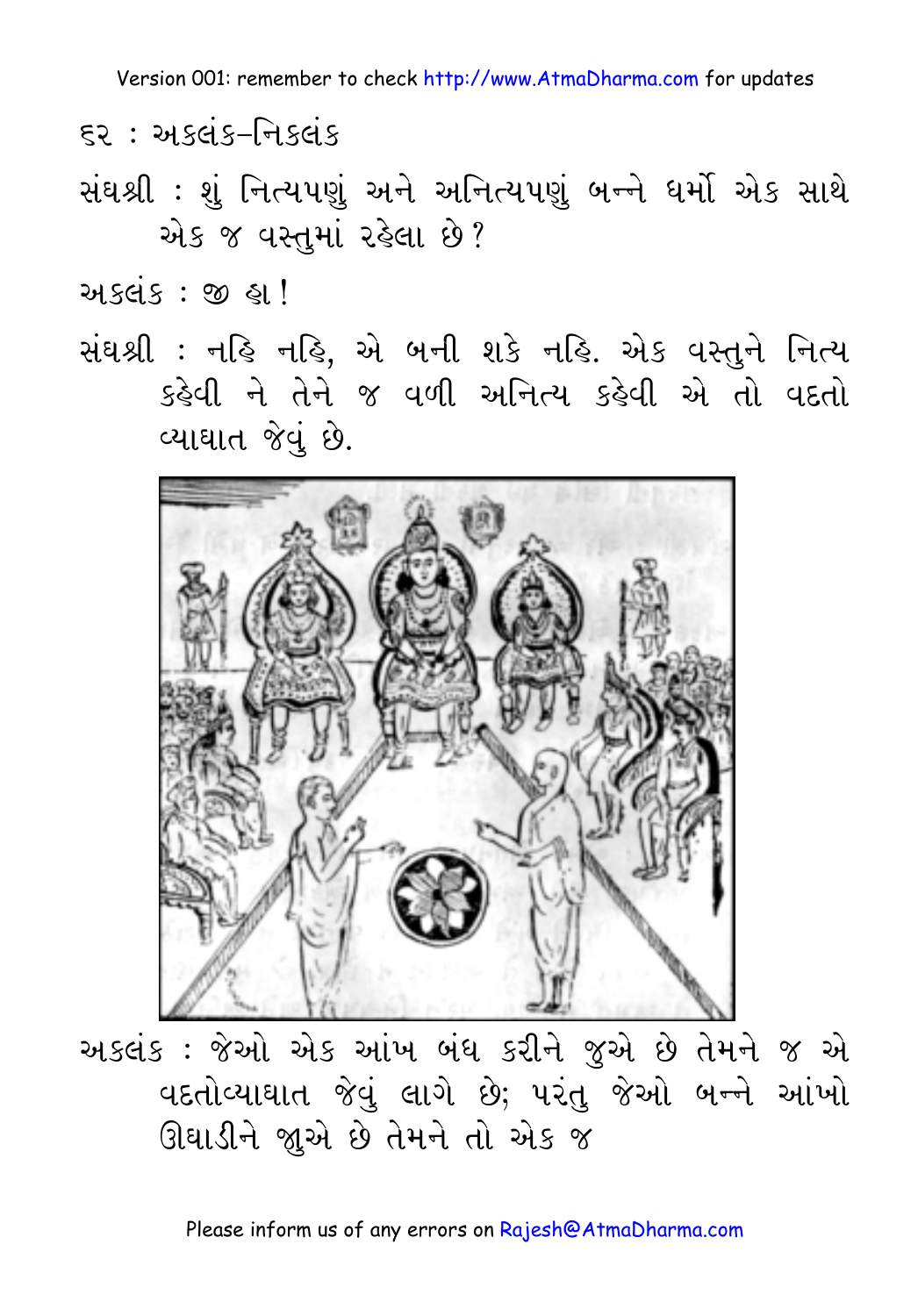વાદવિવાદ : દર

વસ્તુ નિત્ય તેમજ અનિત્ય એવા બે સ્વરૂપે દેખાય છે.

સંઘશ્રી : વાહ! એક જ વસ્તુ અને બે સ્વરૂપ !!

અકલંક : જી હ્રા. એક જ વસ્તુ અનેક ધર્મોવાળી છે. જે વસ્તુ દ્રવ્યપણે નિત્ય છે તે જ વસ્તુ પર્યાયપણે અનિત્ય છે. સાંભળો–

> આત્મા દ્રવ્યે નિત્ય છે... પર્યાયે પલટાય... બાળાદિ વય ત્રણનં... જ્ઞાન એકને થાય... ક્રોધાદિ તરતમ્યતા... સર્પાદિકની માંય... પર્વજન્મ સંસ્કાર તે... જીવ નિત્યના ત્યાંય... અથવા જ્ઞાન ક્ષણિકનું જે જાણી વદનાર... વદનારો તે ક્ષણિક નહિ... કર અનુભવ નિર્ધાર...

સંઘશ્રી : નહિ, નહિ; એમ હોઈ શકે નહીં.

અકલંક : તો આપના બૌદ્ધધર્મનો શો મત છે? તે કહો.

સંઘશ્રી : અમારા બૌદ્ધર્મનો સિદ્ધાંત એમ છે કે જગતમાં નિત્ય કાંઈ છે જ નહીં; જે કાંઈ દેખાય છે તે બધુંય સર્વથા ક્ષણિક છે, અનિત્ય છે, નાશવાન છે, અઘ્રુવ છે, ક્ષણભંગુર છે.

અકલંક : વાહ રે વાહ... તમારો ક્ષણિકવાદ! તો હું પૂછું છું કે આપ પોતે નિત્ય છો કે ક્ષણિક છો?

સંઘશ્રી: બધું જ ક્ષણિક છે, મારો આત્મા પણ ક્ષણિક છે... તે ક્ષણે ક્ષણે નવો નવો થાય છે.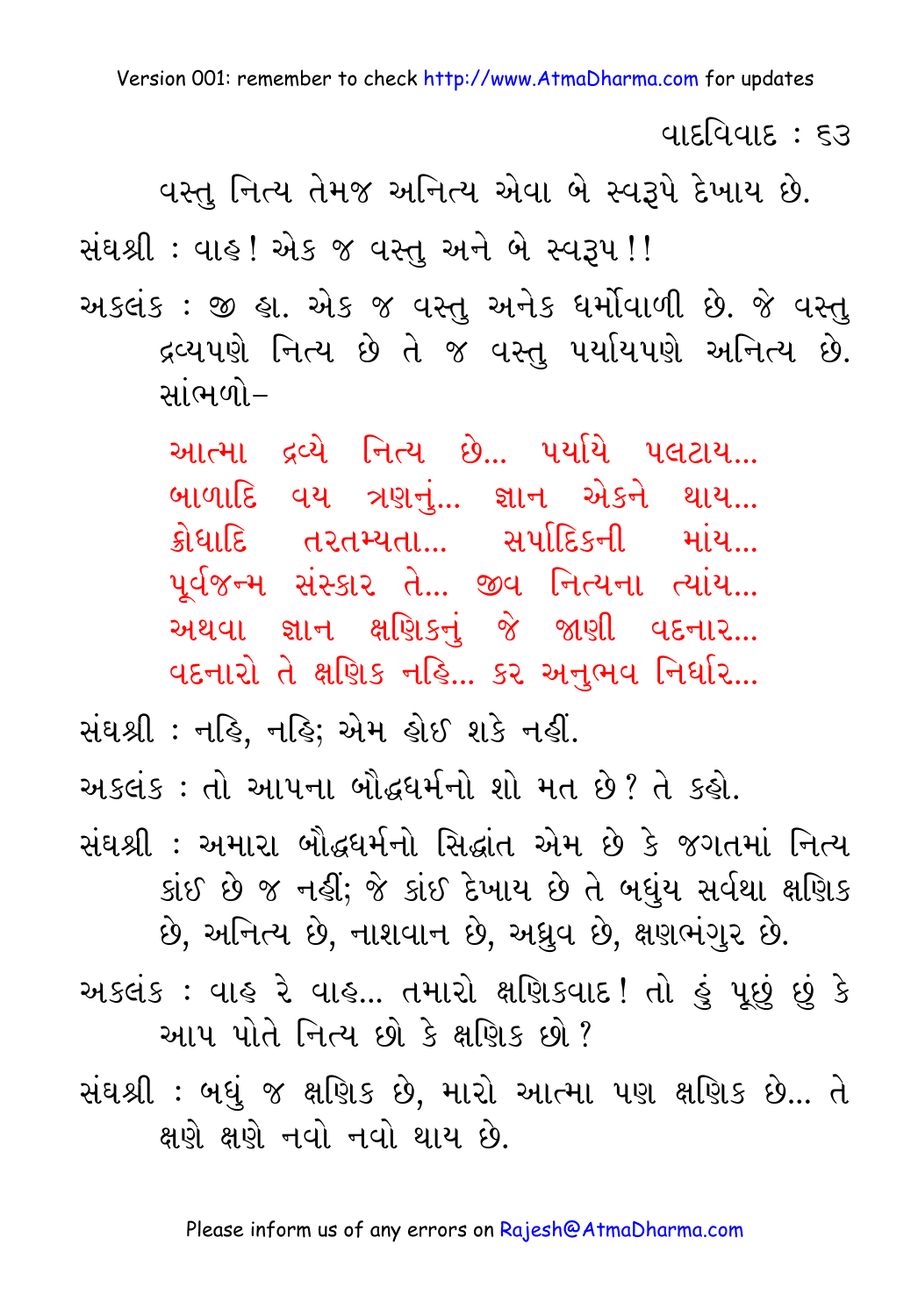$5x : 315 - 915$ 

- અકલંક : વાહ-વાહ! તો અત્યાર સુધી જેણે મારી સાથે ચર્ચા કરી, ને જે હજી ચર્ચા કરશે, તે તમે પોતે જ કે <u>બીજા ?</u>
- સંઘશ્રી : નહિ, હું નહિ; પૂર્વે તમારી સાથે ચર્ચા કરી તે આત્મા બીજો, અત્યારે બોલે છે તે બીજો, ને હવે પછી બોલશે તે ત્રીજો⊥
- અકલંક : તો હું જેને પૂછું છું તે જ મને જવાબ આપે છે કે ন $S<sub>l</sub>$  ?
- સંઘશ્રી: ના; તમારો પ્રશ્ન જે સાંભળે છે તે જીવ જાુદો, ને તમને જે જવાબ આપે છે તે જીવ જાદો.
- અકલંક : તો અત્યાર સુધી મારી સાથે ચર્ચા કરી તે તમે જ કે બીજા $?$
- સંઘશ્રી : ના; એ હું નહિ; એ આત્મા બીજો, ને હું બીજો. અકલંક : વર્તમાન ક્ષણ પહેલાં તમારૃં અસ્તિત્વ હતું કે નહિ ? સંઘશ્રી : ના
- અકલંક : વર્તમાન ક્ષણ પછી તમારું અસ્તિત્વ હશે કે નહિ? સંઘશ્રી : ના.
- અકલંક : અરે, અરે, એકાન્ત ક્ષણિકવાદથી અંધ થઈને તમારા અસ્તિત્વનો જ તમે ઈન્કાર કરી રહ્યા છો! પોતાનું અસ્તિત્વ પ્રત્યક્ષ કોવા છતાં તેનો પોતે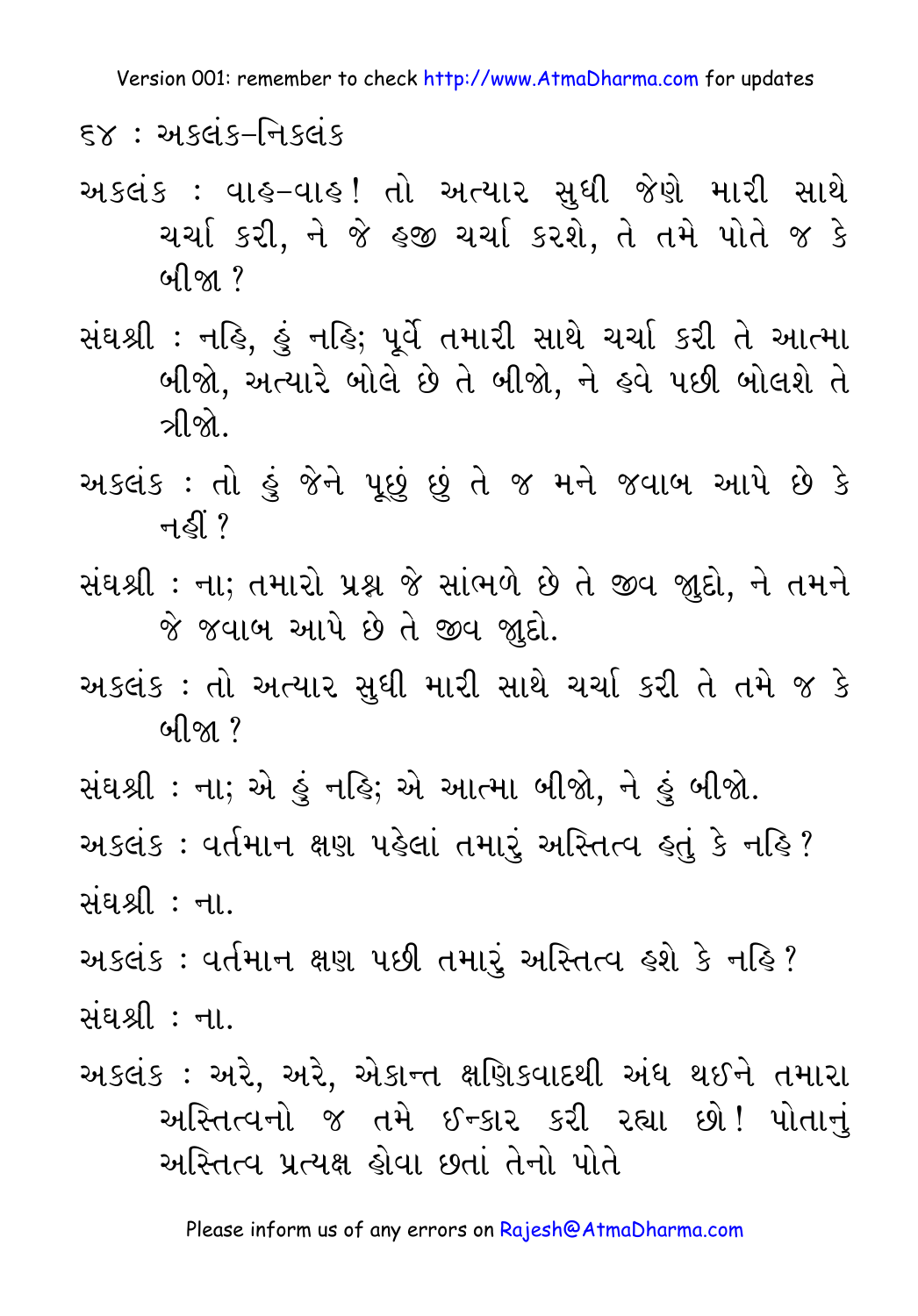વાદવિવાદ : ૬૫

નકાર કરી રહ્યા છો... રે અજ્ઞાન !

ઠીક! હવે હું જે પ્રશ્ન પૂછીશ તેનો જવાબ તમે પોતે જ આપશો કે બીજાું કોઈ?

સંઘશ્રી : મારા પછી બીજો આત્મા ઉત્પન્ન થશે તે જવાબ આપશે

અકલંક : તો તો તમારે હાર કબલ કરવી ૫ડશે.

<u> સંઘશ્રી: શા માટે?</u>

અકલંક : કેમકે. મારા પ્રશ્નનો જવાબ આપવાની જવાબદારી તમારી છે... પરંતુ તમારા સિદ્ધાંતઅનુસાર તમે પોતે તો મારા પ્રશ્નનો જવાબ નથી આપી શક્તા. તેથી તમારો એકાંતક્ષણિકવાદનો પક્ષ હારી ગયો. અથવા તો, મારા પ્રશ્નનો જવાબ આપવા માટે તમારે તમારી નિત્યતા સ્વીકારવી પડશે; એ રીતે પણ તમારા પક્ષ ઊડી જાય છે. અને અનેકાન્ત સિદ્ધ થતાં જૈનઘર્મનો વિજય થાય છે.

સંઘશ્રી ( જરાવાર લમણે હાથ દઈને… પછી રાજા તરફ જોઈને ) : મહારાજ! મારા માથામાં ચક્કર આવે છે... માટે આ

ચર્ચા હવે આવતી કાલ ઉપર મુલતવી રાખએ... તો ?

રાજા : બોલો, અકલંકડ્રમાર ! તમારો શો મત છે ? અકલંક : મહારાજ ! ખરી વાત એ છે કે, એમને માથામાં ચક્કર નથી આવતા, પણ એમની બુદ્ધિ જ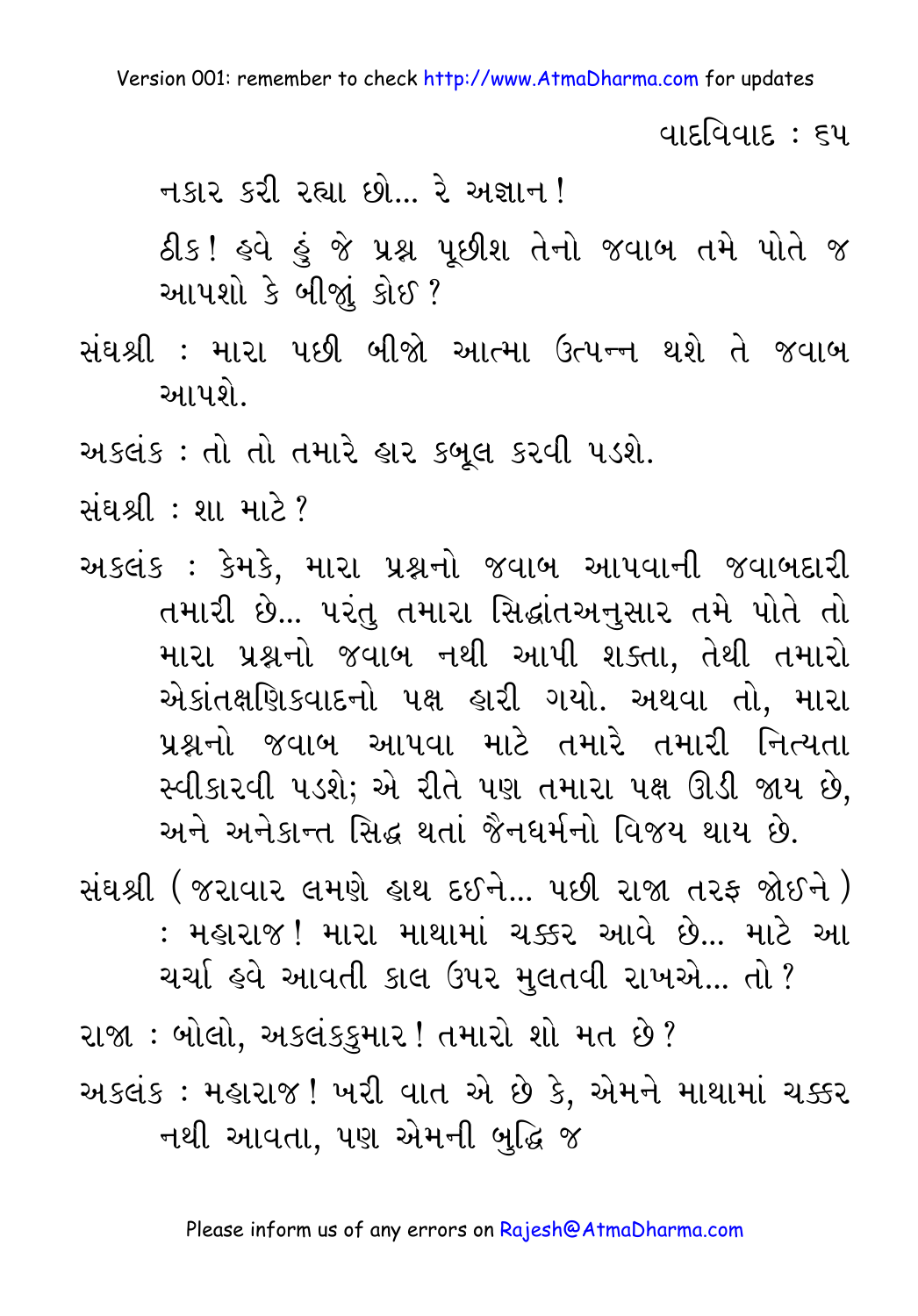$55 - 3$  અકલંક–નિકલંક

ચક્કરમાં ૫ડી ગઈ છે... તેથી આ બહાનું શોધી કાઢયું છે. ભલે... આવતી કાલે તેઓ જવાબ આપે. પરંતુ મને ખાતરી છે કે એ તો શું–પરંતુ એના સાક્ષાત્ બુદ્ધભગવાન આવે તોપણ મને જવાબ નહિ આપી શકે.

રાજા : આજની સભા આવતી કાલ ઉપર મુલતવી રાખવામાં આવે છે.

( સભા વિખરાય છે; પડદો પડે છે. )

## <u>| ૪ | અકલંકનો વિજય અને</u> <u> જૈનઘર્મની પ્રભાવના</u>

[ ફરીને રાજસભા શરૂ થાય છે... સભામાં એક બાજા પડદો છે. તેની પાછળ બૌદ્ધ આચાર્ય સંઘશ્રી બેઠા છે, તેની બાજાુમાં એક માટલું-માથે કપડું બાંધેલું-છે. અકલંક વગેરે સભામાં પ્રવેશ કરે છે. ] રાજા : કેમ, આજે સંઘશ્રી-મહારાજ હજી નથી આવ્યા ? શું હજી तेमने भाथाना ચક્કર नथी ઊતર્યા?

બુદ્ધકુમાર : મહારાજ ! એક ખાસ કારણસર આજે તેઓ જાહેરમાં નહિ બોલે. પણ પડદામાં રહીને જ તેઓ જવાબ આપશે. રાજા : એમ કેમ <sup>?</sup>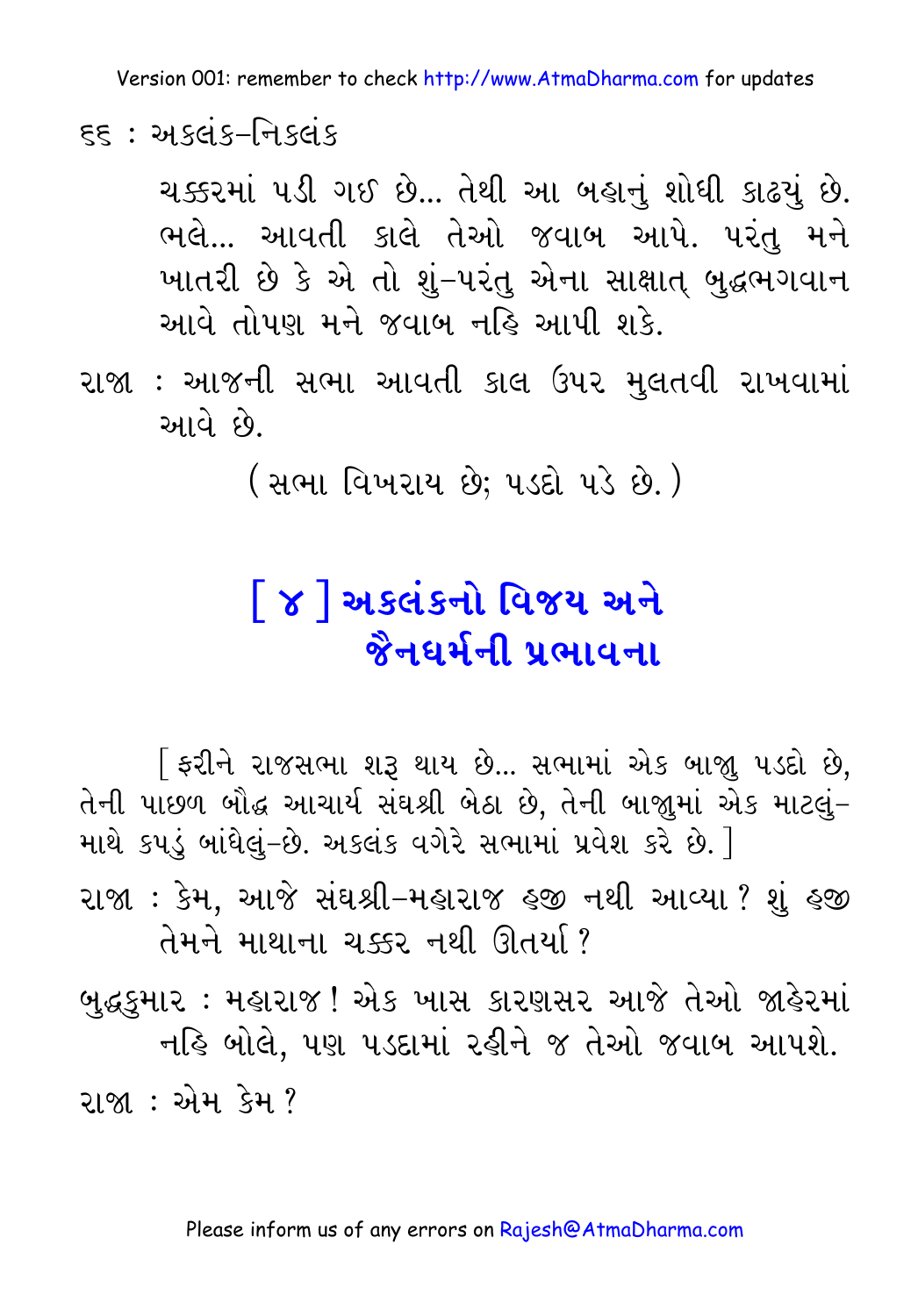જૈનઘર્મની પ્રભાવના : ૬૭

જૈનકમાર : મહારાજ! અમારા અકલંકકમારનો સીધો પ્રતાપ તેઓ ઝીલી નહિ શક્તા હોય તેથી ૫ડદો રાખ્યો હશે !

અકલંક : ભલે મહારાજ! તેઓ પડદામાં રહીને જવાબ આપે. જાઓ, હમણાં જ હું આ પડદાનું રહસ્ય ખુલ્લું કરું છું. બોલો, સંઘશ્રી ! આત્મા નિત્ય છે કે અનિત્ય ?

૫ડદામાંથી અવાજ : આત્મા નિત્ય નથી પણ સર્વથા ક્ષણિક છે, બીજી ક્ષણે તે નાશ પામી જાય છે ને તેના સંસ્કાર મુક્તો જાય છે, તેથી તે નિત્ય જેવો પ્રતિભાસે છે, –એ ભ્રમ છે. વાસ્તવમાં જગતમાં બધું ક્ષણિક છે.

અકલંક : સંઘશ્રી! આપે જે કહ્યું તે આ સભાજનો બરાબર સાંભળી શકયા નથી, માટે એ જ વાત ફરીને કહો.

( કોઈ બોલતું નથી.)

અકલંક: બોલો સંઘશ્રી ! કેમ નથી બોલતા ?? .....

બોલો... જવાબ આપો !

<u>( થોડીવાર શાંતિ )</u>

રાજા : બોલો, સંઘશ્રી! નહિતર આપ નિરુત્તર થઈ ગયા ગણાશો..

<u>(શોડીવાર શાંતિ)</u>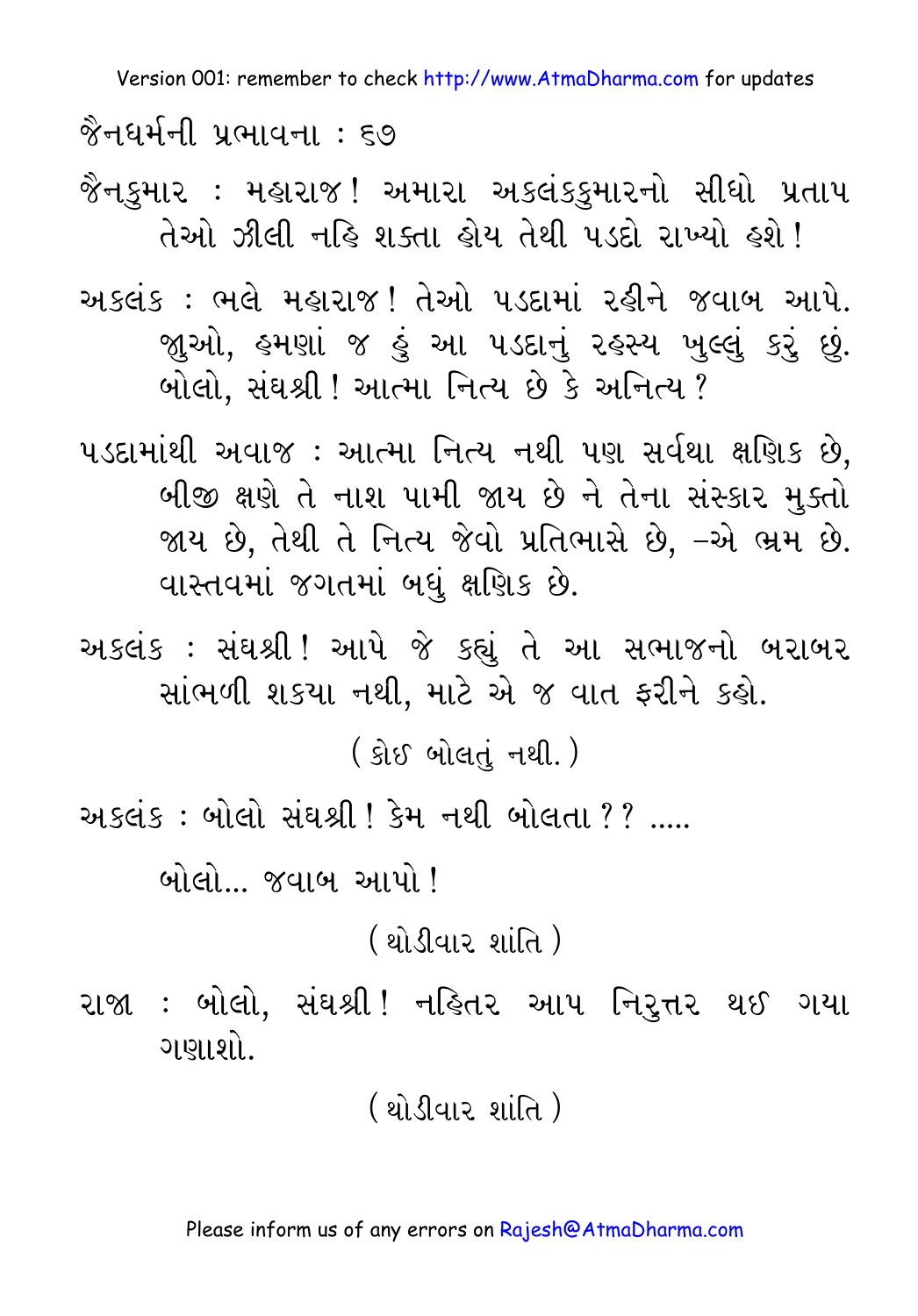$52 : 315 - 715$ 

રાજા : (ઊભા થઈને) ગઈ કાલે પણ તમે નિરૂત્તર થઈ ગયા હતા ને આજે પણ તમે નિર્**ત્તર થઈ ગયા....આ**થી <u>હુ</u>ં અકલંકકુમારનો વિજય જાહેર કરું છું, અને જૈનઘર્મની રથયાત્રા પહેલી નીકળશે

( હાથમાં રહેલ જૈનઝંડો ઊંચો ફરકાવીને ફરી બોલે છે: )

બોલિયે… જૈનધર્મકી… જય…

અકલંક મહારાજકી... જય...

અકલંક : મહારાજ ! દેખો, હવે હું આ પડદાનું રહસ્ય જાહેર કરે છે.

( પડદાની પાસે જઈ તેને દૂર ઉડાડી દે છે, અને માટલું હાથમાં  $(453 - 641)$ 

રાજા : અરે ! આ શું ! !

અકલંક: સાંભળો! ગઈ કાલે વાદવિવાદમાં સંઘશ્રી જવાબ ન આપી શકયા તેથી મૂંઝાયા... માથાના ચક્કરનું ખોટું બહાનું કાઢયું ને કોઈ પણ રીતે વિજય મેળવવા માટે રાત્રે વિદ્યાવડે એક દેવીને સાધી. પડદા પાછળથી સંઘશ્રી નહોતા બોલતા પણ તેને બદલે આ માટલીમાં રહેલી દેવી જવાબ આપતી હતી. પરંતુ. જિનશાસનના પ્રતાપે. જૈનધર્મની ભક્ત ચક્રેશરી દેવીએ આવીને મને રાત્રે આ વાત કહી.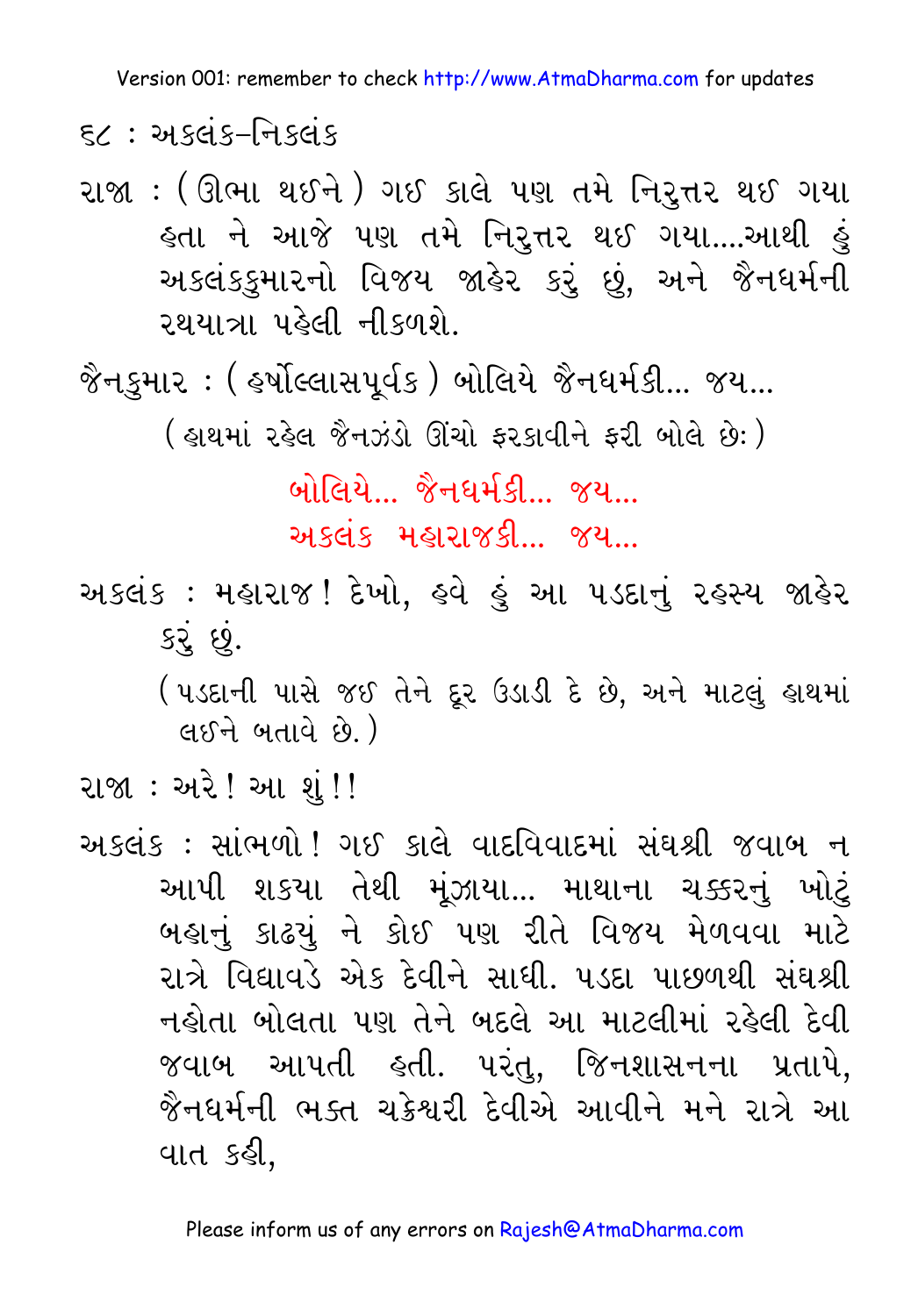જૈનઘર્મની પ્રભાવના : ૬૯

એટલે આજે સંઘશ્રીને મેં એક જ વાત ફરીને બીજી વખત પૂછી; પરંતુ દેવો એકને એક વાત ફરી વખત બોલતા નથી, તેથી સંઘશ્રીનો ભેદ ખૂલી ગયો.

રાજા : અરરર...ધર્મને નામે આવો દંભ! આવં કપટ! અકલંકકુમાર, તમારા વિદ્વત્તાભરેલા ન્યાયો સાંભળીને મને ઘણો જ આનંદ થયો છે; અનેક યુક્તિઓ વડે તમે અનેકાન્તમય જૈનધર્મને સિદ્ધ કર્યો છે... તેથી પ્રભાવિત થઈને હું જૈનધર્મ અંગીકાર કરું છું, ને ભગવાનની રથયાત્રામાં હું જ ભગવાનના રથનો સારથિ બનીશ.

> મંત્રીજી !ધામધમથી જિનેન્દ્રદેવની રથયાત્રાની તૈયારી કરો, તેને માટે રાજ્યના ભંડાર ખુલ્લા મુકો અને રાજ્યના હાથી–ઘોડા વગેરે બધોય વૈભવ રથયાત્રાની શોભા માટે આપો.

મંત્રી : જેવી આજ્ઞા ! ( એમ કઢીને જાય છે. )

બૌદ્ધશિષ્યો : ( એક સાથે બધા ઊભા થઈને ) મહારાજ ! અમારા આચાર્યશ્રીએ જે અયોગ્ય કાર્ય કર્યું તેથી અમને દુઃખ થાય છે... આ વાદવિવાદ સાંભળીને અમે પણ જૈનધર્મથી પ્રભાવિત થયા છીએ, તેથી બૌદ્ધર્મ છોડીને અમે જૈનધર્મ અંગીકાર કરીએ છીએ.

પ્રજાજનો : ( એક સાથે ઊભા થઈને ) મહારાજ ! અમે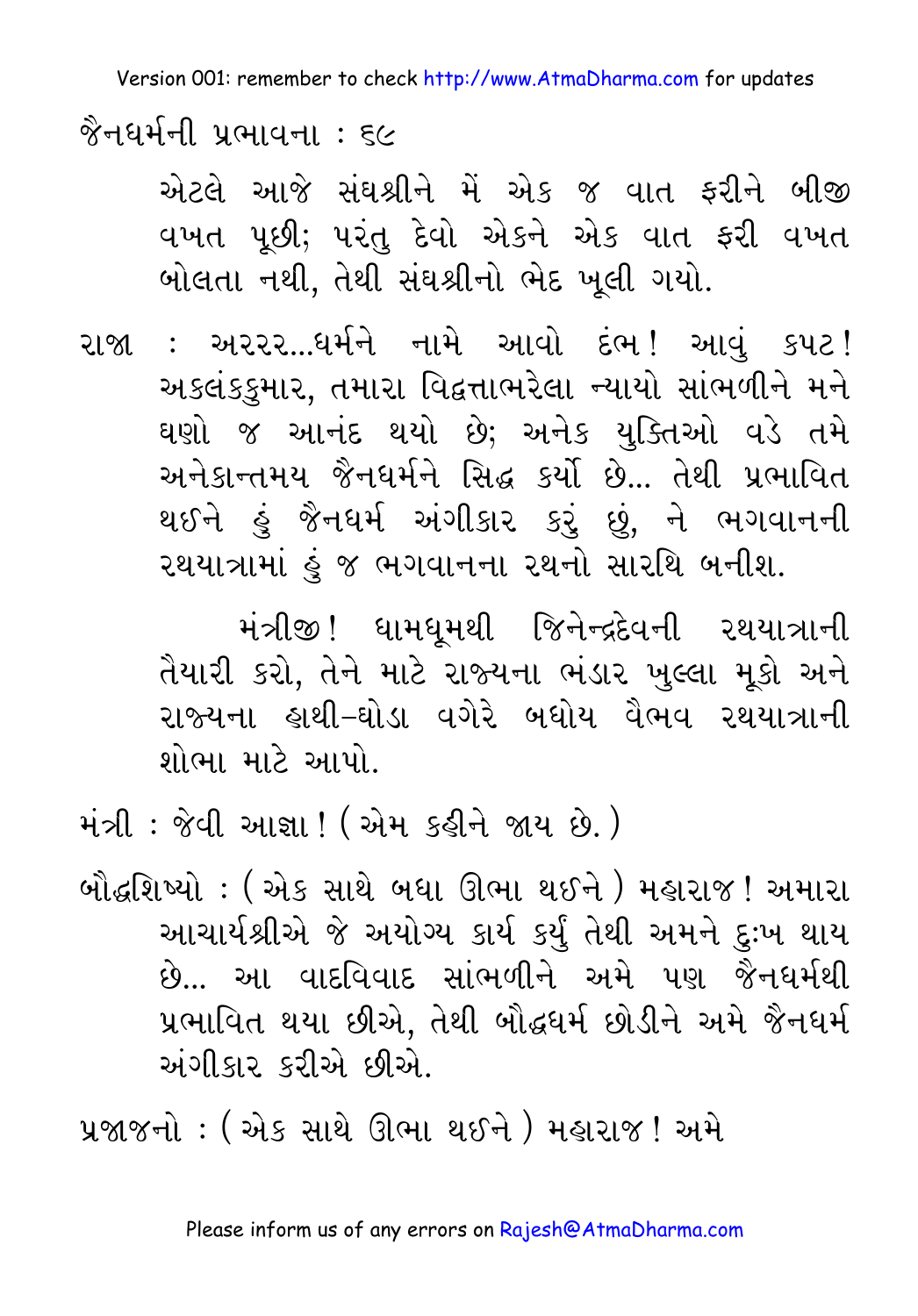90 : અકલંક–નિકલંક

પણ જૈનધર્મ અંગીકાર કરીએ છીએ.

- સંઘપતિ : ચાલો બંધઓ ! આજે આ અકલંક મહારાજના પ્રતાપે આપણા જૈનધર્મનો મહાન વિજય થયો અને મોટી પ્રભાવના થઈ, તેની ખુશાલીમાં જૈનઘર્મના મહિમાનું એક ગાયન બોલીએ...
- સભાજનો : હા... ચાલો.... ચાલો ! આજ તો મહા આનંદનો પ્રસંગ છે.
	- [ બધા ઊભા થઈને ગાયન ગાય છે. સંઘપતિની એક બાજા રાજા છે. બીજી બાજુ અકલંક છે; રાજકુમારના હાથમાં ઝંડો  $52s$  છે. સંઘપતિ ગાયન બોલે છે.  $\overline{\phantom{a}}$

મેરા જૈનઘરમ અણમોલા મેરા જૈનઘરમ અણમોલા. ઈસી ધરમમેં વીર પ્રભુને... મુક્તિકા મારગ ખોલા– મેરા જૈનઘરમ અ<u>ણમોલા...</u>  $($  બધા સાથે : ) મેરા જૈનધરમ અણમોલા... મેરા જૈનધરમ અણમોલા... ઈસી ધરમમેં નિકલંક–વીરને... પ્રાણ તજે વિન બોલા... મેરા જૈનધરમ અણમોલા... (બધા સાથે) મેરા જૈનઘરમ અ<u>ણમોલા...</u> મેરા જૈનઘરમ અણમોલા...  $S3$ સી ધરમમેં અકલંક દેવને બૌદ્ધોં કો ઝકઝોલા... મેરા જૈનધરમ અણમોલા...

(બધા સાથે) મે૨ા જૈનઘ૨મ અ<u>ણમોલા...</u> મેરા જૈનઘરમ અણમોલા...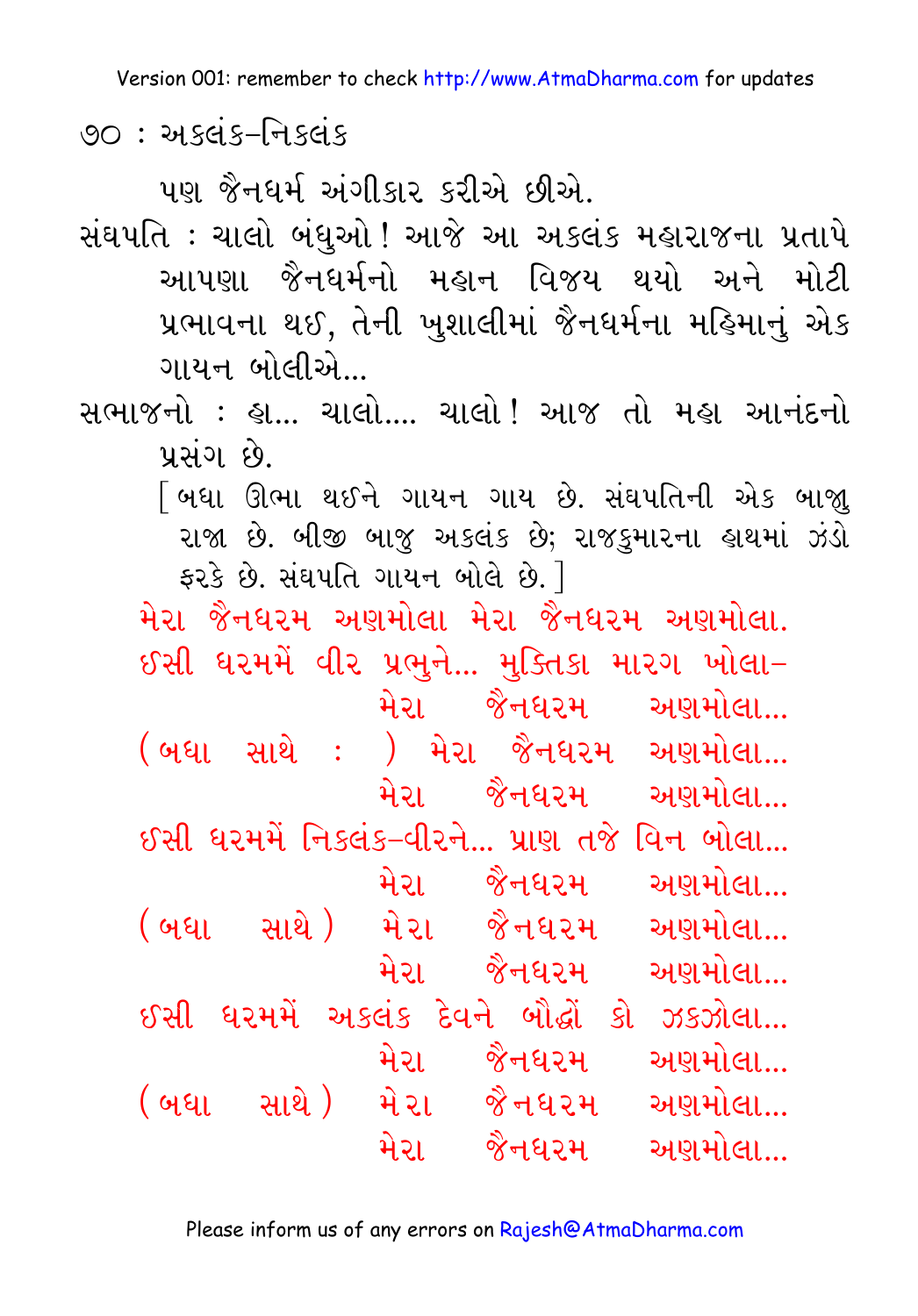<u> જૈનઘર્મની પ્રભાવના : ૭૧</u>

[ પડદામાં રથયાત્રાની તૈયારીસૂચક બેન્ડ વાગે છે. ]

- મંત્રી (આવીને ) : મહારાજ! રથયાત્રાની બધી તૈયારી થઈ ગઈ છે; ભગવાનનો ગજરથ પણ તૈયાર છે.... આપ સૌ પધારો
	- (બધા પડદામાં જાય છે... બેન્ડનો અવાજ ચાલુ છે... સંઘશ્રી એકલા નીચે મોઢે બેઠા છે... પડદો પડે છે...) ભોં... ભોં... ભૂં... ભૂં... એમ વાજાં વાગે છે. જય હો… વિજય હો… એમ જયનાદ થાય છે.

ભવ્ય રથયાત્રા આવે છે... શ્રીઅકલંક મહારાજના હાથમાં ઝંડો છે. રાજા, રાજકુમાર, સંઘપતિ વગેરે સાથે છે. મંગલ વાજાં વાગે છે ને રત્નજડિત ગજરથમાં જિનેન્દ્ર ભગવાન બિરાજે છે... પાછળ હજારો–લાખો નગરજનો છે. રથયાત્રા સ્ટેજ ઉપર આવતાં ભગવાનને સિંહાસન પર બિરાજમાન કરીને અભિષેક-૫જન કરે છે:

અકલંક: મંગલં ભગવાન્ વીરો મંગલં ગૌતમોગણી, મંગલં કુન્દકુન્દાર્યો જૈન ધર્મોસ્તુ મંગલમ્. મોક્ષમાર્ગસ્યતેનારં, ભેતારં કર્મભુભુતામ્, જ્ઞાતારં વિશ્વતત્ત્વનાં, વન્દે તદ્દગુણલબ્ધયે. ॐ શ્રી ભગવાન શ્રી સર્વજ્ઞ વીતરાગ જિનેન્દ્રદેવકે ચરણકમલપુજનાર્થે અર્ધં નિર્વપામીતિ સ્વાહ્ય.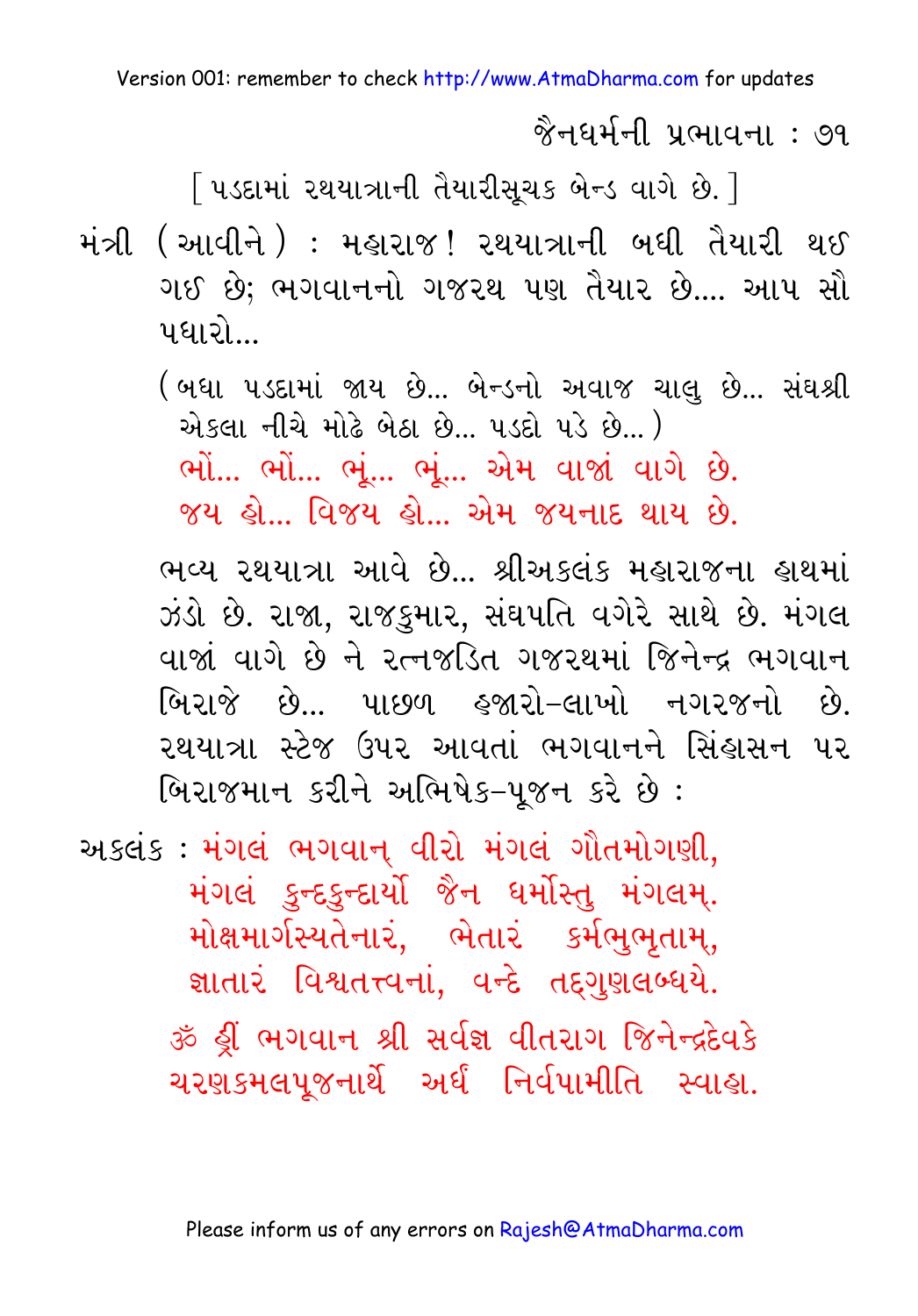૭૨ : અકલંક-નિકલંક



શ્રી જિનેન્દ્ર ભગવાનની ગજરથયાત્રાનું દશ્ય

जैन जयतु शासनम्। अनेकान्त धर्मकी जय।

<u>રિત્નજડિત ગજરથમાં જિનેન્દ્ર ભગવાન બિરાજે છે, પાછળ</u> લ્જારો−લાખો નગરજનો છે, અકલંક મહારાજના લાથમાં ઝંડો છે. રાજા, રાજકમાર, સંઘપતિ વગેરે પણ સાથે છે. મંગલ બેન્ડવાજાં વાગે છે. અચિંત્ય વૈભવથી આખી નગરી શોભી રહી છે-જૈનધર્મના પરમ મહિમાવાળી આવી ભવ્ય રથયાત્રા દેખીને અનેક જીવો સમ્યગ્દર્શન પામ્યા. અનેક જીવો પ્રભાવિત થઈને જૈનધર્મી બન્યા... આ રીતે નિકલંકના 'બલિદાન ' પછી અકલંક દ્વારા જૈનધર્મની મહાન  $'$  પ્રભાવના $'$  થઈ. $\overline{\ }$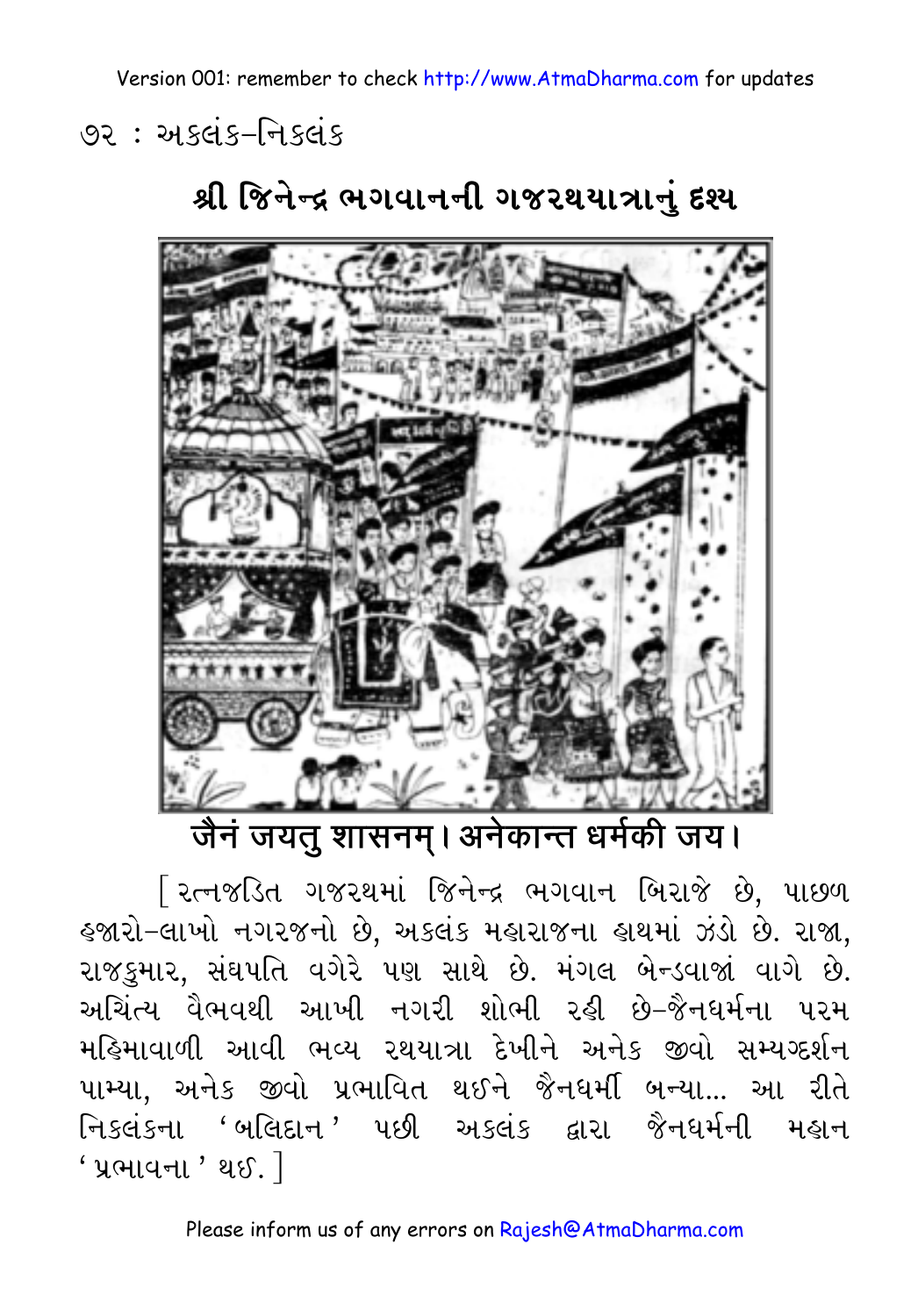$\delta$ નઘર્મની પ્રભાવના : ૭૩

( બુદ્ધકુમાર દોડતો આવે છે, અકલંકને નમસ્કાર કરે છે.)

બુદ્ધકુમા૨ ( ગદ્દગદ્દપણે ): મહારાજ! મને ક્ષમા કરો. આજની ભવ્ય રથયાત્રા નિહાળીને નગરીના હજારો લોકો ઘણા જ પ્રભાવિત થયા છે. આવી રથયાત્રામાં અમે વિઘ્ન નાંખ્યં તે બદલ મારી માતાને ઘણો જ પશ્ચાત્તાપ થાય છે. તેથી આંસુભીની આંખે આપની પાસે ક્ષમા માંગે છે; ને અમે પણ જૈનધર્મ અંગીકાર કરીએ છીએ. ઉદારદિલથી આપ અમને ક્ષમા કરીને જૈનધર્મમાં અપનાવશો એવી આશા રાખીએ છીએ.

અકલંક : જરૂર જરૂર! ધન્ય છે તમારાં માતાને, કે તેઓ <u>પોતાના હિત-અહિતનો વિવેક કરીને સન્માર્ગ તરફ વળી</u> રહ્યાં છે. જૈનધર્મના દરવાજા આખી દુનિયાને માટે ખુલ્લા છે... આવો, આવો ! જેને પોતાનું હિત કરવું હોય તેઓ જૈનધર્મના શરણે આવો.

> (બૌદ્ધઆચાર્ય-સંઘશ્રી ઝડપથી અ<u>કલંકના શરણે આવીને</u> ગદ્દગદ્દભાવે કહે છે; બાકીના બૌદ્ધશિષ્યો પણ સાથે આવે છે.)

સંઘશ્રી : ભાઈ, ભાઈ ! મને ક્ષમા કરો.... આ પાપીએ જ તમારા ભાઈનું મૃત્યુ કરાવ્યું હતું... મારા દુષ્ટકાર્ય માટે મને ક્ષમા કરો... આપનો ઉદાર અને પતિતપાવક જૈનુધર્મ જરૂર મને ક્ષમા કરશે ને મારૂં કલ્યાણ કરશે... અકલંક! આપ ખરેખર અકલંક છો.. મને ક્ષમા કરો અને  $\mathcal{\hat{R}}$ નધર્મના શરણે લ્યો....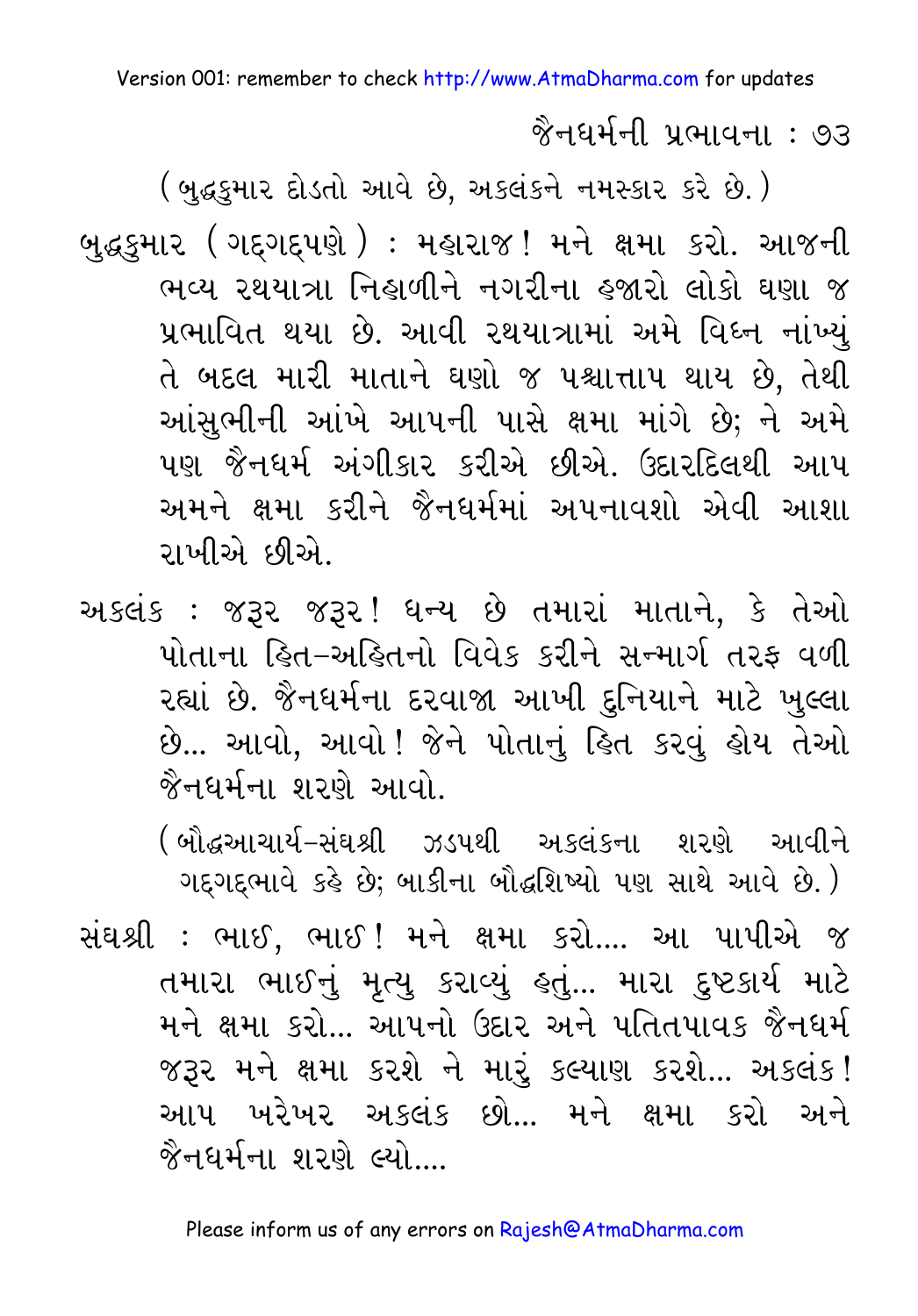७४: અseis-નિકલંક

અકલંક (વાત્સલ્યપૂર્વક સંઘશ્રીના ખભે હાથ મૂકીને) : શાંત થાય... બંધુ! ખુશીથી જૈનધર્મના શરણે આવો... જૈનધર્મનાં દ્વાર બધાને માટે ખુલ્લાં છે... આવો... આવો.... જેને પોતાનું કલ્યાણ કરવું હોય તે જૈનધર્મના શરણે આવો... ભાઈ, પૂર્વે જે કાંઈ થઈ ગયું તે બધું હવે ભૂલી જાઓ ને શાંતચિત્તે જૈનધર્મની આરાધના કરો.

સંઘશ્રી: અહ્રા! જૈનધર્મની મહત્તા હવે મને સમજાય છે, ને મારી પૂર્વની ભૂલોનો મને પશ્ચાત્તાપ થાય છે. –એ જ બતાવે છે કે આત્મા નિત્ય તેમ જ અનિત્ય એવા અનેકાન્તસ્વરૂપ છે. જો પૂર્વે ભૂલ કરનાર પોતે નિત્ય ન હોય તો અત્યારે પશ્ચાત્તાપ કેમ થાય? શું ભૂલ એક કરે ને પશ્ચાત્તાપ બીજો કરે એમ સંભવે ખરું? ના; માટે આત્માની નિત્યતા છે એમ બરાબર સમજાય છે; અને ભૂલ ટળીને યથાર્થતા પ્રગટી શકે છે–એ જ સચવે છે કે અનિત્યતા પણ છે. આ રીતે જૈનશાસનના પ્રતાપે મને અનેકાન્તમય વસ્તુસ્વરૂપ સમજાયું છે... તમારા જ પ્રતાપે મને અપૂર્વ શાંતિનો માર્ગ હાથ આવ્યો છે... હું આપનો મહાન ઉપકાર માનું છું.... ને મને જૈનધર્મનો સ્વીકાર કરાવવા હું આપને પ્રાર્થના કરું છું.

અકલંક : જ્ઞુઓ, આ જિનેન્દ્રભગવાન બિરાજી રહ્યા છે; આવો... તેમનું શરણ લઈને જૈનધર્મ સ્વીકાર કરો.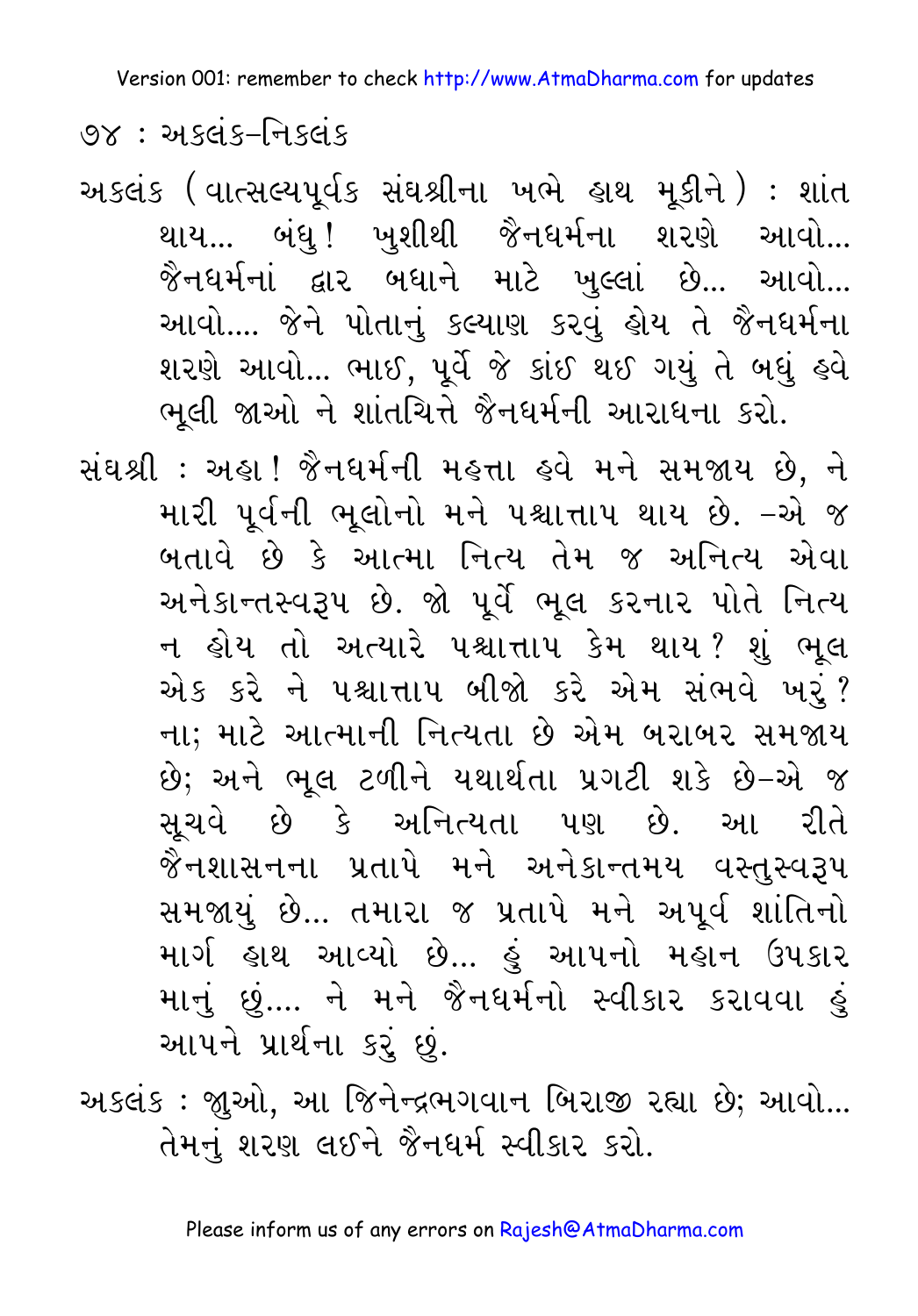જૈનઘર્મની પ્રભાવના : ૭૫

( સંઘશ્રી જિનેન્દ્ર ભગવાન પ્રત્યે હાથ જોડે છે. ને અ.કલંક જે રીતે બોલાવે છે તે રીતે નીચે મુજબ બોલે છે; દરેક લાઇન એકવાર અકલંક બોલે છે, પછી સંઘશ્રી બોલે છે- )

> અરિહંતે સરણ પવ્વજ્જામિ ।। સિદ્ધે સરણ પવ્વજ્જામિ ।। સાહુ સરણં ૫વ્વજ્જામિ ।। डेवलिपण्णतं धर्म्मं सरणं पव्वश्र्श्रमि ।।

- સંઘશ્રી : અહી ભગવાન જિનેન્દ્રદેવ ! આપના પવિત્ર શાસનને અંગીકાર કરીને હું આપના શરણે આવું છું. મારૂં મહાન ભાગ્ય છે કે મને આવા ઉત્તમ જૈનઘર્મની પ્રાપ્તિ થઈ. અહ્ય, જૈનધર્મના તત્ત્વો મહાન ઉત્તમ છે... ને તેની ક્ષમા પણ મહાન ઉત્તમ છે.
- અકલંક : ધન્ય છે બંધુ! તમારો આવો ઉત્તમ હૃદયપલટો <u>દેખીને મને મહાન હર્ષ થાય છે.. અને મારો</u> નિકલંકબંધું જ જાણે તમારા રૂપે જૈનધર્મની ભક્તિ કરવા આવ્યો હોય એમ મને વાત્સલ્ય ઊભરાય છે. તમે જૈનઘર્મનો સ્વીકાર કર્યો તેથી મને ઘણો હર્ષ થાય છે... ભક્તિપૂર્વક તેની આરાધના કરીને આત્મકલ્યાણ સાધો... જગતમાં આ જિનેન્દ્ર ભગવાનનો ધર્મ જ પરમ શરણરૂપ છે.
- સંઘશ્રી : ભાઈ. તમારા પ્રતાપે મને આજે ભગવાન જિનેન્દ્દેવનો ધર્મ મળ્યો તેથી મારા હૃદયમાં અપાર હર્ષ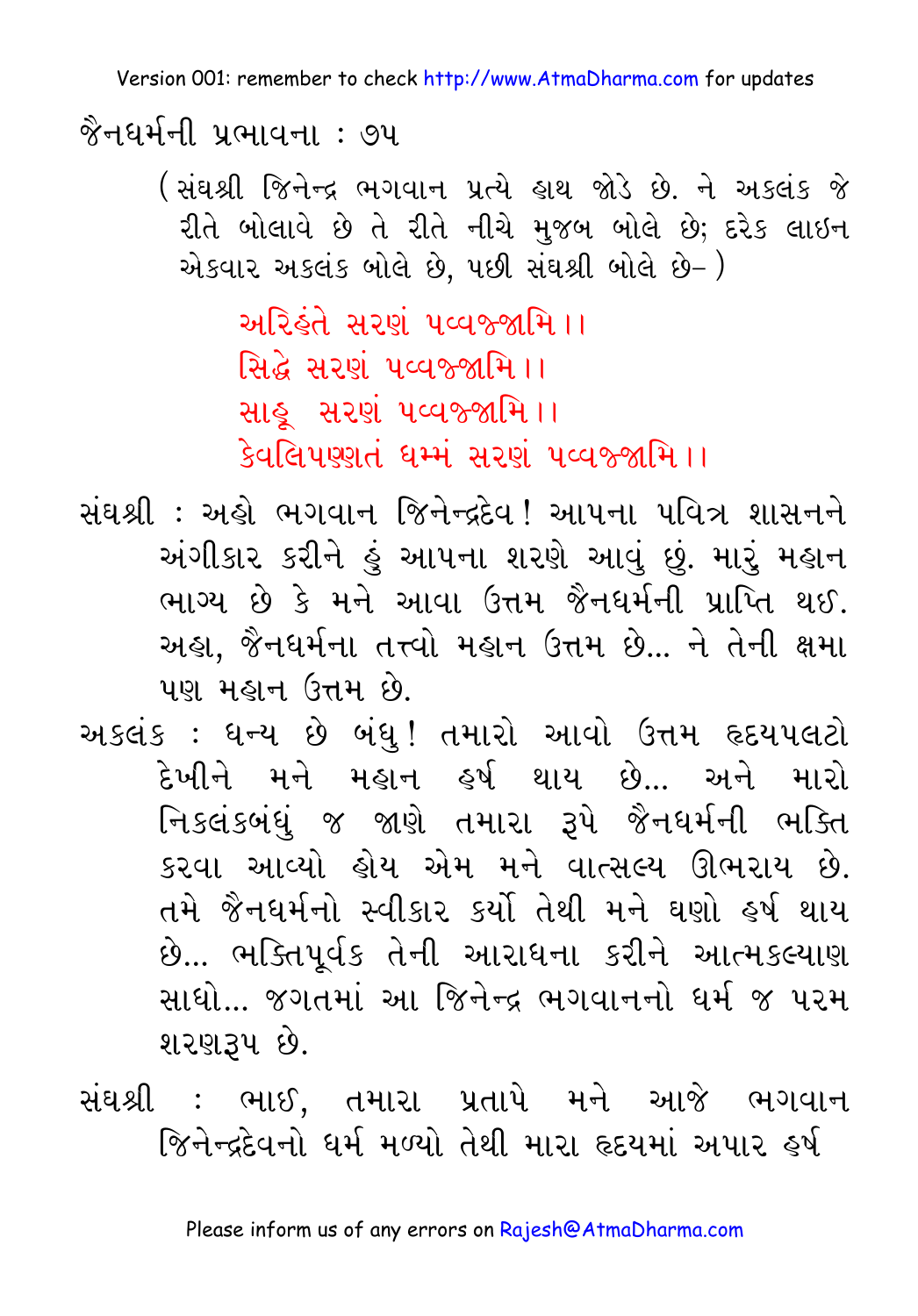95 : અકલંક–નિકલંક

થાય છે... ને જિનેન્દ્રદેવની ભક્તિવડે હું મારો હર્ષ વ્યક્ત કરવા માગું છું.

અકલંક : ઘણી જ ખુશીથી ! જિનેન્દ્ર ભગવાનની ભક્તિમાં અમે પણ આપને આનંદથી સાથ પુરાવશું.

(જૈનધર્મના ભક્ત વિદ્વાન સંઘશ્રી અત્યંત ગદગદભાવે નીચેની ભક્તિ ગવડાવે છે. બીજા બધા ઝીલે છે...)

એક તમ્ફીં આધાર ક્રો જગમેં... અય મેરે ભગવાન... –કિ તુમસા ઓર નહિ બલવાન...

સમ્હલ ન પાયા ગોતે ખાયા, તુમ બિન હો હૈરાન... –કિ તુમસા ઓર નહીં ગુણવાન...

આયા સમય બડા સુખકારી, આતમબોધ કલા વિસ્તારી, મેં ચેતન, તન વસ્તુ ન્યારી, અનેકાન્તમય ઝલકી સારી; નિજ અંતરમેં જ્યોતિ જ્ઞાનકી અક્ષયનિધિ મહાન... –કિ તુમસા ઓર નહીં ગુણવાન...

દુનિયામેં એક શરણ જિણંદા, પાપ–પુણ્યકા બુરા ફંદા, મેં શિવભૂપરૂપ સુખ કંદા, જ્ઞાતાદષ્ટા તુમસા બંદા; મુજ કારજ કે કારણ તુમ લો ઓર નહીં મતિમાન... –કિ તુમસા ઓર નહીં ગુણવાન...

સહ્જસ્વભાવ ભાવ અપનાઉં, પરપરિણતિસે ચિત્ત હટાઉં, પુનીપુની જગમેં જન્મન પાઉં, સિદ્ધસમાન સ્વયંબન જાઉં; icdanHd cEtNy Ýwuka hE saEwaGy mhan... –કિ તુમસા ઓર નહીં બલવાન...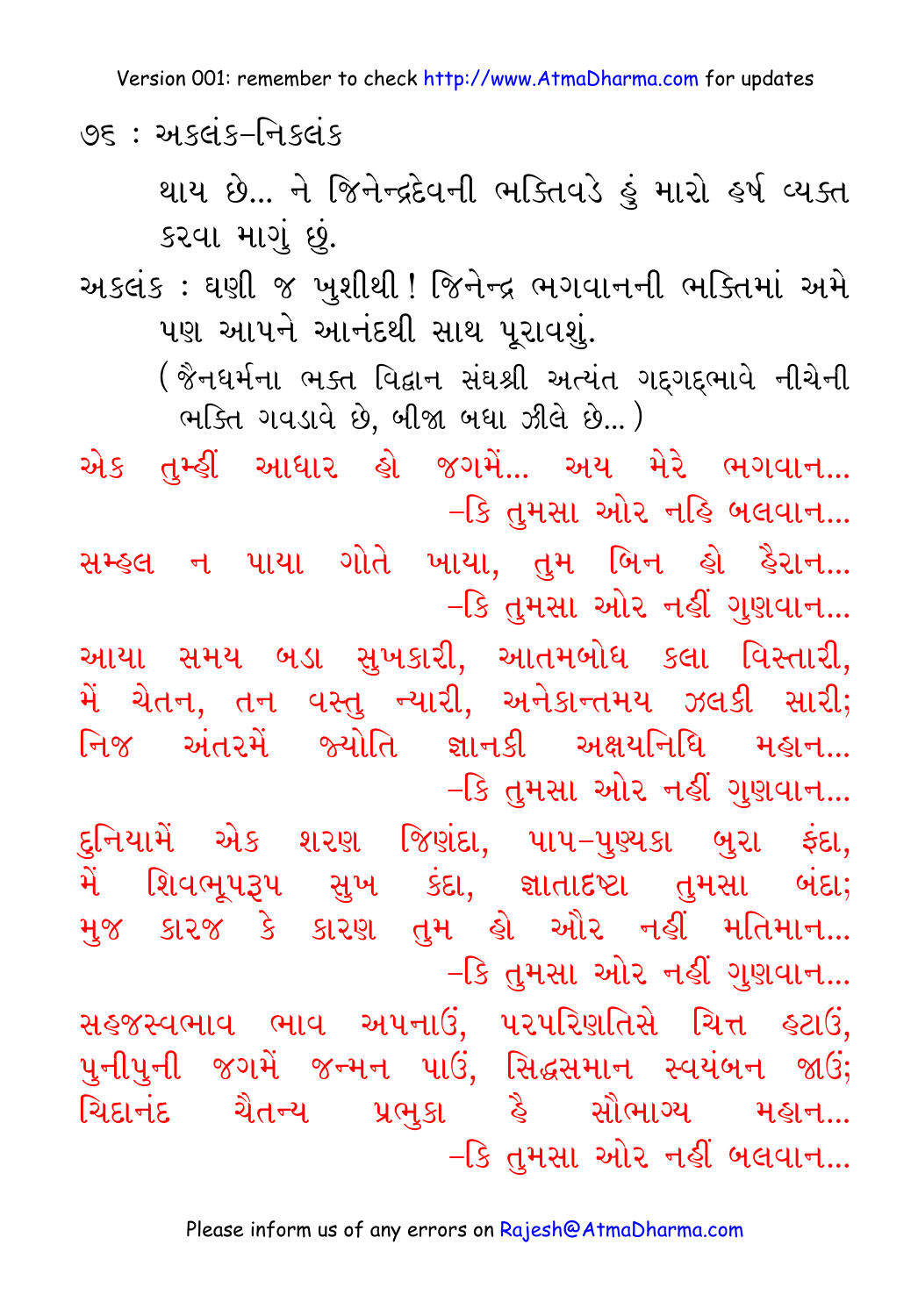<u> જૈનઘર્મની પ્રભાવના : ૭૭</u>

( ઘીમે ઘીમે ભક્તિની ધુન જામતી જાય છે... સંઘશ્રી એકદમ રંગમાં આવી જઈને હાથમાં ચામર લઈને ભગવાનની સન્મુખ ભક્તિથી નાચી ઊઠે છે... અતિશય ગદ્ગદ્દતાથી આંખમાંથી અશ્રુધારા વરસે છે. ને એ રીતે જૈનધર્મની પ્રભાવનાપૂર્વક આ નાટક સમાપ્ત થાય છે.)

## <u> બોલિયે… અનેકાન્તમાર્ગપ્રકાશક જિનેન્દ-</u>

ભગવાનકી જય હો

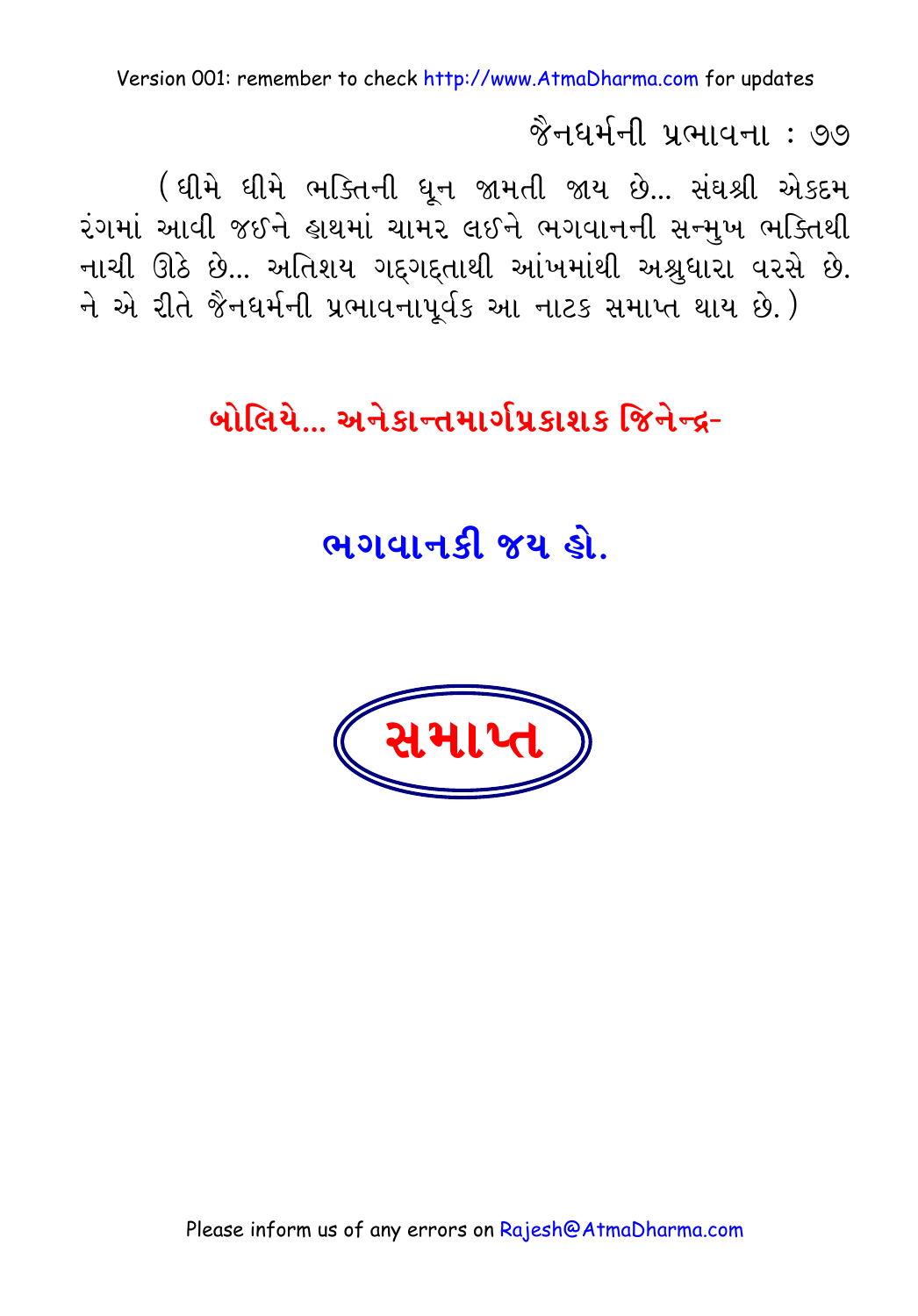## <u>અકલંક-સાહિત્ય-પરિચય</u>

પ્રતિભાસંપન્ન પ્રજ્ઞાવંત શ્રી અકલંકસ્વામીના વિપુલ સાહિત્યનો મંદબુદ્ધિથી જેટલો પરિચય મળી શકયો તે અહીં ટૂંકમાં આપ્યો છે. અકલંકસ્વામીએ અનેકાંતમય જિનશાસનને સિદ્ધ કરતું પ્રજ્ઞાપ્રચૂર વિપુલ સાહિત્ય રચીને જિનશાસનનો વિજયધ્વજ લહેરાવ્યો છે.

પ્રમાણસંગ્રહ : તેમાં પ્રત્યક્ષ અને પરોક્ષ પ્રમાણના પ્રકારોનું વર્ણન છે. કુલ ૯ પ્રસ્તાવ (પ્રકરણ) છે, લગભગ ૮૮ શ્લોક છે, અને તેનું વિવેચન (સ્વોપજ્ઞવૃત્તિ) પણ અકલંકસ્વામીએ પોતે કરેલ છે. પહેલો શ્લોક નીચે મજબ છે–

श्रीमत् परमगंभीरं स्याद्वादामोघलांछनम्। जीयात् त्रैलोक्यनाथस्य शासनं जिनशासनम्।।

તત્ત્વાર્થરાજવાર્તિક : આચાર્ય ઉમાસ્વામીના તત્ત્વાર્થસૂત્ર ઉપરની આ મહાન ટીકા છે, તેને તત્ત્વાર્થભાષ્ય પણ કહેવાય છે. તત્ત્વાર્થસૂત્ર ઉપરની પુજ્યપાદ સ્વામીની સર્વાર્થસિદ્ધિ– ટીકામાંથી અનેક લાક્ષણિક પંક્તિઓને અકલંકસ્વામીએ રાજવાર્તિકમાં એવી ચતુરાઈથી ગૂંથી દીધી છે કે જાણે તે તેનું જ અંગ હોય–એમ લાગે છે. અકલંકસ્વામીની બીજી ગઢ–ગંભીર રચનાઓને હિસાબે આ રચના ઘણી સરલ છે. તેની શ્લોકસંખ્યા ૧૬૦૦૦ છે. પહેલો શ્લોક નીચે મુજબ છે–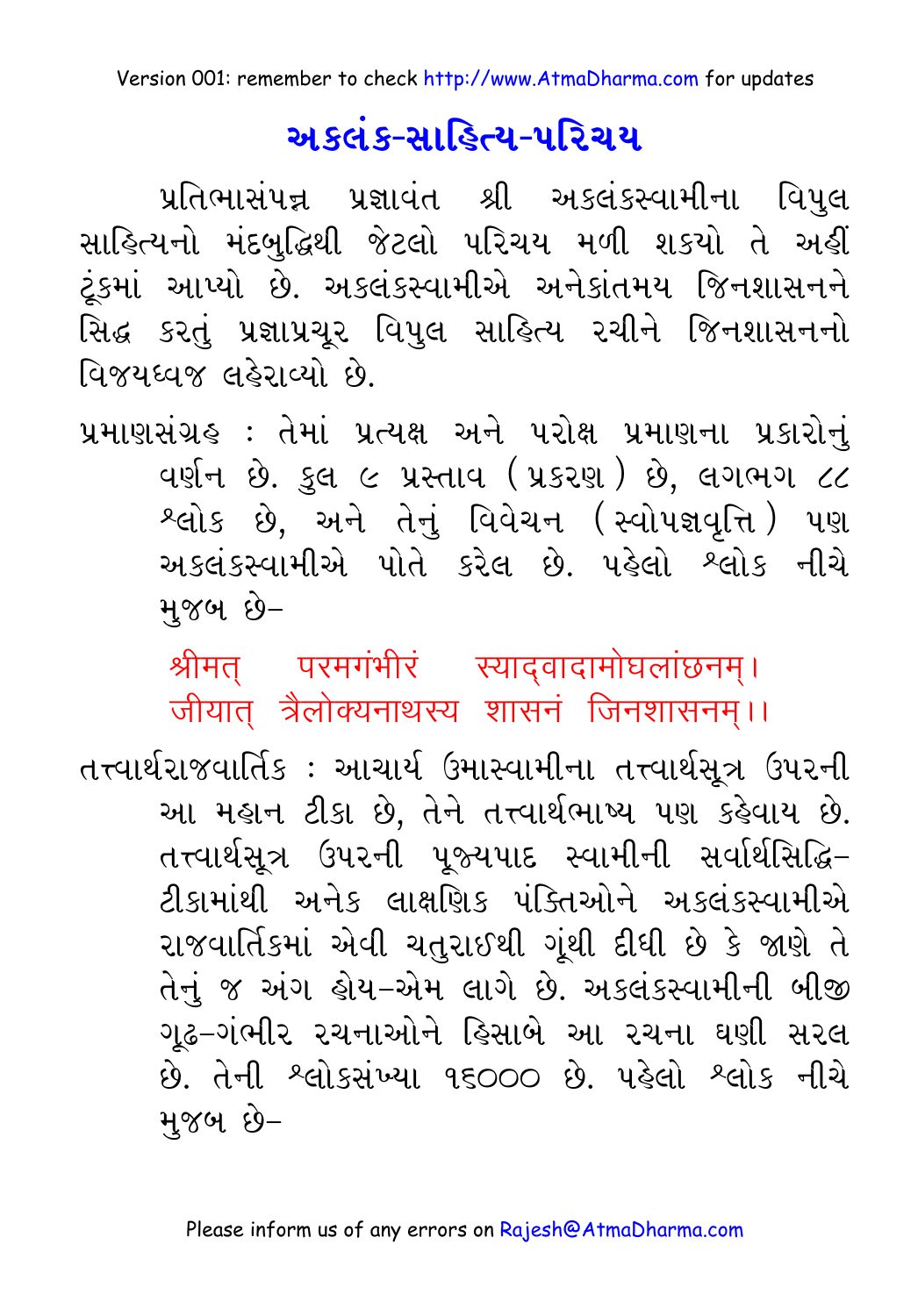અકલંક-સાહિત્ય-પરિચય : ૭૯

सर्वविज्ञानमहास्पदमुरूश्रियम्। प्रणम्य निर्द्धौतकल्मषं वीरं वक्ष्ये तत्त्वार्थ वार्तिकम्।।

લઘીયસ્ત્રય : આમાં પ્રમાણપ્રવેશ, નયપ્રવેશ અને પ્રવચનપ્રવેશ-એવા ત્રણ લઘુપ્રકરણો કોવાથી 'લઘીયસ્ત્રય ' નામ છે. કુલ ૭૮ ૫દ છે, ને તેના ઉપર ગઘમાં સ્વોપજ્ઞ વિવરણ છે. પ્રથમ શ્લોક નીચે મુજબ છે-

> धर्मतीर्थकरम्योस्तु स्याद्वादिभ्यो नमोनमः। कषभादि महावीरान्तभ्य : स्वात्मोपलब्धये।।

(આ ગ્રંથ ઉપર પ્રભાચન્દ્રાચાર્યદેવે 'ન્યાયકુમુચન્દ્ર ' નામની વિસ્તૃત ટીકા રચી છે; તેમ જ અભયચન્દ્રસૂરિએ પણ તાત્પર્યવૃત્તિ નામની ટીકા રચી છે.)

ન્યાયવિનિશ્ચય : આ ગ્રંથમાં ૧. પ્રત્યશ્રપ્રસ્તાવ, ૨. પરોક્ષના ભેદરૂપ અનુમાનપ્રસ્તાવ અને ૩. પ્રવચનપ્રસ્તાવ–એમ ત્રણ પ્રકરણ છે, કુલ ૪૮૦ કારિકા (૫ઘ) છે, ને તેમાં દરેક કારિકાના ઉપોદ્દઘાતરૂપે સ્વોપજ્ઞ ગદ્યાત્મકવૃત્તિ પણ છે. પહેલો શ્લોક નીચે મુજબ છે-

> प्रसिद्धशेषत्त्वार्थ प्रतिबुद्धैकमूर्तये। नम: श्रीवर्धमानाय भव्याम्बुरुहभानवे।।

(આ ગ્રંથ ઉપર વાદિરાજસૂરિની ટીકા પણ છે.) અષ્ટશતી : સમન્તભદ્ર જેવા સમર્થ આચાર્યદેવે રચેલ સુપ્રસિદ્ધ 'દેવાગમસ્તોત્ર ' અર્થાત 'આપ્ત મીમાંસા ' ઉપર અકલંકદેવે એક અર્થગંભીર ટીકા રચેલ છે, તે આઠસો શ્લોકપ્રમાણ હોવાથી તેનું નામ 'અષ્ટશતી ' છે. અને આ અષ્ટશતી ઉપર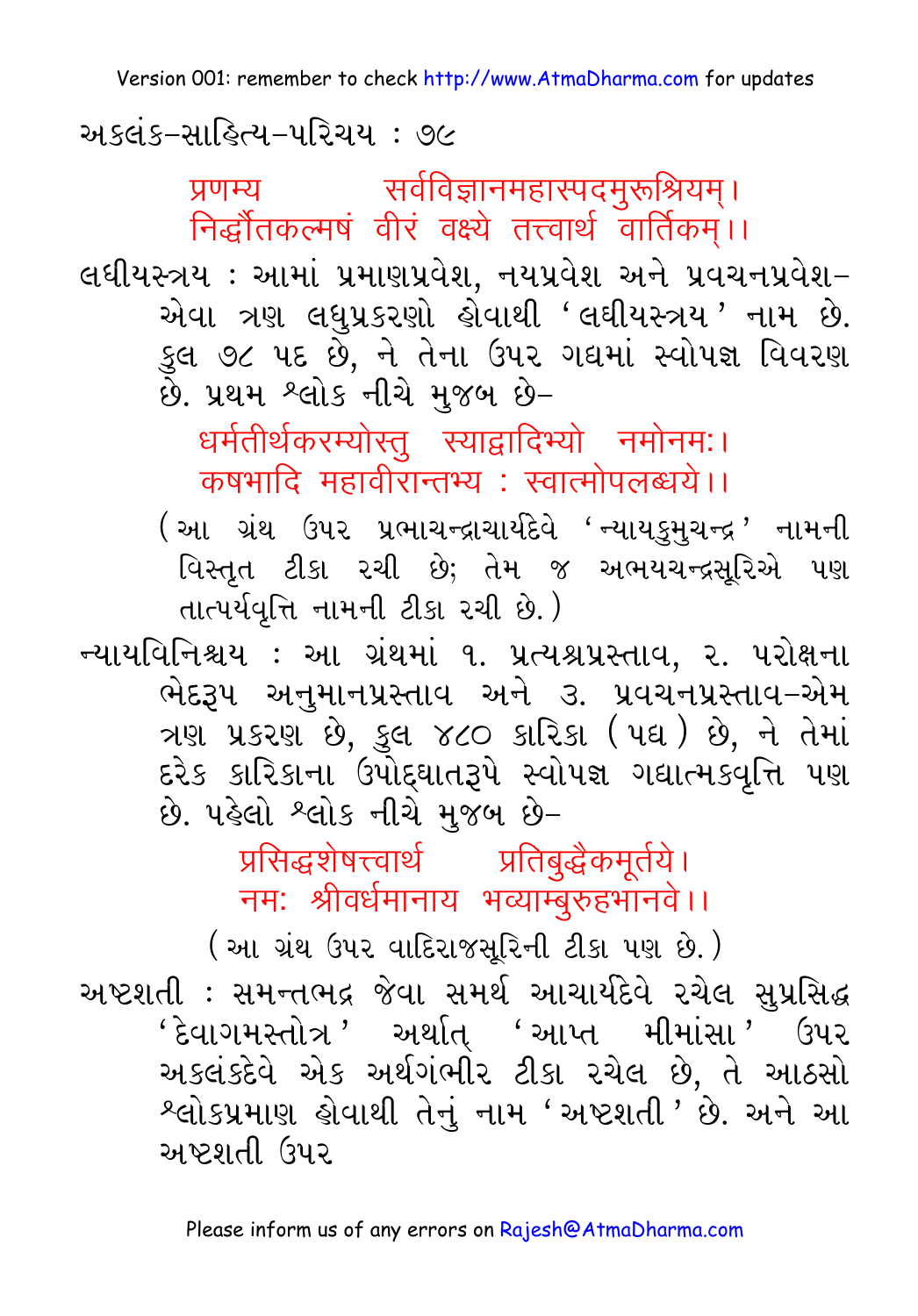$20:$  अस्तुं s-नि प्रतंश

વિદ્યાનંદીસ્વામીએ આઠ હજાર શ્લોકપ્રમાણ 'અષ્ટસહસી ' ટીકા રચેલ છે. પુર્વાપર આચાર્યોની સાથે અકલંકસ્વામીની સૂક્ષ્મ અને અસાધારણપ્રજ્ઞા આમાં ઝળકી રહી છે. અષ્ટશતીની ગહનતા માટે એમ કહેવાય છે કે, જો વિદ્યાનંદીસ્વામીએ અષ્ટસહસ્રી ટીકા દ્વારા તેના ભાવો ન ખોલ્યા હોત તો તેનું રહસ્ય તેમાં જ છૂપાઈ રહેત. આ શાસ્ત્રમાં યુક્તિ અને પરીક્ષા દ્વારા સર્વજ્ઞનો અને તેમના કહેલા અનેકાન્ત તત્ત્વોનો નિર્ણય કરીને, તે દ્વારા આપ્તની એટલે કે સર્વજ્ઞ ભગવાનની સ્તુતિ કરવામાં આવી છે; અને યુક્તિપૂર્વક સર્વજ્ઞસિદ્ધિ કરીને તેનાથી વિરુદ્ધ માન્યતાઓને સજ્જડ યુક્તિઓ વડે તોડી  $41.5$   $6$ .

સિદ્ધિવિનિશ્ચય : 'સિદ્ધિવિનિશ્ચય ટીકા ' વગેરે ઉપરથી વિદ્વાનોનો એવો નિર્ણય છે કે 'સિદ્ધિવિનિશ્ચય ' નામનું શાસ્ત્ર (સ્વોપજ્ઞવૃત્તિ સહિત ) અકલંકદેવે રચેલું છે. તેમાં આ પ્રમાણે બાર પ્રકરણ છે-પ્રત્યક્ષસિદ્ધિ, સવિકલ્પકસિદ્ધિ, પ્રમાણાન્તરસિદ્ધિ, જીવસિદ્ધિ, જલ્પસિદ્ધિ, લેતુલક્ષણસિદ્ધિ શાસ્ત્રસિદ્ધિ. સર્વજ્ઞસિદ્ધિ શબ્દસિદ્ધિ. અર્થનયસિદ્ધિ. શબ્દનયસિદ્ધિ, નિક્ષેપસિદ્ધિ.

> આ ઉપરાંત સ્વરૂપસંબોધન અને અકલંકસ્તોત્ર પણ અકલંકદેવ રચિત હોવાનું સંભવિત છે.